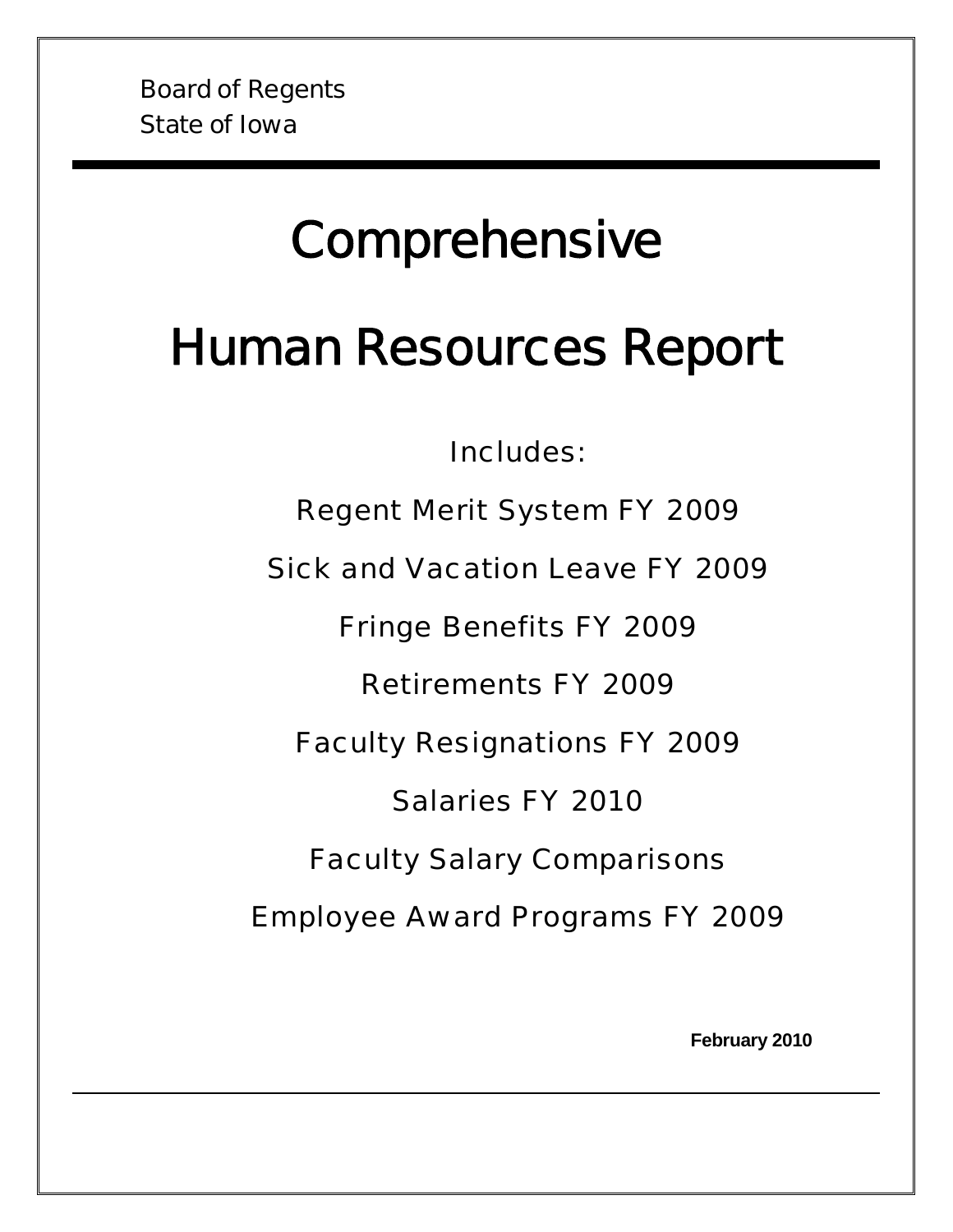# TABLE OF CONTENTS

| PART <sub>1</sub> | Regent Merit System FY 2009         | Page 3  |
|-------------------|-------------------------------------|---------|
| PART <sub>2</sub> | Sick and Vacation Leave FY 2009     | Page 8  |
| PART <sub>3</sub> | Fringe Benefits FY 2009             | Page 12 |
| PART <sub>4</sub> | Retirements FY 2009                 | Page 28 |
| PART <sub>5</sub> | <b>Faculty Resignations FY 2009</b> | Page 31 |
| PART <sub>6</sub> | Salaries FY 2010                    | Page 46 |
| PART <sub>7</sub> | <b>Faculty Salary Comparisons</b>   | Page 54 |
| PART <sub>8</sub> | Employee Awards Programs FY 2009    | Page 65 |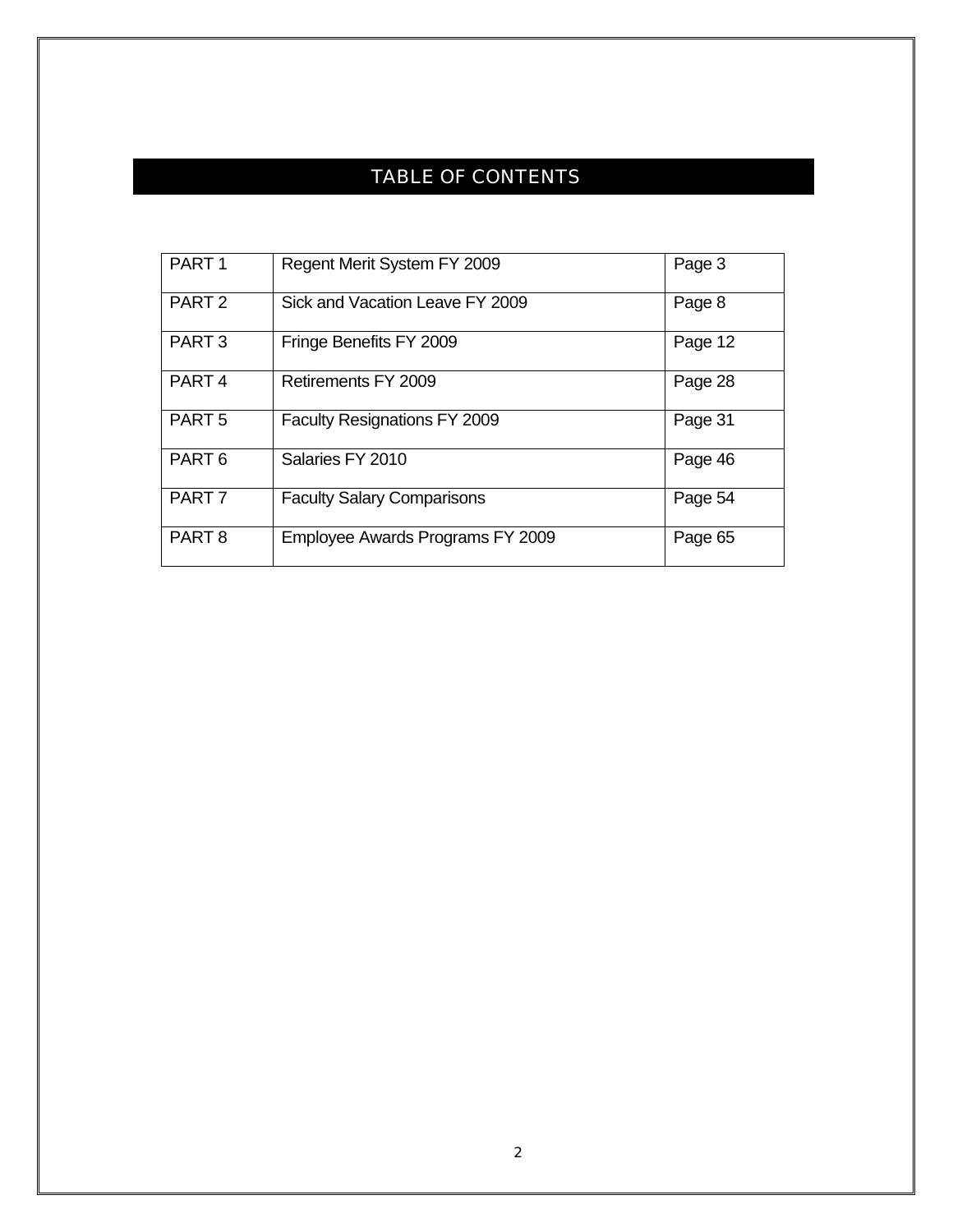

# Regent Merit System – FY 2009

The Regent Merit System is authorized by Iowa Code §8A.412. Rules governing classification, compensation, promotion, demotion, transfer, grievances, leave and discipline are outlined in the Iowa Administrative Code, 681, Chapter 3. Approximately 90% of the employees in the Merit System are in AFSCME bargaining units and are covered by the terms of the AFSCME collective bargaining agreement.

| <b>Merit System Employees By Institution</b> |            |            |            |            |              |              |  |
|----------------------------------------------|------------|------------|------------|------------|--------------|--------------|--|
|                                              | <b>SUI</b> | <b>ISU</b> | <b>UNI</b> | <b>ISD</b> | <b>IBSSS</b> | <b>TOTAL</b> |  |
| Supervisory                                  | 640        | 152        | 76         | ⌒          |              | 873          |  |
| <b>Blue Collar</b>                           | 1.393      | 650        | 263        | 23         | 17           | 2,346        |  |
| Security                                     | 57         | 30         | 17         |            |              | 104          |  |
| Technical                                    | 1.178      | 201        | 28         | 22         | 18           | 1,447        |  |
| Clerical                                     | 1,886      | 662        | 234        | 4          | ົ            | 2,789        |  |
| TOTALS                                       | 5.154      | 1,695      | 618        | 51         | 41           | 7,559        |  |

# Minority Employment

|                        | <b>SUI</b> | <b>ISU</b> | <b>UNI</b> | <b>ISD</b> | <b>IBSSS</b> |
|------------------------|------------|------------|------------|------------|--------------|
| Male Maiority          | 28.7%      | 35.4%      | 30.0%      | 29.4%      | 36.6%        |
| <b>Female Majority</b> | 57.4%      | 60.7%      | 61.3%      | 58.8%      | 61.0%        |
| Male Minority          | $3.1\%$    | 1.4%       | 2.6%       | 7.8%       |              |
| <b>Female Minority</b> | 4.5%       | $2.5\%$    | 6.2%       | $3.9\%$    | 2.4%         |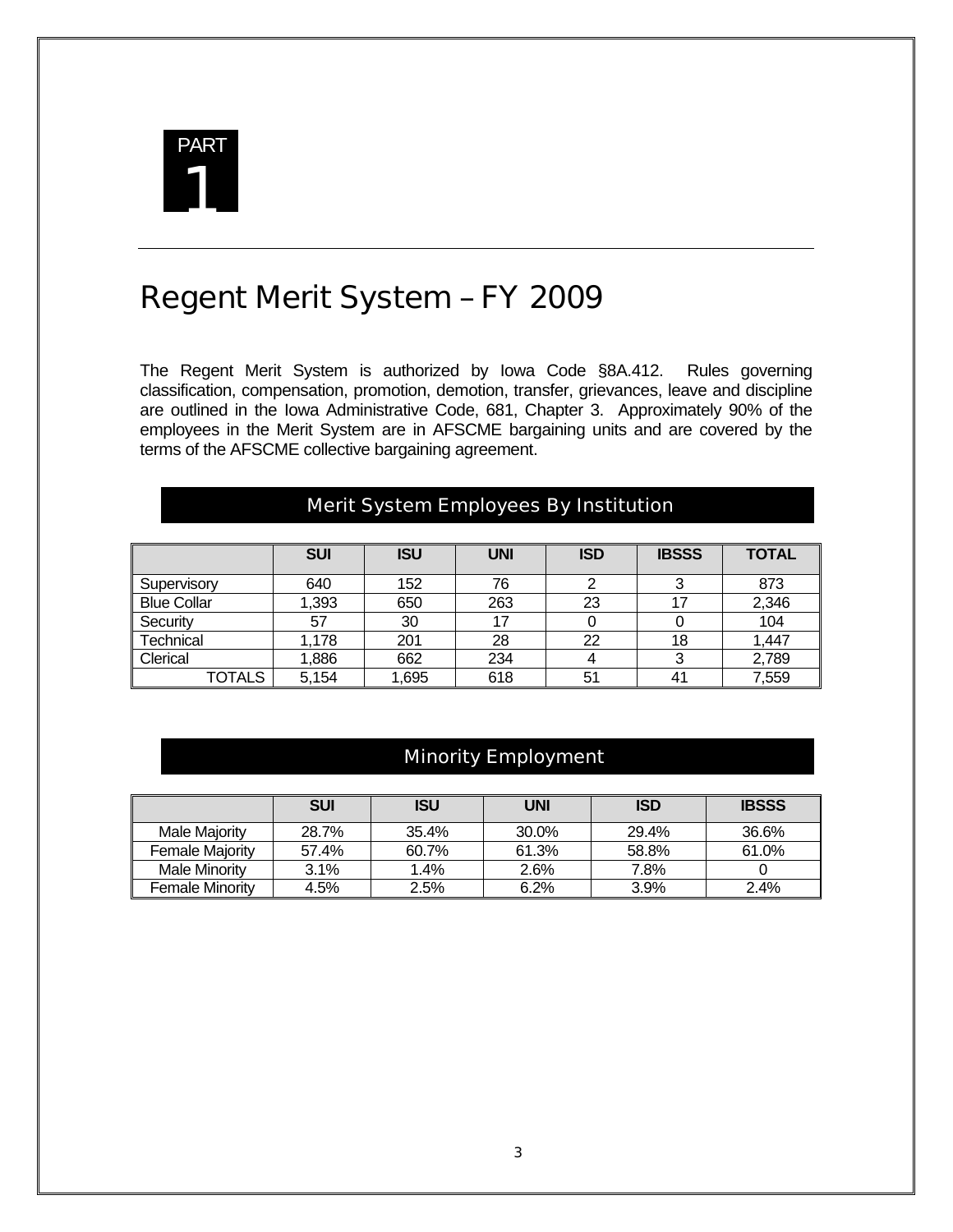# Employment Activity – Appointments

|                                     | <b>System</b> | <b>SUI</b> | <b>ISU</b> | <b>UNI</b> | <b>ISD</b> | <b>IBSSS</b> |
|-------------------------------------|---------------|------------|------------|------------|------------|--------------|
| <b>Original Entry</b>               | 264           | 167        | 60         | 34         |            |              |
| Reinstatements                      | 16            | 15         |            |            |            |              |
| Reemployments and<br>Recalls        |               | າ          |            |            |            |              |
| <b>TOTAL</b><br><b>APPOINTMENTS</b> | 282           | 184        | 60         | 35         |            |              |

# Employment Activity – Other Personnel Transactions

|                 | <b>Promotions</b> | <b>Contract</b><br><b>Transfers</b> | <b>Merit</b><br><b>Transfers</b> | <b>Demotions</b> |
|-----------------|-------------------|-------------------------------------|----------------------------------|------------------|
| Male Minority   |                   |                                     |                                  |                  |
| Female Minority |                   | 10                                  |                                  |                  |
| Male Majority   | 20                | 39                                  | 38                               |                  |
| Female Majority | 40                | 79                                  | 150                              |                  |
| TOTAL           | 69                | 133                                 | 196                              |                  |

|                        | <b>Resignations</b> | <b>Retirements</b> | Layoffs | <b>Dismissal for</b><br><b>Cause</b> |
|------------------------|---------------------|--------------------|---------|--------------------------------------|
| <b>Male Minority</b>   |                     |                    |         |                                      |
| <b>Female Minority</b> | 29                  |                    |         |                                      |
| <b>Male Majority</b>   | 80                  | 34                 |         | 25                                   |
| <b>Female Majority</b> | 169                 | 68                 |         | 26                                   |
| TOTAL                  | 295                 | 102                |         | 60                                   |

### Classification Activity

The Regent Merit System Classification Plan consists of 300 individual classes. Each position is allocated to one of the 300 classifications. The classification plan is administered and maintained by classification analysts at each institution and the staff in the Board Office. Employee and department requests for the reclassification of positions are reviewed on each campus and forwarded with recommendations to the Board Office for disposition.

In fiscal year 2009, 105 requests for reclassification were decided as shown in the following tables. In addition to reclassification requests, the appropriate classifications were determined for 149 new positions.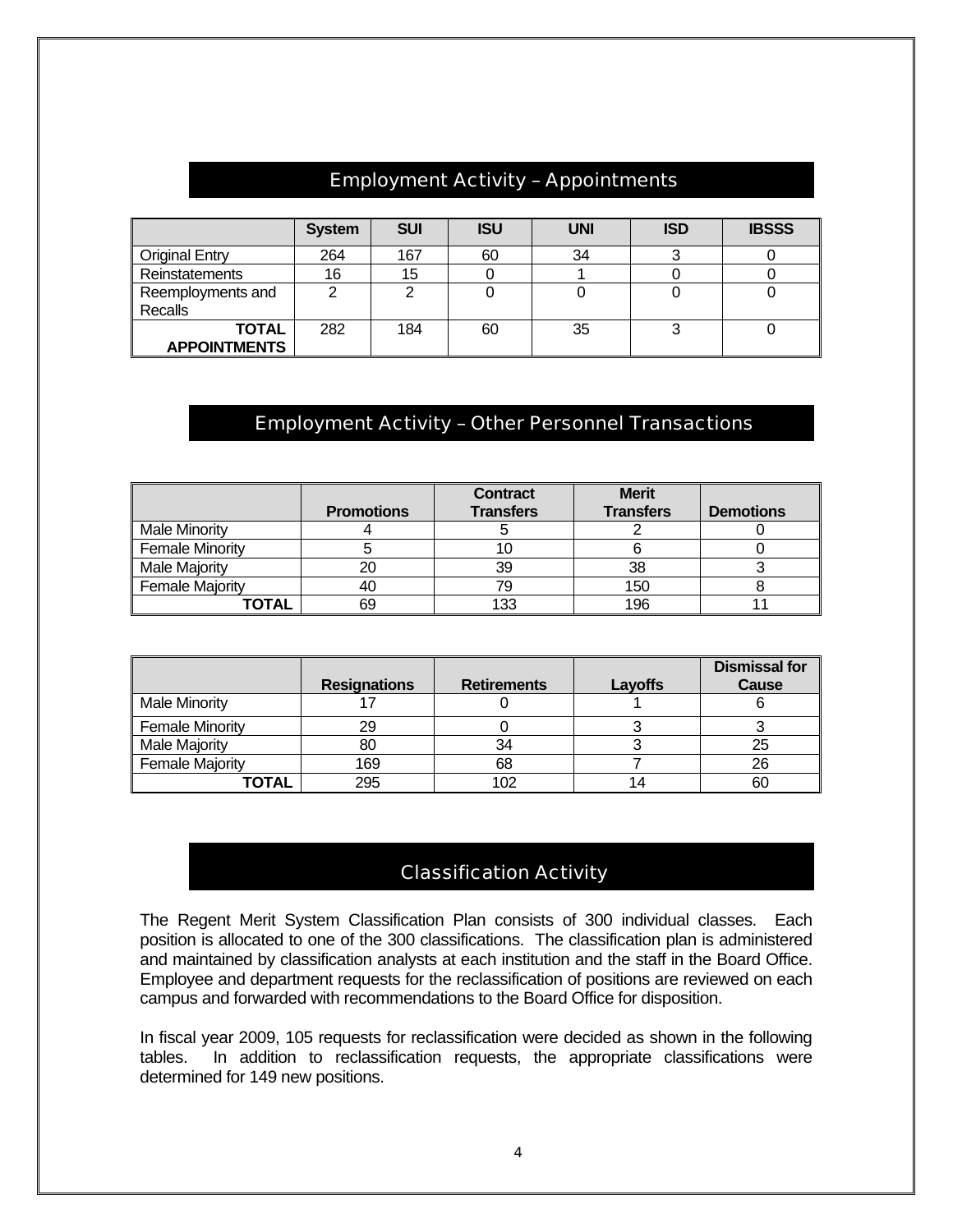|                    | <b>SUI</b> | <b>ISU</b> | <b>UNI</b> | <b>ISD</b> | <b>IBSSS</b> | <b>TOTAL</b> |
|--------------------|------------|------------|------------|------------|--------------|--------------|
| Supervisory        |            |            |            |            |              |              |
| <b>Blue Collar</b> | 19         |            |            |            |              | 25           |
| Security           |            |            |            |            |              |              |
| Technical          |            |            |            |            |              | 19           |
| <b>Clerical</b>    | 36         |            | 13         |            |              | 56           |
| <b>TOTAL</b>       | 65         | 25         | 15         |            |              | 105          |

#### **Reclassification Studies – FY 2009**

#### **Results of Reclassification Reviews -- FY 2009**

|              | <b>Total Reclass</b><br><b>Requests</b> | No Change in<br><b>Class</b> | Change in<br>Class/No<br>Change in<br><b>Pay Grade</b> | Change in<br>Class/<br><b>Higher Pay</b><br>Grade | Change in<br>Class/<br><b>Lower Pay</b><br>Grade |
|--------------|-----------------------------------------|------------------------------|--------------------------------------------------------|---------------------------------------------------|--------------------------------------------------|
| SUI          | 65                                      |                              |                                                        | 54                                                |                                                  |
| <b>ISU</b>   | 25                                      |                              |                                                        | 23                                                |                                                  |
| UNI          | 15                                      |                              |                                                        | 10                                                |                                                  |
| <b>ISD</b>   |                                         |                              |                                                        |                                                   |                                                  |
| <b>IBSSS</b> |                                         |                              |                                                        |                                                   |                                                  |
| TOTAL        | 105                                     |                              | 12                                                     | 87                                                |                                                  |

#### **Classification Actions FY 2005 - 2009**

|                      | <b>FY 2005</b> | <b>FY 2006</b> | <b>FY 2007</b> | <b>FY 2008</b> | <b>FY 2009</b> |
|----------------------|----------------|----------------|----------------|----------------|----------------|
| Reclassification     |                |                |                |                |                |
| Requests             | 189            | 169            | 160            | 243            | 105            |
| <b>New Position</b>  |                |                |                |                |                |
| Classifications      | 172            | 180            | 325            | 330            | 149            |
| <b>TOTAL ACTIONS</b> | 361            | 349            | 485            | 573            | 254            |

The classification plan is flexible and may be revised as the need arises. The vast majority of the classifications are in AFSCME bargaining units. The collective bargaining agreement with AFSCME gives the union time to comment on the establishment of new classes and the deletion of existing classes. Changes of title and pay grades are negotiated with the union. Pay grade changes and pay grade determinations for new classifications are made through application of the job evaluation instrument. This instrument allows each class to be evaluated based upon the skill, effort, responsibility and working conditions for the classification in accordance with the state's comparable worth law.

The following revisions were made to the classification plan in FY 2009: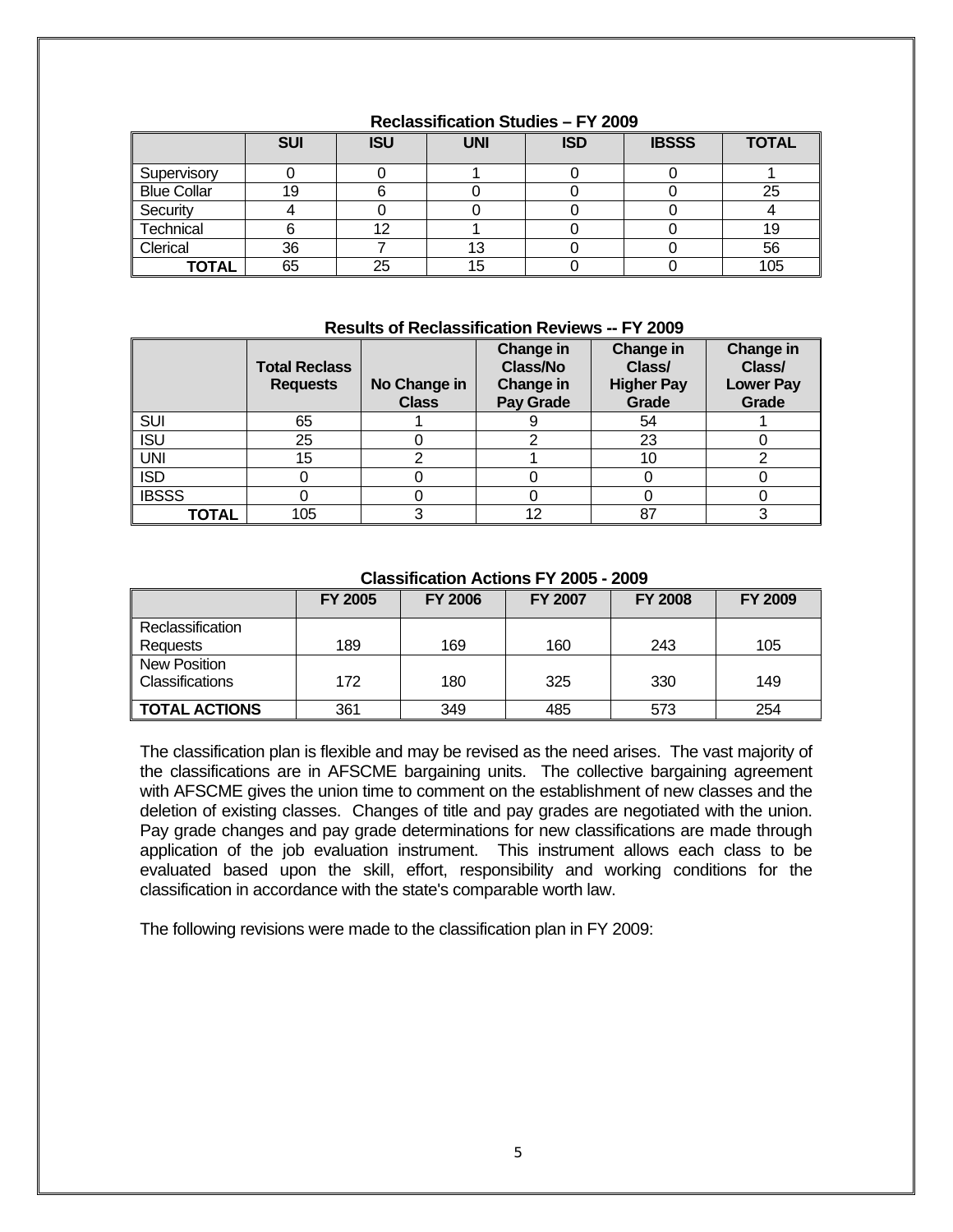|                                               |                                                     |       | <b>New Classifications</b>             |         |            |  |
|-----------------------------------------------|-----------------------------------------------------|-------|----------------------------------------|---------|------------|--|
| Class                                         |                                                     |       | Title                                  |         | Pay        |  |
| Code                                          |                                                     |       |                                        |         | Grade      |  |
| 7213                                          | Esthetician                                         |       |                                        |         | 408        |  |
| 7811                                          | Parking and Transportation Field Service Officer II |       |                                        |         | 309        |  |
| 3362                                          | Pharmacy Technician (Certified)                     |       |                                        |         |            |  |
| 7592                                          | <b>Public Safety Dispatcher II</b>                  |       |                                        |         |            |  |
| 5471                                          | Utility Plant Material Handling Operator            |       |                                        |         | 311<br>209 |  |
| 5470                                          | Utility Plant Remote Facility Operator              |       |                                        |         | 213        |  |
| 5467                                          | Utility Plant Operator I                            |       |                                        |         | 209        |  |
| 5468                                          | Utility Plant Operator II                           |       |                                        |         | 211        |  |
| 5469                                          | <b>Utility Plant Operator III</b>                   |       |                                        |         | 213        |  |
|                                               |                                                     |       | <b>Change in Pay Grade</b>             |         |            |  |
| <b>Class</b>                                  |                                                     | Title |                                        | Old Pay | New Pay    |  |
| Code                                          |                                                     |       |                                        | Grade   | Grade      |  |
| 3408                                          | Hemodialysis Technician                             |       |                                        | 408     | 409        |  |
| 8222                                          | <b>Hospital Communications Specialist</b>           |       |                                        | 407     | 410        |  |
| 7581                                          | <b>Hospital Security Officer</b>                    |       |                                        | 306     | 307        |  |
| 7272                                          | <b>Psychiatric Nursing Assistant II</b>             |       |                                        | 406     | 407        |  |
| 5351                                          | <b>Steamfitter</b>                                  |       |                                        | 212     | 213        |  |
| <b>Change in Title and Pay Grade</b>          |                                                     |       |                                        |         |            |  |
| <b>Class</b>                                  | Old Tile                                            |       | <b>New Title</b>                       | Old Pay | New Pay    |  |
| Code                                          |                                                     |       |                                        | Grade   | Grade      |  |
| 7531                                          | <b>Public Safety Lieutenant</b>                     |       | <b>Police Lieutenant</b>               | 115     | 116        |  |
| 7511                                          | <b>Public Safety Patrol Officer</b>                 |       | Police Officer                         | 312     | 313        |  |
| 7521                                          | <b>Public Safety Sergeant</b>                       |       | Police Sergeant                        | 313     | 314        |  |
| <b>Change in Title</b>                        |                                                     |       |                                        |         |            |  |
| Old Title<br>Class<br><b>New Title</b><br>Pay |                                                     |       |                                        |         |            |  |
| Code                                          |                                                     |       |                                        |         | Grade      |  |
| 7810                                          | Parking and Transportation Field                    |       | Parking and Transportation Field       |         | 307        |  |
|                                               | Service Officer                                     |       | Service Officer I                      |         |            |  |
| 3361                                          | Pharmacy Technician II                              |       | Pharmacy Technician (Trainee)          |         | 408        |  |
| 3363                                          | Pharmacy Technician III                             |       | Technician,<br>Pharmacy<br>(Certified) | Senior  | 111        |  |
| 7591                                          | <b>Public Safety Dispatcher</b>                     |       | <b>Public Safety Dispatcher I</b>      |         | 309        |  |
|                                               |                                                     |       | <b>Deleted Classifications</b>         |         |            |  |
| Class<br>Title                                |                                                     |       |                                        |         | Pay        |  |
| Code                                          |                                                     |       |                                        |         | Grade      |  |
| 4031                                          | Audio/Visual Technician                             |       |                                        |         |            |  |
| 4061                                          | Audiovisual Equipment Technician I                  |       |                                        |         |            |  |
| 4062                                          | Audiovisual Equipment Technician II                 |       |                                        |         |            |  |
| 4101                                          | <b>Graphics Technician I</b>                        |       |                                        |         |            |  |
| 4102                                          | <b>Graphics Technician II</b>                       |       |                                        |         |            |  |
| 4103                                          | <b>Graphics Technician III</b>                      |       |                                        |         |            |  |
| 5121                                          | Machinist                                           |       |                                        |         |            |  |
| 7941                                          | Orthotist                                           |       |                                        |         |            |  |
| 7942                                          | Orthotist, Senior                                   |       |                                        |         |            |  |
| 3361                                          | Pharmacy Technician I                               |       |                                        |         | 412<br>406 |  |
| 5171                                          | Plasterer                                           |       |                                        |         | 209        |  |
| 3431                                          | <b>Television Production Assistant</b>              |       |                                        |         | 406        |  |
| 7743                                          | <b>Work Experience Trainer</b>                      |       |                                        |         | 407        |  |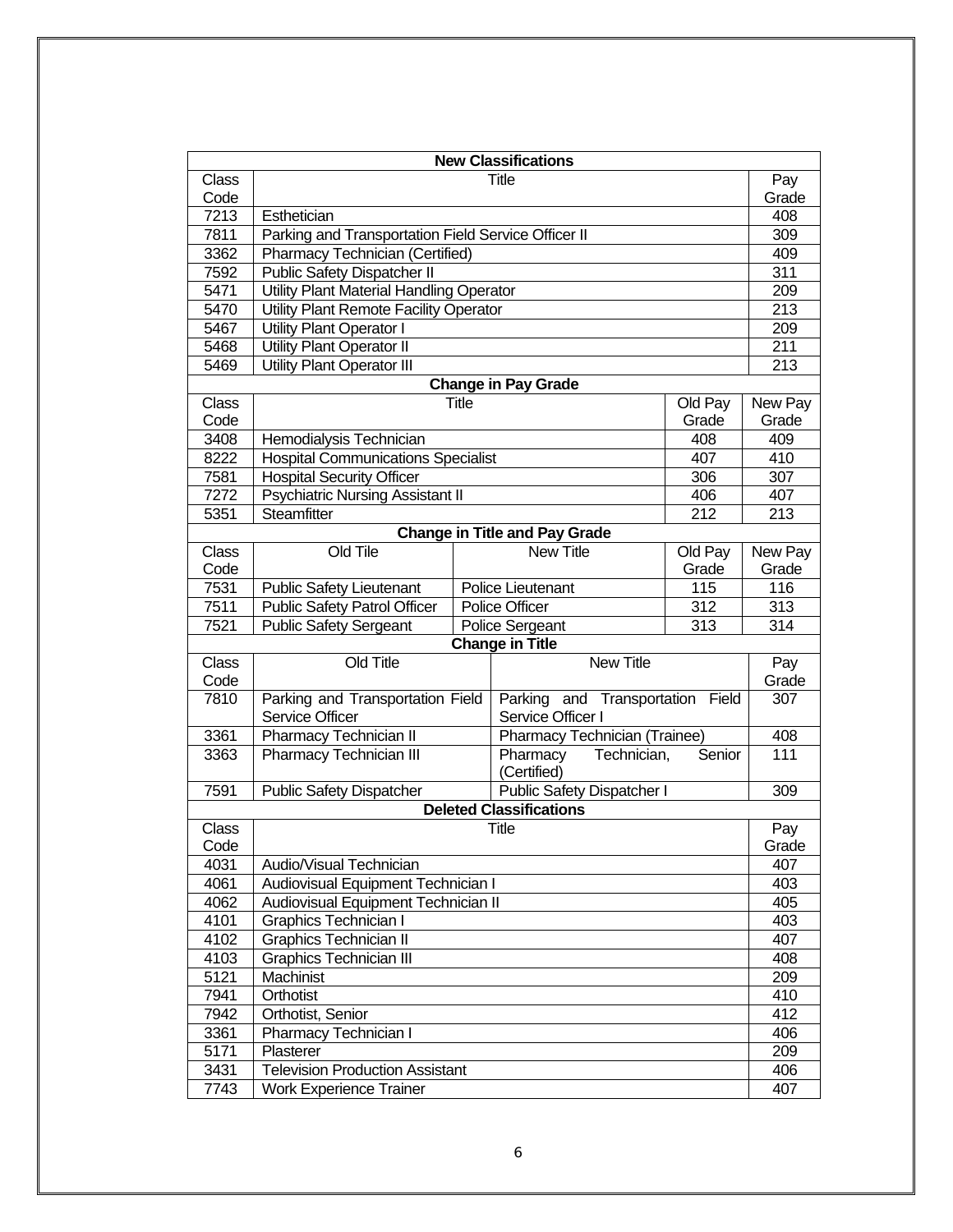### Compensation

The Merit System Pay Plan is developed to comply with the state law on comparable worth, and the collective bargaining agreement negotiated with the American Federation of State, County and Municipal Employees (AFSCME) which represents the blue collar, security, technical and clerical employees of the Regent Merit System and is applied uniformly at each institution governed by the Board.

AFSCME-covered staff received an across-the-board increase of 3% on July 1, 2008. Annual step increases are given on the employee's anniversary date (not to exceed the maximum of the pay grade) and are valued at 4.5%. Supervisory and confidential employees in the Regent Merit System were treated in a fashion similar to those covered by the collective bargaining agreement.

Salaries of approximately 50% of Regent Merit System staff are at or near the maximums of the pay grades.

|              | <b>Average Annual</b><br><b>Salary</b> |
|--------------|----------------------------------------|
| SUI          | \$38,384                               |
| <b>ISU</b>   | \$40,774                               |
| <b>UNI</b>   | \$40,507                               |
| <b>ISD</b>   | \$35,955                               |
| <b>IBSSS</b> | \$38,999                               |
| System-Wide  | \$39,081                               |

The average merit system salary increased from \$37,378 in FY 2008 to \$39,081 in FY 2009.

#### Appeals

Three appeal or grievance procedures are available to Regent Merit System employees. One applies to employees who want to appeal the Merit System Director's decision regarding classifications of their positions. In accordance with the merit rules, those appeals are heard by a committee consisting of a Resident Director or representative from another Regent institution, a peer employee, and an outside chairperson who is knowledgeable in matters of job classification. Classification appeals in the past five years are shown in the table below.

| <b>FY 2005</b> | <b>FY 2006</b> | <b>FY 2007</b> | <b>FY 2008</b> | <b>FY 2009</b> |
|----------------|----------------|----------------|----------------|----------------|
|                |                |                |                | 4*             |
|                |                |                |                |                |
|                |                |                |                |                |
|                |                |                |                |                |
|                |                |                |                |                |

\*remanded to institution

A second appeal process is available to employees who allege violation of merit or institutional rules governing terms and conditions of employment. An arbitrator selected from lists provided by the Federal Mediation and Conciliation Service hears those appeals at the final step. No appeals were filed during the year. A third procedure is applicable to employees who allege violation of the collective bargaining agreement between the State and AFSCME and are resolved in accordance with the negotiated grievance process.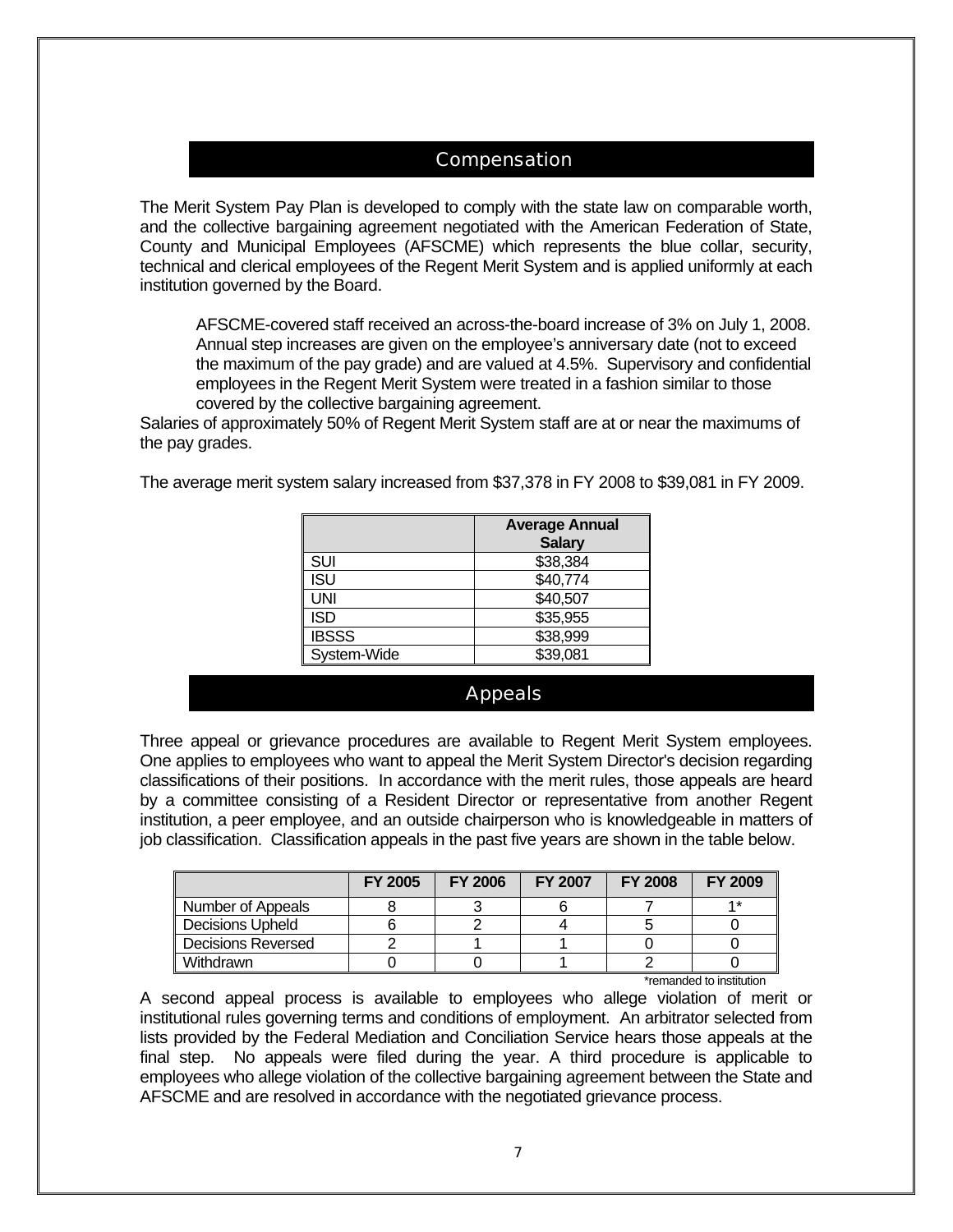

# Sick and Vacation Leave

Permanent employees of the State of Iowa earn 1½ days of sick leave per month. Unused leave is carried forward each year. Upon retirement, an employee receives payment for the employee's remaining sick leave balance, to a maximum of \$2,000.

- Sick leave may be used for personal illness, for attendance at funerals of immediate family members; and for temporary emergency care of ill or injured family members.
- Regent employees used 183,683 days of sick leave in FY 2009 at a cost of \$36.4 million.
- Average usage per employee at the universities was 7 days (average FY 2008 usage – 6.98 days). Average usage at the special schools was 9.84 (average FY 2008 – 9.84 days).

In accordance with state statute, employees of the Regents Merit System earn vacation leave based on years of service as follows:

| <b>YEARS OF SERVICE</b>                   | <b>WEEKS OF VACATION</b> |
|-------------------------------------------|--------------------------|
| First through 4 <sup>th</sup>             | 2 weeks                  |
| 5 <sup>th</sup> through 11 <sup>th</sup>  | 3 weeks                  |
| 12 <sup>th</sup> through 19 <sup>th</sup> | 4 weeks                  |
| 20 <sup>th</sup> through 24 <sup>th</sup> | 4.4 weeks                |
| 25 <sup>th</sup> and beyond               | 5 weeks                  |

Full-time professional and scientific employees and 12-month faculty accrue vacation at the rate of 22 working days (plus two unscheduled holidays) per year.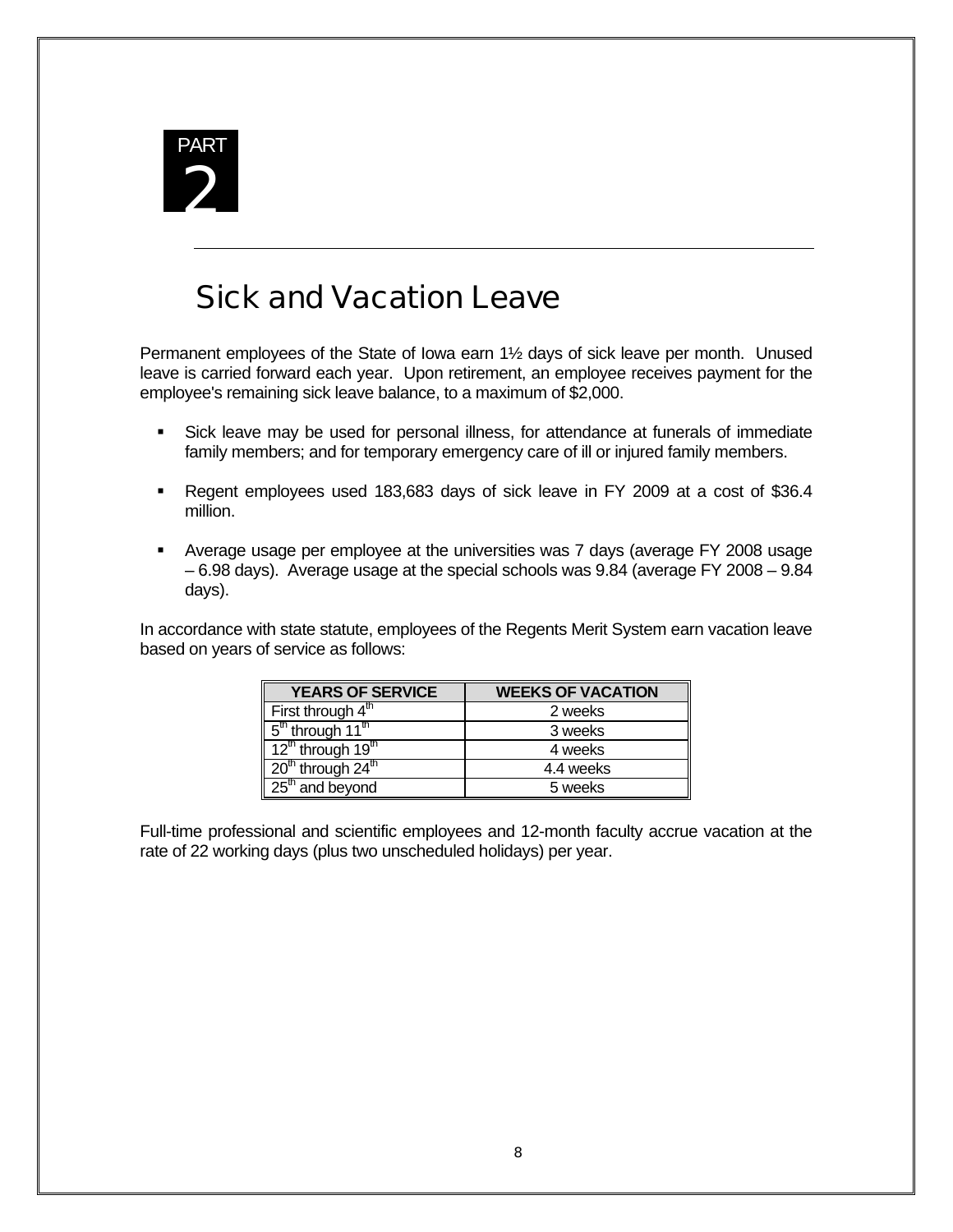University of Iowa employees in the SEIU bargaining unit hired on or after July 1, 1999, earn vacation as follows:

| <b>YEARS OF</b><br><b>SERVICE</b> | <b>ANNUAL</b><br><b>ACCRUAL</b> | <b>MONTHLY</b><br><b>ACCRUAL</b> | <b>MAXIMUM</b><br><b>ACCRUAL</b> |
|-----------------------------------|---------------------------------|----------------------------------|----------------------------------|
| Up to $3$                         | 120 hours                       | 10.0 hours                       | 240 hours                        |
| More than 3, up to 6              | 160 hours                       | 13.333 hours                     | 320 hours                        |
| More than 6                       | 192 hours                       | 16.0 hours                       | 384 hours                        |

Average sick leave and vacation leave usage (days) by employee category is shown in the chart below:

|                   | <b>Sick Leave</b> |                |              | <b>Vacation Leave</b> |                |              |
|-------------------|-------------------|----------------|--------------|-----------------------|----------------|--------------|
|                   | <b>Faculty</b>    | <b>P&amp;S</b> | <b>Merit</b> | <b>Faculty</b>        | <b>P&amp;S</b> | <b>Merit</b> |
| <b>SUI</b>        | 2.2               | 7.8            | 11.0         | 16.2                  | 18.2           | 15.9         |
| <b>ISU</b>        | 1.4               | 5.6            | 10.7         | 15.3                  | 18.2           | 18.2         |
| <b>UNI</b>        | 0.8               | 5.5            | 12.6         | 0                     | 16.9           | 18.7         |
| <b>University</b> |                   |                |              |                       |                |              |
| Average           | 1.7               | 7.2            | 11.0         | 16.0                  | 18.1           | 16.7         |
| <b>ISD</b>        | 11.7              | 7.6            | 12.1         | --                    | 9.4            | 16.7         |
| <b>IBSSS</b>      | 6.7               | 11.4           | 10.6         | $- -$                 | 20.3           | 16.2         |
| <b>Special</b>    |                   |                |              |                       |                |              |
| <b>School</b>     | 9.5               | 8.6            | 11.5         | --                    | 12.3           | 16.5         |
| Average           |                   |                |              |                       |                |              |

Note – only 12-month faculty at the universities earn vacation leave; faculty at ISD and IBSSS do to not earn vacation.

Charts on the following page provide specifics on leave usage at the five institutions.

The following holidays are granted annually to employees:

| New Year's Day                                      | <b>Thanksgiving Day</b>            |  |  |  |  |  |
|-----------------------------------------------------|------------------------------------|--|--|--|--|--|
| <b>Memorial Day</b>                                 | Friday after Thanksgiving          |  |  |  |  |  |
| Independence Day                                    | Christmas Day                      |  |  |  |  |  |
| Labor Day                                           |                                    |  |  |  |  |  |
| Two days designated by the head of each institution |                                    |  |  |  |  |  |
|                                                     | Two days to be accrued as vacation |  |  |  |  |  |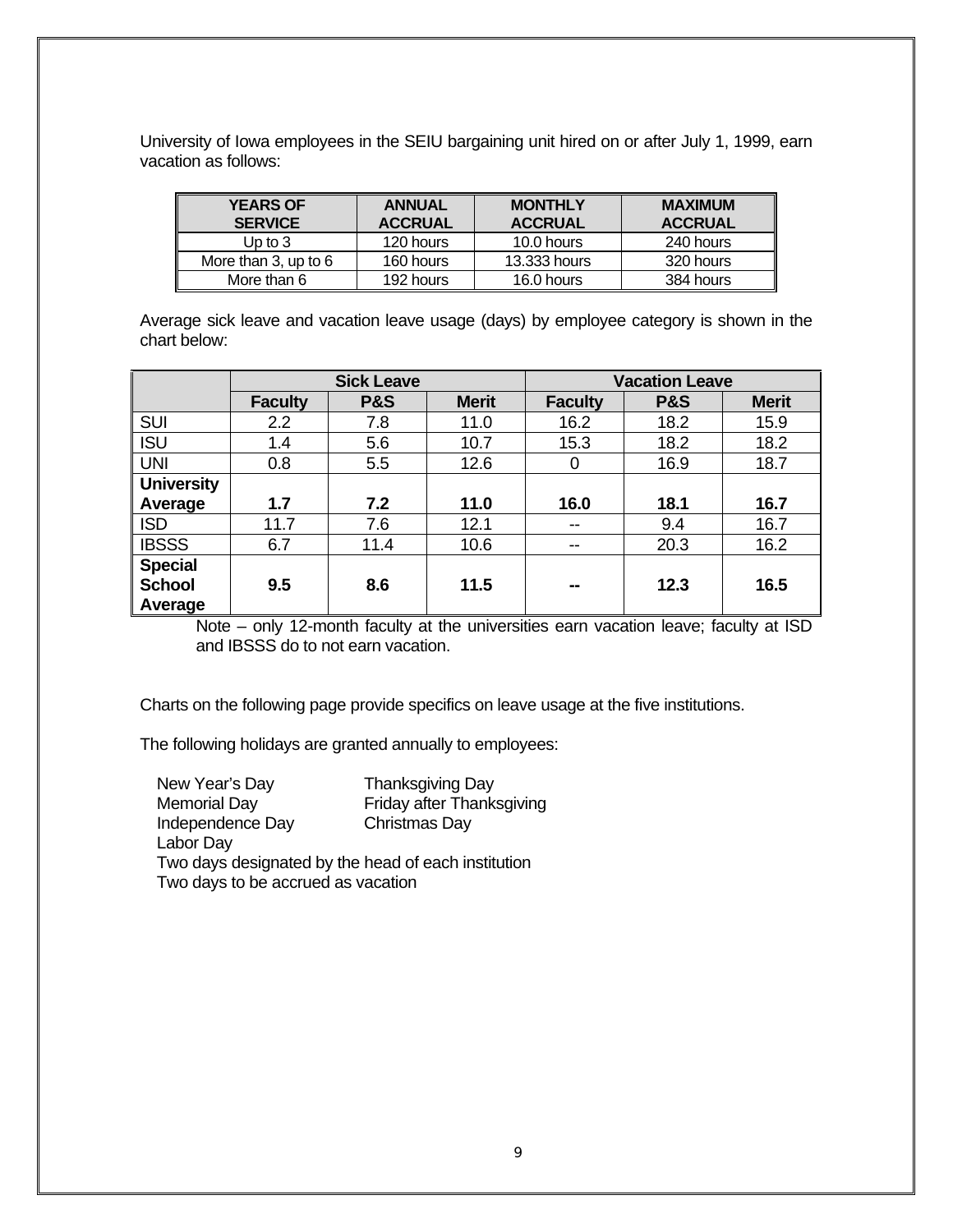|                                                 | SIGN AND VAGATION LEAVE USAGE<br>" L I TARA |              |                               |                 |                      |              |                             |              |  |
|-------------------------------------------------|---------------------------------------------|--------------|-------------------------------|-----------------|----------------------|--------------|-----------------------------|--------------|--|
| <b>SUI</b>                                      | <b>Faculty</b>                              |              | <b>P&amp;S</b>                |                 |                      | Merit        | Total                       |              |  |
|                                                 | <b>Sick</b>                                 | Vacation     | <b>Sick</b>                   | <b>Vacation</b> | <b>Sick</b>          | Vacation     | <b>Sick</b>                 | Vacation     |  |
| <b>Total Employees</b><br><b>Earning Leave</b>  | 2,466                                       | 1,313        | 9,165                         | 9,165           | 4,996                | 4,996        | 16,627                      | 15,474       |  |
| <b>Total Value of Leave</b><br>Used             | \$2,971,496                                 | \$14,501,354 | \$15,846,135                  | \$39,351,388    | \$7,852,404          | \$11,969,099 | \$26,670,035                | \$65,821,841 |  |
| <b>Total Days Used</b>                          | 5,440.50                                    | 21,307.25    | 71,890.75                     | 166,471.75      | 54,837.00            | 79,356.38    | 132,168                     | 267,135      |  |
| <b>Average Days Used</b><br>Per Employee        | 2.21                                        | 16.23        | 7.84                          | 18.16           | 10.98                | 15.88        | 7.95                        | 17.26        |  |
|                                                 |                                             |              |                               |                 |                      |              |                             |              |  |
| <b>ISU</b>                                      | <b>Faculty</b><br><b>Sick</b>               | Vacation     | <b>P&amp;S</b><br><b>Sick</b> | Vacation        | Merit<br><b>Sick</b> | Vacation     | <b>Total</b><br><b>Sick</b> | Vacation     |  |
|                                                 |                                             |              |                               |                 |                      |              |                             |              |  |
| <b>Total Employees</b><br><b>Earning Leave</b>  | 1,856                                       | 458          | 2,798                         | 2,757           | 1,784                | 1,784        | 6,438                       | 4,999        |  |
| <b>Total Value of Leave</b><br>Used             | \$841,677                                   | \$2,774,068  | \$3,249,612                   | \$11,335,471    | \$2,931,157          | \$5,278,158  | \$7,022,446                 | \$19,387,697 |  |
| <b>Total Days Used</b>                          | 2,574                                       | 7,009        | 15,661                        | 50,090          | 19,015               | 32,516       | 37,250                      | 89,615       |  |
| <b>Average Days Used</b><br><b>Per Employee</b> | 1.39                                        | 15.30        | 5.60                          | 18.17           | 10.66                | 18.23        | 5.79                        | 17.93        |  |
|                                                 |                                             |              |                               |                 |                      |              |                             |              |  |
|                                                 |                                             |              |                               |                 |                      |              |                             |              |  |
| <b>UNI</b>                                      | <b>Faculty</b>                              |              | <b>P&amp;S</b>                |                 |                      | Merit        | <b>Total</b>                |              |  |
|                                                 | <b>Sick</b>                                 | Vacation     | <b>Sick</b>                   | Vacation        | <b>Sick</b>          | Vacation     | <b>Sick</b>                 | Vacation     |  |
| <b>Total Employees</b><br><b>Earning Leave</b>  | 688                                         |              | 680                           | 631             | 604                  | 604          | 1,972                       | 1,235        |  |
| <b>Total Value of Leave</b><br>Used             | \$225,111                                   |              | \$866,080                     | \$2,664,593     | \$1,180,556          | \$1,844,282  | \$2,271,747                 | \$4,508,875  |  |
| <b>Total Days Used</b>                          | 571                                         |              | 3,726                         | 10,651          | 7,637                | 11,304       | 11,933                      | 21,955       |  |
| <b>Average Days Used</b><br><b>Per Employee</b> | 0.83                                        |              | 5.48                          | 16.88           | 12.64                | 18.72        | 6.05                        | 17.78        |  |
|                                                 |                                             |              |                               |                 |                      |              |                             |              |  |
| <b>TOTAL</b><br><b>UNIVERSITIES</b>             | <b>Faculty</b>                              |              | <b>P&amp;S</b>                |                 | Merit                |              | <b>Total</b>                |              |  |
|                                                 | <b>Sick</b>                                 | Vacation     | <b>Sick</b>                   | Vacation        | <b>Sick</b>          | Vacation     | <b>Sick</b>                 | Vacation     |  |
| <b>Total Employees</b><br><b>Earning Leave</b>  | 5,010                                       | 1,771        | 12,643                        | 12,553          | 7,384                | 7,384        | 25,037                      | 21,708       |  |
| <b>Total Value of Leave</b><br>Used             | \$4,038,284                                 | \$17,275,422 | \$19,961,827                  | \$53,351,452    | \$11,964,117         | \$19,091,539 | \$35,964,228                | \$89,718,413 |  |
| <b>Total Days Used</b>                          | 8,585                                       | 28,317       | 91,277                        | 227,213         | 81,489               | 123,176      | 181,351                     | 378,705      |  |

# **SICK AND VACATION LEAVE USAGE -- FY 2009**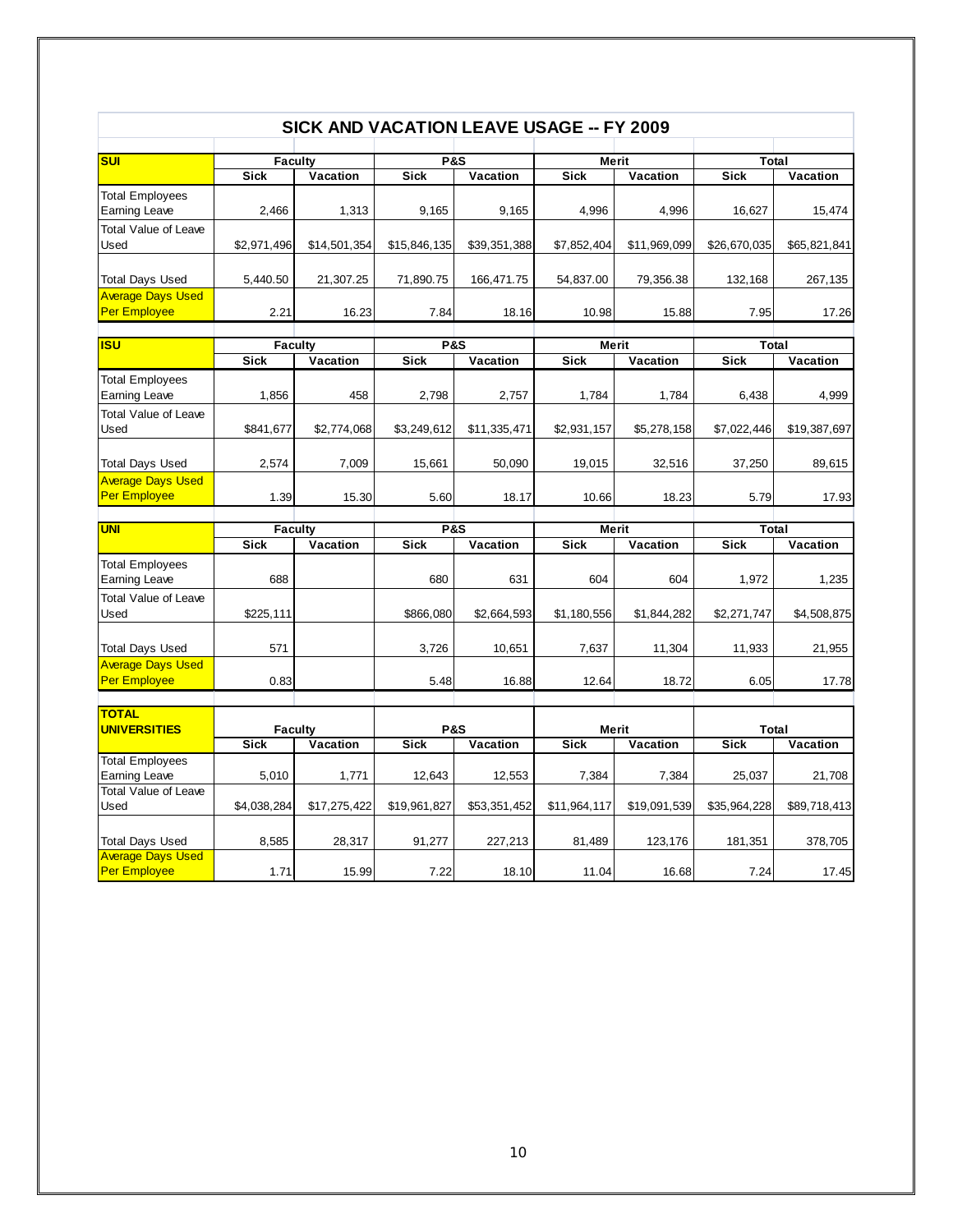| <b>ISD</b>                                      |                | <b>Faculty</b> |                | <b>P&amp;S</b> |             | <b>Merit</b> |             | Total     |  |
|-------------------------------------------------|----------------|----------------|----------------|----------------|-------------|--------------|-------------|-----------|--|
|                                                 | <b>Sick</b>    | Vacation       | <b>Sick</b>    | Vacation       | <b>Sick</b> | Vacation     | <b>Sick</b> | Vacation  |  |
| <b>Total Employees</b><br><b>Earning Leave</b>  | 44             | n/a            | 42             | 42             | 55          | 55           | 141         | 97        |  |
| <b>Total Value of Leave</b><br>Used             | \$130,921      | n/a            | \$70,607       | \$117,312      | \$97,419    | \$150,262    | \$298,947   | \$267,574 |  |
| <b>Total Days Used</b>                          | 513.25         | n/a            | 319.75         | 395.63         | 667.50      | 919.38       | 1,501       | 1,315     |  |
| <b>Average Days Used</b><br><b>Per Employee</b> | 11.66          | n/a            | 7.61           | 9.42           | 12.14       | 16.72        | 10.64       | 13.56     |  |
| <b>IBSSS</b>                                    | <b>Faculty</b> |                | <b>P&amp;S</b> |                |             | <b>Merit</b> | Total       |           |  |
|                                                 | <b>Sick</b>    | Vacation       | <b>Sick</b>    | Vacation       | <b>Sick</b> | Vacation     | <b>Sick</b> | Vacation  |  |
| <b>Total Employees</b><br><b>Earning Leave</b>  | 34             | n/a            | 15             | 15             | 41          | 41           | 90          | 56        |  |
| Total Value of Leave<br>Used                    | \$70,576       | n/a            | \$45,733       | \$57,068       | \$63,364    | \$99,576     | \$179,673   | \$156,644 |  |
| <b>Total Days Used</b>                          | 228.25         | n/a            | 170.38         | 303.63         | 432.38      | 664.38       | 831         | 968       |  |
| <b>Average Days Used</b><br><b>Per Employee</b> | 6.71           | n/a            | 11.36          | 20.24          | 10.55       | 16.20        | 9.23        | 17.29     |  |
| <b>TOTAL SPECIAL</b><br><b>SCHOOLS</b>          | <b>Faculty</b> |                | <b>P&amp;S</b> |                |             | Merit        | Total       |           |  |
|                                                 | <b>Sick</b>    | Vacation       | <b>Sick</b>    | Vacation       | <b>Sick</b> | Vacation     | <b>Sick</b> | Vacation  |  |
| <b>Total Employees</b><br><b>Earning Leave</b>  | 78             | n/a            | 57             | 57             | 96          | 96           | 231         | 153       |  |
| <b>Total Value of Leave</b><br><b>Used</b>      | 201,497        | n/a            | \$116,340      | \$174,380      | \$160,783   | \$249,838    | \$478,620   | \$424,218 |  |
| <b>Total Days Used</b>                          | 742            | n/a            | 490            | 699            | 1,100       | 1,584        | 2,332       | 2,283     |  |
| <b>Average Days Used</b><br>Per Employee        | 9.51           | n/a            | 8.60           | 12.27          | 11.46       | 16.50        | 10.09       | 14.92     |  |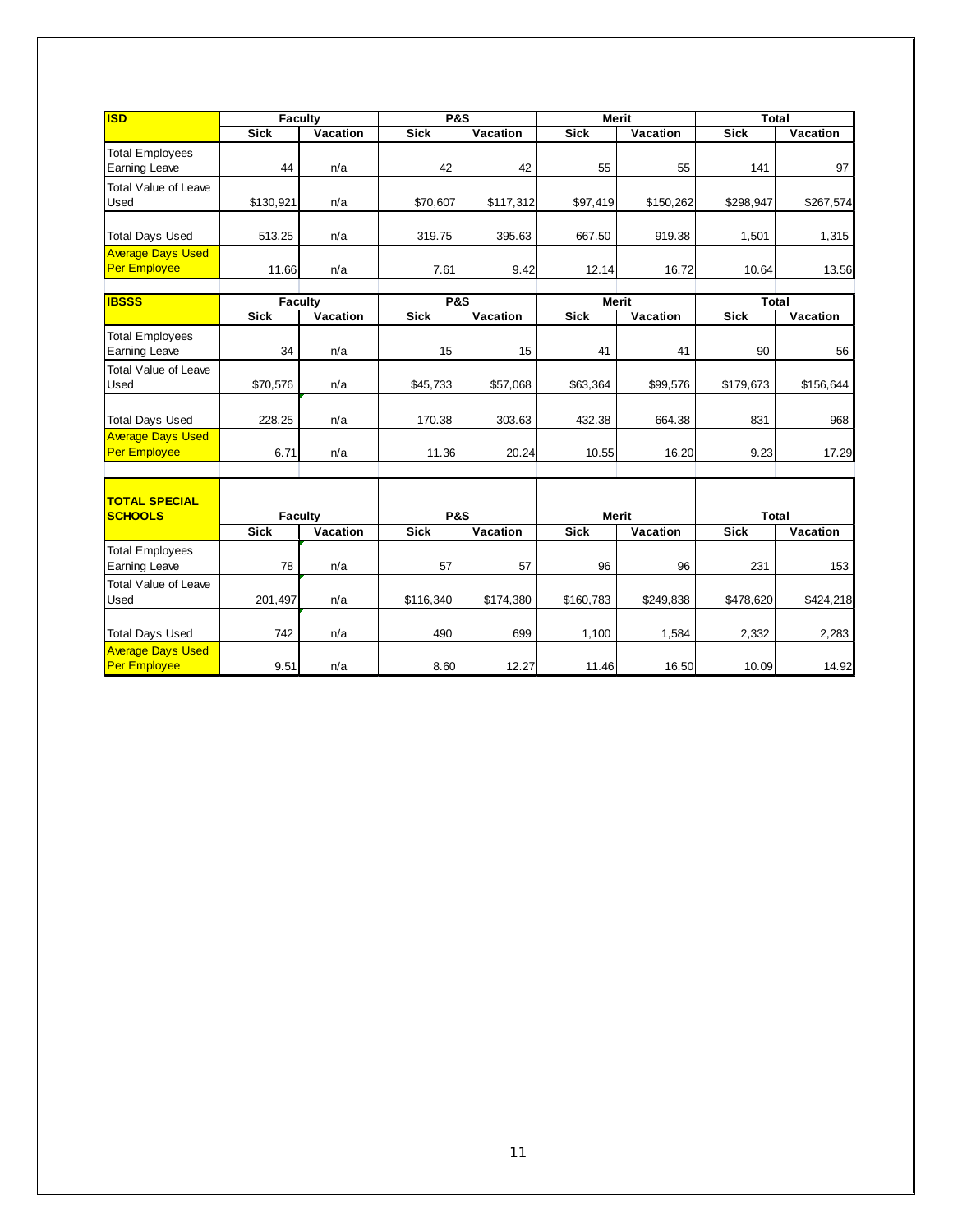

# Fringe Benefits – FY 2009

Traditionally, the three universities have been allowed by the Board of Regents to maintain separate insurance programs within a framework of general comparability. In accordance with the Board of Regents Policy Manual, §4.28, the Board's Executive Director reviews all proposed changes in benefit programs to determine if Board approval is required.

The AFSCME-covered employees at the universities and the employees of the Board Office, the Iowa School for the Deaf, and the Iowa Braille and Sight Saving School participate in the State of Iowa health and dental insurance programs. Board Office and special school employees participate in the University of Northern Iowa group for life, long-term disability, and accidental death and dismemberment insurance.

Permanent employees of the five institutions and the Board Office have the option of selecting either IPERS or an approved substitute for retirement.

Cost of insurance and retirement programs for FY 2009 was \$510,793,382. Institutional costs as a percent of nonstudent payroll are as follows: University of Iowa – 29.5%; Iowa State University – 31.4%; University of Northern Iowa – 34.1%; Iowa School for the Deaf – 38.1%; and Iowa Braille and Sight Saving School – 41.2%.

Each of the fringe benefit programs available to Regent employees is described below.

### Social Security and Medicare

Employees of the Regent institutions and the Board Office are covered by the Federal Insurance Contribution Act (FICA). Federal law prescribes the employer and employee contributions and benefits. The contribution rates are shown below.

| Calendar<br>Year |                 | <b>Employer</b><br><b>Contribution</b> | <b>Employee</b><br><b>Contribution</b> | <b>Maximum</b><br><b>Salary</b> |
|------------------|-----------------|----------------------------------------|----------------------------------------|---------------------------------|
| 2008             | Social Security | 6.20%                                  | 6.20%                                  | \$102,000                       |
| 2009/2010        | Social Security | 6.20%                                  | 6.20%                                  | 106.800                         |
|                  | Medicare        | 1.45%                                  | 1.45%                                  | No maximum                      |

Costs for Social Security and Medicare to the Regent institutions for FY 2009 are detailed below: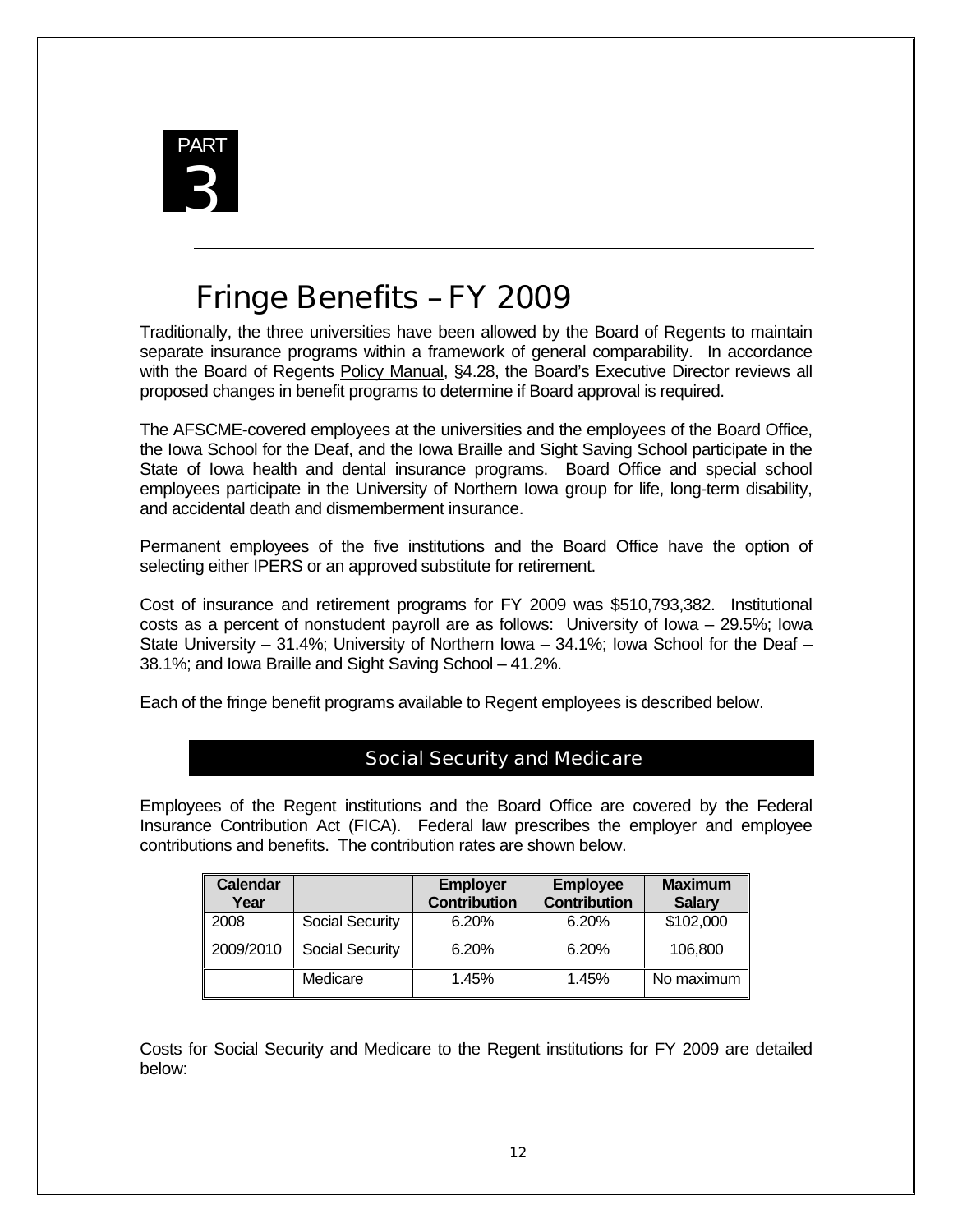| SUI          | ISU          | UNI         | <b>ISD</b> | <b>IBSSS</b> |
|--------------|--------------|-------------|------------|--------------|
| \$72,349,882 | \$28,160,522 | \$9,433,688 | \$497,000  | \$334,610    |

# Iowa Public Employees Retirement System (IPERS)

Employees of the Regent institutions and the Board Office have the option to select either IPERS or TIAA-CREF or an approved substitute for retirement contributions. Participation in a retirement program is required.

• The Board approved allowing the employees of the special schools to select between TIAA-CREF and IPERS effective January 1996. TIAA-CREF contribution levels are at the IPERS rates. Contribution rates are shown below:

| <b>Fiscal</b><br>Year | <b>Employer</b><br><b>Contribution</b> | <b>Employee</b><br><b>Contribution</b> |
|-----------------------|----------------------------------------|----------------------------------------|
| 2009                  | 6.35%                                  | 4.1%                                   |
| 2010                  | 6.65%                                  | 4.3%                                   |
| 2011                  | 6.95%                                  | 4.5%                                   |

The number of employees selecting IPERS is as follows:

| University of Iowa                          | 1,937 |
|---------------------------------------------|-------|
| <b>Iowa State University</b>                | 755   |
| <b>University of Northern lowa</b>          | 342   |
| Iowa School for the Deaf                    | 74    |
| <b>Iowa Braille and Sight Saving School</b> | 79    |

The employer contributions for IPERS for FY 2009 are shown below:

| <b>SUI</b>  | ISU       | UNI       | <b>ISD</b> | <b>IBSSS</b> |
|-------------|-----------|-----------|------------|--------------|
| \$1,460,013 | \$829,978 | \$547,990 | \$151,236  | \$169,290    |

# Federal Retirement Program

During FY 2009,112 employees of Iowa State University were covered by federal retirement.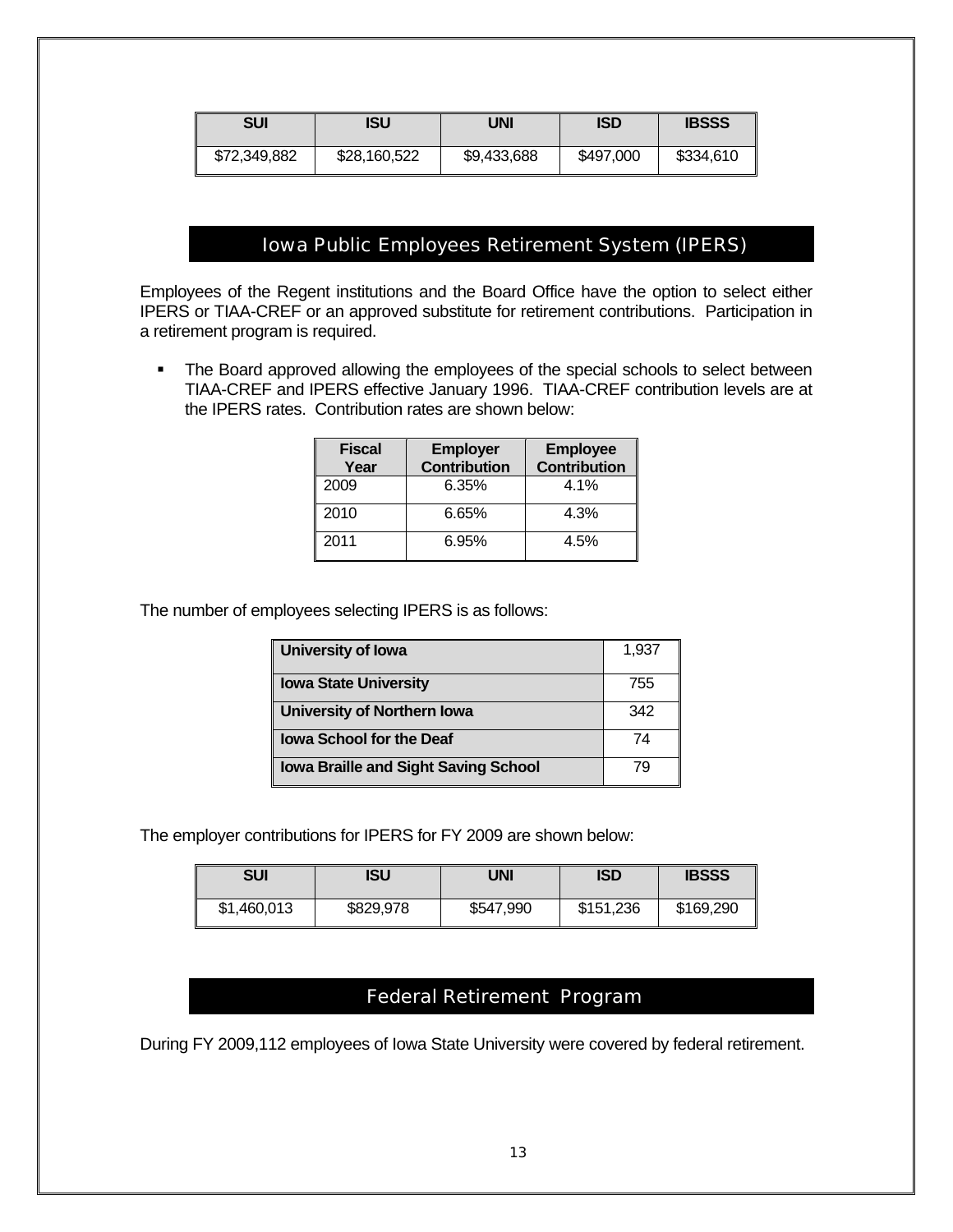# Funded Retirement Programs

All permanent<sup>1</sup> employees with a budgeted annual salary of at least \$7,800 are eligible to participate in the Teachers Insurance and Annuity Association—College Retirement Equities Fund (TIAA-CREF) or in a plan substituted in accordance with Board policy.

The contribution rate for TIAA-CREF for employees of the universities and Board Office is:

- Ten percent on the first \$4,800 of salary for staff members with less than five years of service and 15% on all additional salary. The employer pays 2/3 of the cost and the employee 1/3.
- The contribution for employees with more than five years of service is 15% up to the IRS limitations.
- The employer pays 10% of salary while the employee pays 5% with the exception noted above.

The FY 2009 contribution rate for the employees of the special school is at the IPERS rate.

**The employer contribution is 6.35%. The employee's contribution is 4.1%.** 

Benefits from the TIAA program are in the form of a fixed annuity, which is adjusted periodically. CREF benefits can be received as a lifetime annuity, a systematic payment, a cash withdrawal, or as a combination of these options.

Vesting of employee and employer contributions to TIAA-CREF is immediate at SUI, UNI, ISD and IBSSS. Effective July 1, 2009, ISU implemented a three-year cliff vesting of employer contributions.

The numbers of employees participating in the employer sponsored retirement programs during FY 2009 are shown below:

|                  | <b>SUI</b> | ISU   | <b>UNI</b> | <b>ISD</b> | <b>IBSSS</b> |
|------------------|------------|-------|------------|------------|--------------|
| <b>TIAA-CREF</b> | 16,503     | 5,755 | 1,815      | 83         | 30           |
| Substitute Plans | 26         |       |            |            |              |

Employer contributions for employer sponsored retirement programs for FY 2009 are shown below:

|                  | <b>SUI</b>   | ISU          | UNI          | ISD       | <b>IBSSS</b> |
|------------------|--------------|--------------|--------------|-----------|--------------|
| <b>TIAA-CREF</b> | \$92,771,300 | \$35,731,759 | \$10,507,690 | \$265,528 | \$105,681    |
| Substitute Plans | \$113,167    | \$36,268     | 7.809        |           |              |

 $1$  SUI: all employees with half-time or greater permanent appointments

l

ISU: all employees with 1/3-time appointments or greater for nine continuous months or longer.

UNI: all employees holding other than a temporary appointment of 1/2-time or more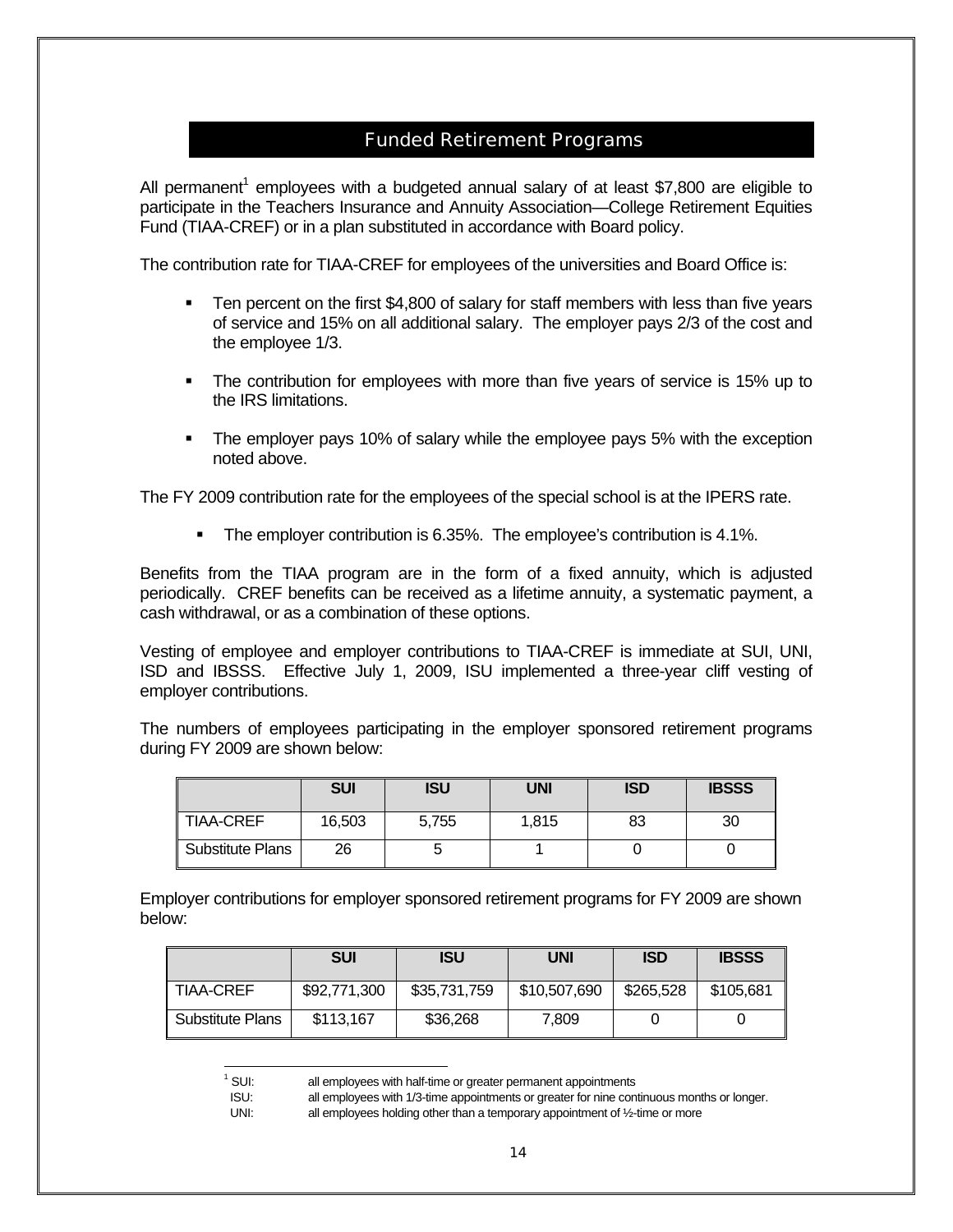A TIAA-CREF waiver of premium, which continues contributions during periods of disability, is also provided. Similar protection is also provided to federal employees covered by the federal retirement program at Iowa State University.

The FY 2009 costs for TIAA-CREF waiver of premium are shown below:

| SUI         | ISU         | UNI       | <b>ISD</b> | <b>IBSSS</b> |
|-------------|-------------|-----------|------------|--------------|
| \$3,064,875 | \$1,058,453 | \$283,265 | \$7,008    | \$2,402      |

#### Unemployment Compensation and Worker's Compensation

Employees of the five institutions and the Board Office are covered by unemployment compensation and worker's compensation with benefits under both determined by state and/or federal laws. FY 2009 costs for these programs were:

|                              | <b>SUI</b>  | <b>ISU</b>  | <b>UNI</b> | <b>ISD</b> | <b>IBSSS</b> |
|------------------------------|-------------|-------------|------------|------------|--------------|
| Unemployment<br>Compensation | \$523,253   | \$235,165   | \$69,097   |            |              |
| Worker's<br>Compensation     | \$4,914,600 | \$2,038,606 | \$950,246  | \$93,344   | \$211,141    |

### Life Insurance

**University of Iowa**: Participation in the life insurance program is mandatory for all budgeted permanent faculty and staff classified at 50% time or greater.

The amount of life insurance coverage is based on salary.

 The amount of coverage is 2 1/2 times annual budgeted salary to a maximum coverage of \$500,000. Maximum coverage in 2010 will be \$400,000 with the amount of coverage of two times annual budgeted salary.

The University provides \$2,000 of paid up life insurance to staff members who retire at age 62 or older with 10 years of continuous covered service prior to retirement. For each year of service in excess of 10 years, an additional \$200 of paid up life insurance was provided up to a maximum of \$4,000.

The life insurance program is underwritten by Principal Financial Company.

The University pays an annual rate of \$5.16 per \$1,000.

 **Life insurance cost for the University of Iowa for FY 2009 was \$11,992,368.**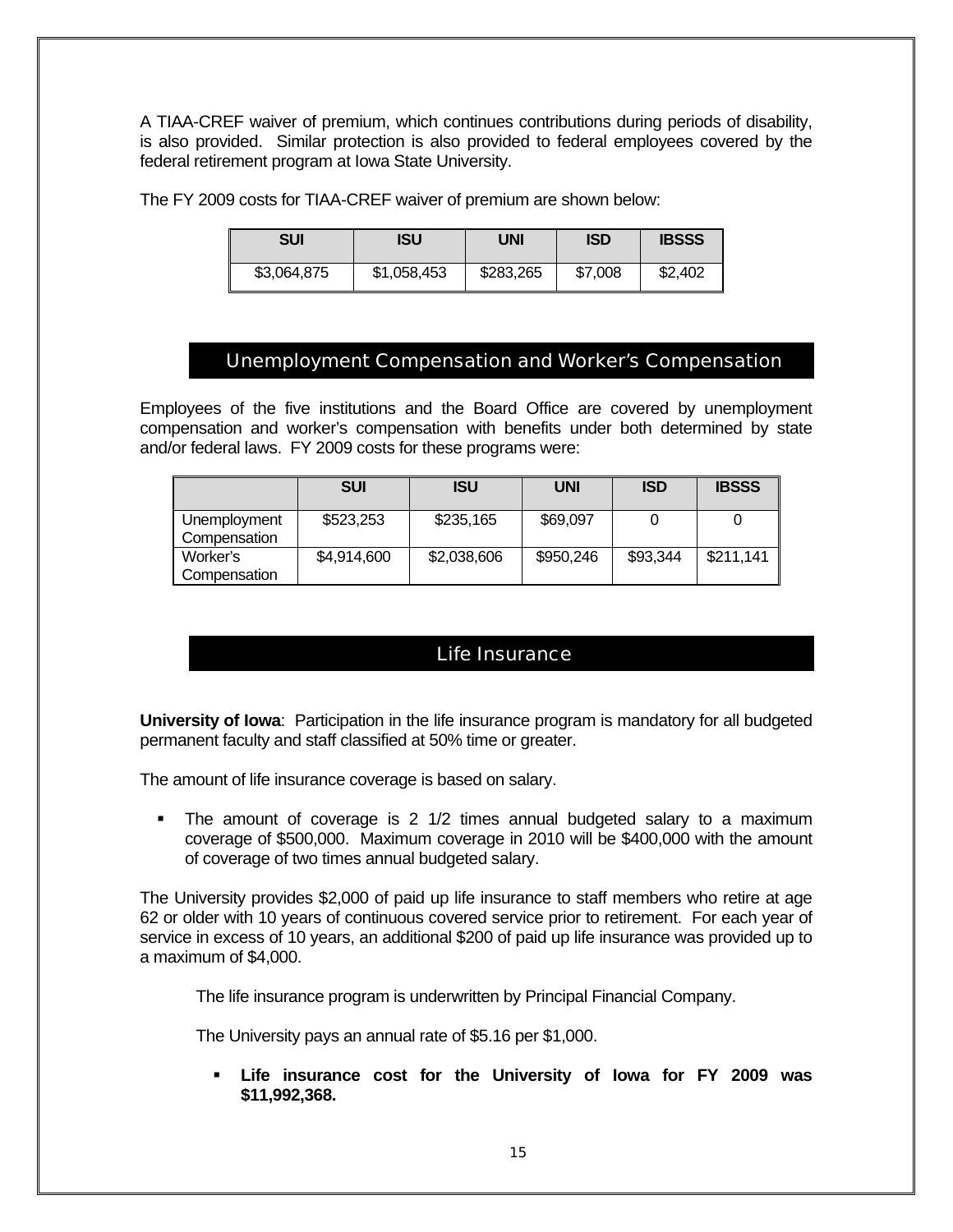**Iowa State University**: Staff members holding a one-third time or more permanent position for nine months or longer have the option to participate in the life insurance program underwritten by the Principal Financial Company of Des Moines. Effective July 1, 2009, newly hired employees must be one-half time or more to be eligible to participate.

- The amount of coverage is basically twice the employee's annual budgeted salary with a minimum coverage of \$7,000.
- Coverage is reduced by 35% percent at age 65.

Upon retirement, the University provides eligible retirees with \$4,000 paid-up life insurance. The annual cost of life insurance is \$2.88 per \$1,000 of coverage.

Faculty, P&S and supervisory merit employees at ISU have the full cost of their basic life insurance funded by the University through the ISU Plan. AFSCME-covered employees contribute \$0.60/year per \$1,000 coverage with the balance of the premium paid by the University.

 **The University's cost (less dividends) for life insurance for FY 2009 was \$2,062,360.** 

**University of Northern Iowa**: Staff members holding a permanent position of half-time or more for a period of no less than nine months are included in the life insurance program.

The amount of life insurance for merit employees is 2 times annual budgeted salary and 2 1/2 times annual budgeted salary for organized faculty and professional and scientific staff.

- **The maximum benefit for all groups is \$250,000.**
- Coverage for faculty is reduced 5% each year following attainment of age 61.
- Coverage is reduced by 35% beginning at age 65 for merit and professional and scientific staff.

University staff retiring at age 55 or older with ten years of continuous service immediately prior to retirement may carry 1/3 of the available scheduled insurance coverage until June 30 following attainment of age 70 at which time the University provides a non-contributory life insurance benefit in the amount of \$4,000 for faculty members and \$2,000 for all other employees.

The life insurance policy provides for continuance of the death benefit with no further premium payment in the event of total and permanent disability.

The university assumes the entire annual premium cost of \$3.12 per \$1,000 of coverage.

**The University's cost for FY 2009 was \$274,171.**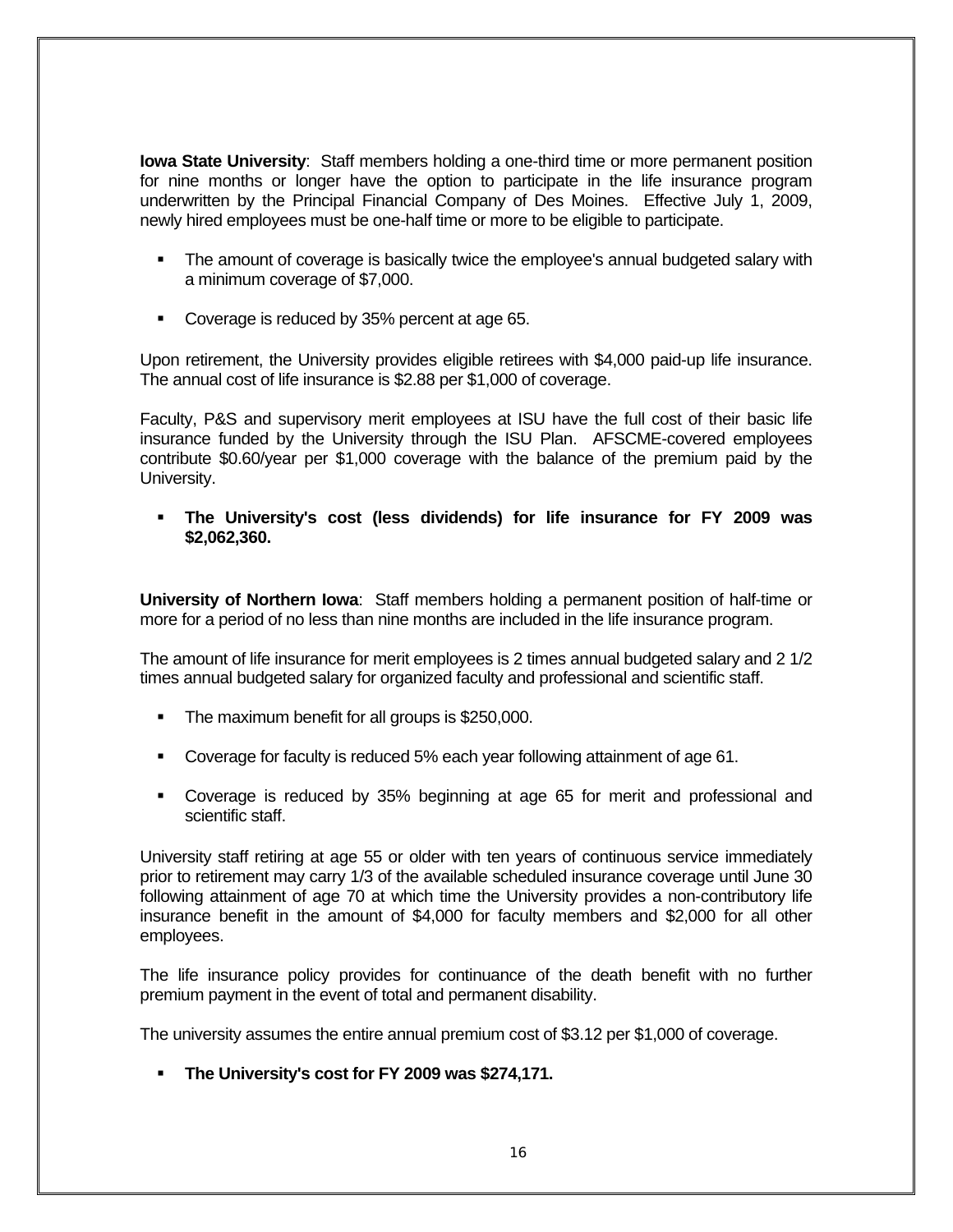**Iowa School for the Deaf, Iowa Braille and Sight Saving School:** All permanent employees working at least 50% time participate in the life insurance group at the University of Northern Iowa.

Costs for life insurance for FY 2009 at the special schools are as follows:

| ISD      | <b>IBSSS</b> |
|----------|--------------|
| \$31,397 | \$21,984     |

# ACCIDENTAL DEATH AND DISMEMBERMENT

**University of Iowa:** A voluntary group accidental death and dismemberment program was initiated in June 1980.

- Staff members pay the premiums and may purchase coverage in increments of \$100,000 up to a maximum of \$1,000,000.
- Monthly premium rates based on \$100,000 coverage are \$2.30 single, \$3.60 family, \$2.70 single with children and \$3.30 employee with spouse.

**Iowa State University:** Accidental death and dismemberment coverage is provided to employees who participate in the life insurance program.

• The amount of accidental death coverage is twice the amount of the basic life coverage or approximately four times the annual budgeted salary for the staff member.

The University pays the annual rate of \$0.30 per \$1,000 coverage.

**The University's cost for this coverage for FY 2009 was \$360,933.** 

**University of Northern Iowa:** Faculty and professional staff members holding permanent positions of half-time or more for a period of no less than the academic year are covered for accidental death and dismemberment. This program is underwritten by the Principal Mutual Life Insurance Company.

 Coverage is in the amount of 2 1/2 times annual budgeted salary with a maximum benefit of \$250,000.

The entire annual cost of \$0.39 per \$1,000 coverage is paid by the University.

**The University's cost for FY 2009 was \$78,573.**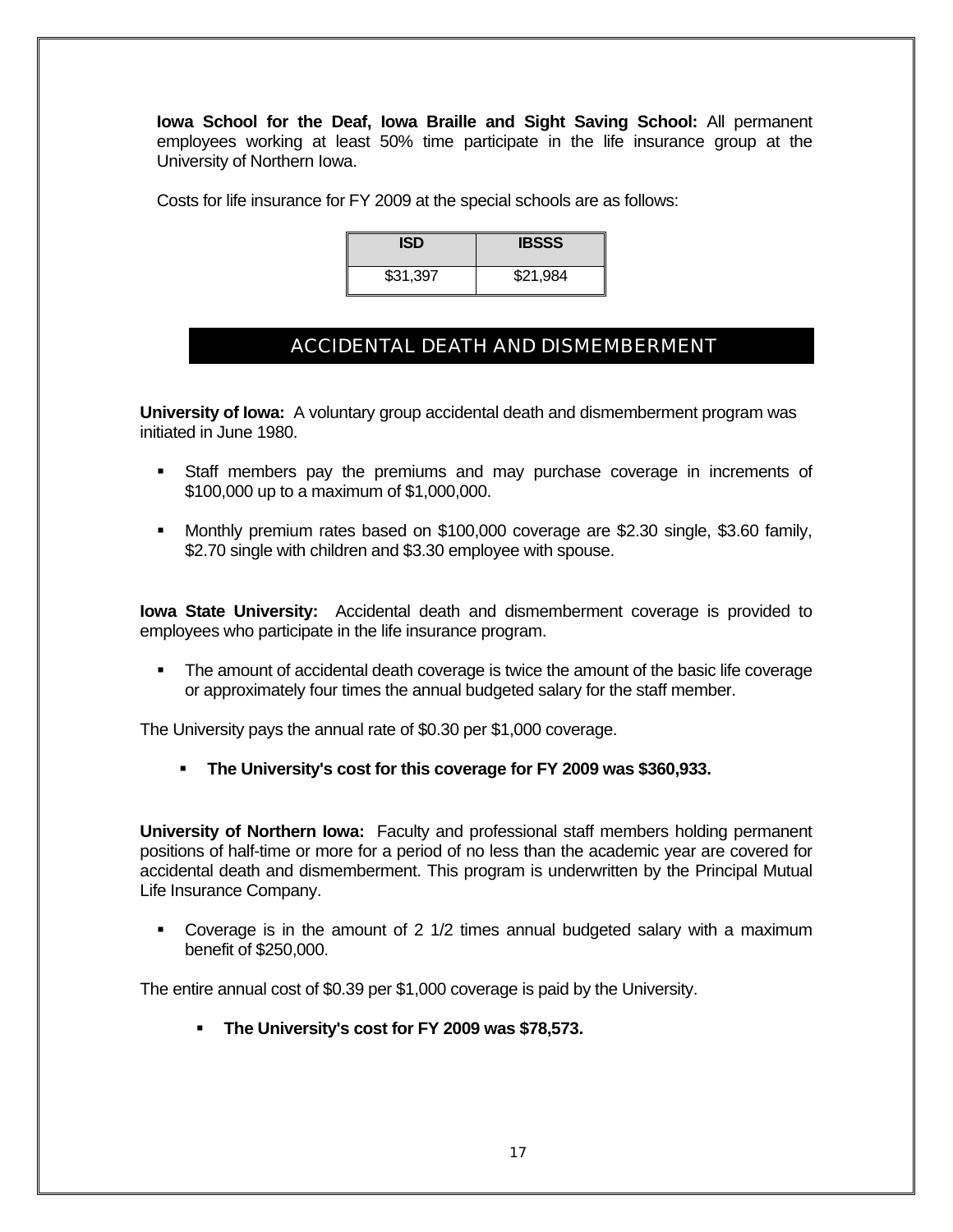**Iowa School for the Deaf and Iowa Braille and Sight Saving School:** All permanent employees working at least 50 percent time are covered by in the accidental death and dismemberment insurance at the University of Northern Iowa.

Costs for Accidental Death and Dismemberment insurance for FY 2009 at ISD and IBSSS are as follows:

|         | 555     |
|---------|---------|
| \$4.613 | \$3,140 |

# LONG-TERM DISABILITY INSURANCE

**University of Iowa:** The University provides this coverage to permanent and continuous 50% time or greater budgeted staff members after one continuous year of employment.

Two options are offered and staff members must elect one of the two programs.

 The disability benefit is a percentage of annual salary and is based on length of continuous service, as follows:

| <b>SERVICE TIME</b> | <b>PROGRAMI</b> | <b>PROGRAM II</b> |
|---------------------|-----------------|-------------------|
| After one year      | 10%             | 14%               |
| After two years     | <b>20%</b>      | 28%               |
| After three years   | 30%             | 42%               |
| After four years    | 40%             | 56%               |
| After five years    | 50%             | 70%               |

The amount a staff member receives is reduced by any disability benefits paid by Social Security and/or workers compensation. There is no minimum monthly benefit but a maximum of \$29,166.

- A cost-of-living escalator tied to the Consumer Price Index increases and limited to 5% in a fiscal year is provided to assist in offsetting the ongoing effects of inflation.
	- If benefits begin before the age 61, they cease on June 30 following attainment of age 65. If benefits begin after age 61 but before age 70, they cease five years later, or on June 30 following attainment of age 70. If benefits begin after age 69, they cease 12 months later.

The University pays the entire cost of this coverage.

**The cost for FY 2009 was \$8,814,546.** 

**Iowa State University:** This coverage is provided for all permanent employees with a onethird time or greater appointment for nine months following one year of continuous employment. Effective July 1, 2009, newly hired employees must be one-half time or more to be eligible to participate. Coverage can be elected during the first year of employment but is subject to medical approval. ISU Plan participants (faculty, P&S, supervisory merit staff) have a choice of either a 75/60% or 50% LTD plan. The maximum monthly benefit for the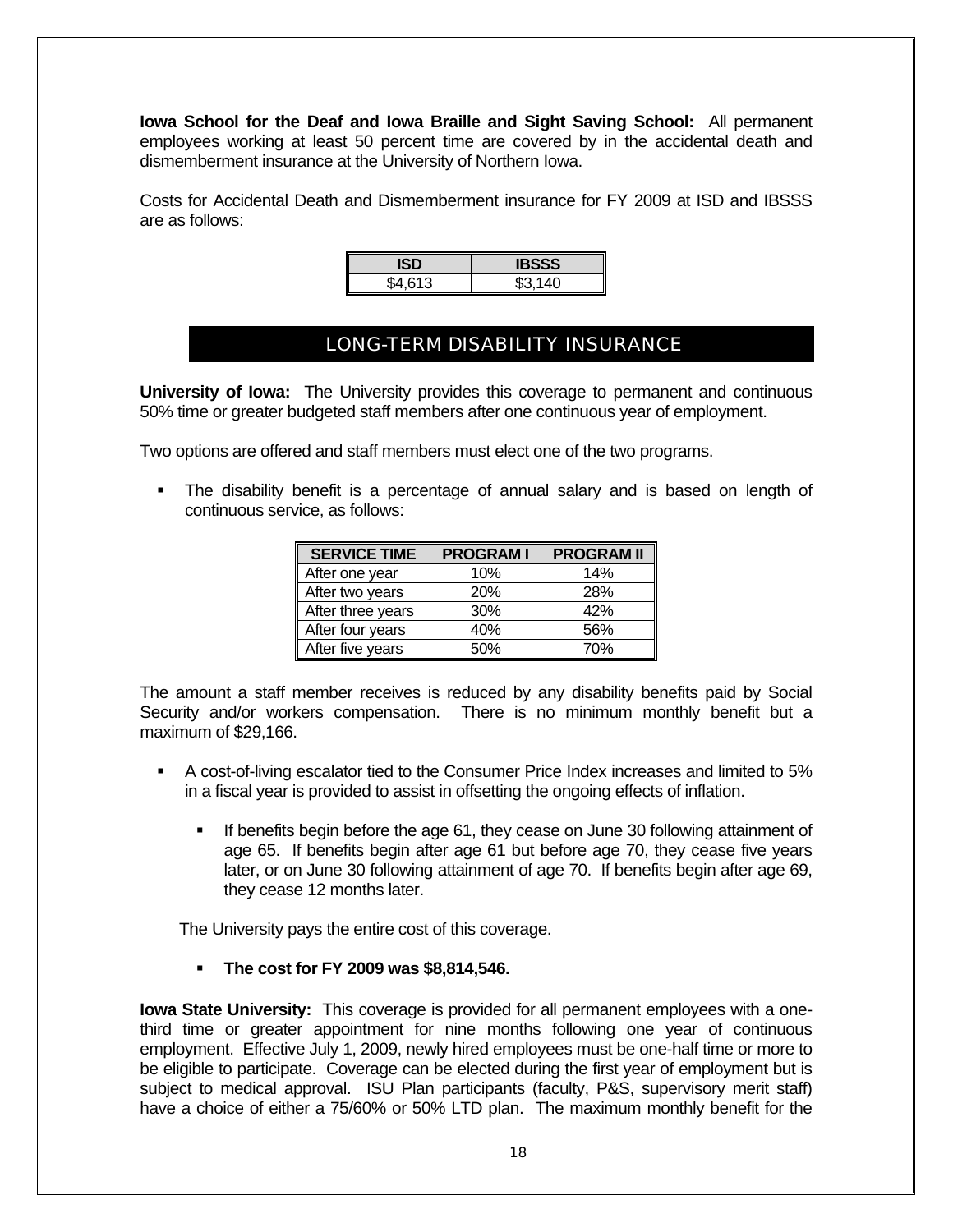75/60% plan is \$10,000. The maximum monthly benefit for the 50% plan is \$8,000. Nonsupervisory merit system staff are covered by the 75/60% plan only with a maximum monthly benefit of \$7,650.

A 5% maximum cost-of-living escalator tied to the Social Security cost-of-living escalator is provided. There is also a coordination provision with FICA and workers compensation.

Benefits accrue after a 90 work day waiting period and cease on June 30 following attainment of age 65; or, if disability begins on or after age 61, payments continue for five years or attainment of age 70, whichever is earlier. If disability begins on or after age 69, benefits continue for 12 months.

The University pays the entire cost for this coverage.

#### **The FY 2009 cost to the University was \$2,325,918.**

**University of Northern Iowa**: Long-term disability coverage is provided at University expense for all staff members holding permanent appointments of half-time or more for a period of 9 months of more following one year of continuous employment.

Monthly benefits are payable for 12 months a year for all covered personnel once they have been totally disabled for 90 consecutive working days (or after all sick leave has expired, if later).

- The income benefit continues to age 65 if disability occurs prior to age 61, or on the date 60 months of benefit payments have been made but in no event beyond the June 30 coinciding with or next following the attainment of age 70 if disability began after age 61. If benefits begin on or after age 69, benefits continue for 12 months.
- Disability benefit begins at 30% of budgeted salary and increases by 10% each year until the maximum benefit of 70% is reached.
- A cost-of-living escalator tied to the Consumer Price Index increases benefits 1.7%.
- The maximum monthly benefit for merit employees is \$3,150; for faculty, \$5,000; and for all other employees, \$5,833.
- **FY 2009 cost to the University was \$370,654.**

**Iowa School for the Deaf, Iowa Braille and Sight Saving School:** These employees are covered by the long-term disability plan provided by the University of Northern Iowa. Costs for FY 2009 at the two special schools are shown below:

|          | IBSSS    |
|----------|----------|
| \$57,871 | \$31,155 |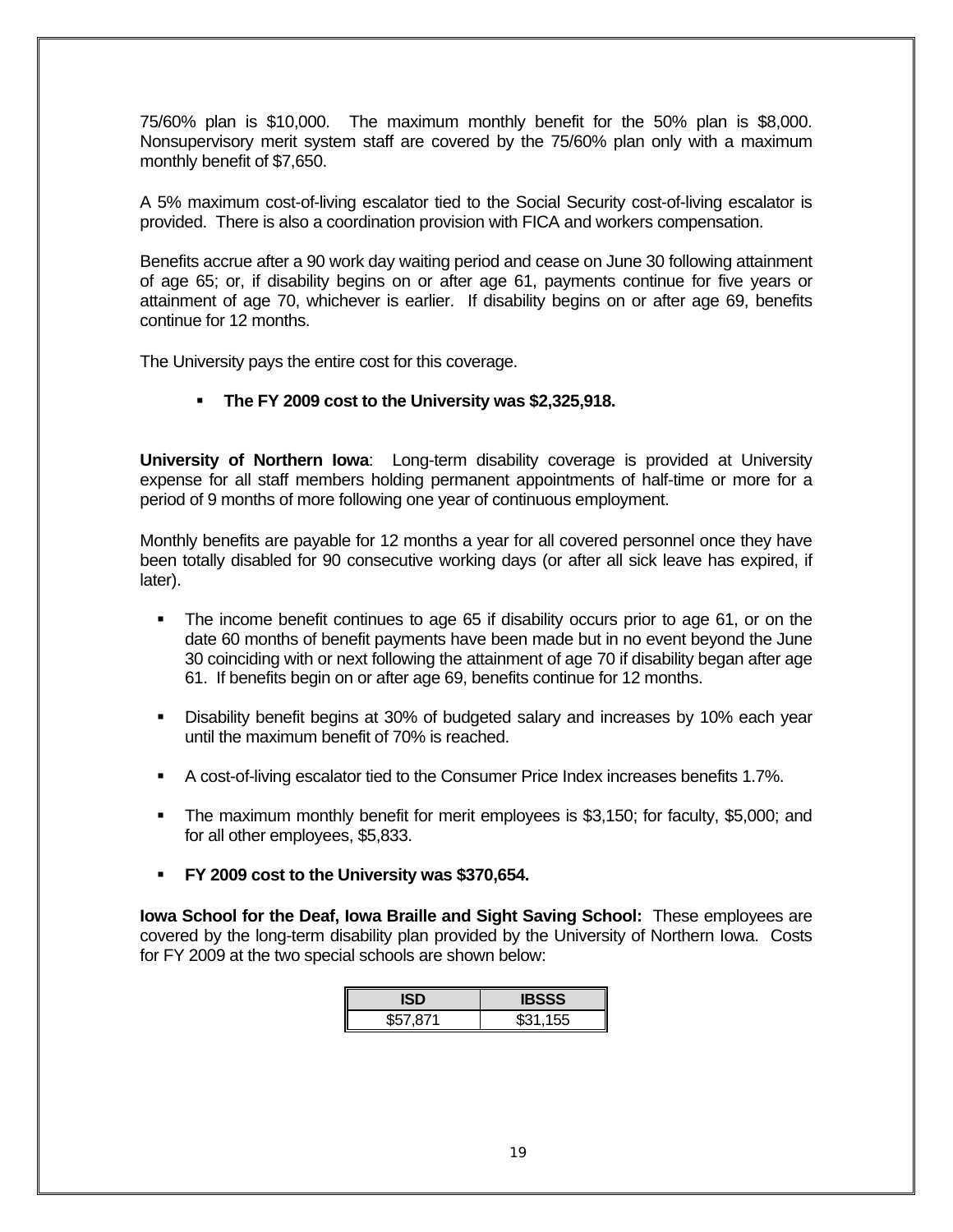# Comprehensive Medical Plans

**University of Iowa:** Faculty, professional and scientific staff and supervisory employees in the Regents Merit System with a permanent appointment of half-time or more are offered a choice of health insurance plans. The plans include a selection of comprehensive and managed care health insurance plans, all on a minimum premium basis.

The monthly premiums for calendar year 2009 are shown below. The calendar year 2010 premiums are shown in parentheses. The employer share of health insurance coverage increased approximately 8.0%.

| (Calendar Year 2010)  |                |                     |                             |  |  |
|-----------------------|----------------|---------------------|-----------------------------|--|--|
|                       | <b>CHIP II</b> | UI<br><b>CHOICE</b> | <b>GRAD</b><br><b>CARE*</b> |  |  |
| <b>SINGLE TOTAL</b>   | 456.00         | 408.00              | 263.00                      |  |  |
|                       | (593.00)       | (431.00)            | (256.00)                    |  |  |
| Employer              | 414.00         | 408.00              | 237.00                      |  |  |
|                       | (450.00)       | (431.00)            | (230.00)                    |  |  |
| Employee              | 42.00          | O                   | 26.00                       |  |  |
|                       | (143.00)       | (0)                 | (26.00)                     |  |  |
| <b>FAMILY TOTAL</b>   | 1,217.00       | 971.00              | 718.00                      |  |  |
|                       | (1,217.00)     | (1,023.00)          | (898.00)                    |  |  |
| Employer              | 744.00         | 744.00              | 503.00                      |  |  |
|                       | (779.00)       | (779.00)            | (629.00)                    |  |  |
| Employee              | 473.00         | 227.00              | 215.00                      |  |  |
|                       | (438.00)       | (244.00)            | (269.00)                    |  |  |
| <b>EMPLOYEE</b>       | 553.00         | 705.00              | 647.00                      |  |  |
| with CHILDREN TOTAL   | (613.00)       | (788.00)            | (809.00)                    |  |  |
| Employer              | 509.00         | 509.00              | 453.00                      |  |  |
|                       | (568.00)       | (568.00)            | (566.00)                    |  |  |
| Employee              | 44.00          | 196.00              | 194.00                      |  |  |
|                       | (45.00)        | (220.00)            | (243.00)                    |  |  |
| <b>EMPLOYEE</b>       | 1,326.00       | 841.00              | 396.00                      |  |  |
| <b>w/SPOUSE TOTAL</b> | (1,326.00)     | (929.00)            | (422.00)                    |  |  |
| Employer              | 642.00         | 642.00              | 277.00                      |  |  |
|                       | (717.00)       | (717.00)            | (295.00)                    |  |  |
| Employee              | 684.00         | 199.00              | 119.00                      |  |  |
|                       | (609.00)       | (212.00)            | (127.00)                    |  |  |

# University of Iowa Health Insurance Monthly Premiums Calendar Year 2009

\*Grad Care rates are on an academic year basis.

CHIP II has individual deductibles of \$1,200 per person.

 After meeting the deductible, the plan pays 90% with an annual out-of-pocket maximum of \$4,200 for a single contract and \$6,300 for a family contract.

UI CHOICE, a PPO product, pays 100% of any combination of covered charges incurred by the subscriber in excess of \$1,700 for a single contract and \$3,400 for a family contract in a calendar year.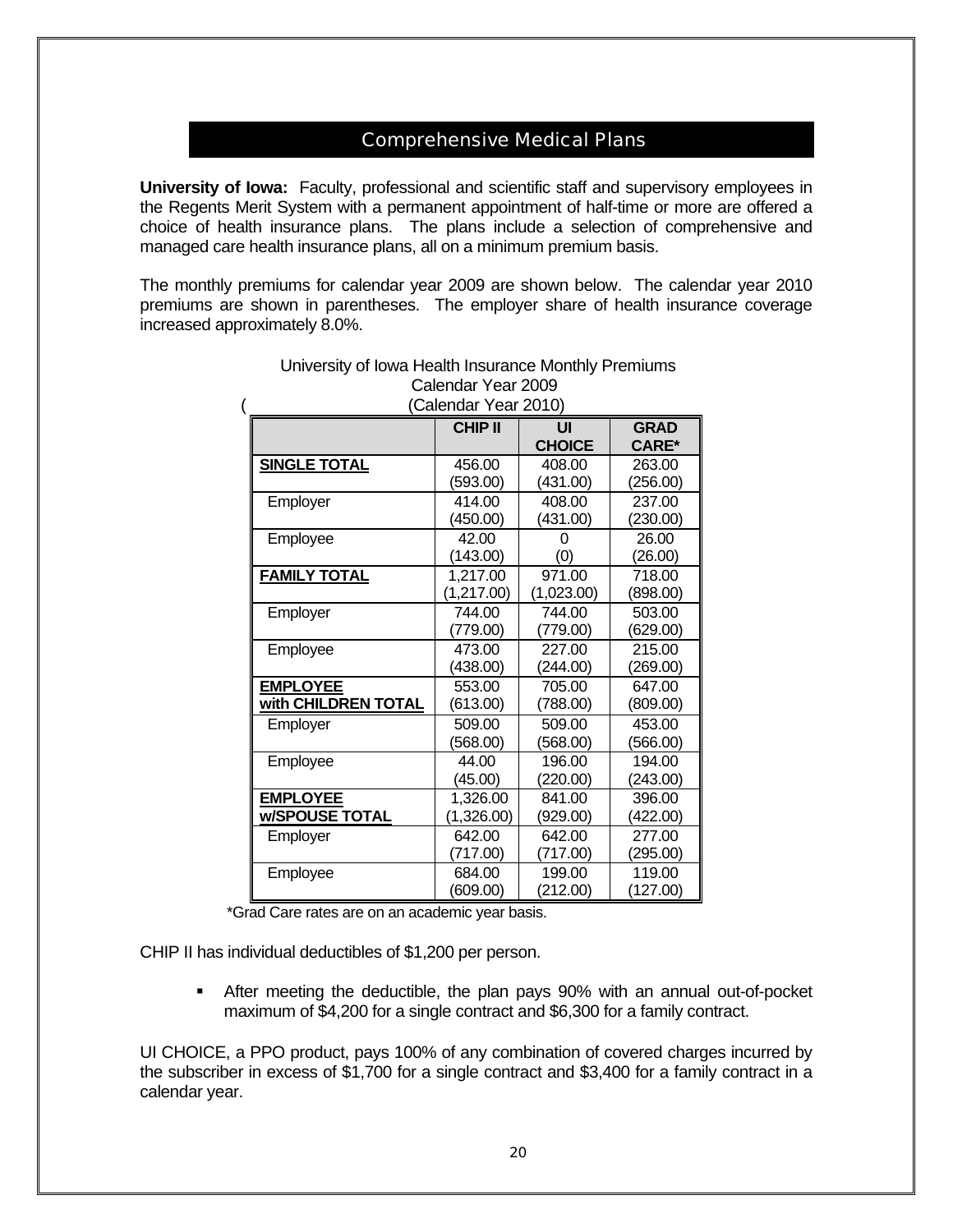- Beginning in 2010 the copayment is \$5 for UI providers, \$20 for Wellmark providers and 40% for all other providers.
- Beginning in 2010 the hospital deductible is \$400 for UIHC, \$600 for Wellmark hospitals and \$800 for other hospitals.

UIGRADCARE pays 100% of any combination of covered charges incurred by the subscriber in excess of \$1,100 for a single contract and \$1,700 for a family contract in a calendar year. Plan is only available to graduate students.

- Coinsurance is applicable with covered charges at a 90/10 rate for hospital and related services.
- Hospital deductible is \$125 per day.
- \$10 copayment required for physician visits.
- Program is a restricted panel managed care product utilizing the University health providers.

#### **The University's health insurance cost for faculty, professional and scientific staff and supervisory merit personnel for FY 2009 was \$90,471,295.**

**Iowa State University:** The University offered two insurance plans to its faculty and professional and scientific staff and Merit System supervisors appointed to a one-third time or more budgeted position for nine months or longer. Effective July 1, 2009, newly hired employees must be one-half time or more to be eligible to participate.

Two managed care plans are offered -- a Preferred Provider Organization (PPO) and an HMO to faculty, P&S, and supervisory merit employees. Premium accounting for this plan is on a calendar year basis. Coverage tiers of single, employee with spouse, employee with children and family are available. An opt-out credit of \$107 is available. The 2009 premiums are shown below. The premiums for 2010 are shown in parentheses. The employer contribution increased approximately 5.0% from calendar year 2009 to calendar year 2010.

|                            | <b>SINGLE</b>                       | <b>EMPLOYEE WITH</b><br><b>SPOUSE</b> | <b>EMPLOYEE WITH</b><br><b>CHILDREN</b> | <b>FAMILY</b>      |
|----------------------------|-------------------------------------|---------------------------------------|-----------------------------------------|--------------------|
| <b>PPO</b>                 | \$452                               | \$1,033                               | \$806                                   | \$1,322            |
|                            | (\$441)                             | (\$1,007)                             | (\$786)                                 | (\$1,289)          |
| <b>HMO</b>                 | \$370                               | \$848                                 | \$663                                   | \$1,079            |
|                            | (\$427)                             | (\$979)                               | (\$766)                                 | (\$1,246)          |
| <b>ISU</b><br>Contribution | \$437<br>(\$423-PPO)<br>(\$427-HMO) | \$770<br>(\$802)                      | \$633<br>(\$654)                        | \$1,028<br>(\$991) |
| Opt-out                    | \$107                               | \$107                                 | \$107                                   | \$107              |
|                            | (\$107)                             | (\$107)                               | (\$107)                                 | (\$107)            |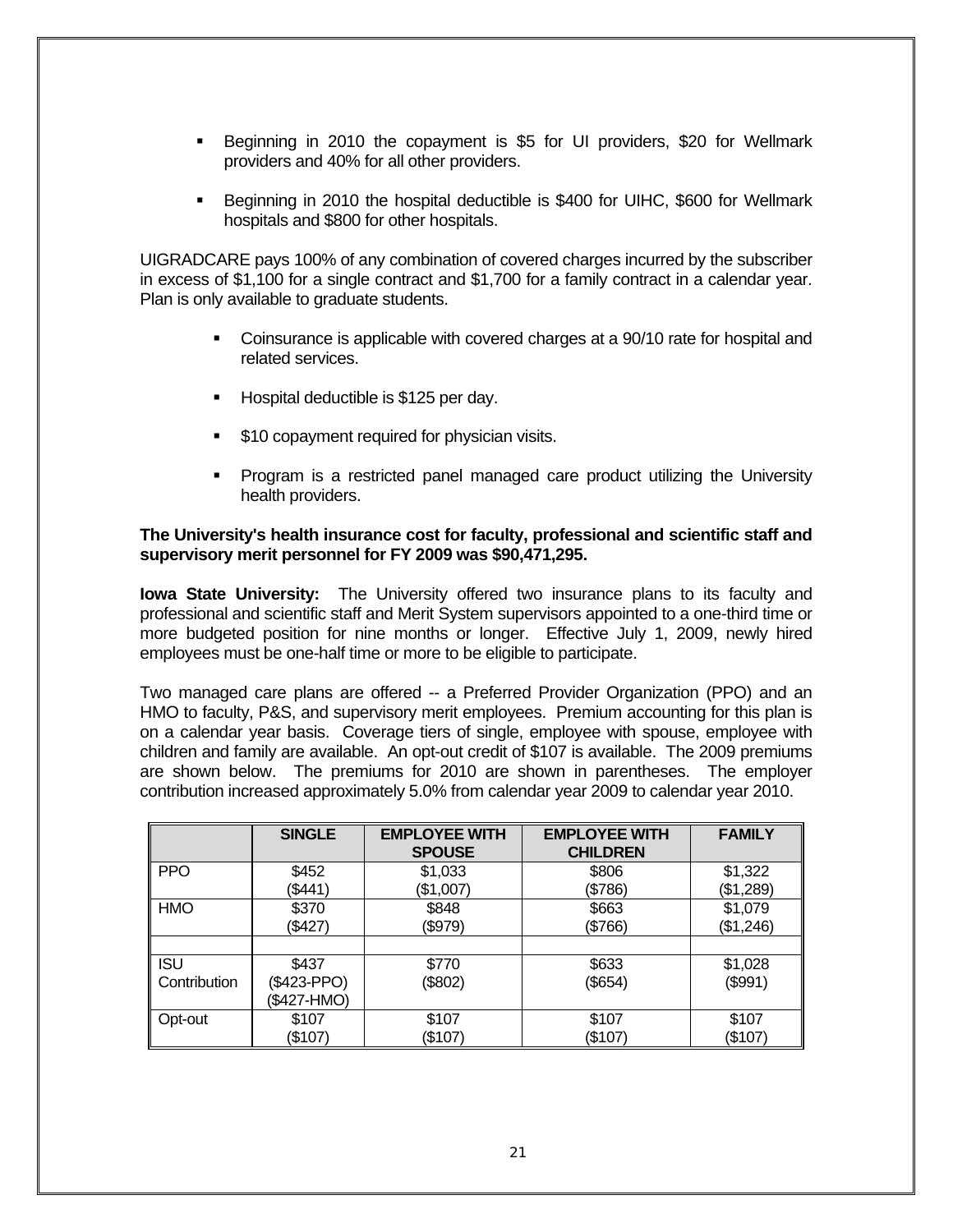**The health insurance cost (less dividends) for the University for FY 2009 for faculty, professional and scientific staff, and supervisory merit staff was \$35,301,969.** 

**University of Northern Iowa:** The University offers health insurance coverage from Blue Cross/Blue Shield to faculty, professional and scientific staff and Regents Merit System supervisory staff. Blue Advantage, a managed care plan, is offered to professional and scientific and supervisory merit staff. The premiums for the university plan did not increase for FY 2010. The premiums for Blue Advantage increased 8%. The FY 2009 premiums are shown below. The premiums for FY 2010 are shown in parentheses.

|                              | UNIVERSITY PLAN | <b>BLUE</b><br><b>ADVANTAGE</b> |
|------------------------------|-----------------|---------------------------------|
| <b>SINGLE</b>                | \$505.00        | \$395.00                        |
|                              | (\$505.00)      | (\$427.00)                      |
| Employer                     | \$505.00        | \$395.00                        |
|                              | (\$505.00)      | (\$427.00)                      |
| Employee                     |                 |                                 |
|                              | (0)             | (0)                             |
| <b>FAMILY</b>                | \$1.317.00      | \$987.00                        |
|                              | (\$1,317.00)    | (\$1,066.00)                    |
| Employer (unit faculty)      | \$987.75        | n/a                             |
|                              | \$987.75        | n/a                             |
| Employer (P&S, nonunit fac.) | \$1,053.60      | \$838.95                        |
|                              | (\$1,053.60)    | \$906.00                        |
| Employee (unit faculty)      | \$329.25        | n/a                             |
|                              | (\$329.25)      | n/a                             |
| Employee (P&S nonunit fac.)  | \$263.40        | \$148.05                        |
|                              | (\$263.40)      | (\$160.00)                      |

Under the current United Faculty collective bargaining agreement, faculty do not pay any part of the premium cost of a single plan. Faculty pay 25% of the cost of family coverage. Professional and scientific staff and Merit System supervisory staff do not pay any part of the premium cost of a single plan. P&S and Merit supervisory staff pay 20% of the cost for family coverage.

The University medical plan pays 90% of usual, customary, and reasonable charges, after deductibles are met. Outpatient services for the care of mental, nervous/drug and alcohol abuse are paid at 50% up to a maximum of 34 visits per calendar year. Inpatient coverage for nervous/drug and alcohol abuse is limited to 45 days per calendar year. Deductibles are:

- The first two days of room and board charges for inpatient care, and
- \$100 for "all other services".

The maximum out-of-pocket limit is \$500 per calendar year per contract. Once this maximum is met, all services for the remainder of the year will be paid at 100%.

The University offers an insured HMO – Blue Advantage– to professional and scientific staff and Merit System supervisory staff. Covered members are required to name a primary care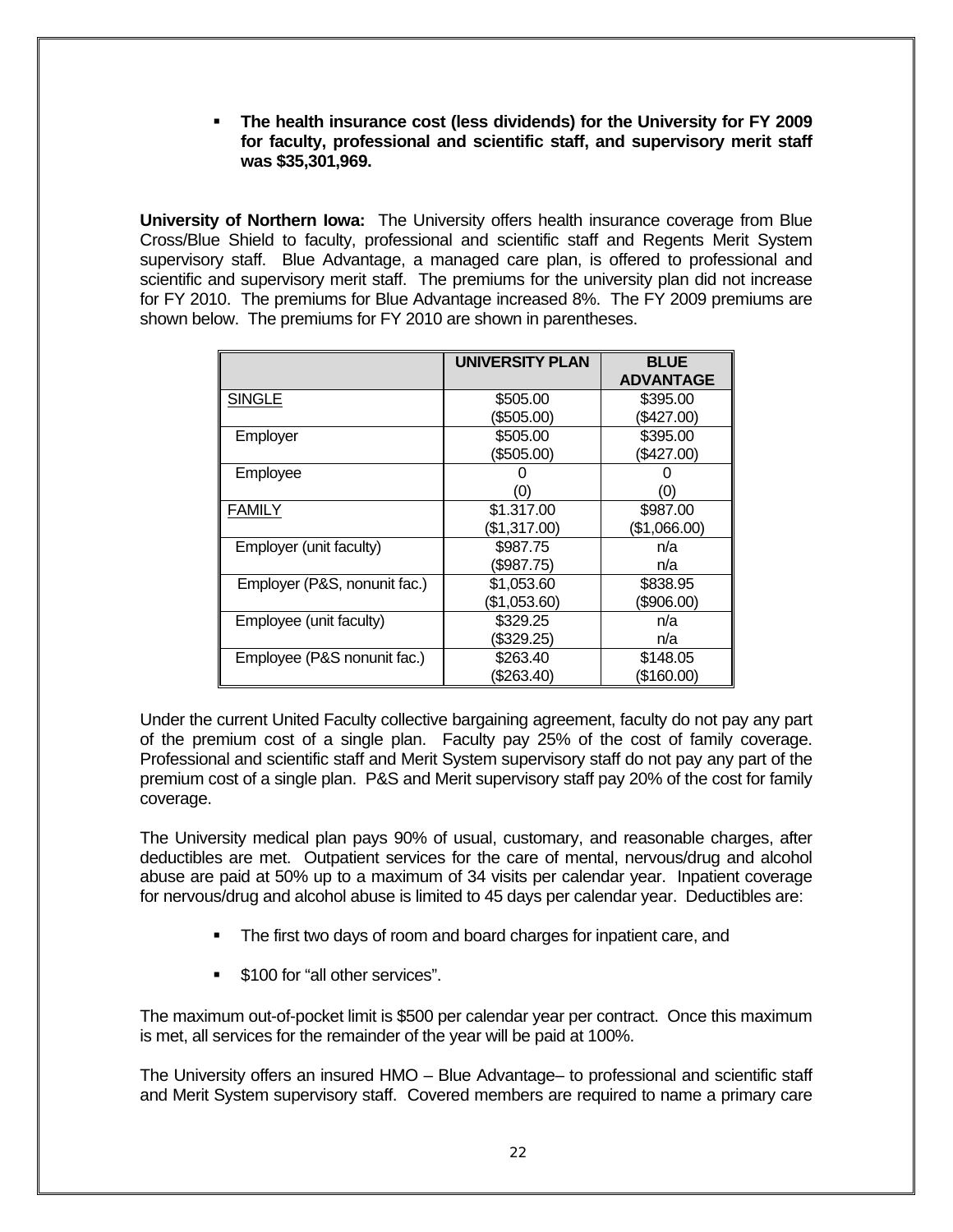physician from the Blue Advantage network. All care must be coordinated through primary care physician. Most services require a copayment and then may be paid at 90% or 100%. The maximum out-of-pocket limit is \$500 per calendar year for single contracts and \$1,000 for family contracts. Once this maximum has been met, services will be paid at 100% except that all co-payments will continue.

#### **The University's cost for health insurance in FY 2009 was \$12,830,494.**

**Regents Merit System Employees (nonsupervisory) of the University and all employees of the Iowa School for the Deaf, Iowa Braille and Sight Saving School:** The State of Iowa provides one indemnity plan -- Plan 3 Plus; one Preferred Provider Organization (PPO) – Iowa Select; and four MCO products -- Blue Access and Blue Advantage and United Health Care Choice and United Health Care Heritage Select.

| Indemnity                                              | Participant is free to choose any health care provider (doctors,<br>hospitals, etc.)                                                                          |
|--------------------------------------------------------|---------------------------------------------------------------------------------------------------------------------------------------------------------------|
| <b>Preferred Provider</b><br><b>Organization (PPO)</b> | Participant is free to choose any health care provider. Participant<br>pays lower coinsurance if provider is a part of Wellmark's Alliance<br>Select network. |
| <b>Managed Care</b><br><b>Organization (MCO)</b>       | Services are provided by a network of health care providers with<br>the exception of emergency care.                                                          |

Only Wellmark products are be offered to state employees. The monthly employer premiums for calendar year 2009 are shown below. Calendar year 2010 premiums are shown in parentheses. Premiums for the Wellmark indemnity and PPO plans increased 10.7% and the managed care plans increased 11.2%.

|               | <b>PROGRAM3</b> | <b>IOWA SELECT</b> | <b>BLUE</b>   | <b>BLUE</b>      |
|---------------|-----------------|--------------------|---------------|------------------|
|               | <b>PLUS</b>     |                    | <b>ACCESS</b> | <b>ADVANTAGE</b> |
| <b>SINGLE</b> | \$643.23        | \$640.92           | \$398.49      | \$383.30         |
|               | (\$712.01)      | (\$709.45)         | (\$442.76)    | (\$426.22)       |
| Employer      | \$643.23        | \$640.92           | \$398.49      | \$383.30         |
|               | (\$712.01)      | (\$709.45)         | (\$442.76)    | (\$426.22)       |
| Employee      |                 |                    |               |                  |
|               | (0)             | (0)                | (0)           | (0)              |
| <b>FAMILY</b> | \$1,505.17      | \$1,499.75         | \$932.47      | \$896.94         |
|               | (\$1,666.12)    | (\$1,660.11)       | (\$1,036.03)  | (\$997.40)       |
| Employer      | \$1,274.79      | \$1,274.79         | \$932.47      | \$896.94         |
|               | (\$1,435.74)    | (\$1,435.15)       | (\$1,036.03)  | (\$997.40)       |
| Employee      | \$230.38        | \$220.90           |               |                  |
|               | (\$230.38)      | (\$224.96)         | (0)           | (0)              |

The State's share of family plans is 85% of the Iowa Select premiums. Employees may apply that amount to the plan of their choice. The State will pays 100% of single and double spouse contracts.

Plan 3 Plus provides for 80/20 coinsurance during a calendar year. There is a \$300 single and \$400 family deductible for inpatient and skilled nursing facility services.

 All covered services above the \$600 single, \$800 family out-of-pocket maximum are paid at 100% with no maximum payment limit.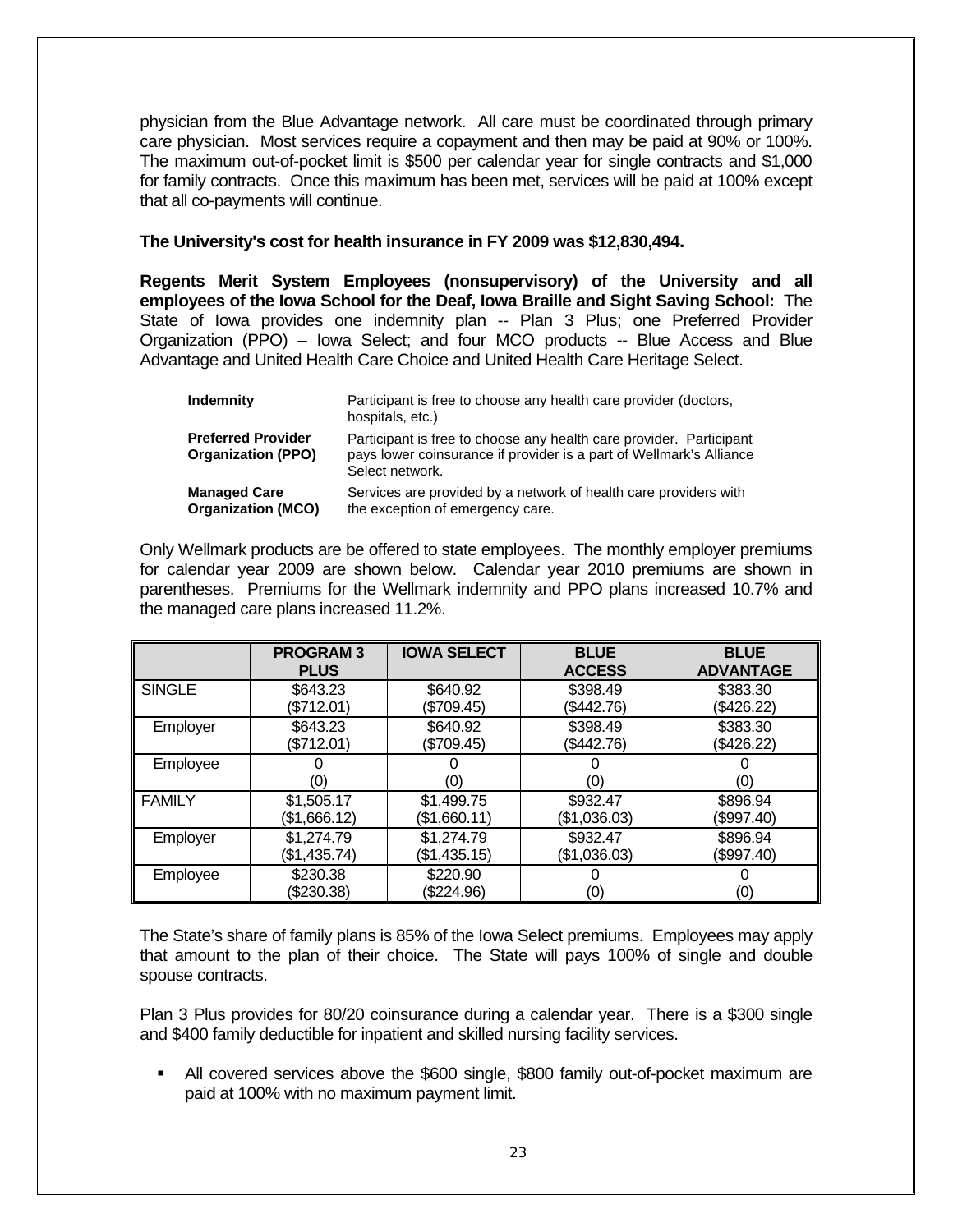The employer's costs for health insurance premiums for FY 2009 are shown below:

| <b>SUI</b>   | <b>ISU</b>   | UNI         | <b>ISD</b>  | <b>IBSSS</b> |
|--------------|--------------|-------------|-------------|--------------|
| \$43,855,379 | \$15,610,384 | \$5,390,919 | \$1,369,294 | \$896,581    |

# Dental Insurance

**University of Iowa.** Faculty, professional and scientific staff, and Regents Merit System supervisory staff with a permanent appointment of half-time or more are offered the University of Iowa's dental insurance plans. The calendar year 2009 monthly rates are shown below with 2010 rates shown in parentheses. Dental insurance premiums increased approximately 3.2%.

|               | <b>DENTAL I</b> | <b>DENTAL II</b> | <b>DENTAL III</b> | <b>GRAD</b><br><b>DENTAL</b> |
|---------------|-----------------|------------------|-------------------|------------------------------|
| <b>SINGLE</b> | \$26.00         | \$46.00          | \$54.00           | \$23.00                      |
|               | \$27.00         | (\$48.00)        | (\$54.00)         | \$23.00                      |
| Employer      | \$26.00         | \$46.00          | \$46.00           | \$20.00                      |
|               | (\$27.00)       | (\$48.00)        | \$48.00           | \$20.00                      |
| Employee      |                 |                  | \$8.00            | \$3.00                       |
|               | (0)             | (0)              | (\$6.00)          | (\$3.00)                     |
| <b>FAMILY</b> | \$83.00         | \$127.00         | \$140.00          | \$63.00                      |
|               | (\$87.00)       | \$127.00         | (\$146.00)        | (\$62.00)                    |
| Employer      | \$63.00         | \$96.00          | \$96.00           | \$44.00                      |
|               | \$66.00         | \$96.00          | \$96.00           | \$43.00                      |
| Employee      | \$20.00         | \$31.00          | \$44.00           | \$19.00                      |
|               | (\$21.00)       | (\$31.00)        | \$50.00           | \$19.00                      |

Dental I provides for 100% payment of normal cleaning and checkup expenses, 50% coinsurance for restorative care, and 20% for orthodontia.

Dental II provides for 100% payment of normal cleaning and checkup expenses and 80% coinsurance for restorative care, and 30% for orthodontia.

Dental III provides for payment of 75% for all types of care.

 **The University's cost for dental insurance premiums for FY 2009 for faculty, professional and scientific staff, and supervisory merit staff was \$10,138,878.** 

**Iowa State University:** All regular employees of one-third time or more for nine months or longer who are classified as faculty, professional and scientific or supervisory merit staff are eligible to participate in the University's dental insurance program. Effective July 1, 2009, newly hired employees must be one-half time or more to be eligible to participate.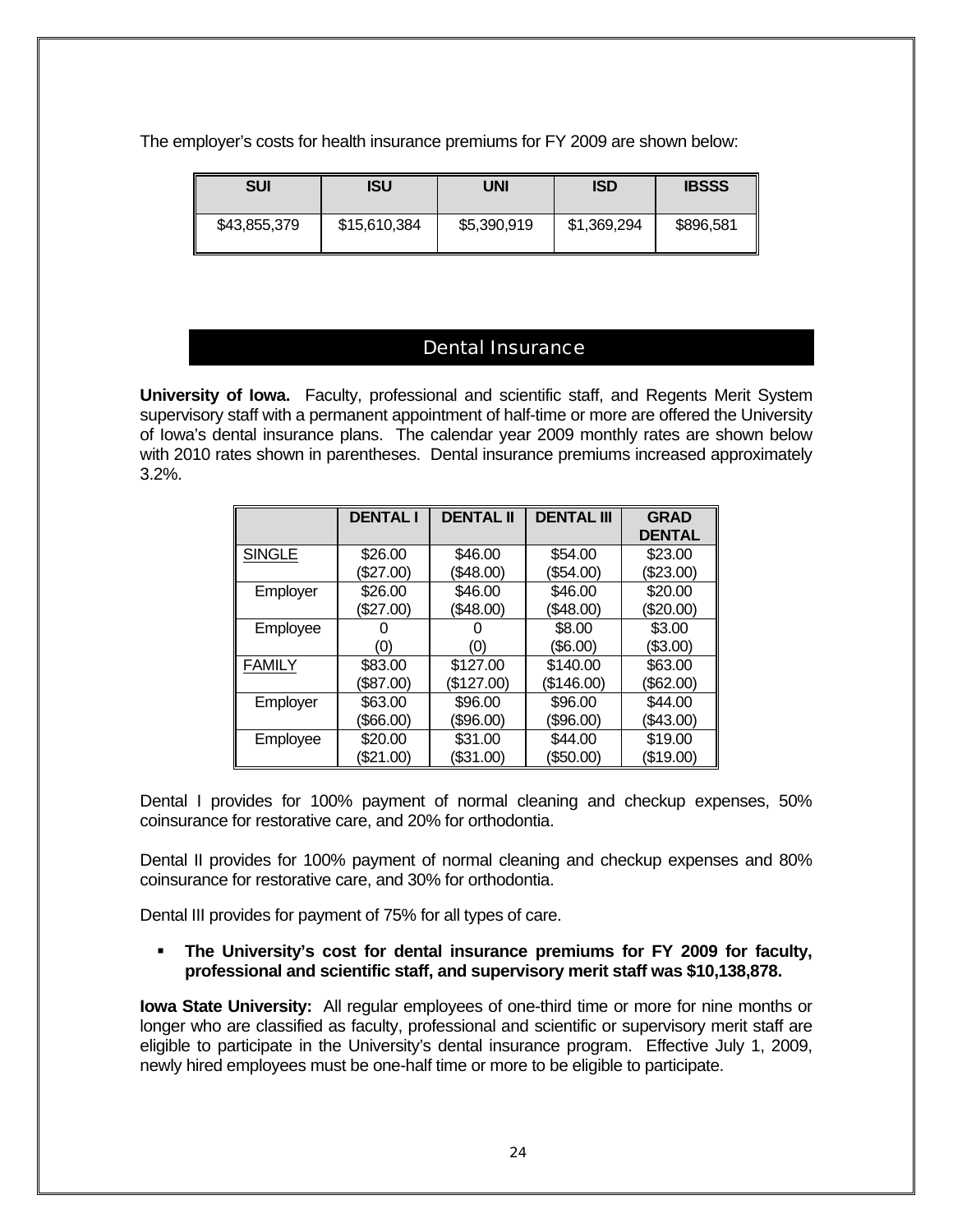The ISU Plan dental insurance program consists of the ISU Basic Dental Plan and the ISU Comprehensive Dental Plan. Premium accounting for this plan is on a calendar year basis. Calendar year 2009 rates are shown below. The premiums for 2010 are shown in parentheses. The University's contribution to dental insurance increased approximately 2.3% from 2009 to 2010.

| • Coverage tiers are provided for single, employee plus spouse, employee plus |  |  |  |  |  |
|-------------------------------------------------------------------------------|--|--|--|--|--|
| children and family. An Opt-out credit is available.                          |  |  |  |  |  |

| <b>ISU PLAN</b>         | <b>SINGLE</b> | <b>EMPLOYEE + SPOUSE</b> | <b>EMPLOYEE + CHILDREN</b> | <b>FAMILY</b> |
|-------------------------|---------------|--------------------------|----------------------------|---------------|
| <b>Basic Dental</b>     | \$24.00       | \$51.00                  | \$58.00                    | \$64.00       |
|                         | (\$24.00)     | (\$52.00)                | (\$59.00)                  | (\$65.00)     |
| Comprehensive           | \$37.00       | \$93.00                  | \$98.00                    | \$110.00      |
|                         | (\$3.00)      | (\$95.00)                | (\$100.00)                 | $(\$113.00)$  |
| <b>ISU Contribution</b> | \$23.00       | \$23.00                  | \$23.00                    | \$23.00       |
|                         | (\$24.00)     | (\$24.00)                | (\$24.00)                  | (\$24.00)     |
| Opt-out                 | \$23.00       | \$23.00                  | \$23.00                    | \$23.00       |
|                         | (\$24.00)     | (\$24.00)                | (\$24.00)                  | (\$24.00)     |

#### **The FY 2009 cost for dental insurance premiums for faculty, professional and scientific and supervisory merit staff was \$1,239,746.**

**University of Northern Iowa:** Faculty, professional and scientific staff and supervisory merit staff with at least half-time appointments for the academic year are eligible to participate in the University's dental plan. The single premiums did not increase from 2009 to 2010; the family premiums increased 5.9%. The monthly premiums for FY 2009 are shown below with FY 2010 rates shown in parentheses:

| <b>SINGLE</b> | \$23.00<br>(\$23.00) | <b>FAMILY</b> | \$68.00<br>(\$72.00) |
|---------------|----------------------|---------------|----------------------|
| Employer      | \$23.00<br>(\$23.00) | Employer      | \$23.00<br>(\$23.00) |
| Employee      | (0                   | Employee      | \$45.00<br>(\$49.00) |

 **The FY 2009 cost for dental insurance premiums for faculty, professional and scientific and supervisory merit staff was \$397,402.** 

**Regents Merit System employees (nonsupervisory) of the universities and all employees of the Iowa School for the Deaf, the Iowa Braille and Sight Saving School:**  These employees are provided dental insurance through the State of Iowa plan underwritten by Delta Dental. Employees are eligible following one month of employment.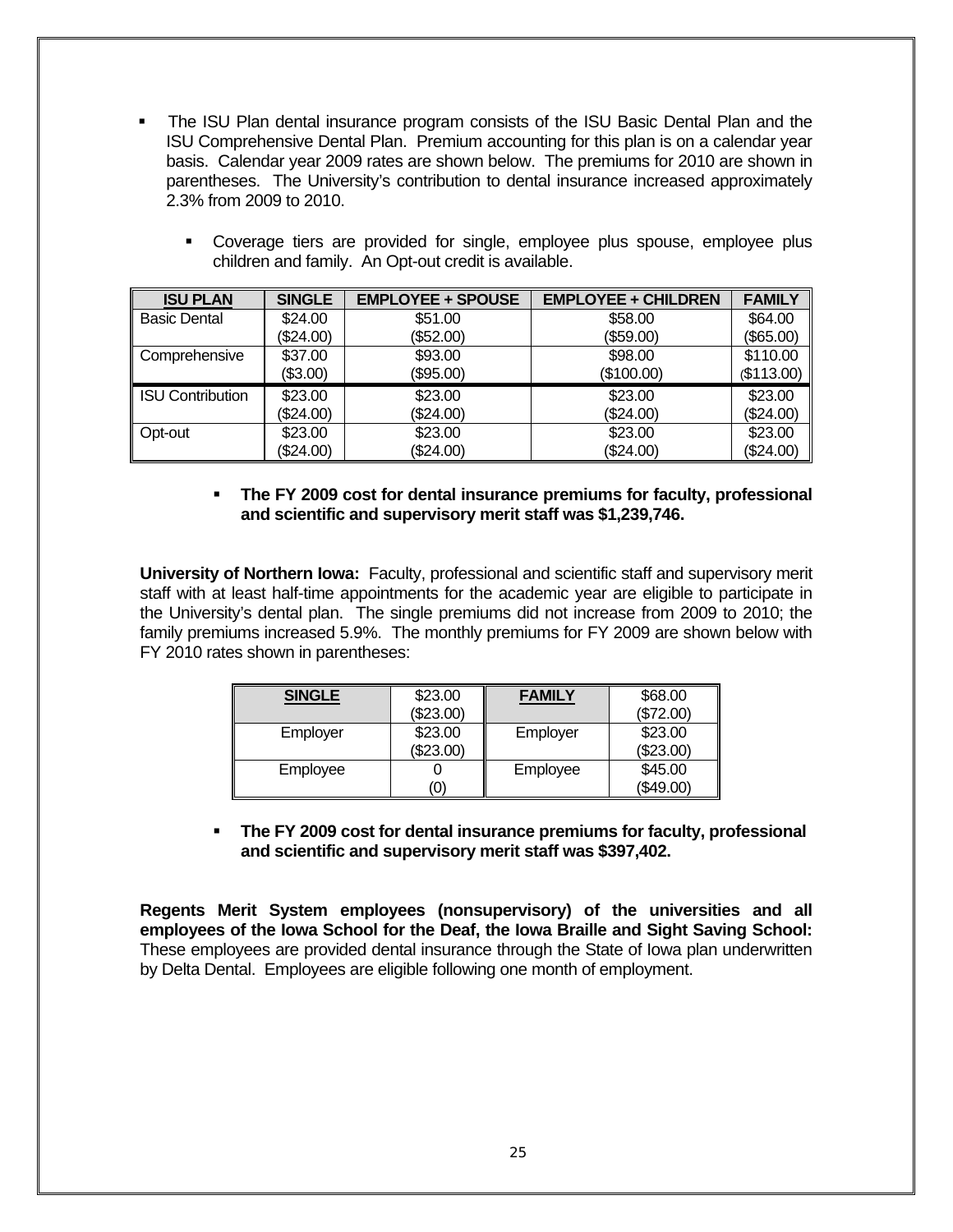The calendar year 2009 and 2010 rates are shown below.

|               | 2009    | 2010    |
|---------------|---------|---------|
| <b>SINGLE</b> | \$26.14 | \$26.92 |
| Employer      | \$26.14 | \$26.92 |
| Employee      |         |         |
| <b>FAMILY</b> | \$70.06 | \$72.16 |
| Employer      | \$35.04 | \$36.08 |
| Employee      | \$35.02 | \$36.08 |

The program provides 100% payment for routine examinations and teeth cleaning once every six months, bitewing x-rays at 12-month intervals, full mouth x-rays once in any threeyear interval and topical fluoride applications not more than once in any 12-month interval. The program pays 80% for emergency treatment of pain, cavity fillings, tooth extractions and oral surgery. The plan pays 50% for root canals, gold fillings, crowns and jackets and nonsurgical treatment of gum and alveolar bone diseases. Employer dental insurance premiums for Regent Merit System employees and the employees of the special schools for FY 2009 are shown below:

| <b>SUI</b>  | <b>ISU</b> | UNI       | <b>ISD</b> | <b>IBSSS</b> |
|-------------|------------|-----------|------------|--------------|
| \$1,578,378 | \$551,899  | \$191,890 | \$47,136   | \$32,864     |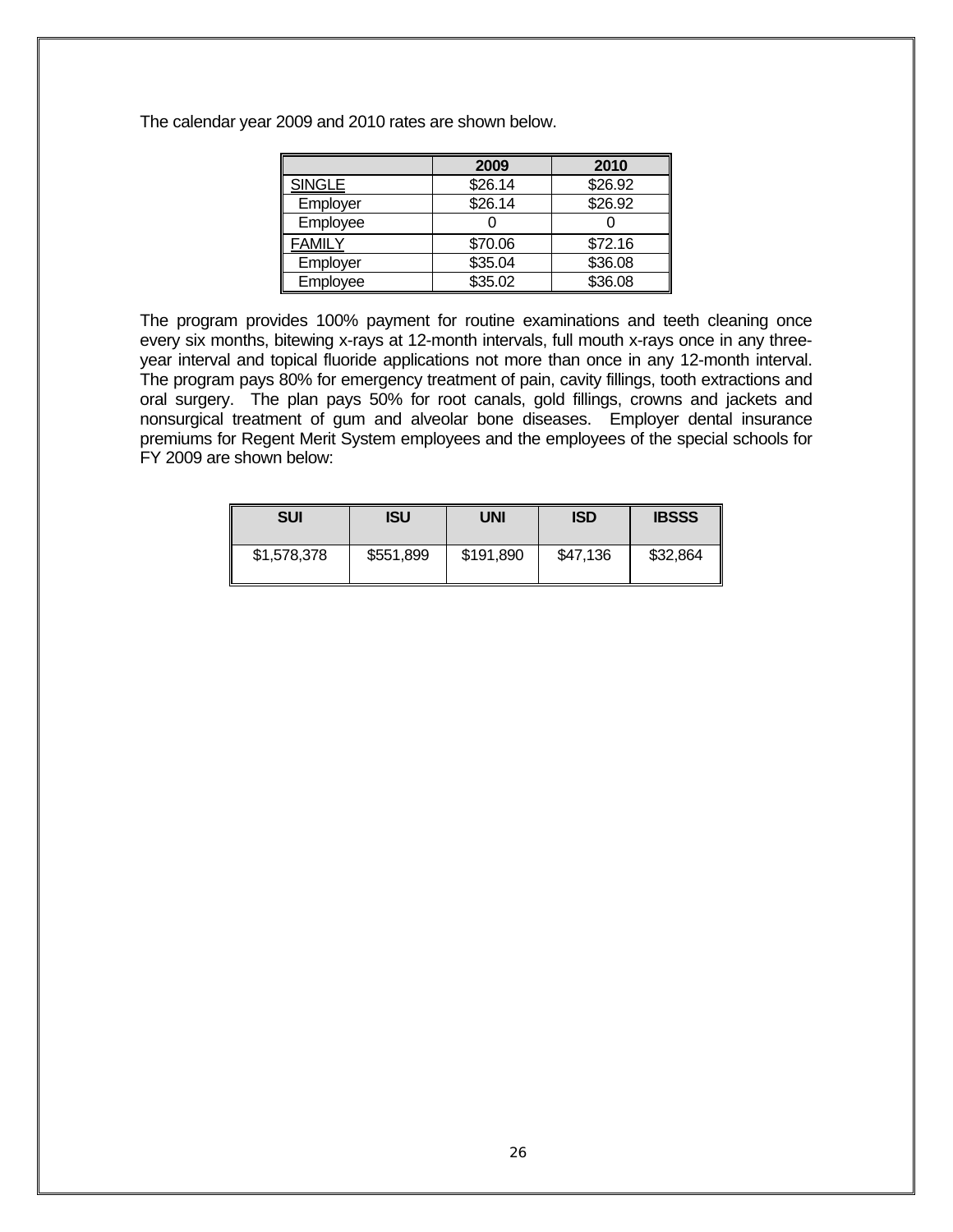| <b>EXPENDITURES</b>                                                  |                       | <b>AND</b><br>FOR INSURANCE     | <b>RETIREMENT</b>              | PROGRAMS                    | FISCAL<br>$\mathbf{I}$                     | <b>YEAR 2009</b>                    |
|----------------------------------------------------------------------|-----------------------|---------------------------------|--------------------------------|-----------------------------|--------------------------------------------|-------------------------------------|
|                                                                      | University of<br>lowa | <b>Iowa State</b><br>University | Northern lowa<br>University of | lowa School for<br>the Deaf | lowa Braille and<br>Sight Saving<br>School | <b>Total Regent</b><br>Institutions |
| <b>Mandated Benefits</b>                                             |                       |                                 |                                |                             |                                            |                                     |
| Social Security                                                      | 72,349,882            | 28,160,522                      | 9,433,688                      | 497,000                     | 334,610                                    | 110,775,702                         |
| <b>IPERS</b>                                                         | 1,460,013             | 829,978                         | 547,990                        | 151,236                     | 169,290                                    | 3,158,507                           |
| <b>TIAA CREF</b>                                                     | 92,771,300            | 35,731,759                      | 10,507,690                     | 265,528                     | 105,681                                    | 139,381,958                         |
| Substitute plans                                                     | 113,167               | 36,268                          | 7,809                          |                             |                                            | 157,244                             |
| Federal Retirement                                                   | f.                    | 1,040,361                       | $\mathbf{L}$                   | $\mathbf{I}$                | $\mathbf{I}$                               | 1,040,361                           |
| TIAA CREF Waiver of<br>Premium                                       | 3,064,875             | 1,058,453                       | 283,265                        | 7,008                       | 2,402                                      | 4,416,003                           |
| Unemployment<br>Compensation                                         | 523,253               | 235,165                         | 69,097                         | r.                          | $\mathbf{L}$                               | 827,515                             |
| Compensation<br>Workers                                              | 4,914,600             | 2,038,606                       | 950,246                        | 93,344                      | 211, 141                                   | 8,207,937                           |
| <b>Total Mandated</b>                                                | 175, 197, 090         | 69,131,112                      | 21,799,785                     | 1,014,116                   | 823, 124                                   | 267,965,227                         |
| Other Benefits                                                       |                       |                                 |                                |                             |                                            |                                     |
| Life Insurance                                                       | 11,992,368            | 2,062,360                       | 274,171                        | 31,397                      | 21,984                                     | 14,382,280                          |
| Accidental Death and<br>Dismemberment                                |                       | 360,933                         | 78,573                         | 4,613                       | 3,140                                      | 447,259                             |
| Health Insurance                                                     | 134,326,675           | 50,912,353                      | 18,221,413                     | 1,369,294                   | 896,581                                    | 205,726,316                         |
| Long-term Disability                                                 | 8,814,546             | 2,325,918                       | 370,654                        | 57,871                      | 31,155                                     | 11,600,144                          |
| Dental Insurance                                                     | 11,717,256            | 1,791,645                       | 589,291                        | 47,136                      | 32,864                                     | 14,178,192                          |
| <b>Total Other Benefits</b>                                          | 166,850,845           | 57,453,209                      | 19,534,102                     | 1,510,311                   | 985,724                                    | 246, 334, 191                       |
| <b>Total Expenditures</b>                                            | 342,047,935           | 126,584,321                     | 41,333,887                     | 2,524,427                   | 1,808,848                                  | 514,299,418                         |
| cash reserves maintained<br>Less interest received on<br>by carriers | 3,506,036             | f,                              |                                | f.                          | f,                                         | 3,506,036                           |
| Retirement Programs<br>Insurance and<br>Total Cost of                | 338,541,899           | 126,584,321                     | 41,333,887                     | 2,524,427                   | 1,808,848                                  | 510,793,382                         |
| Percent of Non-<br>student payroll                                   | 29.51%                | 31.42%                          | 34.09%                         | 38.10%                      | 41.20%                                     |                                     |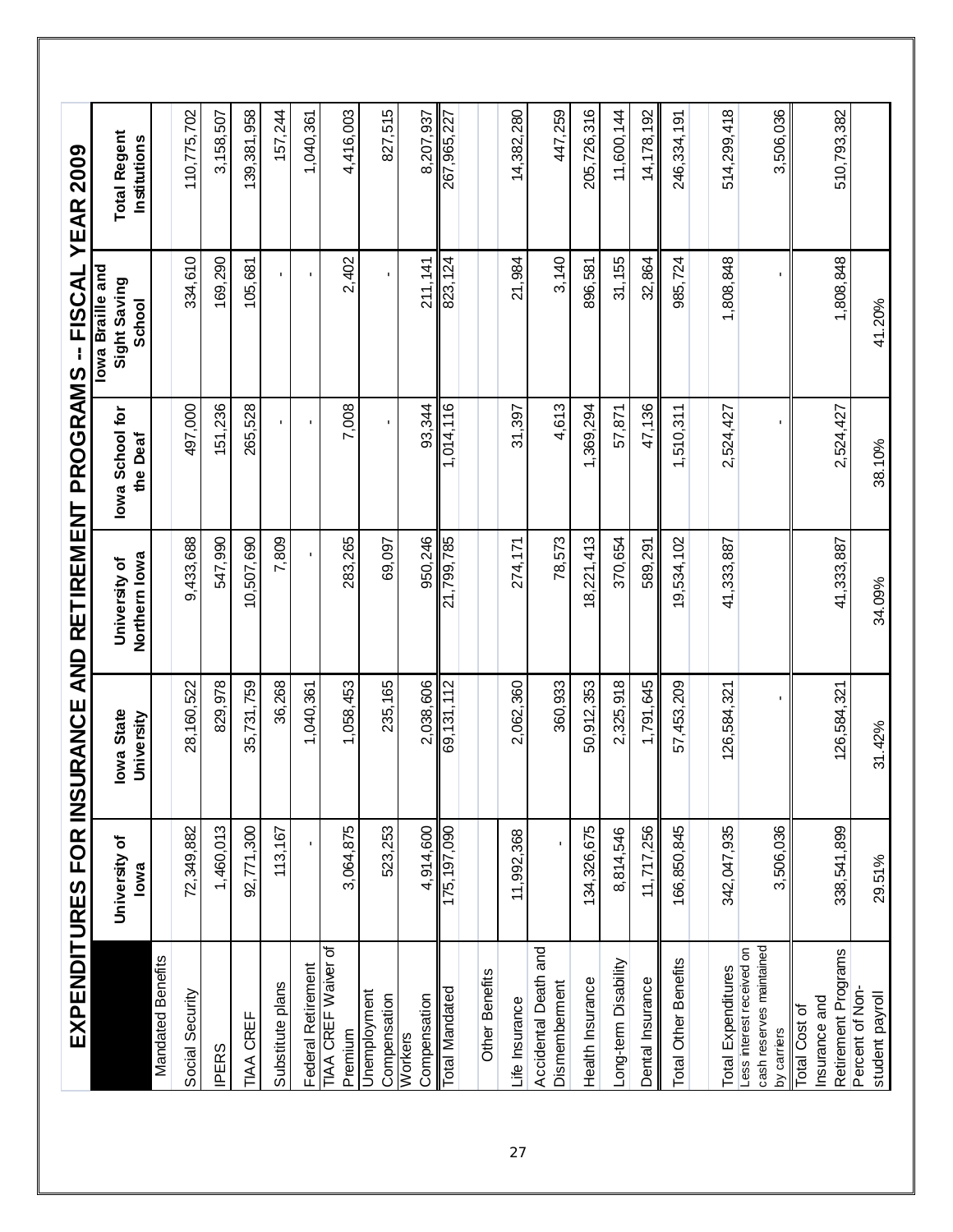

# Retirements – FY 2009

In addition to regular retirement through either IPERS or TIAA-CREF, with approval of the institution, Regent employees may enter the phased retirement program. The Board first approved the Phased Retirement Program in 1982. The current program will expire on June 30, 2012.

Details of the current program are shown below.

Eligibility: Faculty of Regent universities and the special schools and professional and scientific and Merit System staff of the Regent institutions and Board Office who have attained the age of 57 with at least 15 years of service with the Board of Regents are eligible for participation in the phased retirement program.

Approval: At various levels within the institution. No right to enter a phased retirement agreement without approval by all officials as designated by the institutions is conferred by this policy. The Board of Regents will ratify entries into the phased retirement program as a part of the monthly Register of Personnel Changes.

Schedule of Phasing: A staff member may reduce from full-time to no less than a half-time appointment either directly or via a stepped schedule. At no time during the phasing period may an employee hold greater than a 65 percent appointment. The maximum phasing period will be five years with full retirement required at the end of the specified phasing period. Once phased retirement is initiated, employees may not return to full-time appointment.

Compensation: During the first four years of the phasing period, the salary received will reflect the reduced responsibilities plus an additional 10 percent of the budgeted salary, had the person worked full time. In the fifth year following the initiation of phased retirement, the staff member's appointment will be no greater than fifty percent, and the salary will be proportional to the budgeted salary had the person worked full-time.

Benefits: During five years of the phasing period, institution and staff member contributions will continue for life insurance, health insurance, and disability insurance at the same levels which would have prevailed had the staff member continued at a full-time appointment. Retirement contributions to TIAA/CREF will be based on the salary which would have obtained had the individual continued a fulltime appointment. As mandated by law, FICA contributions will be based on the staff member's actual salary during the partial or pre-retirement period. The same is true for retirement contributions for those participating in the Iowa Public Employees Retirement System or Federal Civil Service System. Accrual of vacation and sick leave will be based on percentage of appointment.

During the phasing periods, participants may have access to their TIAA-CREF (or substitute plans) retirement account funds in any manner permitted either by the retirement carrier or by Board policy but not to exceed 99% of their account balances.

Duration of Program: Subject to annual review, the program will expire on June 30, 2012, unless renewed by the Board prior to expiration.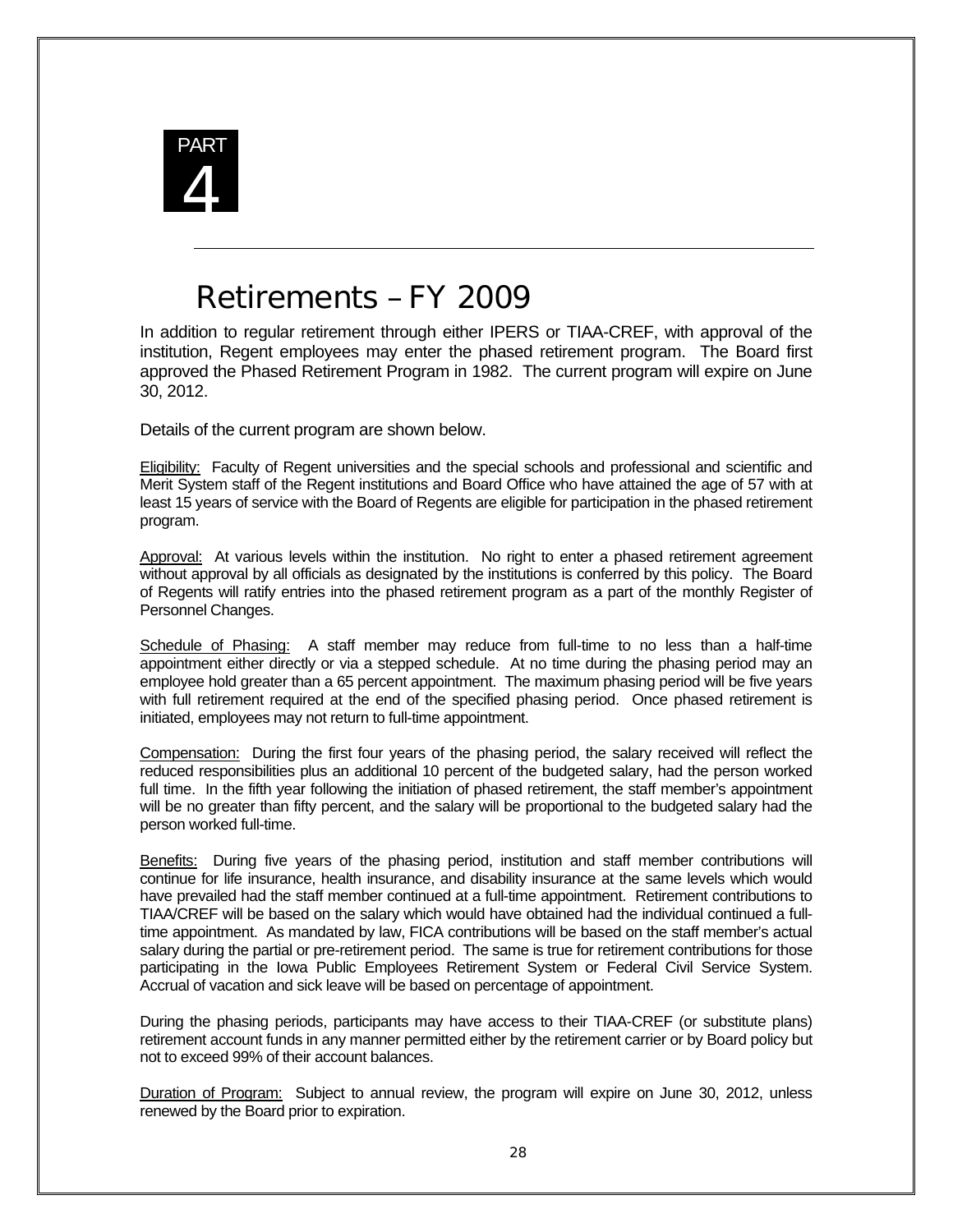### Phased Retirement Program

There were 64 new entrants into the phased retirement program during FY 2009. To date 954 faculty and staff have participated in the program with 256 currently active. There have been no participants from the Iowa School for the Deaf. New entrants in the program are categorized below:

|                 | <b>Faculty</b> | <b>P&amp;S</b> | <b>Merit</b> | <b>Total</b> |
|-----------------|----------------|----------------|--------------|--------------|
| SUI             |                | ົ              |              | 43           |
| $\parallel$ ISU |                |                |              |              |
| UNI             |                |                |              |              |
| <b>TOTAL</b>    | 29             | 26             |              | 64           |

New participants in the last five fiscal years are as follows:

| FY 2005 | 56  | FY 2008 | 100 |
|---------|-----|---------|-----|
| FY 2006 | 75. | FY 2009 | 64  |
| FY 2007 | 53  |         |     |

The following table shows the financial impact of the phased retirement program at the universities for FY 2009:

|       | <b>Incentive Amounts</b> | <b>Released Funds</b> |
|-------|--------------------------|-----------------------|
| SUI   | \$1,290,357              | \$3,318,393           |
| ISU   | \$494,297                | \$1,622,152           |
| JNI   | \$777,889                | \$952,328             |
| IBSSS | \$8.958                  | \$25.978              |

"Incentive Amount" is the difference between the total compensation paid (salary and university fringe benefit contributions) under the Phased Retirement Program and the total compensation that would have been paid if the individual had reduced to the specified percentage of effort without the special provisions of the program. "Released Funds" is the difference between the total compensation received under the policy and the total compensation that would have been received if the individual had remained full time.

The funds released through operation of the phased retirement program are used in a variety of ways at the universities. For the most part, the funds are utilized for replacement personnel or reallocation within the retirees' employing units to fund other areas of need.

### Regular Retirements

The following table displays the number of faculty and staff who retired from the Regent institutions during FY 2009.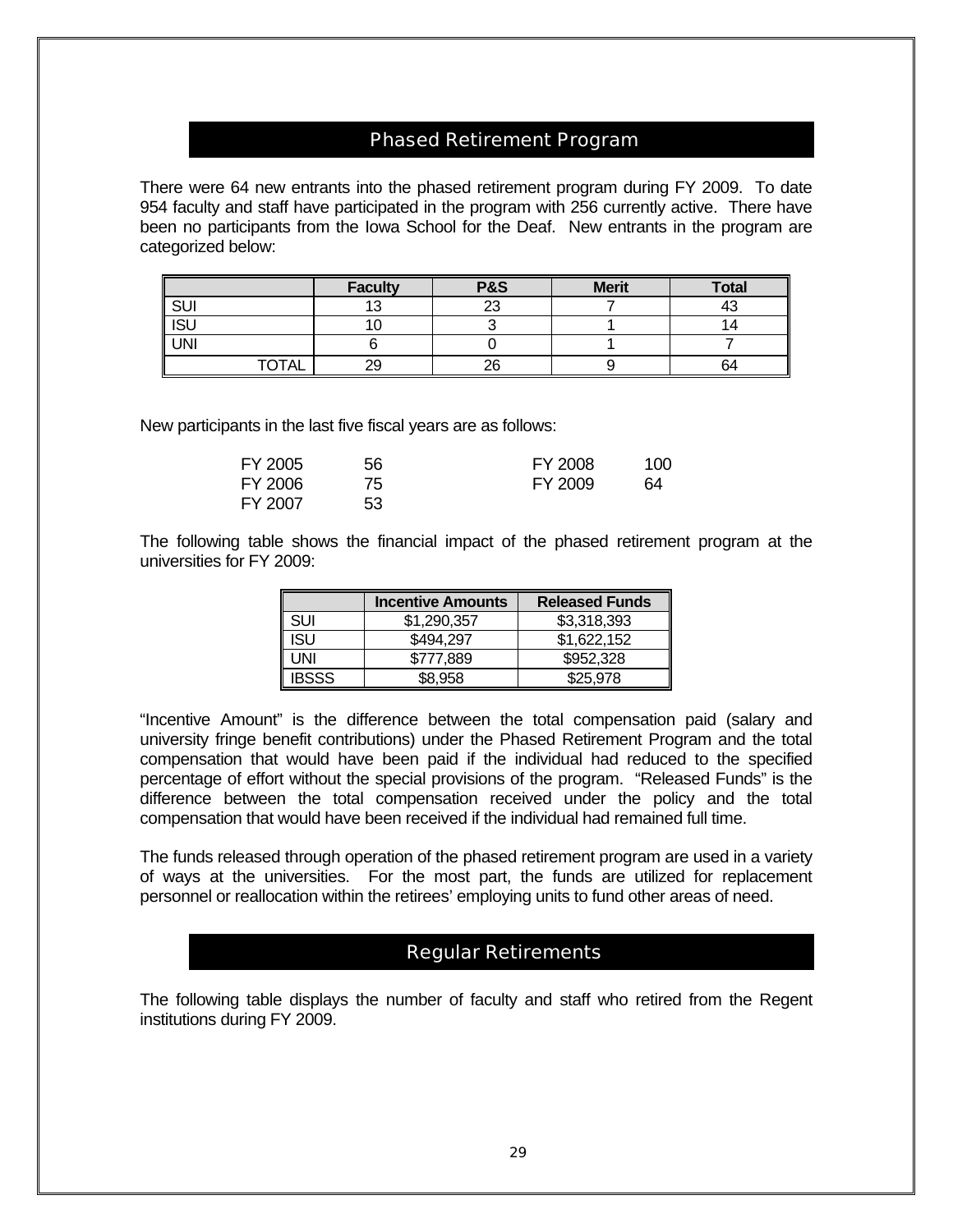|                         |               | <b>Faculty</b> | <b>P&amp;S</b> | <b>Merit</b> | <b>Total</b> |
|-------------------------|---------------|----------------|----------------|--------------|--------------|
| SUI                     |               | 19             | 60             | 48           | 127          |
| $\overline{ISU}$        |               | 25             | 30             | 30           | 85           |
| $\overline{\text{UNI}}$ |               |                |                |              | 19           |
| <b>ISD</b>              |               |                |                |              |              |
| <b>IBSSS</b>            |               |                |                |              |              |
|                         | <b>TOTALS</b> | 52             | 93             | 90           | 235          |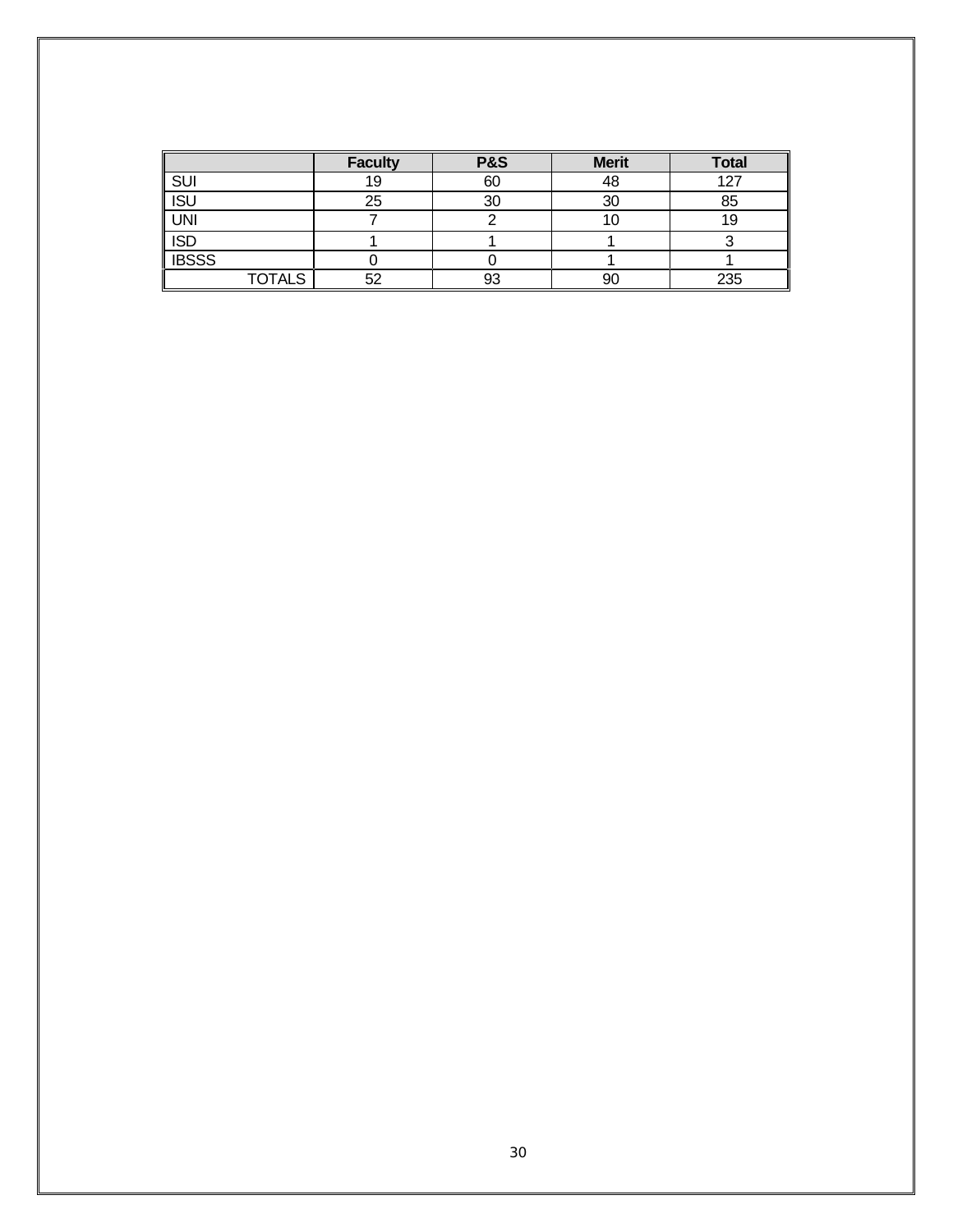

# Faculty Resignations

# FY 2009 Faculty Resignations

At the Regent universities, there were 87 faculty resignations in FY 2009, a decrease of 48 (-35.6%) from the prior year. At the special schools, there were zero faculty resignations in FY 2009, a decrease of two (-100.0%) from the prior year.

- $\diamond$  At the University of Iowa, the number of faculty resignations decreased from 77 to 48 (-37.7%) between FY 2008 and FY 2009. During the past nine years, the average number of annual faculty resignations has been 69.6.
- $\Leftrightarrow$  At Iowa State University, the number of faculty resignations decreased from 44 to 26 (-40.9%) between FY 2008 and FY 2009. During the past nine years, the average number of annual faculty resignations has been 44.2.
- $\Leftrightarrow$  At the University of Northern Iowa, the number of faculty resignations decreased from 14 to 13 (-7.1%) between FY 2008 and FY 2009. During the past nine years, the average number of annual faculty resignations has been 22.8.



- $\Leftrightarrow$  At the Iowa School for the Deaf, the number of faculty resignations remained the same at zero between FY 2008 and FY 2009.
- $\Leftrightarrow$  At the Iowa Braille and Sight Saving School, the number of faculty resignations decreased from two to zero (-100.0%) between FY 2008 and FY 2009.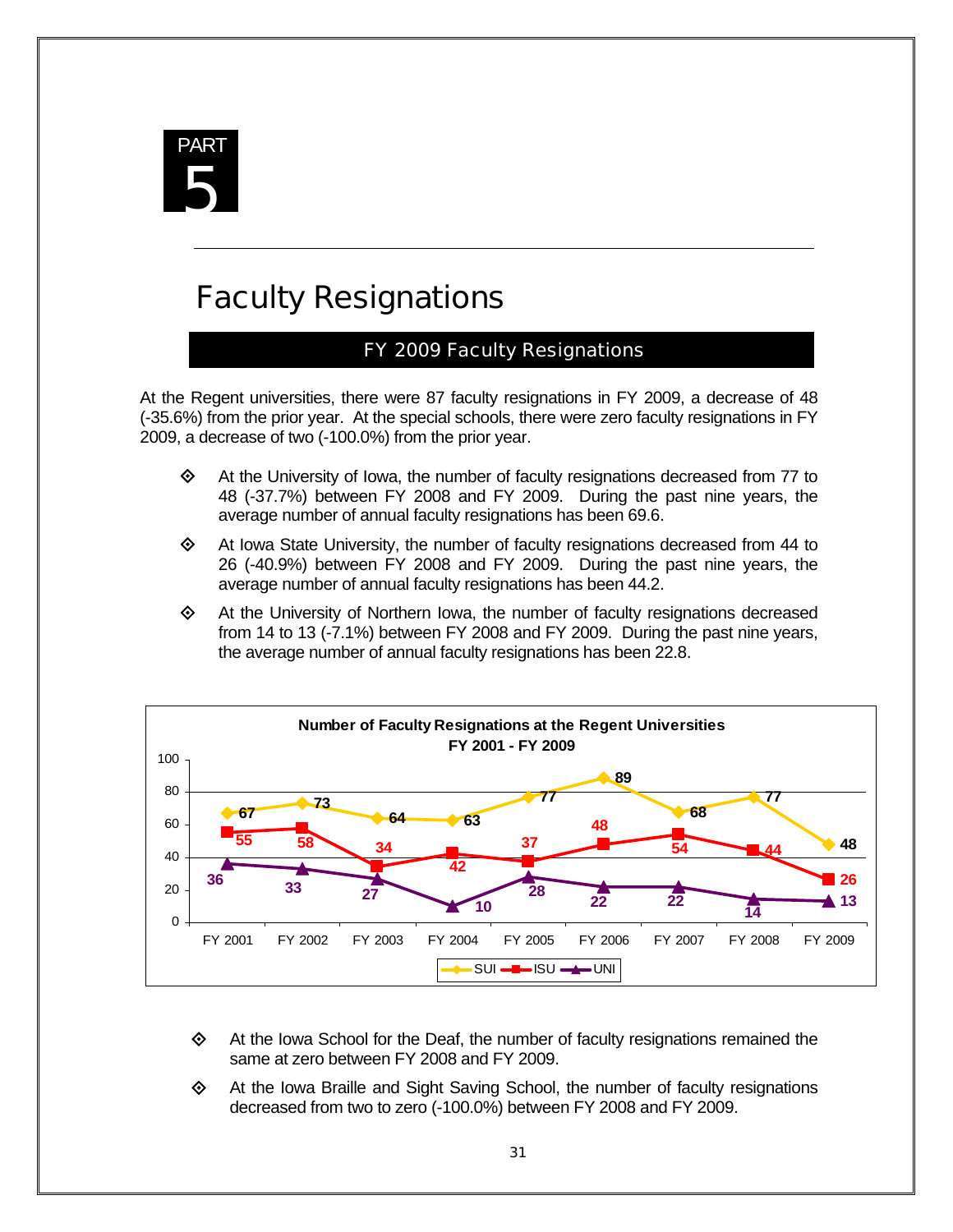This annual report addresses the Board of Regents' Strategic Plan strategy (1.1.3) to "expand educational experiences for Iowa's future workplace and foster cultural understanding by recruiting and retaining a highly qualified and diverse faculty, staff, and administration".

#### **Background:**

- $\Diamond$  The Regent universities obtained information about the faculty who resigned through a variety of efforts, including resignation surveys; exit interviews; satisfaction/climate assessment surveys; and payroll reports.
- $\diamond$  The number of faculty resignations at the Regent universities includes only those faculty members who were tenured, tenure-track, or clinical track.
- $\Diamond$  Of those who resigned in FY 2009, 21 (24.2%) were professors, 29 (33.3%) were associate professors, 35 (40.2%) were assistant professors, and two (2.3%) were instructors. Professors represent 41.0% of the population; associate professors represent 31.9% of the population; assistant professors represent 25.6% of the population; and instructors represent 1.5% of the population at the Regent universities<sup>2</sup>.
- Of those who resigned in FY 2009, 42 (48.3%) were tenured, 28 (32.2%) were tenuretrack, 16 (18.4%) were clinical track, and one (1.1%) was other. Tenured faculty members represent 67.3% of the population; tenure-track faculty members represent 20.9% of the population; and clinical track faculty members represent 11.8% of the population at the Regent universities<sup>1</sup>.
- $\diamond$  Of those who resigned in FY 2009, 55 (63.2%) were male and 32 (36.8%) were female. Males represent 67.0% of the total population and females represent 33.0% of the total population at the Regent universities.
- Of those who resigned in FY 2009, 20 (23.0%) were racial/ethnic minorities and 67 (77.0%) were non-minorities. Racial/ethnic minorities represent 16.3% of the population and non-minorities represent 83.0% of the population at the Regent universities.



l <sup>2</sup> Source: Spring 2009 Faculty Tenure Report.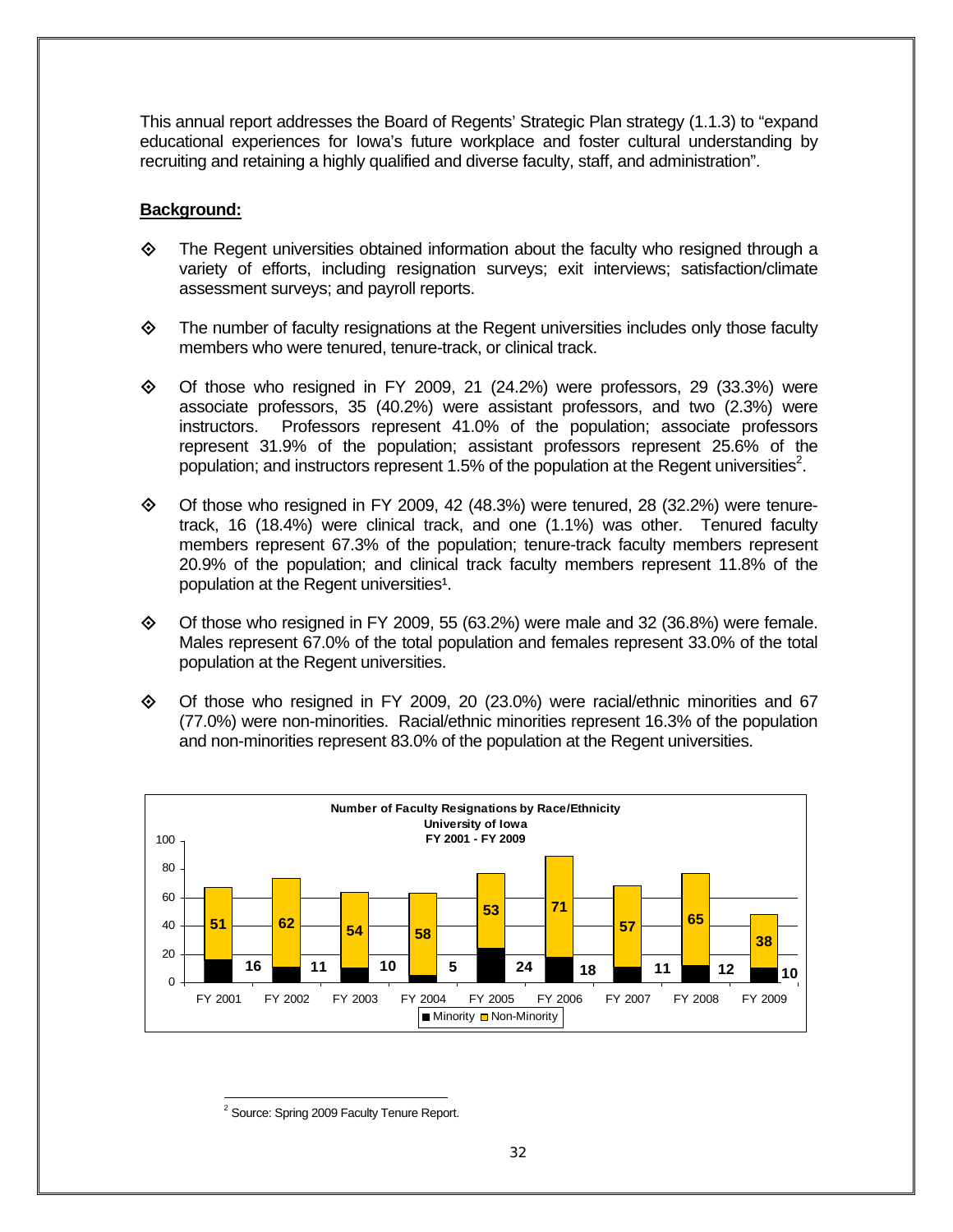



- The following overrepresentation occurred among faculty resignees relative to each College's overall faculty numbers:
	- $\triangleright$  At the University of Iowa, the Colleges of Engineering, Graduate, Law, Medicine, and Nursing were overrepresented among faculty resignees relative to each College's overall faculty numbers.
	- **2 At Iowa State University, the Colleges of Human Sciences and Veterinary Medicine** were overrepresented among faculty resignees relative to each College's overall faculty numbers.
	- **E** At the University of Northern Iowa, the Colleges of Education and Social and Behavioral Sciences were overrepresented among faculty resignees relative to each College's overall faculty numbers.
- $\diamond$  In FY 2009, the primary reason for resigning continues to be employment opportunities at other educational institutions (cited by 58.6% of those who left). The second most frequently identified reason for resigning (cited by 17.3% of those who left) was for employment opportunities at non-educational institutions. The third and fourth most common reasons for resigning were for "personal" reasons (cited by 10.3% of those who left) and to enter private practice (cited by 10.3% of those who left).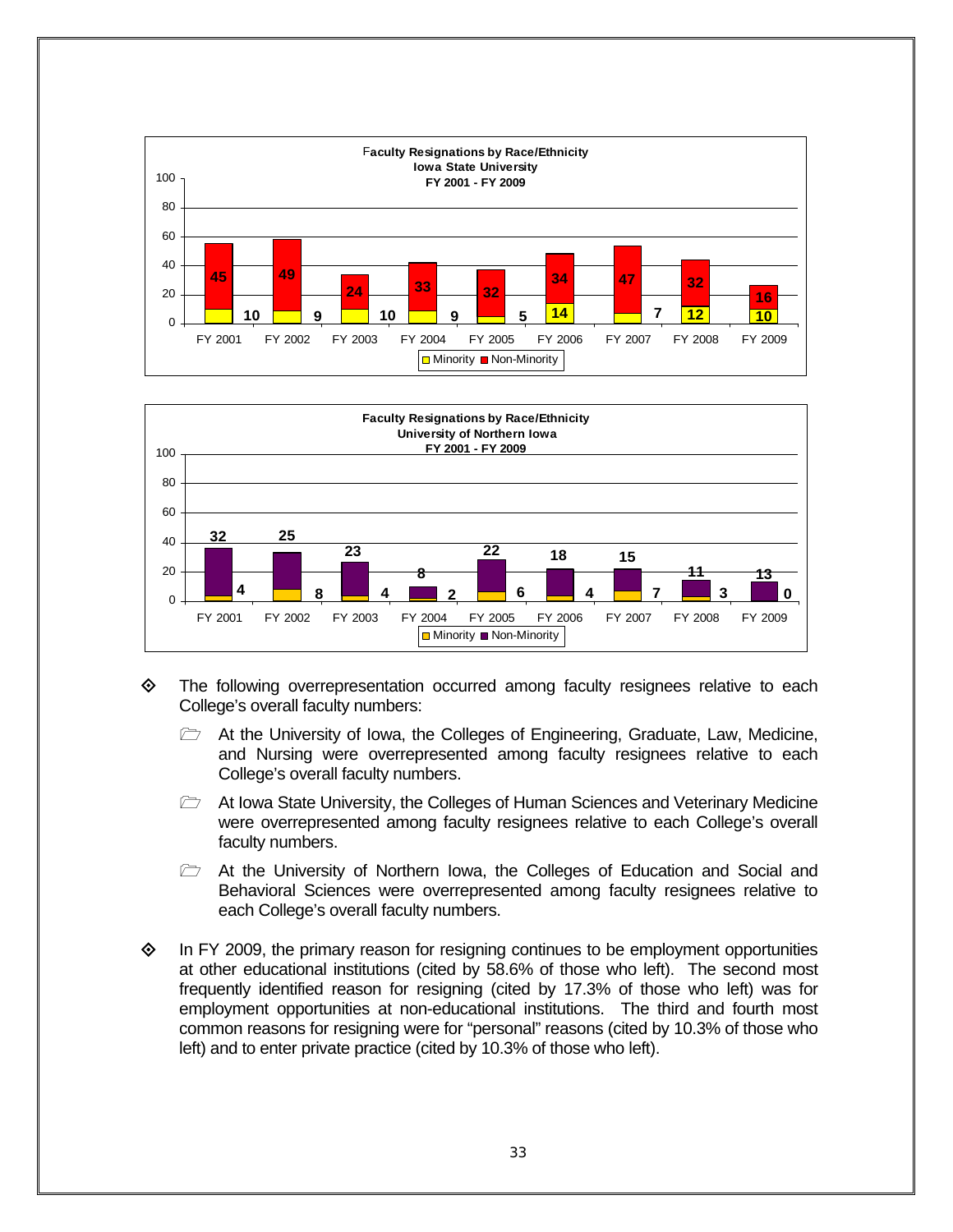- The *University of Iowa* has identified the following strategies to improve faculty retention.
	- **Improve mentoring of junior faculty.** The Office of the Provost continues to offer and develop its "new faculty workshop series," which includes a two-day new faculty orientation, seminars on promotion and tenure, workshops and resources on effective writing habits, time management, and mentoring, as well as, creating a comprehensive calendar of campus programs focused on teaching, instructional technology, and research.
		- Informal events are also offered to enhance networking among new faculty members and to introduce them to the university administration (e.g., Breakfast with the Provost, New Faculty End-of-Semester Reception, New Faculty Reception).
		- Workshops are also offered to senior faculty members and department chairs to improve their mentoring awareness and skills (e.g., Ansley A. Abraham event on recruiting and retaining faculty of color).
		- A new faculty writing group, "UI Write-on-Site" was successfully piloted during Summer 2009 and two groups were offered during the Fall 2009 semester. These groups are designed to encourage the development of a writing schedule and have been proven to increase writing productivity among participants. Peer mentoring and social networking support is a secondary outcome. To date, more than 20 new faculty members representing seven colleges participate in the "UI Write-on-Site" program; the goal is to expand the program in the Spring 2009 semester.
		- **E. The Office of the Provost maintains the UI Mentoring Clearinghouse, which** serves as a centralized portal of mentoring resources for faculty, staff, students, and the community.
		- **Quela** During these difficulty economic times, the campus-wide Faculty Development Advisory Committee provided suggestions to support and "protect" junior faculty careers; several of the suggestions will be integrated into Spring 2010 programming.
	- $\Box$  Improve retention of underrepresented and minority faculty. New marketing materials have been developed by the Office of Equal Opportunity and Diversity (OEOD). Faculty development workshops have been developed to enhance campus awareness of the research regarding the role of bias in recruitment and retention of staff and faculty. A cohort of senior faculty members, committed to providing leadership on unconscious bias, attended a workshop developed through the University of Wisconsin's ADVANCE program and campus efforts will be developed as a result of their participation. The Office of the Provost continues to work with OEOD to support new faculty of color, including continued institutional membership in the BlackAcademic.com Rockquemore teleworkshop series, hosting Ansley A. Abraham, Director of the Southern Regional Education Board. The Office also collaborates with the Council on the Status of African Americans and the Council on the Status of Women to promote programming relevant to faculty.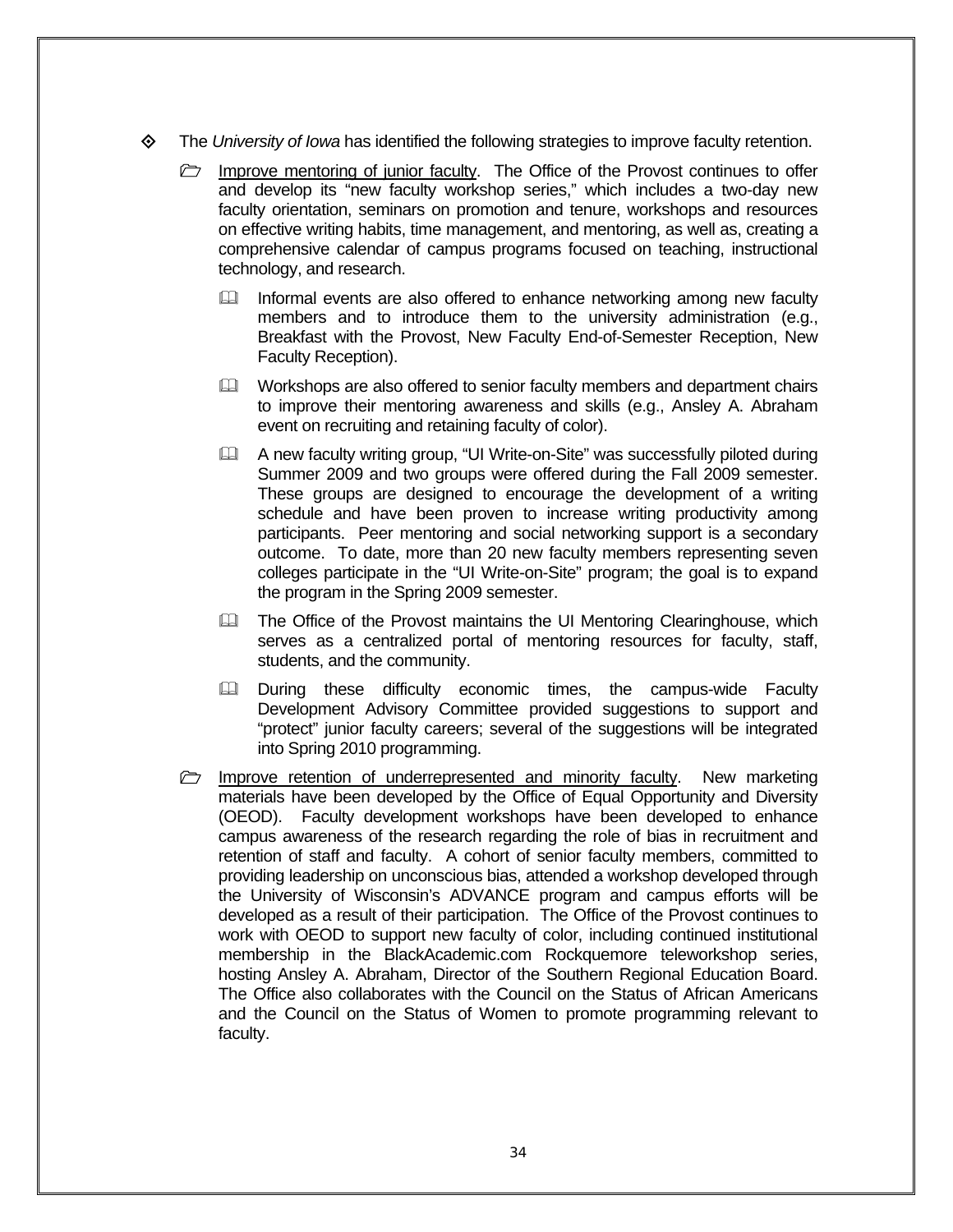- $\triangleright$  Improve recruitment and retention of female faculty. SUI is working to enhance parental leave policies. The recent implementation of an automatic one-year extension of the tenure clock for all probationary faculty members following the permanent addition of a child (by birth or adoption) to a faculty member's household. The Office of the Provost also coordinates campus-wide sexualharassment education for all faculty members; hosts a Presidential reception in honor of junior women faculty; and sponsors the Council on the Status of Women's new "Women at Iowa" television series featuring interviews with women on campus. Women are over-represented among attendees at Office of the Provost new faculty programs (e.g., women comprise 90% of the SUI Write-on-Site faculty writing group).
- *Iowa State University* has identified the following strategies to improve faculty retention.
	- $\triangleright$  ISU continues to conduct exit interviews for departing faculty; the faculty members have cited multiple reasons or considerations in their decision to leave. Noncompetitive salary continues to be one of the leading factors in the ultimate decision to resign. Competitive faculty salaries remain a top priority for the ISU administration.
	- $\triangleright$  In order to retain excellent faculty, ISU may attempt to provide a counteroffer in response to a competitive job offer. Counteroffers may include a new commitment for salary, research support, partner accommodation, and/or new work opportunities. The Office of the Provost has developed a process for working efficiently with departments and colleges to put together financial packages for the quality faculty members who are considering leaving ISU for another institution.
	- Through the Dual Career Program, ISU continues to address the employment needs of partners and spouses of newly-hired faculty. This centrally run program serves as a point of contact for college and departmental staff to assist them in this important endeavor.
	- $\triangleright$  Additional key initiatives that are targeted on climate and on improving the ability to recruit and retain faculty are the National Science Foundation funded ISU ADVANCE Program (focused on recruitment and retention of women faculty in science, technology, engineering, and mathematics), the Faculty Work/Life Database (funded, in part, by a grant from the Alfred P. Sloan Foundation), and the AAUDE survey of faculty satisfaction; the results of this survey help ISU to understand issues key to faculty productivity and retention.
		- Focus on Work/Life issues includes the creation of a new university-wide committee and the continuing development of a comprehensive web page. To date, the committee has developed new programs to educate faculty and staff about work/life topics. Each of these initiatives reflects significant progress toward the goal of creating an optimal environment that prioritizes flexible faculty careers as a means to enhance institutional excellence.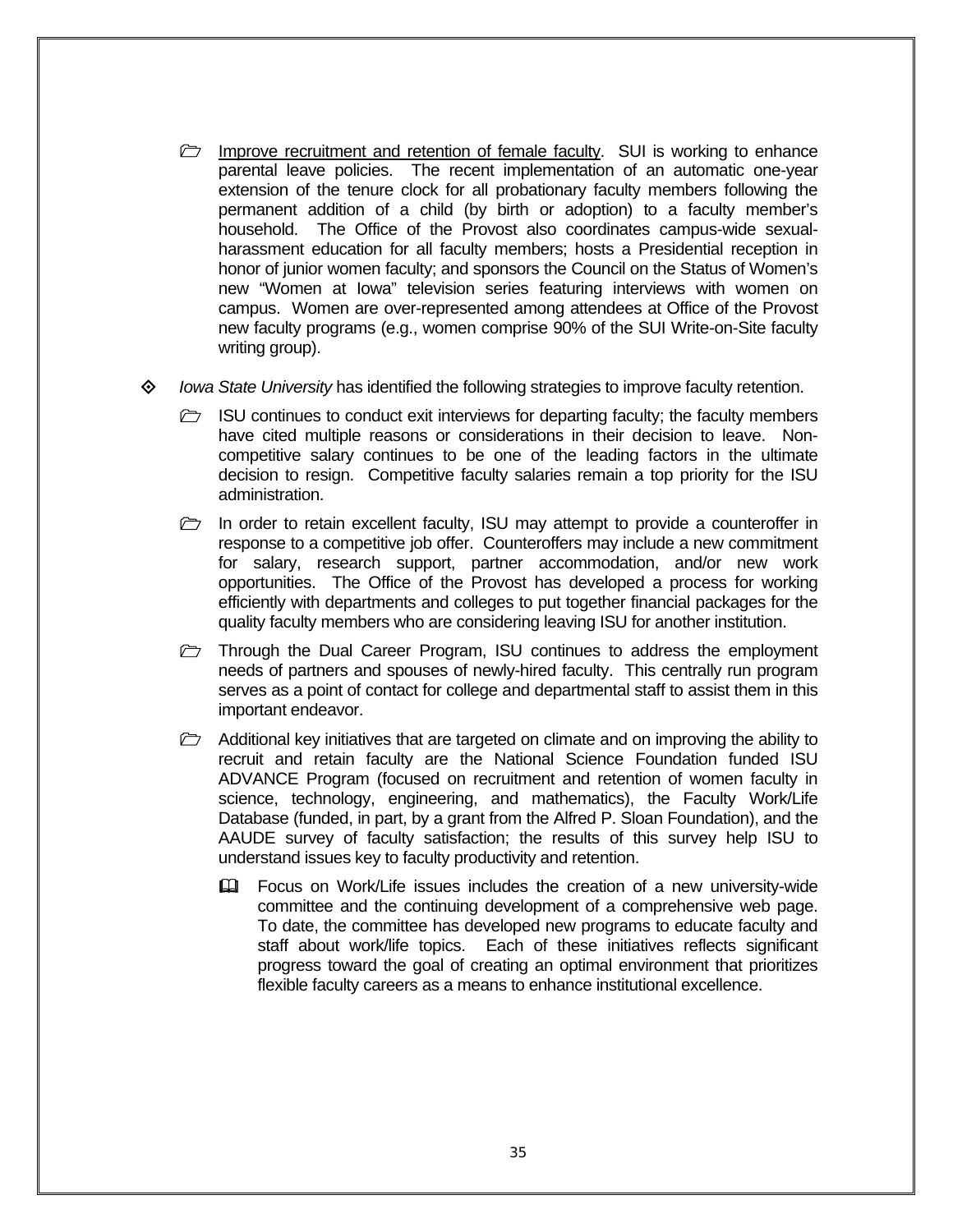- The *University of Northern Iowa* has identified the following strategies to improve faculty retention.
	- $\triangleright$  The effort to retain faculty members begins as soon as they are hired. A new faculty website has been developed; it contains links to information about UNI, the surrounding community, the new faculty orientation schedule, and resources related to college teaching and student learning. The website remains active throughout the year and new faculty members are encouraged to visit the website to access updated schedules and information. The website also includes links to area employers' websites because Career Services had to discontinue its assistance to spouses of new faculty members who are relocating to the Cedar Valley.
	- $\triangleright$  UNI developed a comprehensive 1½ day orientation for new faculty members. Informative sessions introduce faculty to a variety of areas of interest and include sessions on educational technology, the Liberal Arts Core, student services, the evaluation process, and the office of sponsored programs. Social opportunities are built into each day to encourage networking among new faculty, more experience colleagues, department heads, and institutional officials. New faculty and their family members are invited to tour and use campus recreational activities to introduce them to opportunities available on campus.
	- $\triangleright$  As part of the orientation program, UNI partners with the Cedar Falls Community Main Street Association to sponsor a stroll through the revitalized downtown area, culminating in a reception with the President and Provost at the historic Black Hawk Hotel. Local merchants provide food, beverages, and welcome packages for each new faculty member. The program, which highlights community amenities, helps new faculty members and their families to adjust and feel welcome in their new location.
	- $\triangleright$  Within the first month on campus, new faculty members and their spouses are invited to a reception hosted by the President. This provides another opportunity to network with colleagues and welcomes faculty to campus.
	- $\triangleright$  The President's Office implemented a series of luncheons with new faculty members. During the fall semester, faculty members in their second year of employment are hosted at luncheons by the Provost, the Associate Provost for Faculty Affairs, and the Associate Provost for Academic Affairs. Each luncheon is attended by 7-8 second year faculty members. The group is purposely kept small to allow for significant conversations with the Provost and the associate provosts. Those attending are encouraged to share issues and concerns about their work as a faculty member. During the spring semester, first-year faculty members are invited to a similar series of luncheons. The gatherings have given new faculty members a connection to the Provost's Office and to each other and have created a greater sense of academic community on campus.
	- $\triangleright$  Recognizing the importance of supporting new faculty members to launch their research, the Office of Sponsored Programs hosts an introductory training program for new faculty to introduce them to the services of the Office, highlights successful early career grant writers, and provides an opportunity for cross-college networking. New faculty are encouraged to enter their information into the Principal Investigator (PI) database so that they will maximize their opportunities to identify research mentors and partners.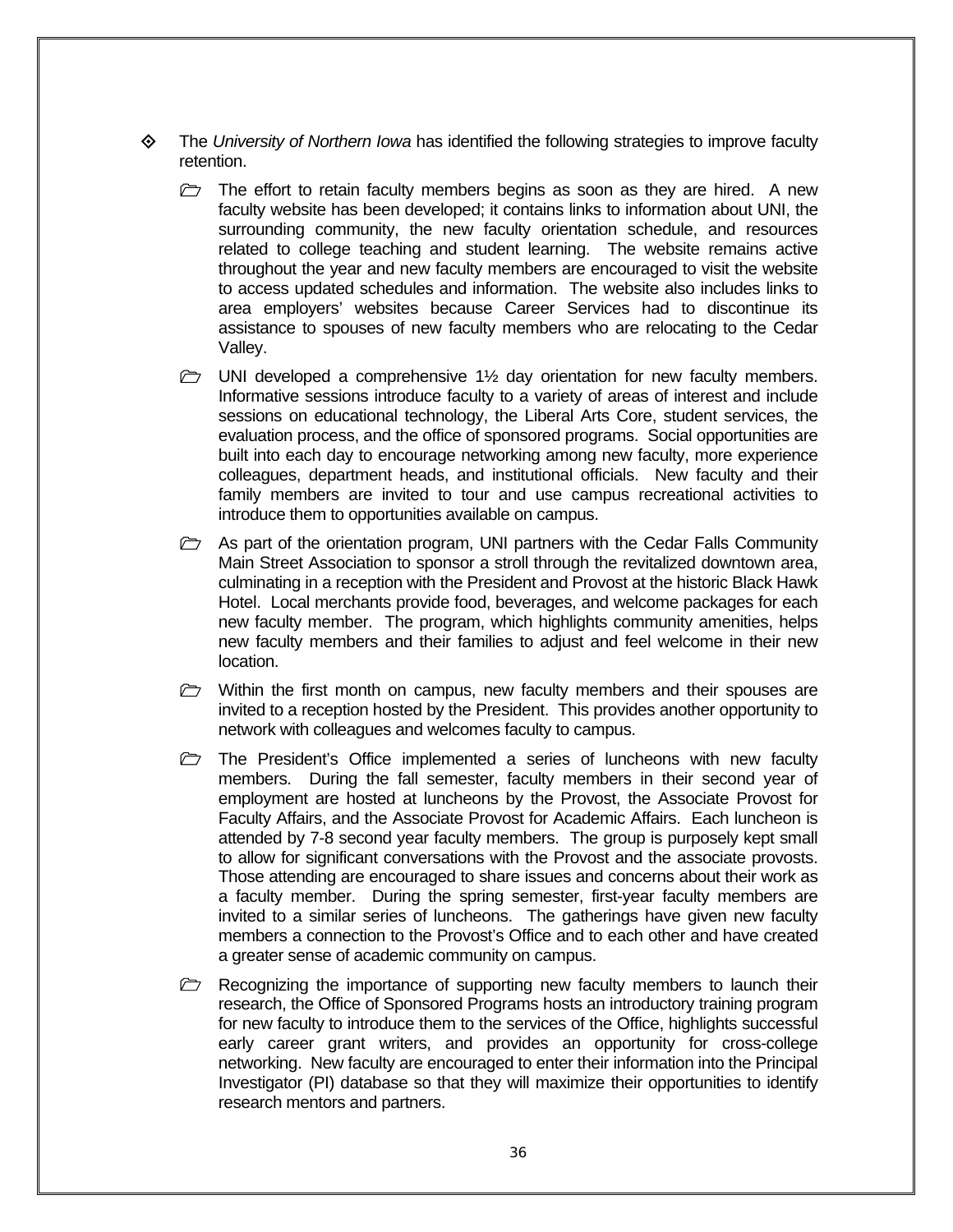- $\triangleright$  In 2009, UNI was named one of the "Great Colleges to Work For, 2009" by the *Chronicle of Higher Education*. UNI was rated among the top 10 in the large university classification for compensation and benefits and facilities and securities categories.
- $\triangleright$  UNI's colleges have also developed programs to help with faculty retention. The College of Natural Sciences provides new faculty with a reduced teaching load during their first year of service. This provides early career faculty an opportunity to establish a research program and to focus on development of pedagogical skills. The dean meets with each second year faculty member to discuss career progress and offer support. The college is in the process of developing a research award for pre-tenure faulty. It also offers an excellence in teaching award for tenure-track faculty, similar to the other colleges.
- $\triangleright$  Professional Development Assignments are offered to tenured faculty to undertake programs of research, study, or other professional activity. Faculty members may apply for either a one-semester assignment at full pay or an academic year assignment at half (50%) pay.
- **E** UNI faculty who hold a full-time, academic year, tenured or tenure-track appointment may apply for a Summer Fellowship. Through these awards, the University seeks to encourage, assist, and support faculty research, creative activity, and grant applications. Under the terms of the Master Agreement with United Faculty, recipients of a full-time (eight week) summer fellowship were paid \$5,910. Colleges also offer first-year faculty a summer research grant to facilitate the initiation of scholarly work.
- **D** UNI offers a variety of awards to recognize outstanding teaching, research, and service. These include the Class of 1943 Faculty Award for Excellence in Teaching, Ross A. Nielsen Professional Service Award, Regents Awards for Faculty Excellence, Merchant Scholarship, and the University Book and Supply Award for untenured faculty.
- $\triangleright$  The Dean of the Graduate College and the Office of the Provost have organized, sponsored, and facilitated sessions on forming faculty writing groups. These sessions are aimed at faculty who would like to develop a small group to encourage their research and to provide a sounding board and critique of ideas and written work. As a result of the first session, held in Summer 2009, two writing groups have been formed and are actively engaging faculty members in renewed research and writing agendas.
- In February 2009, UNI filled the new position of Associate Provost for Faculty Affairs. This position is intended to bring additional attention to the issues of faculty retention.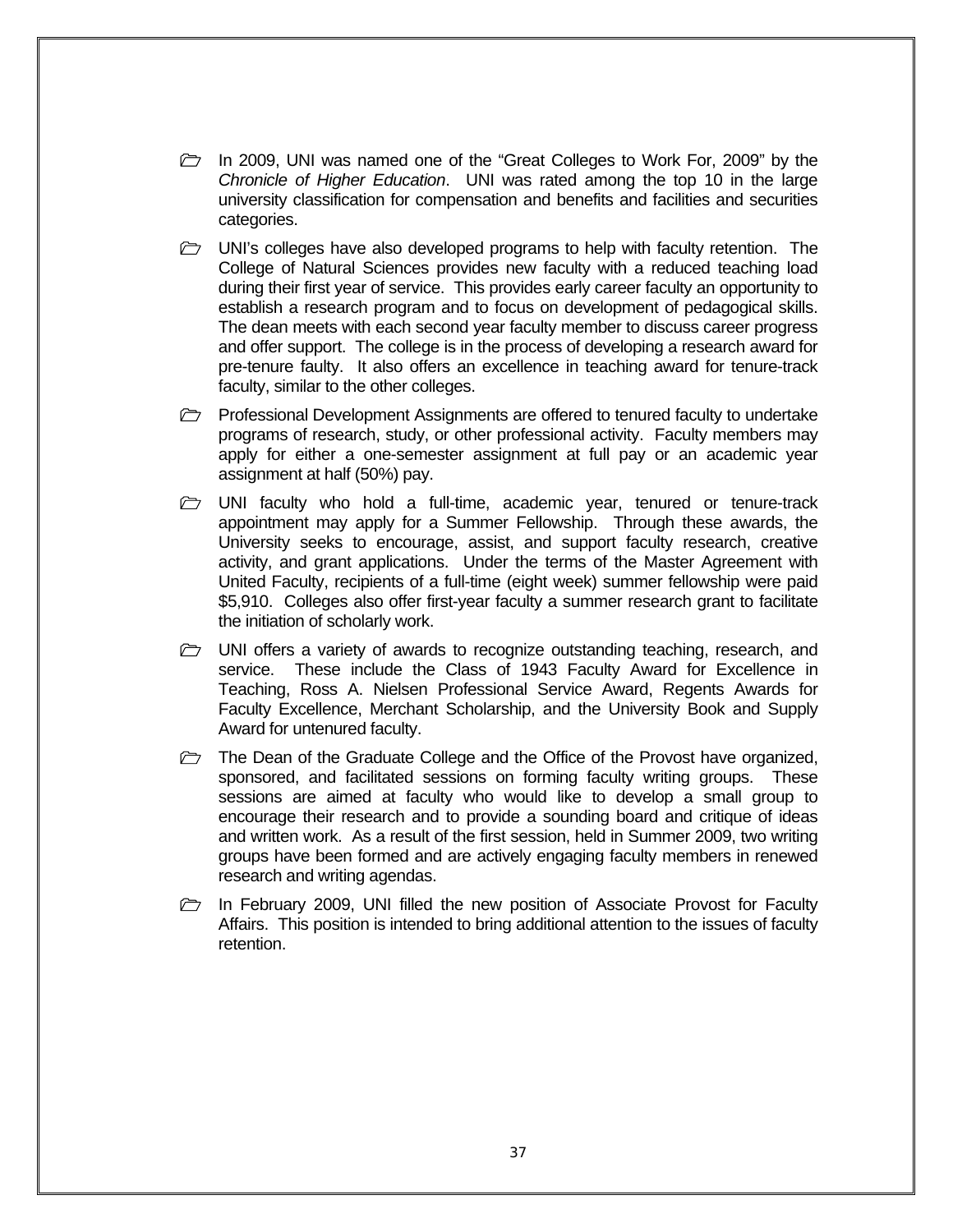|                |                 |                                | <b>ASSOCIATE   ASSISTANT</b> |                               |                 |
|----------------|-----------------|--------------------------------|------------------------------|-------------------------------|-----------------|
|                |                 | <b>PROFESSOR   PROFESSOR  </b> |                              | <b>PROFESSOR   INSTRUCTOR</b> | <b>TOTAL</b>    |
| SUI            |                 |                                |                              |                               |                 |
| FY 2001        | $\overline{21}$ | $\overline{18}$                | $\overline{28}$              | $\mathbf 0$                   | 67              |
| FY 2002        | 14              | $\overline{25}$                | $\overline{34}$              | $\mathbf 0$                   | 73              |
| FY 2003        | $\overline{10}$ | 18                             | $\overline{36}$              | 0                             | 64              |
| FY 2004        | 17              | 19                             | 27                           | $\mathbf 0$                   | 63              |
| FY 2005        | 18              | 23                             | 36                           | $\boldsymbol{0}$              | 77              |
| FY 2006        | $\overline{25}$ | 25                             | 39                           | 0                             | 89              |
| FY 2007        | $\overline{14}$ | $\overline{18}$                | $\overline{36}$              | 0                             | 68              |
| FY 2008        | 18              | $\overline{20}$                | $\overline{38}$              | $\overline{1}$                | 77              |
| <b>FY 2009</b> | 15              | 16                             | $\overline{17}$              | 0                             | 48              |
|                |                 |                                |                              |                               |                 |
| <b>ISU</b>     |                 |                                |                              |                               |                 |
| FY 2001        | 11              | 9                              | 35                           | $\boldsymbol{0}$              | 55              |
| FY 2002        | $\overline{16}$ | $\overline{12}$                | 30                           | $\mathbf 0$                   | 58              |
| FY 2003        | 9               | 6                              | 19                           | 0                             | 34              |
| FY 2004        | $\overline{11}$ | $\overline{9}$                 | $\overline{22}$              | 0                             | 42              |
| FY 2005        | 11              | $\overline{11}$                | $\overline{15}$              | $\mathbf 0$                   | $\overline{37}$ |
| FY 2006        | $\overline{8}$  | $\overline{16}$                | $\overline{24}$              | 0                             | $\overline{48}$ |
| FY 2007        | $\overline{15}$ | 11                             | 28                           | 0                             | 54              |
| <b>FY 2008</b> | $\overline{7}$  | $\overline{12}$                | $\overline{25}$              | 0                             | 44              |
| FY 2009        | 6               | 10                             | 10                           | 0                             | 26              |
|                |                 |                                |                              |                               |                 |
| <b>UNI</b>     |                 |                                |                              |                               |                 |
| FY 2001        | 3               | 8                              | 14                           | 11                            | 36              |
| FY 2002        | $\overline{1}$  | $\overline{2}$                 | $\overline{23}$              | 7                             | $\overline{33}$ |
| FY 2003        | $\mathbf 0$     | $\overline{4}$                 | $\overline{12}$              | $\overline{11}$               | $\overline{27}$ |
| <b>FY 2004</b> | $\overline{2}$  | $\overline{3}$                 | $\overline{4}$               | 1                             | $\overline{10}$ |
| FY 2005        | $\overline{5}$  | 3                              | 19                           | $\overline{1}$                | 28              |
| FY 2006        | $\overline{2}$  | $\overline{4}$                 | $\overline{16}$              | $\overline{0}$                | $\overline{22}$ |
| FY 2007        | $\overline{7}$  | 4                              | $\overline{7}$               | 4                             | 22              |
| <b>FY 2008</b> | 0               | $\overline{1}$                 | $\overline{13}$              | 0                             | $\overline{14}$ |
| FY 2009        | $\mathbf 0$     | $\overline{\mathbf{3}}$        | 8                            | $\overline{2}$                | 13              |
|                |                 |                                |                              |                               |                 |
| TOTAL          |                 |                                |                              |                               |                 |
| FY 2001        | 35              | 35                             | 77                           | 11                            | 158             |
| FY 2002        | 31              | 39                             | 87                           | $\overline{7}$                | 164             |
| FY 2003        | 19              | 28                             | 67                           | $\overline{11}$               | 125             |
| FY 2004        | 30              | 31                             | 53                           | 1                             | 115             |
| FY 2005        | 34              | $\overline{37}$                | 70                           | 1                             | 142             |
| FY 2006        | 35              | 45                             | 79                           | 0                             | 159<br>144      |
| <b>FY 2007</b> | 36              | $\overline{33}$                | 71                           | 4<br>1                        | 135             |
| FY 2008        | 25              | 33                             | 76                           |                               |                 |
| FY 2009        | 21              | 29                             | 35                           | $\overline{\mathbf{2}}$       | 87              |

#### **TABLE 1 Number of Faculty Resignations by Rank FY 2001 – FY 2009**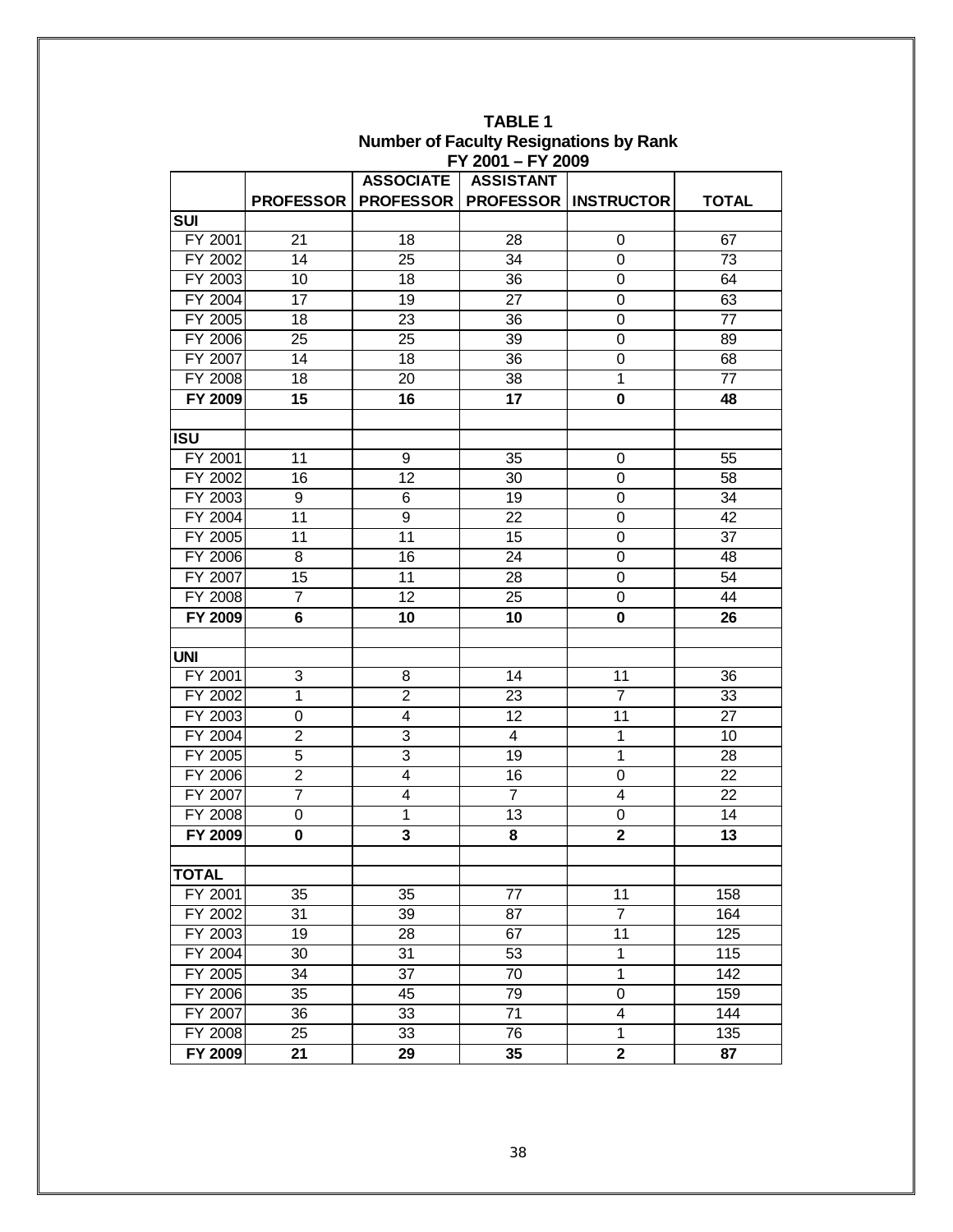| <b>MALE</b><br><b>FEMALE</b><br><b>TOTAL</b><br><b>MINORITY</b><br><b>NON-MINORITY</b><br>SUI<br>FY 2001<br>46<br>21<br>67<br>16<br>51<br>FY 2002<br>$\overline{48}$<br>$\overline{25}$<br>$\overline{73}$<br>$\overline{11}$<br>62 |  |  |
|-------------------------------------------------------------------------------------------------------------------------------------------------------------------------------------------------------------------------------------|--|--|
|                                                                                                                                                                                                                                     |  |  |
|                                                                                                                                                                                                                                     |  |  |
|                                                                                                                                                                                                                                     |  |  |
| FY 2003<br>$\overline{27}$<br>37<br>64<br>10<br>54                                                                                                                                                                                  |  |  |
| FY 2004<br>$\overline{5}$<br>$\overline{58}$<br>40<br>23<br>63                                                                                                                                                                      |  |  |
| FY 2005<br>51<br>26<br>24<br>53<br>77                                                                                                                                                                                               |  |  |
| FY 2006<br>26<br>63<br>89<br>18<br>71                                                                                                                                                                                               |  |  |
| FY 2007<br>40<br>28<br>68<br>11<br>57                                                                                                                                                                                               |  |  |
| FY 2008<br>48<br>29<br>77<br>12<br>65                                                                                                                                                                                               |  |  |
| FY 2009<br>18<br>30<br>48<br>10<br>38                                                                                                                                                                                               |  |  |
|                                                                                                                                                                                                                                     |  |  |
| <b>ISU</b>                                                                                                                                                                                                                          |  |  |
| FY 2001<br>34<br>21<br>55<br>45<br>10                                                                                                                                                                                               |  |  |
| FY 2002<br>23<br>58<br>49<br>35<br>9                                                                                                                                                                                                |  |  |
| FY 2003<br>$\boldsymbol{9}$<br>34<br>24<br>25<br>10                                                                                                                                                                                 |  |  |
| FY 2004<br>11<br>42<br>33<br>31<br>9                                                                                                                                                                                                |  |  |
| FY 2005<br>11<br>37<br>5<br>32<br>26                                                                                                                                                                                                |  |  |
| FY 2006<br>14<br>48<br>14<br>34<br>34                                                                                                                                                                                               |  |  |
| FY 2007<br>$\overline{19}$<br>$\overline{54}$<br>$\overline{47}$<br>35<br>$\overline{7}$                                                                                                                                            |  |  |
| FY 2008<br>19<br>12<br>32<br>25<br>44                                                                                                                                                                                               |  |  |
| FY 2009<br>16<br>17<br>$\boldsymbol{9}$<br>26<br>10                                                                                                                                                                                 |  |  |
|                                                                                                                                                                                                                                     |  |  |
| <b>UNI</b>                                                                                                                                                                                                                          |  |  |
| FY 2001<br>21<br>36<br>15<br>$\overline{\mathbf{4}}$<br>32                                                                                                                                                                          |  |  |
| FY 2002<br>17<br>16<br>33<br>8<br>25                                                                                                                                                                                                |  |  |
| FY 2003<br>10<br>27<br>23<br>17<br>4                                                                                                                                                                                                |  |  |
| FY 2004<br>$\overline{2}$<br>$\overline{\mathbf{4}}$<br>6<br>10<br>8                                                                                                                                                                |  |  |
| FY 2005<br>$\overline{28}$<br>$\overline{6}$<br>$\overline{22}$<br>15<br>13                                                                                                                                                         |  |  |
| FY 2006<br>$\overline{11}$<br>$\overline{22}$<br>$\overline{4}$<br>$\overline{18}$<br>11                                                                                                                                            |  |  |
| FY 2007<br>$\overline{22}$<br>$\overline{7}$<br>12<br>10<br>15                                                                                                                                                                      |  |  |
| FY 2008<br>3<br>8<br>6<br>14<br>11                                                                                                                                                                                                  |  |  |
| $\overline{5}$<br>FY 2009<br>8<br>13<br>13<br>$\pmb{0}$                                                                                                                                                                             |  |  |
|                                                                                                                                                                                                                                     |  |  |
| <b>TOTAL</b>                                                                                                                                                                                                                        |  |  |
| FY 2001<br>95<br>63<br>158<br>30<br>128                                                                                                                                                                                             |  |  |
| $\overline{28}$<br>FY 2002<br>100<br>64<br>164<br>136                                                                                                                                                                               |  |  |
| FY 2003<br>79<br>46<br>125<br>24<br>101                                                                                                                                                                                             |  |  |
| FY 2004<br>75<br>40<br>115<br>16<br>99<br>92                                                                                                                                                                                        |  |  |
| FY 2005<br>35<br>50<br>142<br>107<br>51<br>123                                                                                                                                                                                      |  |  |
| FY 2006<br>108<br>159<br>36<br>$\overline{57}$<br>144<br>119                                                                                                                                                                        |  |  |
| FY 2007<br>87<br>25<br>FY 2008<br>135<br>108<br>81<br>54<br>27                                                                                                                                                                      |  |  |
| FY 2009<br>32<br>55<br>87<br>20<br>67                                                                                                                                                                                               |  |  |

**TABLE 2 Number of Faculty Resignation by Gender and Race/Ethnicity FY 2001 – FY 2009**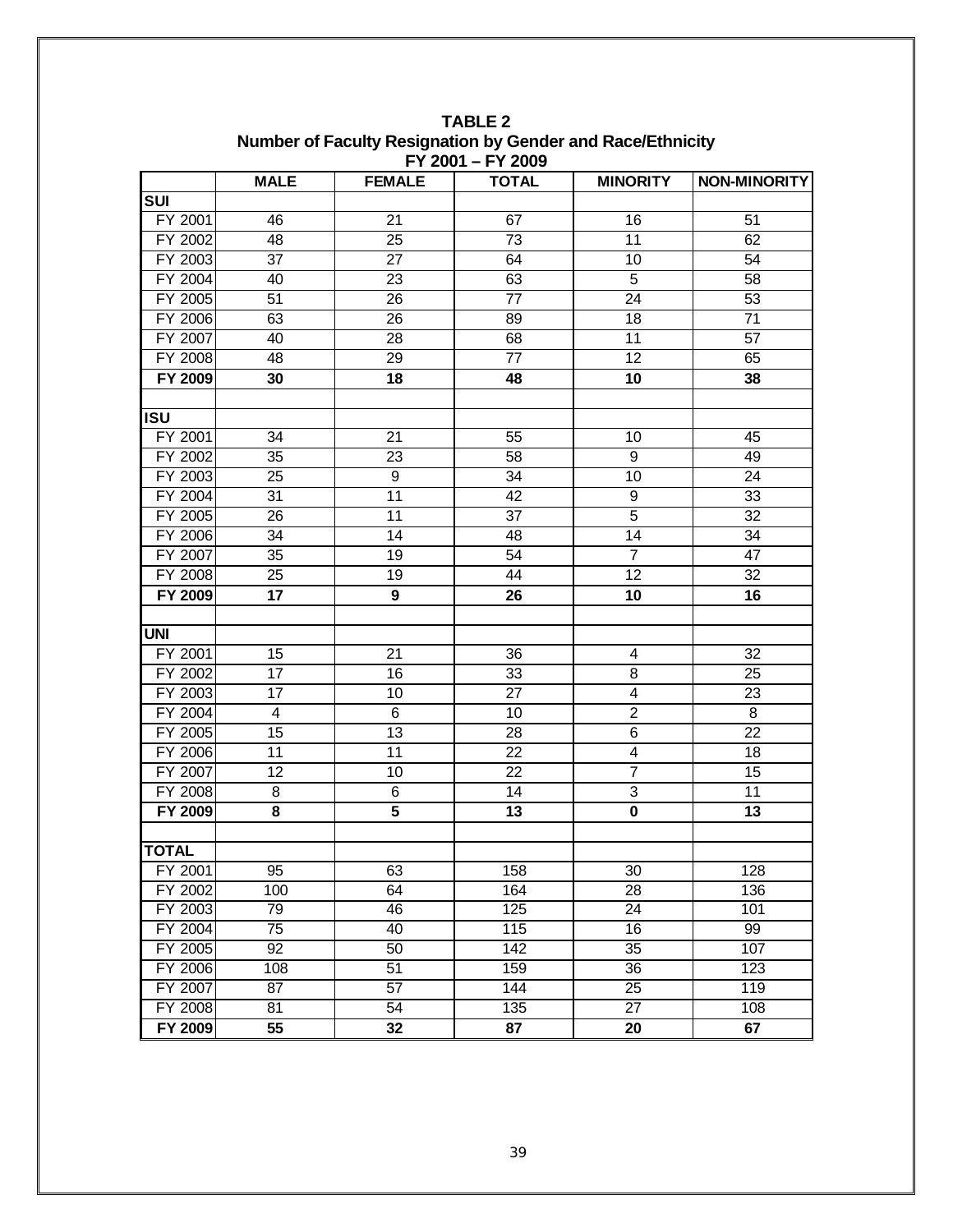|                | <b>TENURED</b>          |                         | TENURE-TRACK CLINICAL TRACK | <b>OTHER</b>              | <b>TOTAL</b>     |
|----------------|-------------------------|-------------------------|-----------------------------|---------------------------|------------------|
| SUI            |                         |                         |                             |                           |                  |
| FY 2001        | $\overline{36}$         | 16                      | 15                          | 0                         | 67               |
| FY 2002        | 29                      | $\overline{22}$         | $\overline{22}$             | 0                         | $\overline{73}$  |
| FY 2003        | 24                      | $\overline{22}$         | $\overline{18}$             | $\overline{\mathfrak{o}}$ | 64               |
| FY 2004        | 23                      | 16                      | 24                          | 0                         | $\overline{63}$  |
| FY 2005        | 33                      | 15                      | 29                          | 0                         | 77               |
| FY 2006        | 40                      | $\overline{27}$         | $\overline{22}$             | $\overline{0}$            | 89               |
| FY 2007        | $\overline{23}$         | 24                      | 21                          | 0                         | 68               |
| FY 2008        | $\overline{22}$         | $\overline{23}$         | $\overline{32}$             | 0                         | $\overline{77}$  |
| FY 2009        | 23                      | 9                       | 16                          | $\pmb{0}$                 | 48               |
|                |                         |                         |                             |                           |                  |
| <b>ISU</b>     |                         |                         |                             |                           |                  |
| FY 2001        | 20                      | 35                      | $\overline{0}$              | 0                         | 55               |
| FY 2002        | $\overline{28}$         | 30                      | 0                           | $\mathbf 0$               | 58               |
| FY 2003        | 15                      | $\overline{19}$         | 0                           | 0                         | $\overline{34}$  |
| FY 2004        | 20                      | $\overline{22}$         | 0                           | 0                         | 42               |
| FY 2005        | $\overline{22}$         | 15                      | 0                           | 0                         | $\overline{37}$  |
| FY 2006        | 22                      | $\overline{26}$         | $\overline{0}$              | $\mathbf 0$               | 48               |
| FY 2007        | 26                      | 28                      | 0                           | 0                         | 54               |
| FY 2008        | 18                      | 26                      | 0                           | 0                         | 44               |
| <b>FY 2009</b> | $\overline{15}$         | $\overline{11}$         | 0                           | $\overline{\mathbf{0}}$   | $\overline{26}$  |
|                |                         |                         |                             |                           |                  |
| <b>UNI</b>     |                         |                         |                             |                           |                  |
| FY 2001        | 12                      | 16                      | 0                           | 8                         | 36               |
| FY 2002        | $\overline{4}$          | 21                      | $\overline{0}$              | $\overline{8}$            | 33               |
| FY 2003        | 6                       | 13                      | 0                           | 8                         | 27               |
| FY 2004        | $\overline{4}$          | 6                       | 0                           | $\overline{0}$            | 10               |
| FY 2005        | $\overline{9}$          | 16                      | $\overline{0}$              | $\overline{3}$            | 28               |
| FY 2006        | 4                       | 18                      | 0                           | 0                         | $\overline{22}$  |
| FY 2007        | 11                      | $\overline{8}$          | $\overline{0}$              | $\overline{3}$            | $\overline{22}$  |
| FY 2008        | 1                       | $\overline{12}$         | $\mathbf 0$                 | $\mathbf{1}$              | 14               |
| FY 2009        | $\overline{\mathbf{4}}$ | $\overline{\mathbf{8}}$ | 0                           | 1                         | 13               |
|                |                         |                         |                             |                           |                  |
| <b>TOTAL</b>   |                         |                         |                             |                           |                  |
| FY 2001        | 68                      | 67                      | 15                          | 8                         | 158              |
| FY 2002        | 61                      | 73                      | $\overline{22}$             | 8                         | 164              |
| FY 2003        | 45                      | $\overline{54}$         | 18                          | $\overline{8}$            | 125              |
| FY 2004        | 47                      | 44                      | 24                          | 0                         | 115              |
| FY 2005        | 64                      | 46                      | 29                          | 3                         | 142              |
| FY 2006        | 66                      | $\overline{71}$         | $\overline{22}$             | $\overline{0}$            | 159              |
| FY 2007        | 60                      | 60                      | 21                          | $\overline{3}$            | 144              |
| FY 2008        | 41                      | 61                      | 32                          | $\mathbf 1$               | $\overline{135}$ |
| FY 2009        | $\overline{42}$         | $\overline{28}$         | $\overline{16}$             | $\overline{1}$            | $\overline{87}$  |

**TABLE 3 NUMBER OF FACULTY RESIGNATIONS BY TENURE STATUS FY 2001 – FY 2009**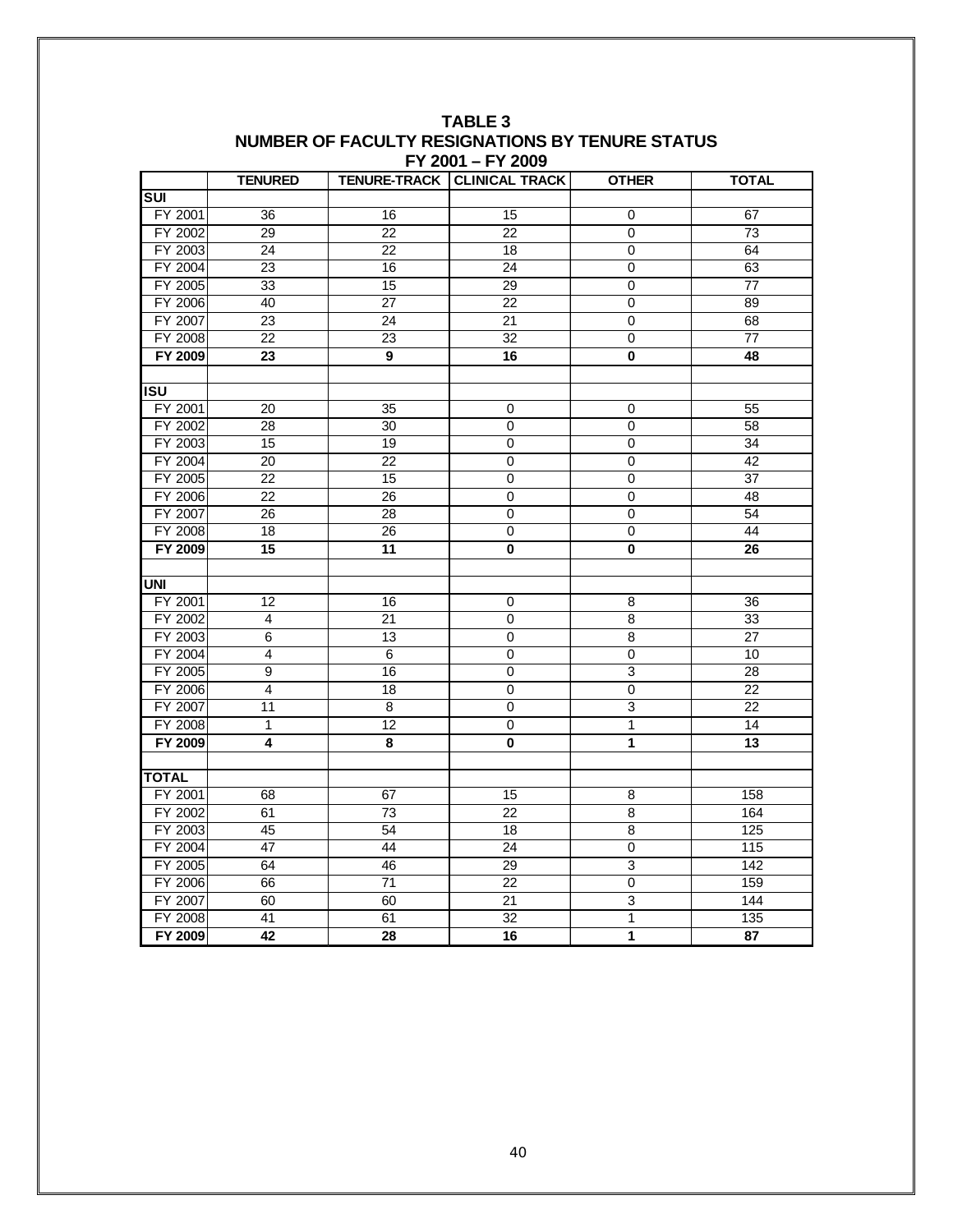### **TABLE 4a RESIGNATIONS BY COLLEGE FY 2001 – FY 2009**

| University of Iowa |  |  |
|--------------------|--|--|
|                    |  |  |

| <b>COLLEGE</b>                 | FY 2001  | FY 2002 | FY 2003        | FY 2004        | FY 2005  | <b>FY</b><br>2006 | FY 2007 | <b>FY 2008</b> | FY 2009  |
|--------------------------------|----------|---------|----------------|----------------|----------|-------------------|---------|----------------|----------|
| <b>Business Administration</b> | 8        | 4       | 4              |                | 6        |                   | 5       | 4              |          |
| Dentistry                      | 0        | 3       | 4              | 4              | 6        | 3                 |         | 3              | $\Omega$ |
| Education                      | 4        | 3       | $\Omega$       | $\overline{2}$ | 6        | 4                 |         | 6              |          |
| Engineering                    | 6        |         | $\Omega$       | 3              |          | 2                 | 3       |                | 2        |
| Graduate                       |          | 0       |                |                | $\Omega$ |                   | 0       |                |          |
| Law                            | 0        | 2       |                | $\Omega$       | $\Omega$ | 3                 |         |                | 3        |
| Liberal Arts and Sciences      | 16       | 25      | 18             | 9              | 11       | 21                | 19      | 15             | 7        |
| Medicine                       | 26       | 31      | 31             | 37             | 46       | 43                | 24      | 38             | 31       |
| Nursing                        | $\Omega$ |         | $\Omega$       | 3              | $\Omega$ |                   | 0       | 2              | 2        |
| Pharmacy                       | 4        |         | $\overline{2}$ | $\overline{2}$ |          | 3                 | 4       | 3              | $\Omega$ |
| <b>Public Health</b>           | っ        | ົ       | 3              |                | $\Omega$ | 4                 | 4       | 4              | $\Omega$ |
| <b>TOTAL</b>                   | 67       | 73      | 64             | 63             | 77       | 89                | 68      | 77             | 48       |

**TABLE 4b RESIGNATIONS BY COLLEGE FY 2001 – FY 2009 Iowa State University** 

| <b>COLLEGE</b>                | FY 2001 | FY 2002 | FY 2003      | FY 2004 | FY 2005 | FY 2006 | FY 2007 | FY 2008 | FY 2009 |
|-------------------------------|---------|---------|--------------|---------|---------|---------|---------|---------|---------|
| Agriculture and Life Sciences | 5       | 5       | <sub>5</sub> | 4       |         |         |         |         |         |
| <b>Business</b>               |         | ◠       | າ            | 3       |         |         |         |         |         |
| Design                        | 5       | 3       |              | 4       |         |         | ົ       |         |         |
| Engineering                   |         | 11      | 3            | 4       | ◠       |         |         |         |         |
| Human Science                 |         | 9       | 5            | 8       |         |         |         | h       | 6       |
| Liberal Arts and Sciences     | 26      | 23      | 16           | 18      | 14      | 21      | 23      | 16      |         |
| Library                       |         |         |              |         |         |         |         |         |         |
| <b>Veterinary Medicine</b>    |         | 3       | ◠            |         | 4       |         |         |         |         |
| TOTAL                         | 55      | 58      | 34           | 42      | 37      | 48      | 54      | 44      | 26      |

#### **TABLE 4c RESIGNATIONS BY COLLEGE FY 2001 – FY 2009 University of Northern Iowa**

| <b>COLLEGE</b>                 | FY 2001 |    |    | FY 2002 FY 2003 FY 2004 FY 2005 FY 2006 FY 2007 FY 2008 |    |    |    |    | FY 2009 |
|--------------------------------|---------|----|----|---------------------------------------------------------|----|----|----|----|---------|
| <b>Business Administration</b> |         |    |    |                                                         |    |    |    |    |         |
| Education                      | 10      |    | 12 |                                                         |    |    |    |    |         |
| Humanities and Fine Arts       |         |    |    |                                                         |    |    |    |    |         |
| <b>Natural Sciences</b>        |         |    |    |                                                         |    |    |    |    |         |
| Social and Behavioral Sciences |         | 10 |    |                                                         |    |    |    |    |         |
| Library                        |         |    |    |                                                         |    |    |    |    |         |
| ΤΟΤΑΙ                          | 36      | 33 | 27 | 10                                                      | 28 | າາ | 22 | 14 |         |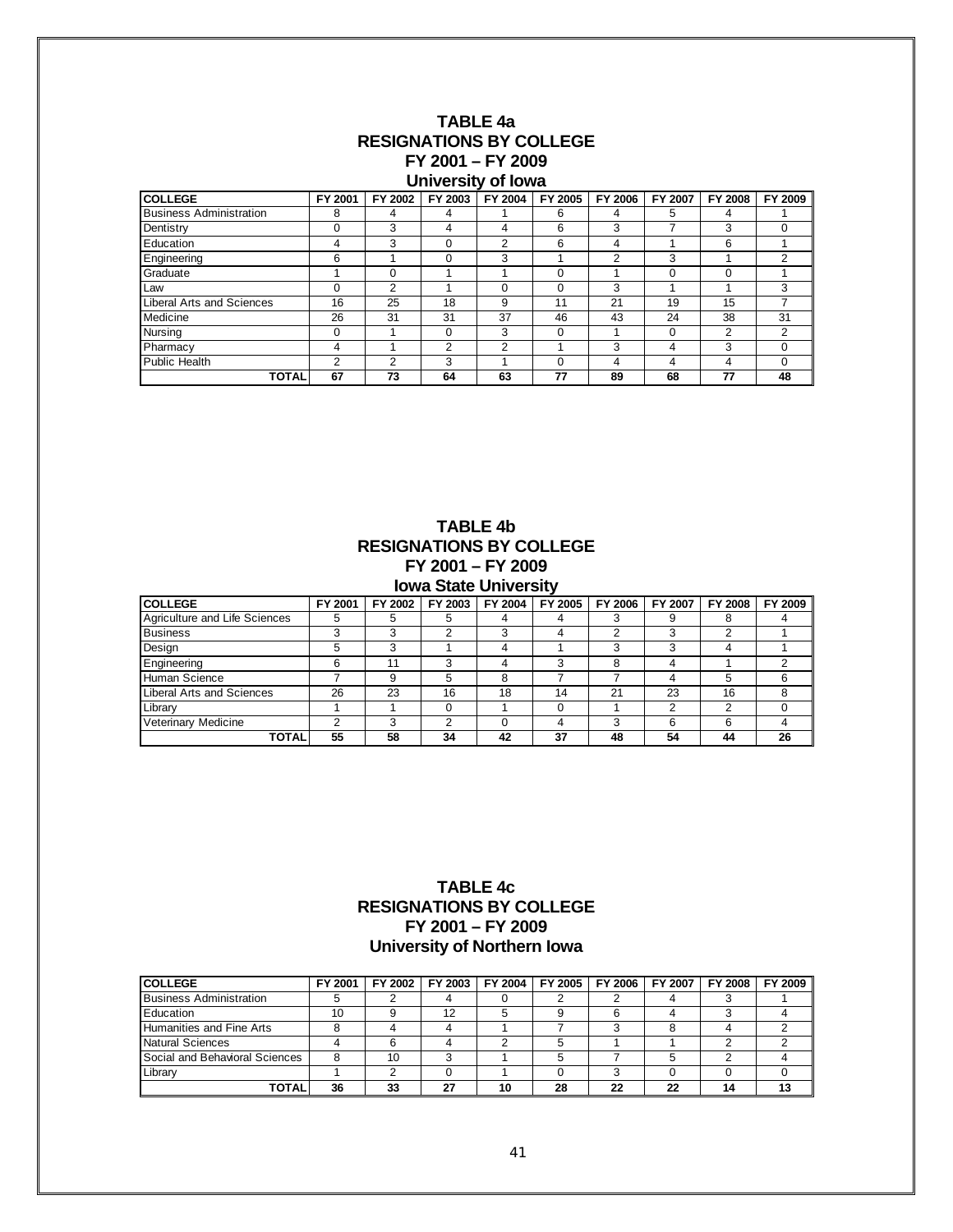#### **TABLE 5a REASONS GIVEN FOR FACULTY RESIGNATIONS FY 2001- FY 2009 University of Iowa**

|                                  | FY 2001                 | FY 2002        | FY 2003        | FY 2004        | FY 2005        | FY 2006        | FY 2007        | <b>FY 2008</b>  | FY 2009        |
|----------------------------------|-------------------------|----------------|----------------|----------------|----------------|----------------|----------------|-----------------|----------------|
| To accept a position at another  |                         |                |                |                |                |                |                |                 |                |
| university                       |                         |                |                |                |                |                |                |                 |                |
| Professor                        | 11                      | 9              | 6              | 11             | 12             | 19             | 8              | 10              | 11             |
| Associate Professor              | 11                      | 16             | 8              | 6              | 14             | 15             | 10             | 14              | 8              |
| <b>Assistant Professor</b>       | 11                      | 22             | 13             | 13             | 15             | 18             | 22             | 14              | 6              |
| Instructor                       | $\overline{0}$          | $\mathbf 0$    | $\mathbf 0$    | $\mathbf 0$    | $\mathbf 0$    | $\Omega$       | $\Omega$       | $\Omega$        | $\Omega$       |
| <b>TOTAL</b>                     | 33                      | 47             | 27             | 30             | 41             | 52             | 40             | 38              | 25             |
| To accept another position       |                         |                |                |                |                |                |                |                 |                |
| Professor                        | $\overline{2}$          | 3              | $\mathbf{1}$   | $\mathbf{1}$   | 3              | $\mathbf{1}$   | $\mathbf{1}$   | 3               | $\Omega$       |
| Associate Professor              | 5                       | $\mathbf 0$    | 4              | 5              | 3              | $\overline{2}$ | $\overline{2}$ | 3               | 4              |
| <b>Assistant Professor</b>       | $\overline{\mathbf{4}}$ | $\overline{4}$ | 5              | 3              | 8              | $\overline{7}$ | 4              | $\overline{13}$ | $\overline{7}$ |
| Instructor                       | $\mathbf 0$             | $\mathbf 0$    | $\mathbf 0$    | $\mathbf 0$    | 0              | $\Omega$       | $\mathbf 0$    | $\mathbf{1}$    | 0              |
| <b>TOTAL</b>                     | 11                      | $\overline{7}$ | 10             | 9              | 14             | 10             | $\overline{7}$ | 20              | 11             |
| To relocate for personal reasons |                         |                |                |                |                |                |                |                 |                |
| Professor                        | 2                       | $\mathbf 0$    | $\mathbf 0$    | 1              | 1              | 1              | $\Omega$       | 2               | 1              |
| Associate Professor              | $\overline{0}$          | 3              | 2              | $\overline{2}$ | 1              | 6              | $\overline{2}$ | $\Omega$        | $\mathbf{1}$   |
| <b>Assistant Professor</b>       | 5                       | 3              | 9              | 3              | 3              | 9              | $\overline{8}$ | 8               | $\overline{2}$ |
| Instructor                       | $\overline{0}$          | $\mathbf 0$    | $\mathbf 0$    | $\mathbf 0$    | $\mathbf 0$    | $\overline{0}$ | $\overline{0}$ | $\overline{0}$  | 0              |
| <b>TOTAL</b>                     | $\overline{7}$          | 6              | 11             | 6              | 5              | 16             | 10             | 10              | 4              |
| To enter private practice        |                         |                |                |                |                |                |                |                 |                |
| Professor                        | 1                       | $\Omega$       | $\mathbf{1}$   | $\Omega$       | $\overline{2}$ | $\overline{2}$ | $\Omega$       | $\mathbf{1}$    | $\overline{2}$ |
| Associate Professor              | $\overline{2}$          | 4              | $\overline{4}$ | 4              | 5              | $\mathbf{1}$   | 3              | 3               | 3              |
| <b>Assistant Professor</b>       | 8                       | 5              | 9              | 8              | 9              | 5              | $\overline{2}$ | $\overline{3}$  | $\overline{2}$ |
| Instructor                       | $\mathbf 0$             | $\mathbf 0$    | $\mathbf 0$    | $\mathbf 0$    | $\Omega$       | $\mathbf 0$    | $\mathbf 0$    | $\mathbf 0$     | 0              |
| <b>TOTAL</b>                     | 11                      | 9              | 14             | 12             | 16             | 8              | 5              | $\overline{7}$  | $\overline{7}$ |
| To accept an administrative      |                         |                |                |                |                |                |                |                 |                |
| position                         |                         |                |                |                |                |                |                |                 |                |
| Professor                        | 5                       | 2              | 2              | 4              | $\mathbf 0$    | 2              | 5              | 2               | 1              |
| Associate Professor              | $\Omega$                | $\overline{2}$ | $\Omega$       | $\overline{2}$ | $\Omega$       | $\mathbf{1}$   | $\mathbf{1}$   | $\Omega$        | $\Omega$       |
| <b>Assistant Professor</b>       | $\overline{0}$          | 0              | $\mathbf 0$    | 0              | 1              | $\Omega$       | $\mathbf 0$    | $\overline{0}$  | 0              |
| Instructor                       | 0                       | 0              | 0              | 0              | 0              | $\Omega$       | $\mathbf 0$    | 0               | 0              |
| <b>TOTAL</b>                     | 5                       | 4              | $\overline{2}$ | 6              | 1              | 3              | 6              | $\overline{2}$  | 1              |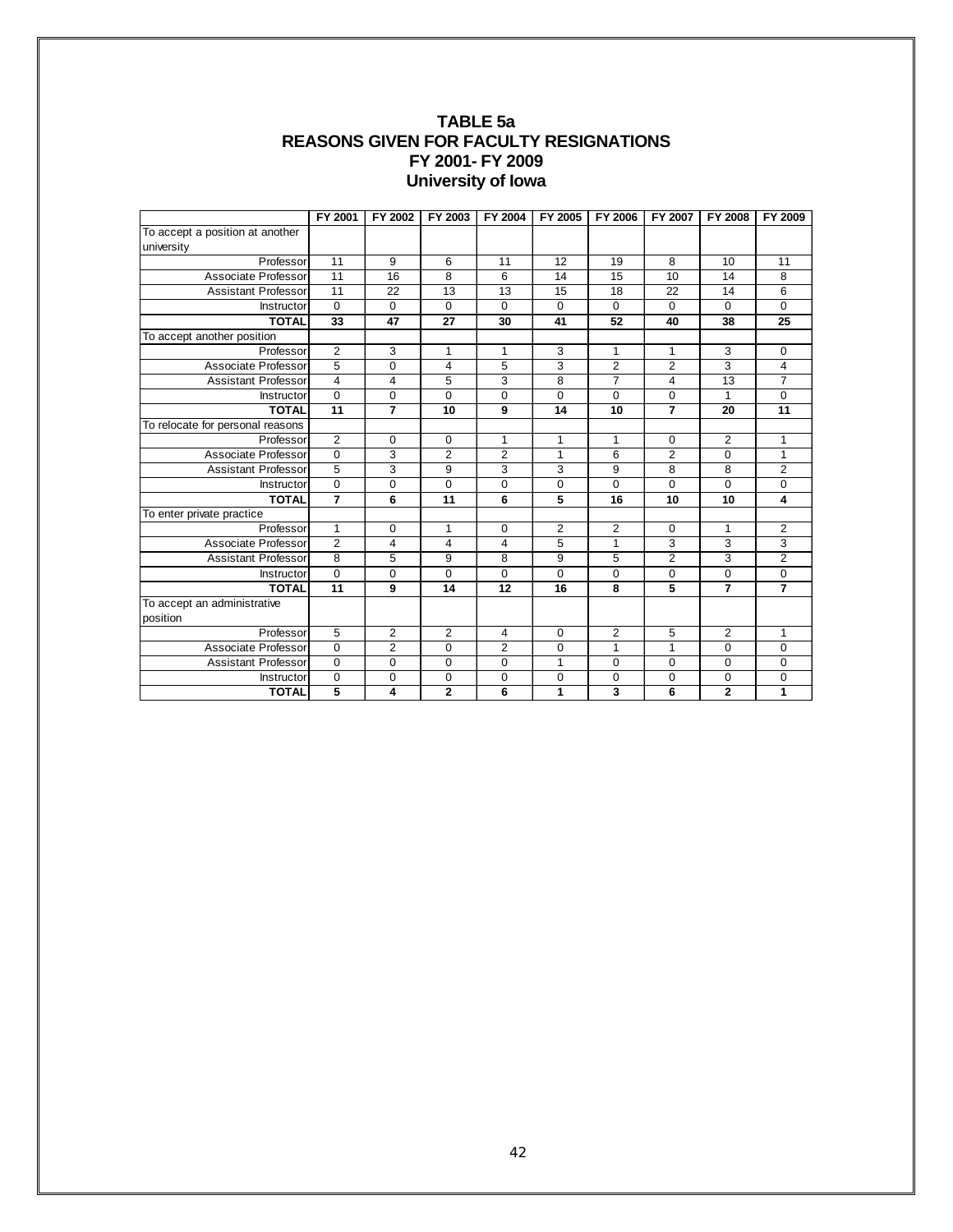#### **TABLE 5b REASONS GIVEN FOR FACULTY RESIGNATIONS FY 2001- FY 2009 Iowa State University**

|                                  | FY 2001        | FY 2002        | FY 2003     | FY 2004        | FY 2005        | FY 2006        | FY 2007        | <b>FY 2008</b> | FY 2009        |
|----------------------------------|----------------|----------------|-------------|----------------|----------------|----------------|----------------|----------------|----------------|
| To accept a position at another  |                |                |             |                |                |                |                |                |                |
| university                       |                |                |             |                |                |                |                |                |                |
| Professor                        | 10             | $\overline{7}$ | 6           | 8              | 9              | 6              | 9              | 4              | 5              |
| Associate Professor              | 8              | 5              | 3           | $\overline{7}$ | 8              | 12             | 9              | $\overline{7}$ | 8              |
| <b>Assistant Professor</b>       | 20             | 19             | 12          | 8              | 10             | 12             | 22             | 13             | 6              |
| <b>Instructor</b>                | $\Omega$       | $\Omega$       | $\mathbf 0$ | $\Omega$       | $\Omega$       | $\Omega$       | $\Omega$       | $\Omega$       | $\Omega$       |
| <b>TOTAL</b>                     | 38             | 31             | 21          | 23             | 27             | 30             | 40             | 24             | 19             |
| To accept another position       |                |                |             |                |                |                |                |                |                |
| Professor                        | $\mathbf{1}$   | $\mathbf{1}$   | 3           | 3              | $\mathbf{1}$   | $\Omega$       | 1              | $\overline{2}$ | $\mathbf{1}$   |
| Associate Professor              | 1              | $\mathbf{1}$   | 4           | 1              | 3              | 1              | 1              | $\overline{2}$ | $\mathbf 0$    |
| <b>Assistant Professor</b>       | $\overline{4}$ | 4              | 3           | 8              | 3              | $\overline{7}$ | 1              | 5              | 2              |
| Instructor                       | $\mathbf 0$    | 0              | 0           | $\overline{0}$ | $\overline{0}$ | $\overline{0}$ | $\Omega$       | $\Omega$       | $\mathbf 0$    |
| <b>TOTAL</b>                     | 6              | 6              | 10          | 12             | $\overline{7}$ | 8              | 3              | 9              | 3              |
| To relocate for personal reasons |                |                |             |                |                |                |                |                |                |
| Professor                        | $\mathbf 0$    | $\overline{2}$ | $\mathbf 0$ | $\mathbf 0$    | $\mathbf{1}$   | 0              | 1              | $\mathbf 0$    | $\Omega$       |
| Associate Professor              | $\Omega$       | 5              | 0           | 1              | $\Omega$       | 3              | $\Omega$       | 3              | $\Omega$       |
| <b>Assistant Professor</b>       | 11             | 6              | 3           | 6              | $\overline{2}$ | 3              | 3              | $\overline{7}$ | $\overline{2}$ |
| Instructor                       | $\overline{0}$ | 0              | $\mathbf 0$ | $\mathbf 0$    | $\Omega$       | $\overline{0}$ | $\Omega$       | $\Omega$       | $\Omega$       |
| <b>TOTAL</b>                     | 11             | 13             | 3           | $\overline{7}$ | 3              | 6              | 4              | 10             | $\overline{2}$ |
| To enter private practice        |                |                |             |                |                |                |                |                |                |
| Professor                        | $\mathbf 0$    | $\overline{2}$ | $\mathbf 0$ | $\mathbf 0$    | $\Omega$       | 1              | $\mathbf 0$    | $\mathbf 0$    | $\mathbf 0$    |
| Associate Professor              | $\overline{0}$ | 0              | $\mathbf 0$ | $\Omega$       | $\Omega$       | $\Omega$       | $\mathbf{1}$   | $\Omega$       | $\overline{2}$ |
| <b>Assistant Professor</b>       | $\mathbf 0$    | 1              | $\mathbf 0$ | $\mathbf 0$    | $\Omega$       | $\overline{2}$ | $\overline{2}$ | $\mathbf 0$    | $\mathbf 0$    |
| Instructor                       | $\mathbf 0$    | 0              | $\mathbf 0$ | $\Omega$       | $\Omega$       | $\Omega$       | $\Omega$       | $\Omega$       | $\Omega$       |
| <b>TOTAL</b>                     | 0              | 3              | 0           | $\bf{0}$       | 0              | 3              | 3              | $\Omega$       | $\overline{2}$ |
| To accept an administrative      |                |                |             |                |                |                |                |                |                |
| position                         |                |                |             |                |                |                |                |                |                |
| Professor                        | $\mathbf 0$    | 4              | $\mathbf 0$ | $\mathbf 0$    | $\mathbf 0$    | 1              | 4              | 1              | $\mathbf 0$    |
| Associate Professor              | $\Omega$       | $\mathbf{1}$   | $\Omega$    | $\Omega$       | $\Omega$       | $\Omega$       | $\Omega$       | $\Omega$       | $\Omega$       |
| <b>Assistant Professor</b>       | $\overline{0}$ | 0              | $\mathbf 0$ | $\mathbf 0$    | $\mathbf 0$    | $\overline{0}$ | $\mathbf 0$    | $\mathbf 0$    | $\mathbf 0$    |
| Instructor                       | 0              | 0              | 0           | $\mathbf 0$    | $\Omega$       | 0              | $\mathbf 0$    | $\mathbf 0$    | 0              |
| <b>TOTAL</b>                     | 0              | 5              | 0           | 0              | $\mathbf 0$    | 1              | 4              | 1              | 0              |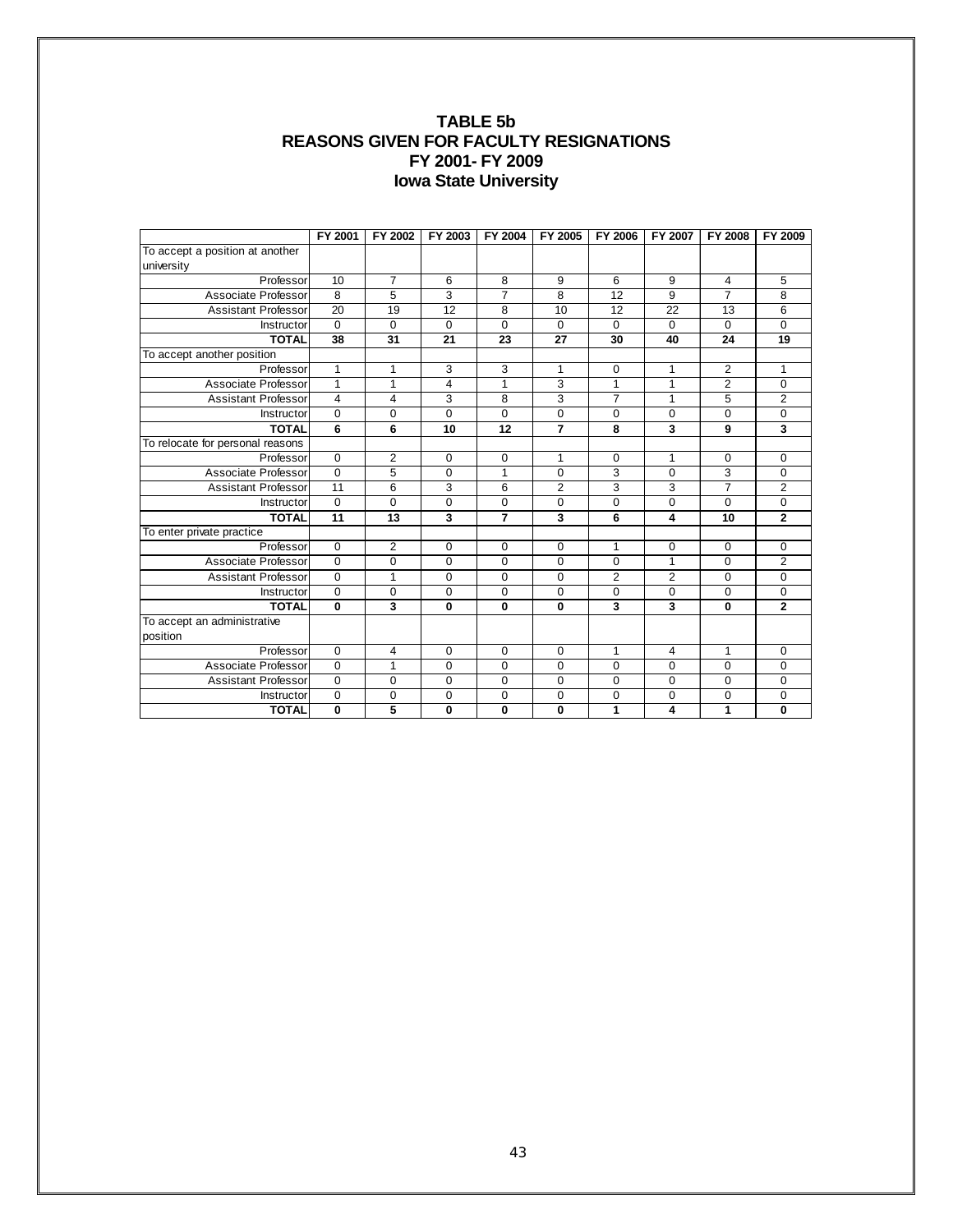#### **TABLE 5c REASONS GIVEN FOR FACULTY RESIGNATIONS FY 2001- FY 2009 University of Northern Iowa**

|                                  | FY 2001                 | FY 2002        | FY 2003        | FY 2004     | FY 2005        | FY 2006        | FY 2007        | FY 2008      | FY 2009                 |
|----------------------------------|-------------------------|----------------|----------------|-------------|----------------|----------------|----------------|--------------|-------------------------|
| To accept a position at another  |                         |                |                |             |                |                |                |              |                         |
| university                       |                         |                |                |             |                |                |                |              |                         |
| Professor                        | 3                       | 1              | $\mathbf 0$    | 2           | 3              | 2              | 1              | $\Omega$     | $\mathbf 0$             |
| Associate Professor              | 6                       | $\overline{2}$ | $\overline{3}$ | 3           | $\overline{2}$ | 3              | $\mathbf{1}$   | $\Omega$     | $\overline{2}$          |
| <b>Assistant Professor</b>       | $\overline{7}$          | 14             | $\overline{7}$ | 4           | 12             | 11             | 6              | 8            | 5                       |
| Instructor                       | 3                       | 3              | 1              | 1           | $\Omega$       | $\Omega$       | $\Omega$       | $\Omega$     | 0                       |
| <b>TOTAL</b>                     | 19                      | 20             | 11             | 10          | 17             | 16             | 8              | 8            | $\overline{7}$          |
| To accept another position       |                         |                |                |             |                |                |                |              |                         |
| Professor                        | $\Omega$                | $\Omega$       | $\mathbf 0$    | $\mathbf 0$ | $\mathbf{1}$   | $\Omega$       | $\Omega$       | $\Omega$     | $\Omega$                |
| Associate Professor              | $\Omega$                | $\Omega$       | 1              | $\mathbf 0$ | $\Omega$       | $\Omega$       | $\Omega$       | $\Omega$     | 1                       |
| <b>Assistant Professor</b>       | $\overline{2}$          | 5              | 1              | $\mathbf 0$ | 1              | $\Omega$       | $\mathbf{1}$   | $\mathbf{1}$ | $\Omega$                |
| Instructor                       | $\overline{2}$          | 1              | 6              | $\Omega$    | $\Omega$       | $\Omega$       | $\mathbf{1}$   | $\Omega$     | $\Omega$                |
| <b>TOTAL</b>                     | $\overline{\mathbf{A}}$ | 6              | 8              | 0           | $\overline{2}$ | $\mathbf{0}$   | $\mathbf{2}$   | 1            | 1                       |
| To relocate for personal reasons |                         |                |                |             |                |                |                |              |                         |
| Professor                        | 0                       | $\Omega$       | 0              | 0           | 0              | $\Omega$       | $\mathbf 0$    | 0            | $\mathbf 0$             |
| Associate Professor              | $\overline{2}$          | 0              | 0              | $\mathbf 0$ | $\mathbf{1}$   | $\Omega$       | $\overline{2}$ | 1            | $\mathbf 0$             |
| <b>Assistant Professor</b>       | 5                       | $\overline{4}$ | $\overline{4}$ | $\mathbf 0$ | 6              | 3              | $\Omega$       | 4            | 2                       |
| Instructor                       | 6                       | 3              | $\overline{4}$ | $\mathbf 0$ | $\mathbf{1}$   | $\Omega$       | $\overline{3}$ | $\Omega$     | $\mathbf{1}$            |
| <b>TOTAL</b>                     | 13                      | $\overline{7}$ | 8              | 0           | 8              | 3              | 5              | 5            | $\overline{\mathbf{3}}$ |
| To enter private practice        |                         |                |                |             |                |                |                |              |                         |
| Professor                        | $\Omega$                | $\Omega$       | $\Omega$       | $\Omega$    | $\Omega$       | $\Omega$       | $\Omega$       | $\Omega$     | $\Omega$                |
| Associate Professor              | $\Omega$                | $\Omega$       | $\mathbf 0$    | $\mathbf 0$ | $\mathbf 0$    | $\Omega$       | $\Omega$       | $\Omega$     | $\Omega$                |
| <b>Assistant Professor</b>       | $\Omega$                | $\Omega$       | $\mathbf 0$    | $\mathbf 0$ | $\mathbf 0$    | 1              | $\Omega$       | $\Omega$     | $\mathbf 0$             |
| Instructor                       | $\Omega$                | $\Omega$       | $\mathbf 0$    | $\mathbf 0$ | $\Omega$       | $\Omega$       | $\Omega$       | $\Omega$     | $\Omega$                |
| <b>TOTAL</b>                     | $\Omega$                | $\bf{0}$       | $\bf{0}$       | 0           | 0              | 1              | $\bf{0}$       | 0            | $\Omega$                |
| To accept an administrative      |                         |                |                |             |                |                |                |              |                         |
| position                         |                         |                |                |             |                |                |                |              |                         |
| Professor                        | $\mathbf 0$             | 0              | 0              | $\mathbf 0$ | 1              | 1              | 6              | $\mathbf 0$  | $\mathbf 0$             |
| Associate Professor              | $\Omega$                | $\Omega$       | $\Omega$       | $\Omega$    | $\Omega$       | $\Omega$       | $\mathbf{1}$   | $\Omega$     | $\Omega$                |
| <b>Assistant Professor</b>       | $\Omega$                | $\Omega$       | $\mathbf 0$    | $\mathbf 0$ | $\Omega$       | 1              | $\Omega$       | $\Omega$     | 1                       |
| Instructor                       | $\mathbf 0$             | $\mathbf 0$    | $\mathbf 0$    | $\mathbf 0$ | $\mathbf 0$    | $\mathbf 0$    | $\mathbf 0$    | 0            | 1                       |
| <b>TOTAL</b>                     | 0                       | 0              | 0              | 0           | 1              | $\overline{2}$ | $\overline{7}$ | 0            | $\overline{2}$          |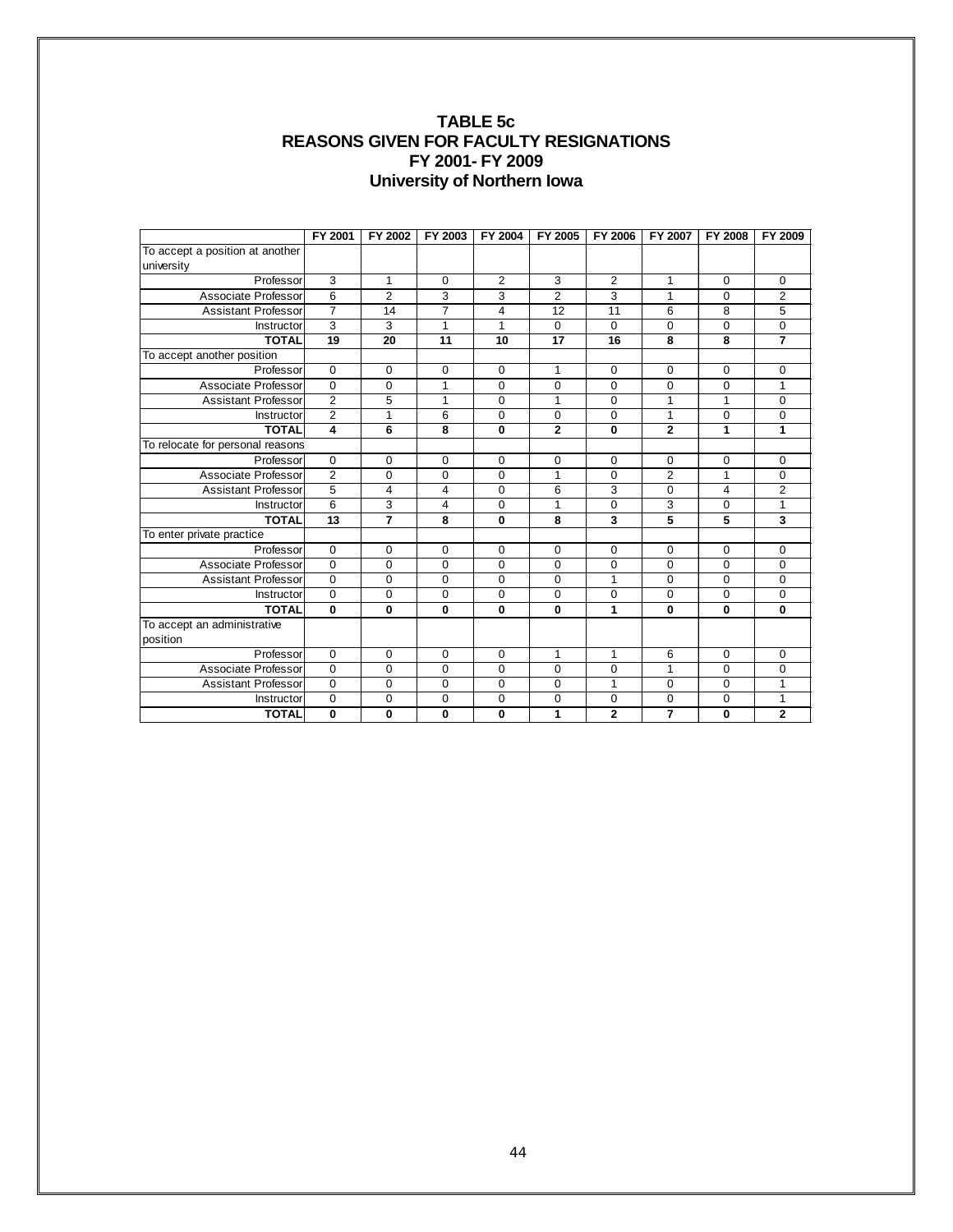#### **TABLE 5d REASONS GIVEN FOR FACULTY RESIGNATIONS FY 2001- FY 2009 REGENT TOTAL**

|                                  | FY 2001        | FY 2002        | FY 2003        | FY 2004        | FY 2005        | FY 2006        | FY 2007        | FY 2008        | FY 2009        |
|----------------------------------|----------------|----------------|----------------|----------------|----------------|----------------|----------------|----------------|----------------|
| To accept a position at another  |                |                |                |                |                |                |                |                |                |
| university                       |                |                |                |                |                |                |                |                |                |
| University of lowa               | 33             | 47             | 27             | 30             | 41             | 52             | 40             | 38             | 25             |
| <b>lowa State University</b>     | 38             | 31             | 21             | 23             | 27             | 30             | 40             | 24             | 19             |
| University of Northern lowa      | 19             | 20             | 11             | 10             | 17             | 16             | 8              | 8              | $\overline{7}$ |
| <b>TOTAL</b>                     | 90             | 98             | 59             | 63             | 85             | 98             | 88             | 70             | 51             |
| To accept another position       |                |                |                |                |                |                |                |                |                |
| University of lowa               | 11             | $\overline{7}$ | 10             | 9              | 14             | 10             | $\overline{7}$ | 20             | 11             |
| <b>lowa State University</b>     | 6              | 6              | 10             | 12             | $\overline{7}$ | 8              | 3              | 9              | 3              |
| University of Northern Iowa      | 4              | 6              | 8              | $\Omega$       | 2              | $\Omega$       | $\overline{c}$ | 1              | 1              |
| <b>TOTAL</b>                     | 21             | 19             | 28             | 21             | 23             | 18             | 12             | 30             | 15             |
| To relocate for personal reasons |                |                |                |                |                |                |                |                |                |
| University of lowa               | $\overline{7}$ | 6              | 11             | 6              | 5              | 16             | 10             | 10             | 4              |
| lowa State University            | 11             | 13             | 3              | $\overline{7}$ | 3              | 6              | 4              | 10             | $\overline{2}$ |
| University of Northern Iowa      | 13             | $\overline{7}$ | 8              | $\Omega$       | 8              | 3              | 5              | 5              | 3              |
| <b>TOTAL</b>                     | 31             | 26             | 22             | 13             | 16             | 25             | 19             | 25             | 9              |
| To enter private practice        |                |                |                |                |                |                |                |                |                |
| University of lowa               | 11             | 9              | 14             | 12             | 16             | 8              | 5              | $\overline{7}$ | $\overline{7}$ |
| <b>lowa State University</b>     | $\mathbf 0$    | 3              | $\mathbf 0$    | $\mathbf 0$    | $\Omega$       | 3              | 3              | $\Omega$       | $\overline{2}$ |
| University of Northern Iowa      | $\mathbf 0$    | $\mathbf 0$    | $\Omega$       | $\Omega$       | $\Omega$       | 1              | $\Omega$       | $\Omega$       | $\mathbf 0$    |
| <b>TOTAL</b>                     | 11             | 12             | 14             | 12             | 16             | 12             | 8              | $\overline{7}$ | 9              |
| To accept an administrative      |                |                |                |                |                |                |                |                |                |
| position                         |                |                |                |                |                |                |                |                |                |
| University of lowa               | 5              | 4              | 2              | 6              | $\mathbf{1}$   | 3              | 6              | $\overline{2}$ | 1              |
| lowa State University            | $\mathbf 0$    | 5              | 0              | $\mathbf 0$    | 0              | 1              | 4              | $\mathbf{1}$   | 0              |
| University of Northern Iowa      | $\mathbf 0$    | $\mathbf 0$    | $\mathbf 0$    | $\Omega$       | 1              | $\overline{2}$ | $\overline{7}$ | $\Omega$       | $\overline{2}$ |
| <b>TOTAL</b>                     | 5              | 9              | $\overline{2}$ | 6              | $\mathbf{2}$   | 6              | 17             | 3              | 3              |
|                                  |                |                |                |                |                |                |                |                |                |
| <b>GRAND TOTAL</b>               | 158            | 164            | 125            | 115            | 142            | 159            | 144            | 135            | 87             |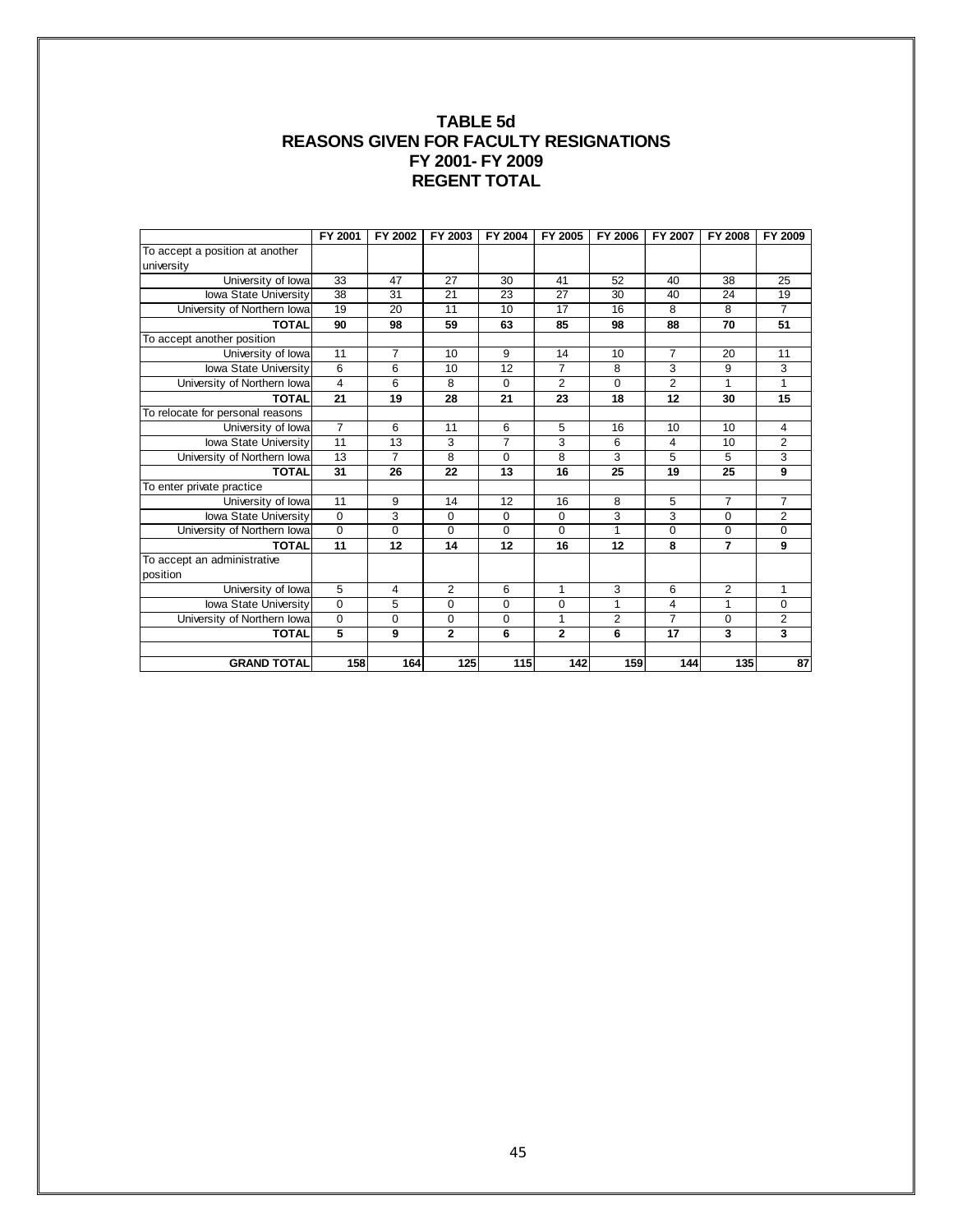

# Salaries – FY 2010

### Salary Policies and Negotiated Salary Increases

In June the Board approved the following salary policies for the institutions. The pay polices were in keeping with the resolution approved at the March 2009 Board of Regents meeting – "direct the heads of each Regents institution to hold flat salaries for non-bargaining unit employees for FY 2010. Individual exceptions would be allowed if it is determined that such salary adjustment is of great importance to the institution. Exceptions are to be approved solely by University Presidents or Special School Superintendents upon consultation with the Board Office."

University of Iowa – For FY 2010, merit-based salary increments for faculty will be 0% except for promotional increases. The Office of the Provost will consider a very limited number of exceptions to the 0% faculty salary increment policy for counter offers, equity adjustments, and compression. In addition, the Colleges of Medicine, Dentistry, Pharmacy, and Nursing, who pay variable compensation to faculty based on productivity as previously approved by the Board, will continue to be authorized to do so in FY 2010 subject to individual plan reviews and approvals by the Office of the Provost and University Human Resources. The Office of the Provost is currently performing a comprehensive review of the at-risk variable compensation plans for faculty to ensure that these plans continue to achieve programmatic goals and objectives and are financially linked to revenue enhancements.

The non-bargaining professional and scientific staff is expected to be given a 0% pay adjustment on July 1, 2009, in accord with the Board of Regents policy on salary increases for FY 2010. The University proposes that units be allowed, on a case-by-case basis, to provide reclassification increases, equity and acute market adjustments, and counter offers. The University will continue to utilize the exceptional pay policy approved by the Board in 2006 for non-bargaining P&S staff and will be both selective and reflective of current economic circumstances. Achievements recognized by the awards include activities such as completion of a major project, sustained exceptional performance, outstanding productivity and revenue generation.

Iowa State University -- Iowa State will implement the Regents directive to maintain salaries for faculty and Professional and Scientific staff at FY 2009 levels. The exceptions to this policy will be increases for faculty promotions, P&S staff reclassifications, and retention of key faculty and staff.

The reductions in state funding and the unavailability of state appropriations for salary increases has lead to the decision to defer implementing previously considered changes to the P&S pay plan.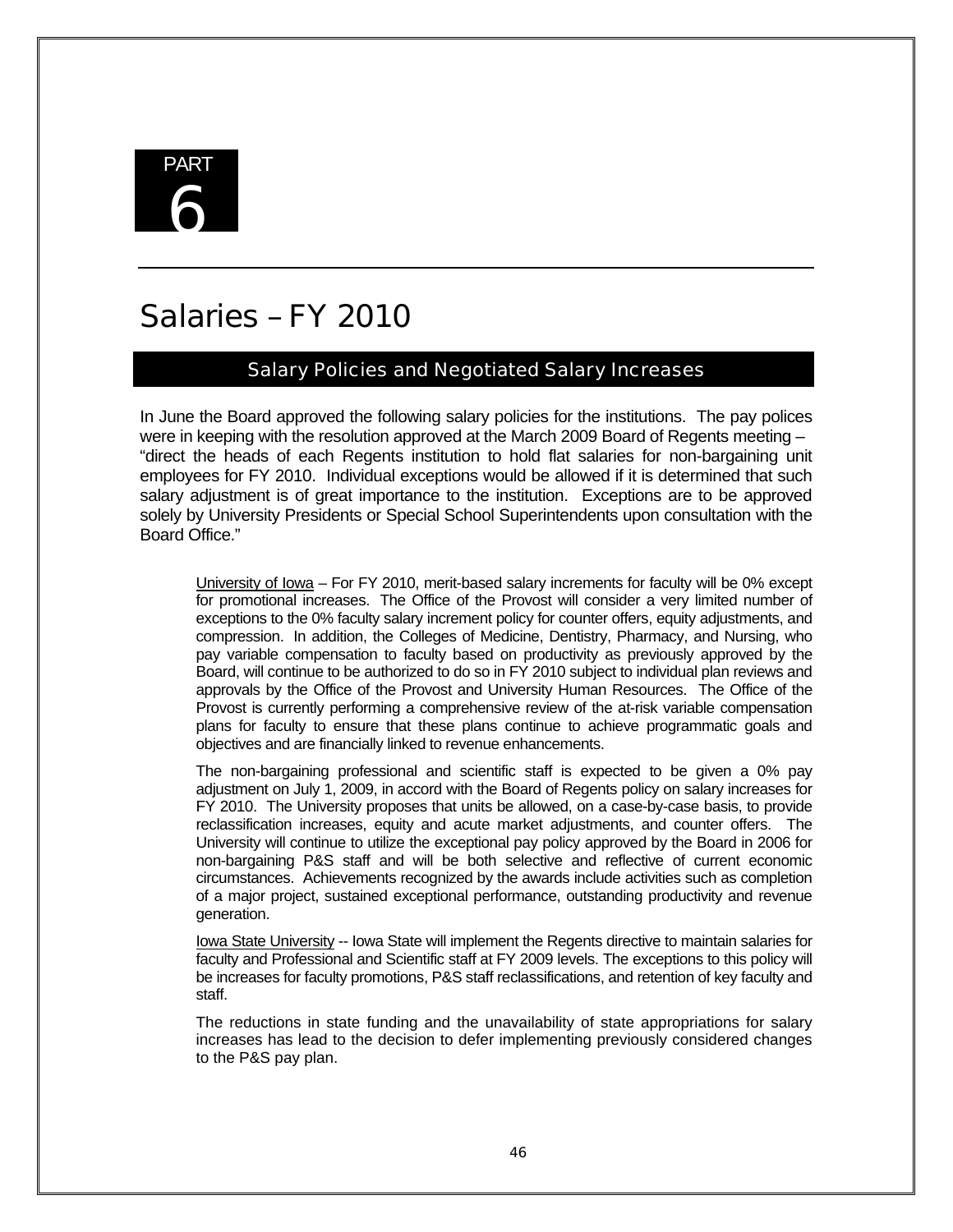ISU nonorganized faculty and staff will take furlough days in FY 2010 in response to midyear reductions in state appropriations.

University of Northern Iowa – Salaries increases for nonorganized P&S staff will be held at zero for FY 2010. Nonorganized faculty and staff will take furlough days in FY 2010 in response to mid-year reductions in state appropriations.

Iowa School for the Deaf – ISD proposes no increase (0%) to the faculty salary matrix. Qualified faculty will continue to receive merit pay for sign language proficiency and professional certifications. These amounts are unchanged from those approved for FY 2009. In accordance with the Board's resolution, the faculty and P&S will be given a 0% pay adjustment on July 1, 2009. Amounts of pay for extra-curricular activities are unchanged from FY 2009. Nonorganized staff will take furlough days in FY 2010 in response to mid-year reductions in state appropriations.

Iowa Braille and Sight Saving School - IBSSS proposes no increase (0%) to the faculty salary matrix. In accordance with the Board's resolution, the faculty will be given a 0% pay adjustment on July 1, 2009. Nonorganized staff will take furlough days in FY 2010 in response to mid-year reductions in state appropriations.

Qualified faculty will continue to receive level pay for certifications by the Academy for Certification of Vision, Rehabilitation, and Education Professionals. The \$900 certification is unchanged from that approved for FY 2009. Amounts of pay for extra-curricular activities are unchanged from FY 2009.

The collective bargaining agreement between AFSCME and the State of Iowa provided for no acrossthe-board salary increase on July 1, 2009. Merit staff continue to receive step increases of 4.5% on their scheduled anniversary dates until such time that the maximum of their pay grades are reached. In response to cuts in state appropriations, AFSCME covered staff will take five mandatory unpaid days between November 1, 2009, and June 30, 2010.

The negotiated agreement for the United Faculty at UNI provided for no salary increase on July 1, 2009. Beginning in January 2010, the faculty will take salary reductions as detailed in a memorandum of understanding between the union and the Board.

#### SUI – Tertiary Health Care Bargaining Unit – SEIU

The collective bargaining agreement contains the following salary provisions:

- 1. Bargaining unit employees employed on April 30, 2009 will receive a 1.75% salary increase on the employee's base salary effective July 1, 2009.
- 2. Staff members employed in the Staff Nurse classification in the Department of Nursing and assigned to units that require twenty-four (24) hour staffing on site, seven days a week, as well as those nurses assigned to the Main Operating Room and the Post Anesthesia Care Unit (PACU), will continue to receive an additional differential of \$1,000 per year, based upon a full time equivalent. Those staff employed less than full time will receive a prorated differential. Nurses that transfer out of the Department of Nursing units receiving the differential will have the amount removed from their base salary upon transfer.

#### SUI - Graduate Assistants – COGS

The minimum salaries for Graduate Assistants, both Teaching Assistants and Research Assistants, under the collective bargaining agreement between the Board of Regents and UE Local 896/COGS will remain unchanged for FY 2010:

| Academic Year (50% Appointment): | \$16,575 |
|----------------------------------|----------|
| Fiscal Year (50% Appointment):   | \$20,258 |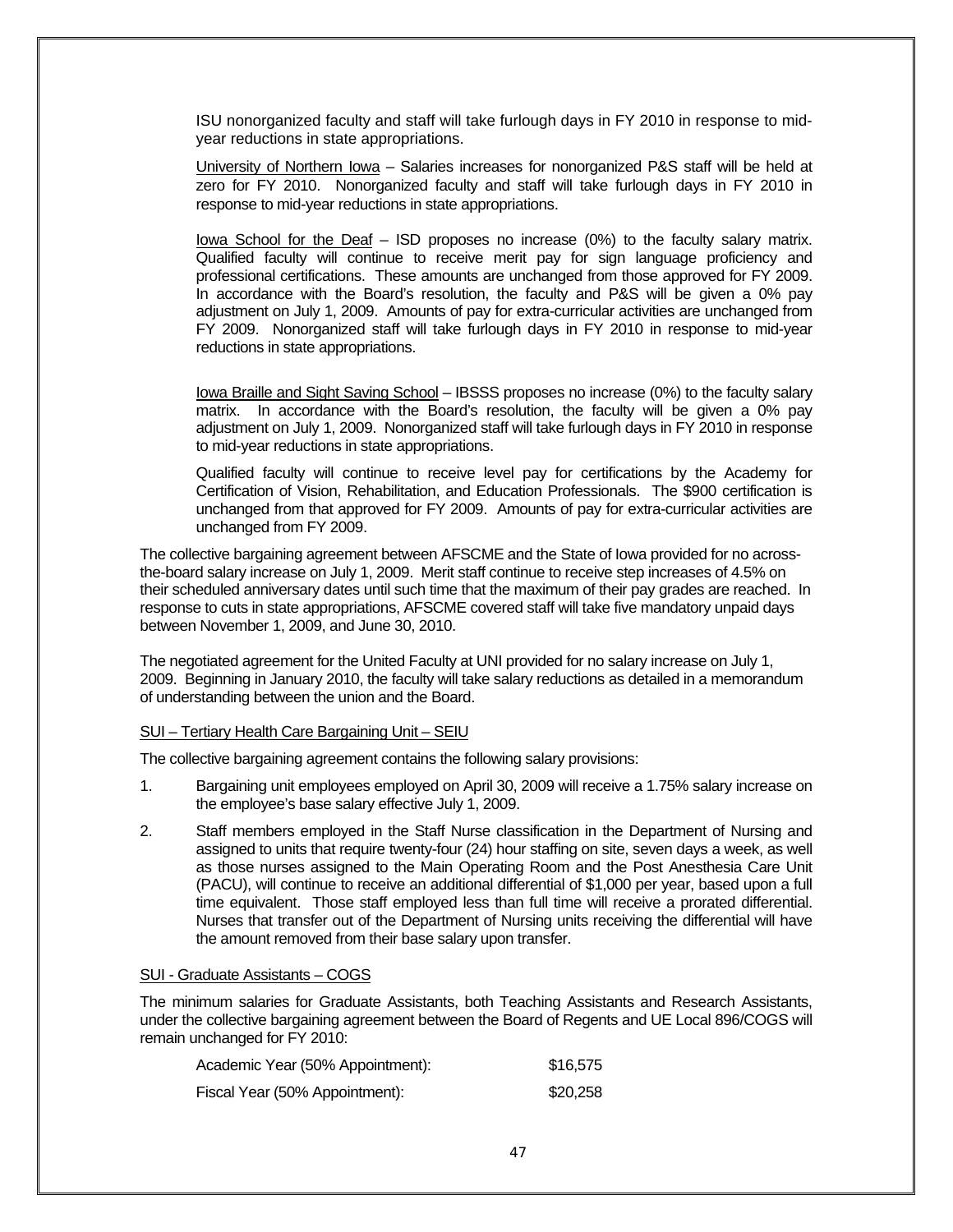Appointments at a different percent time will receive no less than the prorated minimum salary rate. Returning bargaining unit employees will not receive a minimum salary increase under the terms of the contract and will remain unchanged under the Board of Regents salary policy.

Fiscal year appointments are effective July 1, 2009. Academic year appointments are effective with the start of the fall term, typically one week prior to the starting of classes or August 17, 2009. Summer Session Teaching Assistant appointments are based upon the prior academic year salary.

The minimum tuition scholarship provided to all bargaining unit graduate teaching and research assistants appointed for a total of 25% or more for the entire semester, academic year or fiscal year, will be \$2,615 for each semester (fall and spring), based upon full time enrollment (nine semester hours or more). The minimum tuition scholarship is prorated for a lesser number of credit hours enrolled.

#### Salaries -- Faculty

|              | <b>FY 2006</b> | <b>FY 2007</b> | <b>FY 2008</b> | <b>FY 2009</b> | FY 2010 |
|--------------|----------------|----------------|----------------|----------------|---------|
| <b>SUI</b>   | 3.4%           | 5.7%           | $7.0\%$ *      | 4.1%           | 0%      |
| <b>ISU</b>   | 3.6%           | 3.8%           | 6.0%           | 5.5%           | 0%      |
| <b>UNI</b>   | 2.5%           | 3.5%           | 3.0%           | 4.0%           | 0%      |
| <b>ISD</b>   | 3.7%           | 4.6%           | 9.9%           | 4.2%           | 0%      |
| <b>IBSSS</b> | 5.3%           | 4.1%           | 11.2%          | 6.4%           | 0%      |

Average increases for faculty for FY 2010 and the four previous years are shown below:

\*SUI estimated percentage increase based on increases on 7/1/07 and 12/1/07.

Average faculty increases for the five-year period are as follows:

| SUI | 4.0%     | <b>ISD</b>   | 4.5%    |
|-----|----------|--------------|---------|
|     | ISU 3.8% | <b>IBSSS</b> | $5.4\%$ |
| UNI | 2.3%     |              |         |

Excluding salaries for the professional colleges of Medicine, Dentistry, and Law at SUI and Veterinary Medicine and faculty associated with the Agricultural Experiment Station and the Cooperative Extension Service at ISU, average nine-month equivalent salaries are:

|       | <b>Overall Average</b> | <b>Male Average</b> | <b>Female Average</b> |
|-------|------------------------|---------------------|-----------------------|
| ∥ SUI | 96,482                 | 105,224             | 82,535                |
| ∥ ISU | 85,910                 | 92,098              | 72,466                |
| I UNI | 64,226                 | 72,726              | 61,640                |

It should be noted that these overall averages do not take into account rank, discipline and years of services.

The following tables display both nine and twelve-month faculty by gender at the Associate and Assistant Professor ranks in each of the colleges at each of the universities.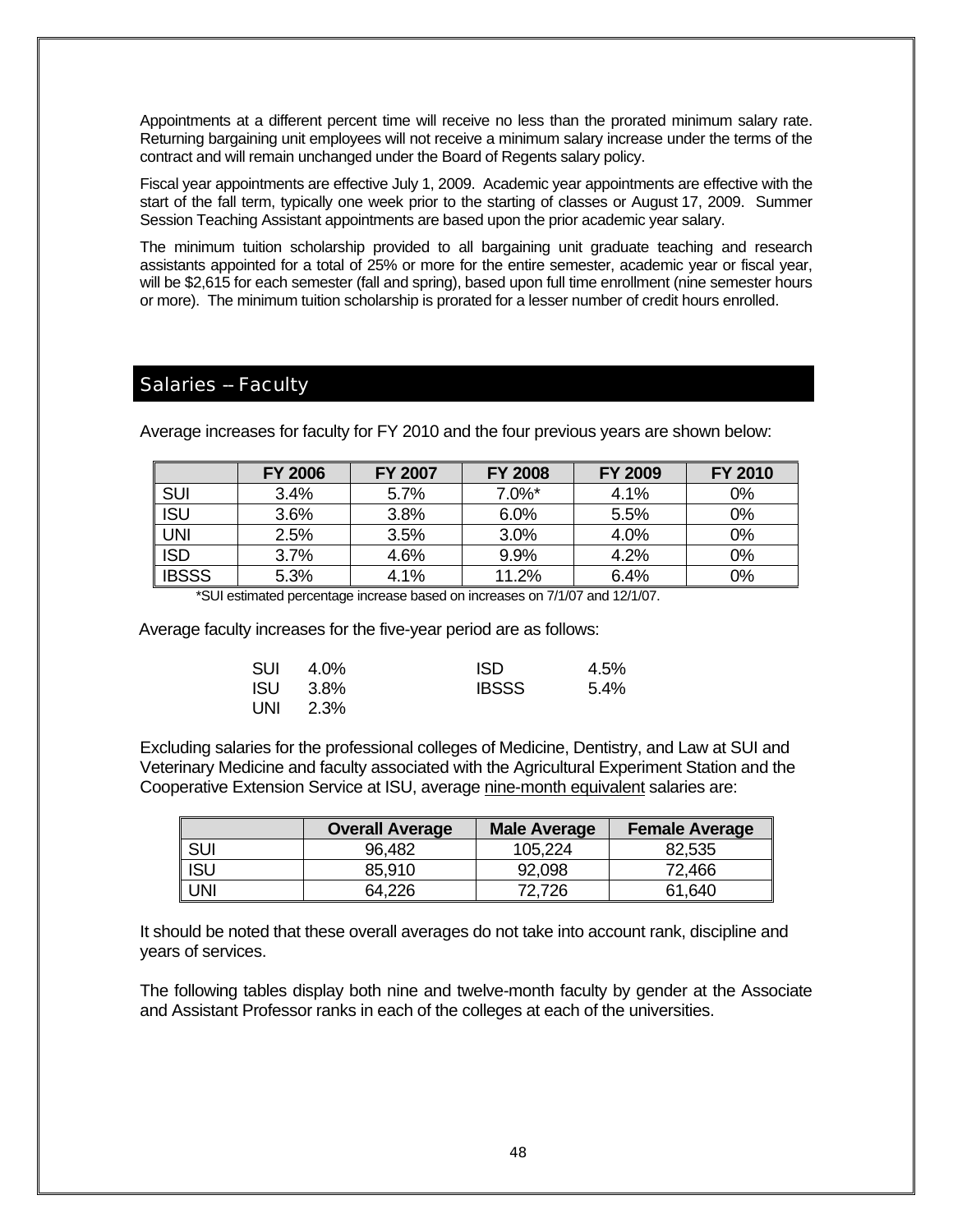| Associate Professor -- Average Salaries FY 2010 |                          |            |                                  |            |               |            |               |            |  |  |
|-------------------------------------------------|--------------------------|------------|----------------------------------|------------|---------------|------------|---------------|------------|--|--|
|                                                 |                          |            | <b>Non-Professional Colleges</b> |            |               |            |               |            |  |  |
|                                                 |                          |            | 12-month                         |            |               |            | 9-month       |            |  |  |
|                                                 | Male                     |            | Female                           |            | <b>Male</b>   |            |               | Female     |  |  |
| <b>SUI</b>                                      | <b>Salary</b>            | <b>FTE</b> | <b>Salary</b>                    | <b>FTE</b> | <b>Salary</b> | <b>FTE</b> | <b>Salary</b> | <b>FTE</b> |  |  |
| Liberal Arts and Sciences                       | \$100,159                | 1.33       | \$77,440                         | 5.66       | \$75,936      | 116.50     | \$73,057      | 98.25      |  |  |
| <b>Business</b>                                 |                          | --         |                                  |            | \$131,199     | 16.00      | \$142,214     | 6.00       |  |  |
| Education                                       | \$140,896                | 2.00       | \$92,951                         | 3.00       | \$69,944      | 11.25      | \$70,995      | 17.50      |  |  |
| Engineering                                     |                          | --         |                                  | щ,         | \$95,472      | 16.10      | \$91,939      | 2.75       |  |  |
| Graduate                                        | \$164,431                | 1.00       | \$128,844                        | 0.70       | \$75,654      | 3.00       | \$64,376      | 1.00       |  |  |
| Nursing                                         |                          |            | \$107,272                        | 6.00       | \$75,006      | 1.00       | \$72,608      | 12.00      |  |  |
| Public Health                                   | \$103,638                | 7.70       | \$108,679                        | 9.00       |               |            | \$89,177      | 1.00       |  |  |
| <b>ISU</b>                                      |                          |            |                                  |            |               |            |               |            |  |  |
| Agriculture and Life Sciences                   | \$91,711                 | 8.42       | \$76,506                         | 2.57       | \$93,017      | 7.14       | \$83,307      | 5.99       |  |  |
| <b>Business</b>                                 | \$176,168                | 1.00       |                                  | --         | \$124,092     | 18.00      | \$125,450     | 6.00       |  |  |
| Design                                          | $\overline{\phantom{a}}$ | --         | \$71,757                         | 0.14       | \$70,707      | 21.00      | \$66,546      | 20.24      |  |  |
| Engineering                                     | \$101,962                | 0.57       |                                  | щ,         | \$96,453      | 52.08      | \$97,449      | 5.26       |  |  |
| <b>Human Sciences</b>                           |                          |            | \$81,148                         | 0.44       | \$71,503      | 10.23      | \$70,807      | 25.54      |  |  |
| <b>Liberal Arts and Sciences</b>                | \$63,541                 | 4.00       |                                  | щ,         | \$75,021      | 94.48      | \$69,708      | 46.02      |  |  |
| <b>UNI</b>                                      |                          |            |                                  |            |               |            |               |            |  |  |
| <b>Business</b>                                 | --                       | --         | --                               | --         | \$92,941      | 15.00      | \$95,366      | 10.00      |  |  |
| Social and Behavioral Sciences                  | --                       | --         |                                  | --         | \$63,669      | 32.00      | \$61,176      | 18.00      |  |  |
| Education                                       | $\overline{\phantom{a}}$ | --         | н.                               | --         | \$76,946      | 17.00      | \$65,230      | 27.85      |  |  |
| Humanites and Fine Arts                         | $\overline{\phantom{a}}$ | --         | --                               | --         | \$65,655      | 26.00      | \$61,743      | 29.00      |  |  |
| Natural Sciences                                | --                       |            |                                  | --         | \$68,568      | 22.00      | \$60,460      | 9.15       |  |  |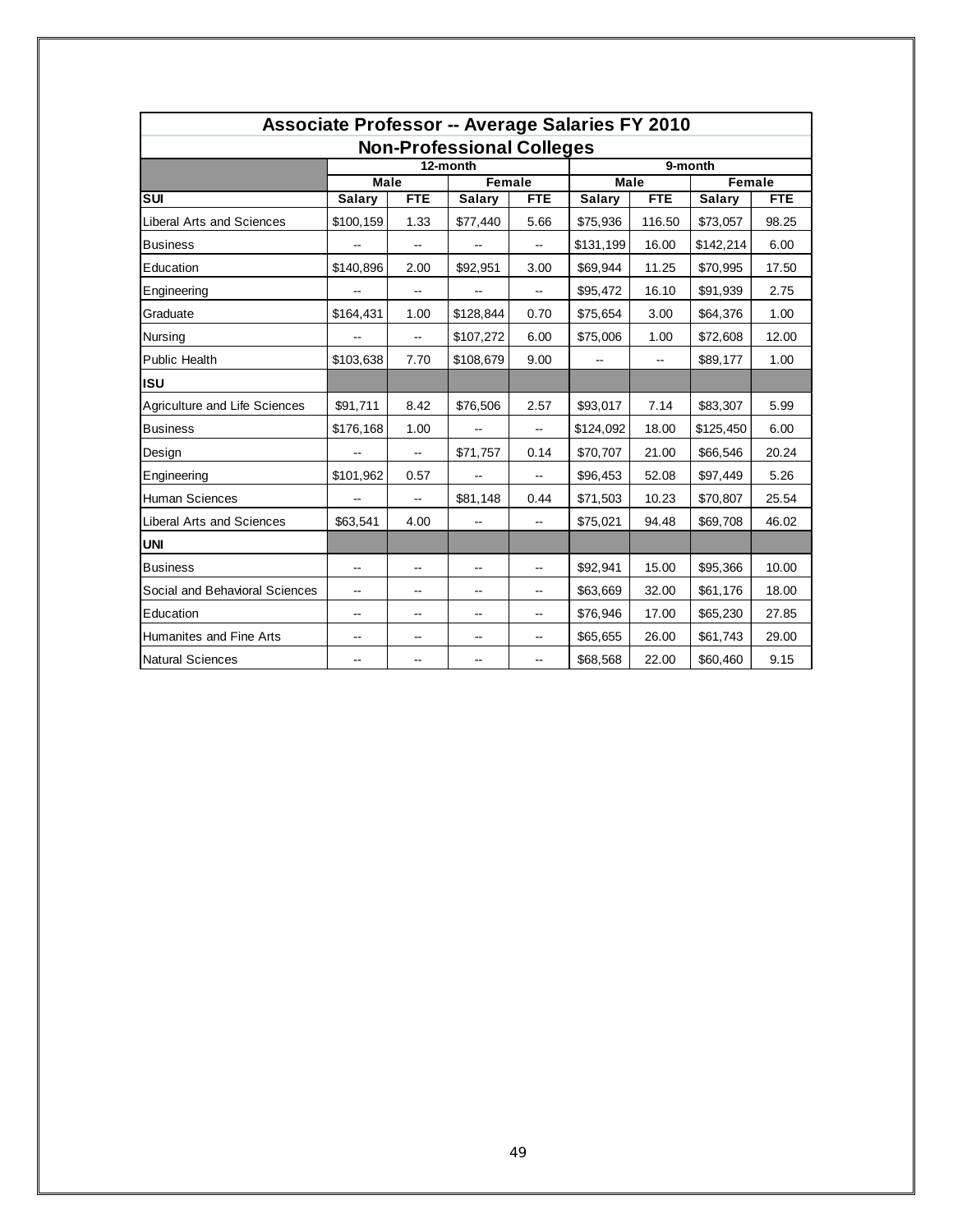| <b>Assistant Professor -- Average Salaries FY 2010</b> |               |            |               |            |               |            |               |               |  |
|--------------------------------------------------------|---------------|------------|---------------|------------|---------------|------------|---------------|---------------|--|
| <b>Non-Professional Colleges</b>                       |               |            |               |            |               |            |               |               |  |
|                                                        |               |            | 12-month      |            |               |            | 9-month       |               |  |
|                                                        | Male          |            | Female        |            | Male          |            |               | <b>Female</b> |  |
| <b>SUI</b>                                             | <b>Salary</b> | <b>FTE</b> | <b>Salary</b> | <b>FTE</b> | <b>Salary</b> | <b>FTE</b> | <b>Salary</b> | <b>FTE</b>    |  |
| <b>Liberal Arts and Sciences</b>                       | \$69,300      | 1.00       | \$69,200      | 2.00       | \$67,961      | 57.00      | \$64,578      | 57.50         |  |
| <b>Business</b>                                        |               |            |               |            | \$141,353     | 12.00      | \$122,761     | 6.50          |  |
| Education                                              |               |            | \$77,656      | 1.00       | \$63,722      | 5.00       | \$59,948      | 10.50         |  |
| Engineering                                            | --            |            |               | --         | \$81,602      | 12.50      | \$79,188      | 4.50          |  |
| Graduate                                               |               |            |               |            | \$66,569      | 3.00       | \$67,440      | 3.00          |  |
| Nursing                                                | \$65,074      | 1.00       | \$108,940     | 1.50       | --            |            | \$61,452      | 17.50         |  |
| <b>Public Health</b>                                   | \$87,818      | 10.00      | \$87,797      | 6.00       | --            | --         | \$58,928      | 0.50          |  |
| <b>ISU</b>                                             |               |            |               |            |               |            |               |               |  |
| Agriculture and Life Sciences                          | \$75,086      | 2.34       | \$75,302      | 1.68       | \$71,252      | 14.47      | \$74,410      | 7.01          |  |
| <b>Business</b>                                        |               |            |               | -−         | \$116,808     | 16.00      | \$123,417     | 9.00          |  |
| Design                                                 | \$88,159      | 0.17       | --            | --         | \$54,490      | 6.15       | \$57,766      | 11.00         |  |
| Engineering                                            |               |            | --            | --         | \$80,882      | 41.25      | \$82,582      | 10.00         |  |
| <b>Human Sciences</b>                                  |               |            | --            | --         | \$60,458      | 10.35      | \$60,550      | 20.81         |  |
| <b>Liberal Arts and Sciences</b>                       | \$90,000      | 0.22       | --            | --         | \$64,064      | 76.94      | \$57,673      | 47.30         |  |
| <b>UNI</b>                                             |               |            |               |            |               |            |               |               |  |
| <b>Business</b>                                        | --            |            |               | --         | \$89,216      | 6.00       | \$85,453      | 2.00          |  |
| Social and Behavioral Sciences                         | --            | --         | --            | --         | \$50,528      | 9.00       | \$49,582      | 13.00         |  |
| Education                                              | --            | --         | --            | --         | \$61,308      | 6.00       | \$56,167      | 18.00         |  |
| <b>Humanites and Fine Arts</b>                         | --            | --         | --            | --         | \$53,189      | 17.00      | \$48,761      | 15.00         |  |
| Natural Sciences                                       | --            |            |               | --         | \$52,774      | 21.00      | \$54,196      | 9.00          |  |

# Salaries – Professional and Scientific

Average increases for professional and scientific staff for the last five years are shown below:

|              | <b>FY 2006</b> | <b>FY 2007</b> | <b>FY 2008</b> | <b>FY 2009</b> | FY 2010 |
|--------------|----------------|----------------|----------------|----------------|---------|
| SUI*         | 4.5%           | 4.2%           | 5.0%           | 4.7%           | 0%      |
| <b>ISU</b>   | 3.7%           | 3.1%           | 4.4%           | 4.0%           | 0%      |
| <b>UNI</b>   | 2.5%           | 2.0%           | 3.0%           | 4.0%           | 0%      |
| <b>ISD</b>   | 4.8%           | 4.0%           | 4.7%           | 5.5%           | 0%      |
| <b>IBSSS</b> | 4.5%           | 4.0%           | 5.0%           | 4.5%           | 0%      |

\*(Members of the tertiary health care unit (SEIU) are not included in this average. The average increase for SEIU staff was 4.6% in FY 2005, 4.3% in FY 2006, 4.4% in FY 2007, 4.94% in FY 2008, 4.56% in FY 2009 and 1.76% in FY 2010.

Average P&S increases for the five-year period are as follows:

|      | SUI 3.7% | <b>ISD</b>   | $3.6\%$ |
|------|----------|--------------|---------|
|      | ISU 3.0% | <b>IBSSS</b> | $3.6\%$ |
| UNI. | 2.3%     |              |         |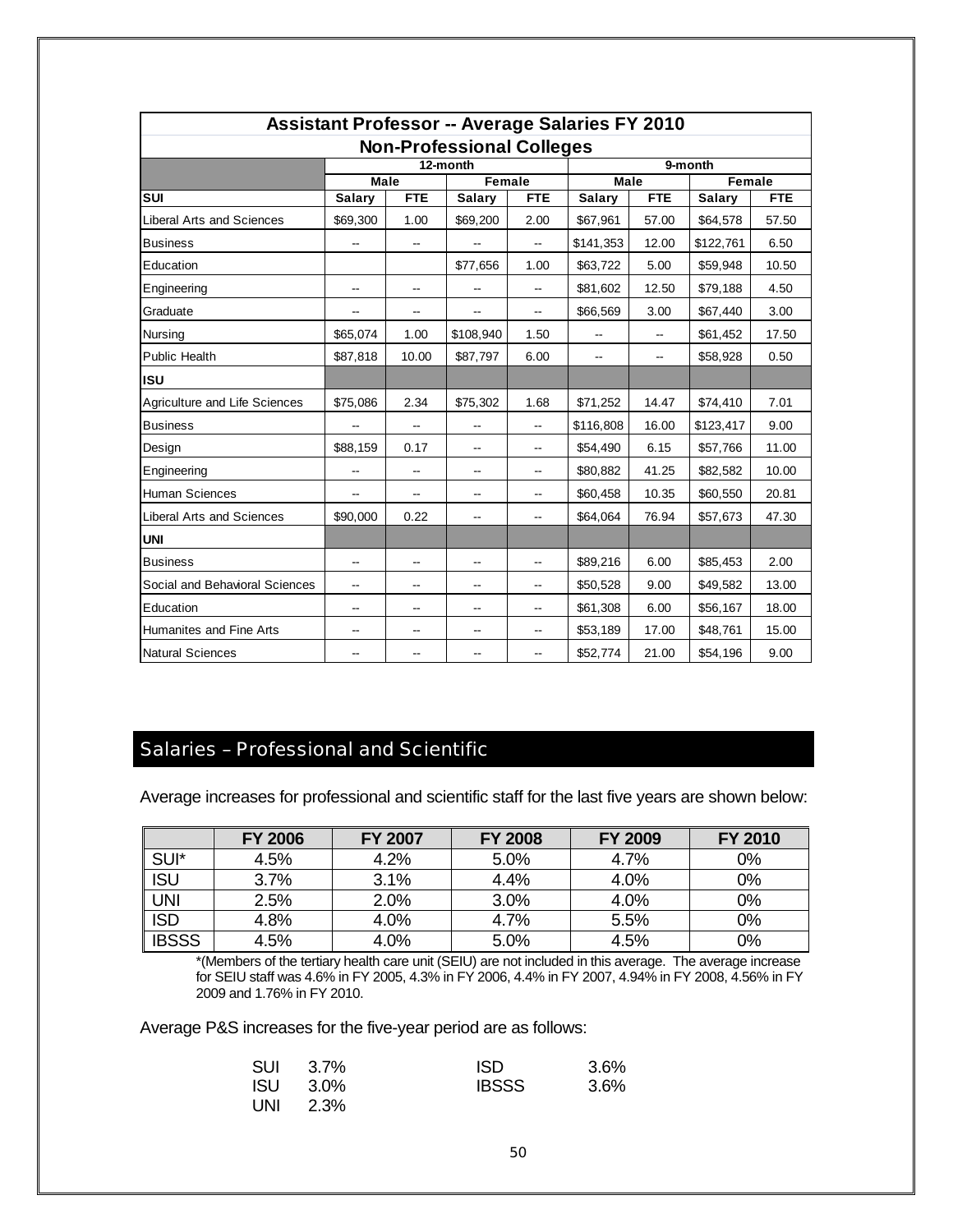Average P&S salaries for FY 2010 are shown below:

|            | <b>Overall Average</b> | <b>Male Average</b> | <b>Female Average</b> |
|------------|------------------------|---------------------|-----------------------|
| SUI*       | \$60,021               | \$66,478            | \$55,651              |
| <b>ISU</b> | \$57,452               | \$62,382            | \$53,206              |
| UNI        | \$56,755               | \$60,693            | \$53,342              |

\* non-hospital, non-SEIU

Average salaries at the special schools are shown below.

|              | <b>Faculty Salaries</b> | <b>P&amp;S Salaries</b><br>(annualized) |
|--------------|-------------------------|-----------------------------------------|
| <b>ISD</b>   | \$61,051                | \$53,870                                |
| <b>IBSSS</b> | \$59,992                | \$58,651                                |

# Salary Increases – Regent Merit System

The value of all increases for merit staff at each institution for FY 2010 and the four previous years are shown below.

|              | 2006 | 2007 | 2008 | 2009 | 2010    |
|--------------|------|------|------|------|---------|
| <b>SUI</b>   | 3.9% | 4.8% | 5.6% | 5.3% | 2.2%    |
| <b>ISU</b>   | 3.7% | 4.3% | 5.0% | 4.8% | 1.6%    |
| <b>UNI</b>   | 3.6% | 4.2% | 4.9% | 4.6% | $1.6\%$ |
| <b>ISD</b>   | 4.1% | 4.8% | 5.1% | 5.1% | 2.1%    |
| <b>IBSSS</b> | 4.4% | 5.5% | 5.1% | 4.9% | 1.9%    |

Average Merit System increases for the five-year period are as follows:

| SUI  | 4.3%            | ISD.         | 4.3% |
|------|-----------------|--------------|------|
|      | <b>ISU</b> 3.9% | <b>IBSSS</b> | 4.3% |
| UNI. | 3.8%            |              |      |

# Salaries – Teaching and Research Assistants

At the University of Iowa, the minimum salary for half-time appointments for teaching and research assistants is \$16,575 which is unchanged from the previous year. Returning bargaining unit (COGS) employees received a \$5,954 tuition scholarship.

Stipends for half-time appointments for teaching and research assistants at Iowa State University range from \$12,150 - \$28,350. Stipends are unchanged from the prior year.

Almost all of the graduate assistantships at the University of Northern Iowa are research assistantships. Teaching assistants teach less than 1.0% of the student credit hours at the University. A graduate assistantship at the Master's level is paid \$8,392 while that of a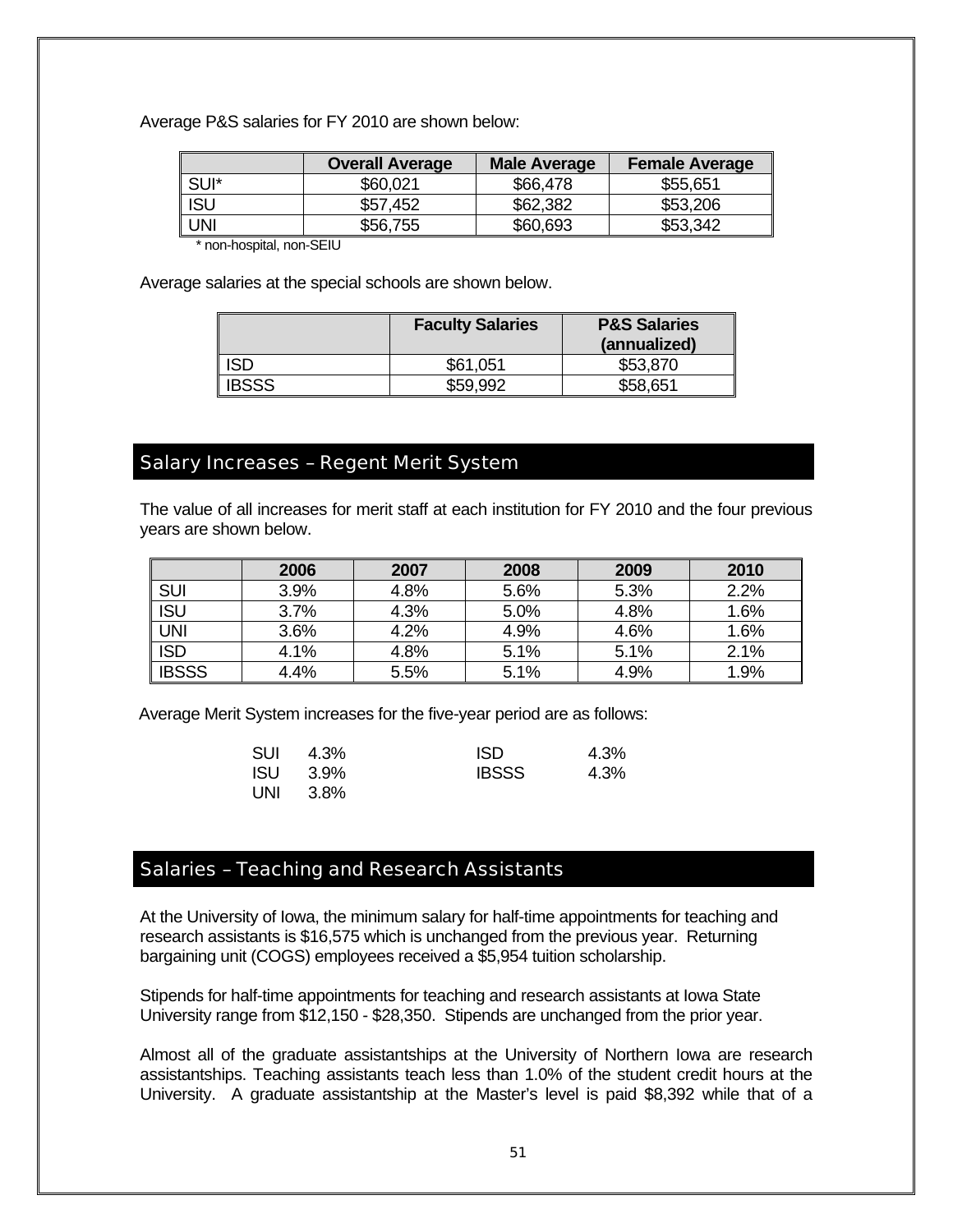doctoral level is paid \$12,580, unchanged from the previous year. The total average nine month half-time assistantship is \$9,049. Graduate assistantships in some disciplines such as Geography, Biology, and Environmental Science are slightly higher than the regular assistantships at the University. This ranges from \$11,184 in Geography to \$16,784 in Biology.

# Average Estimated Total Compensation

Average estimated total compensation for FY 2010 is shown below. Total compensation includes salary, retirement including FICA, health and dental insurance, long-term disability and life insurance as well as unemployment and workers compensation costs. The averages do not take into account any health and dental insurance increases for the 2010 insurance year.

|            |                  | <b>Faculty by Rank</b> |                  |                |          |              |
|------------|------------------|------------------------|------------------|----------------|----------|--------------|
|            | <b>Professor</b> | <b>Associate</b>       | <b>Assistant</b> | <b>Overall</b> | P&S      | <b>Merit</b> |
|            |                  |                        |                  | Average        |          |              |
| <b>SUI</b> | \$191.191        | \$135,603              | \$132,458        | \$158,687      | \$83,129 | \$58,570     |
| <b>ISU</b> | \$142,694        | \$102,501              | \$90,476         | \$108,421      | \$77,273 | \$57,489     |
| <b>UNI</b> | \$106,243        | \$84,050               | \$74,358         | \$86,384       | \$77,414 | \$59,521     |
| ISD**      |                  |                        |                  | \$82,696       | \$70,539 | \$42,649     |
| IBSSS**    |                  |                        |                  | \$74,960       | \$71,160 | \$42,213     |

\*non-hospital, non-SEIU

\*\*the majority of ISD and IBSSS merit employees are on nine-month appointments.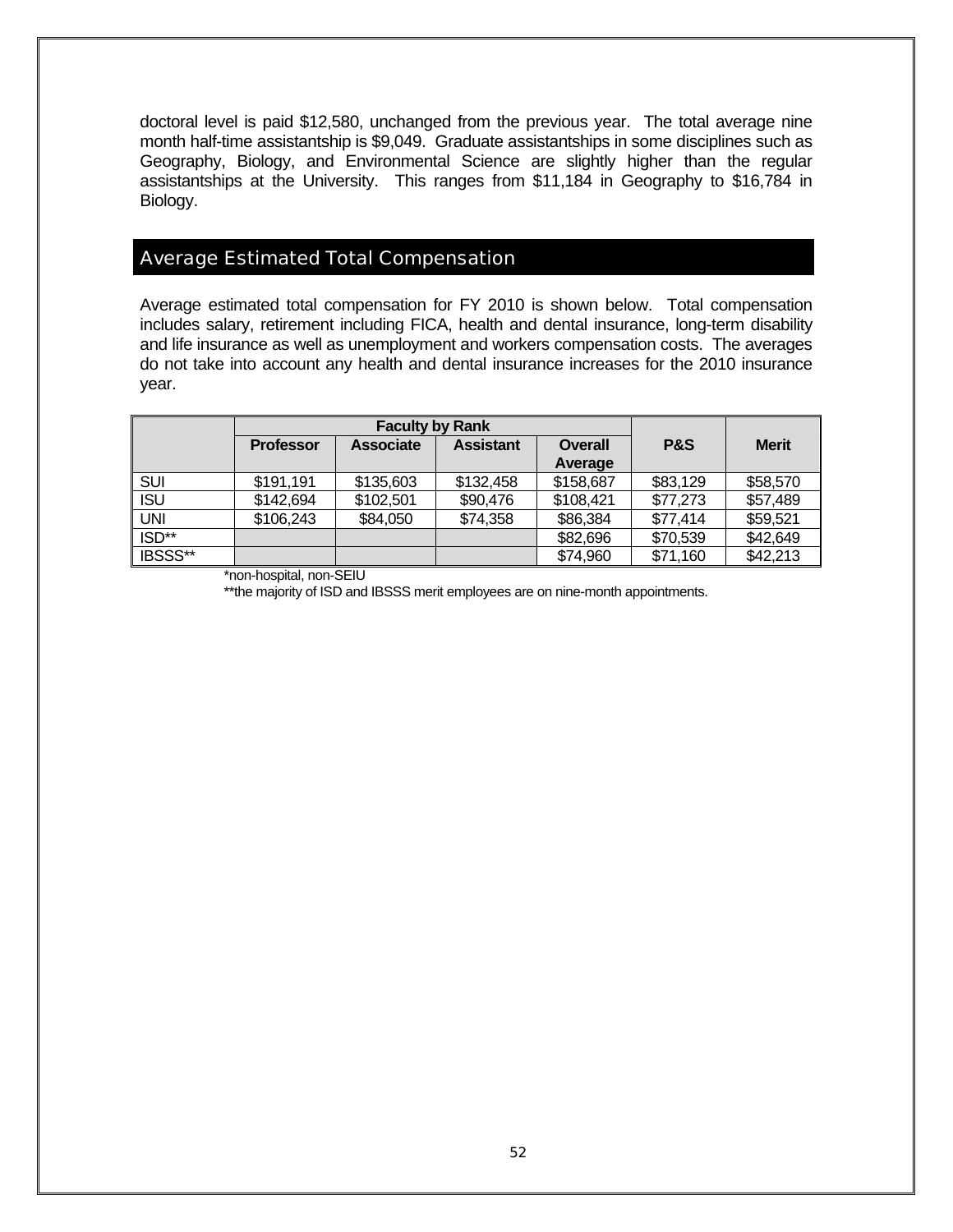# Five-year Salary Increase History

Г

┯

|              |         | FY 2006 |       |         | FY 2007 |       |         | FY 2008        |       |
|--------------|---------|---------|-------|---------|---------|-------|---------|----------------|-------|
|              | Faculty | P&S     | Merit | Faculty | P&S     | Merit | Faculty | <b>P&amp;S</b> | Merit |
| <b>SUI</b>   | 3.4%    | 4.5%    | 3.9%  | 5.7%    | 4.2%    | 4.8%  | 7.0%    | 5.0%           | 5.6%  |
| <b>ISU</b>   | 3.6%    | 3.7%    | 3.7%  | 3.8%    | 3.1%    | 4.3%  | 6.0%    | 4.4%           | 5.0%  |
| <b>UNI</b>   | 2.5%    | 2.5%    | 3.6%  | 3.5%    | 2.0%    | 4.2%  | 3.0%    | 3.0%           | 4.9%  |
| <b>ISD</b>   | 3.7%    | 4.8%    | 4.1%  | 4.6%    | 4.0%    | 4.8%  | 9.9%    | 4.7%           | 5.1%  |
| <b>IBSSS</b> | 5.3%    | 4.5%    | 4.4%  | 4.1%    | 4.0%    | 5.5%  | 11.2%   | 5.0%           | 5.1%  |

٦

Average Increase by Employee Group

|              |         | FY 2009        |       |         | FY 2010        |       |
|--------------|---------|----------------|-------|---------|----------------|-------|
|              | Faculty | <b>P&amp;S</b> | Merit | Faculty | <b>P&amp;S</b> | Merit |
| SUI          | 4.1%    | 4.7%           | 5.3%  | 0.0%    | 0.0%           | 2.2%  |
| <b>ISU</b>   | 5.5%    | 4.0%           | 4.8%  | 0.0%    | 0.0%           | 1.6%  |
| <b>UNI</b>   | 4.0%    | 4.0%           | 4.6%  | 0.0%    | 0.0%           | 1.6%  |
| <b>ISD</b>   | 4.2%    | 5.5%           | 5.1%  | 0.0%    | 0.0%           | 2.1%  |
| <b>IBSSS</b> | 6.4%    | 4.5%           | 4.9%  | 0.0%    | 0.0%           | 1.9%  |

Т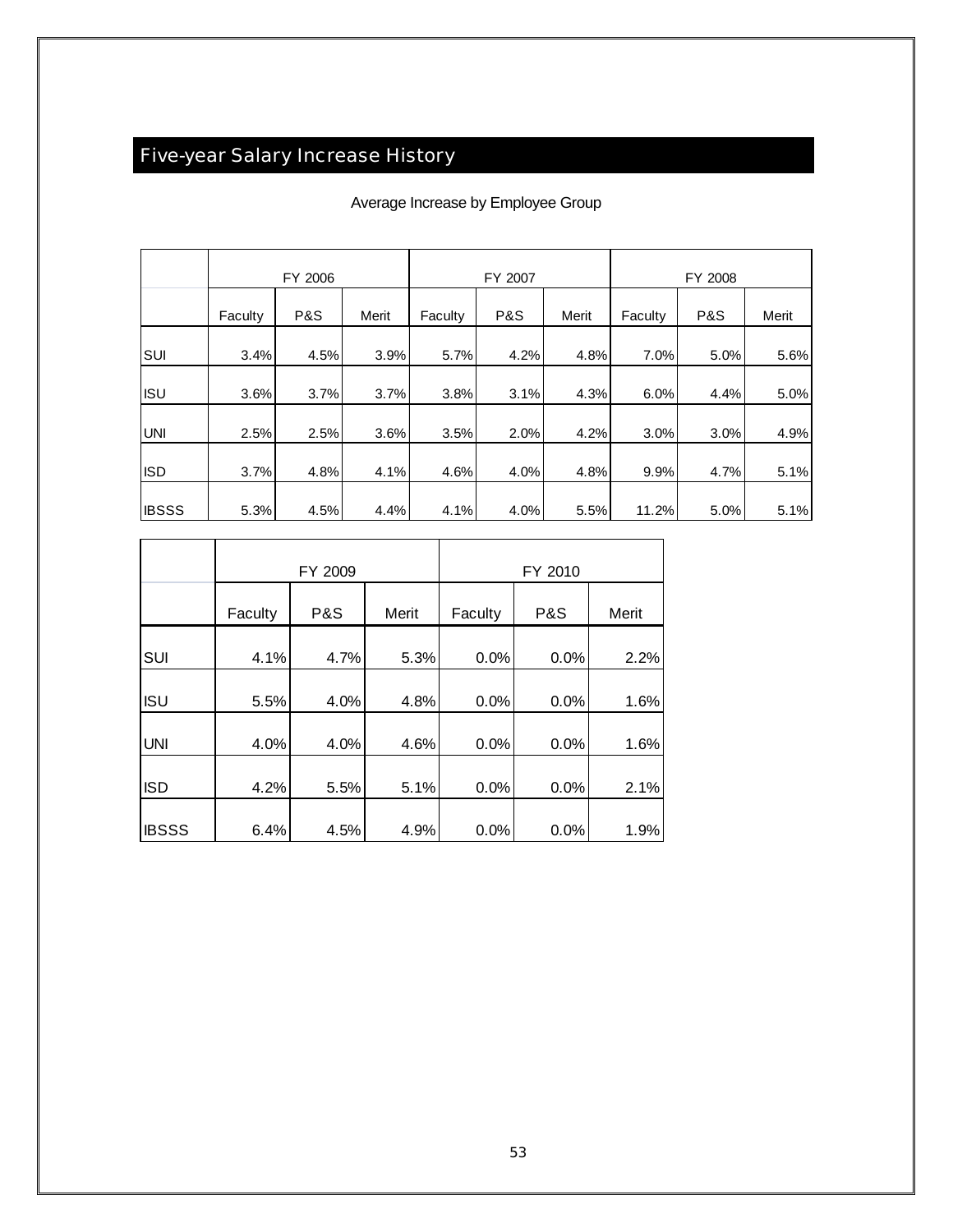

# Faculty Salary Comparisons

# Peer Institutions

For many years, the universities have used Board-designated peer groups to make comparisons in several areas such as tuition and fees, residence system rates, and salaries. Each group includes 10 peer institutions which were deemed by the Board to be comparable. These institutions are public universities in Minnesota, Illinois, Indiana, Ohio, Arizona, California, Michigan, North Carolina, Texas, and Wisconsin. See Exhibit 1.

In order to get a broader comparison for faculty salaries, the ISU and SUI groups were expanded to include 57 AAU institutions in the AAU Data Exchange (AAUDE). This group includes the original designated institutions with the exception of one – North Carolina State University which was designated as an ISU peer institution. See Exhibits 2 and 3.

The University of Northern Iowa expanded its listing to include those institutions in the Education Trust. The salaries for these institutions are those that are published by the AAUP in its annual faculty salary survey. See Exhibit 4.

The Education Trust was established in 1990 by the American Association of Higher Education as a special project to encourage colleges and universities to support K-12 reform efforts. Since then, the Education Trust has grown into an independent nonprofit organization. Its mission is to make schools and colleges work for all the young people they serve. The definition of the UNI peer institution as per the Education Trust Report is "competitive student selectivity, masters-degree granting, between 5,000 and 14,000 students, and a median SAT score between 1,000 and 1,100".

Exhibits 5 (SUI) and 6 (ISU) compare average salaries as a percent of the respective peer averages.

Exhibit 7 provides a 5-year history of faculty salary increases at peer institutions.

Exhibit 8 provides a comparison of average faculty salaries of peer institutions along with total average compensation for 2007-08.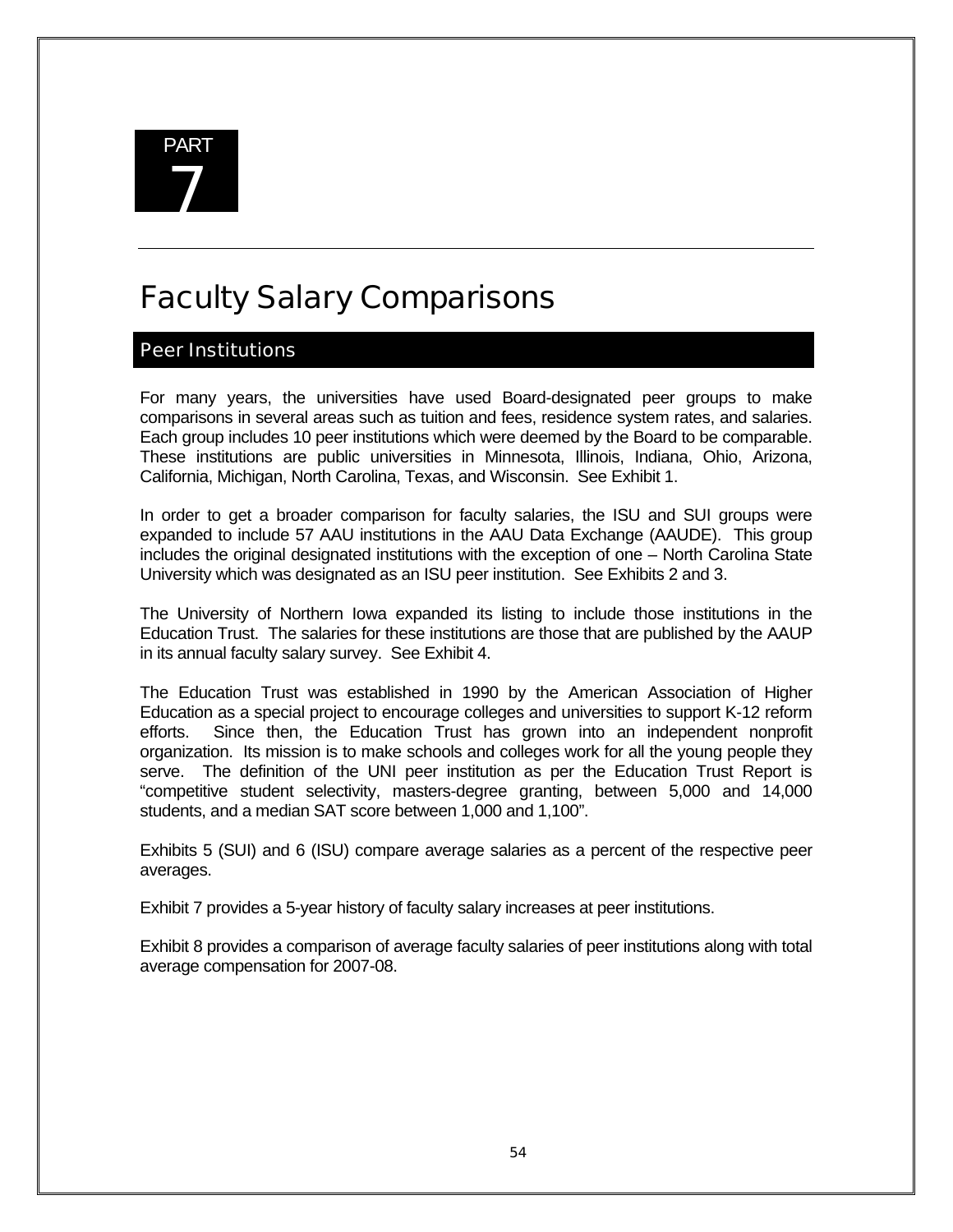# University of Iowa College of Medicine

Salary comparison information for the University of Iowa College of Medicine is shown in Exhibit 9. This information is provided by the University from survey data collected by the Association of American Medical Colleges. The Association of American Medical Colleges is a non-profit association founded in 1876 to work for reform in medical education. Originally representing only medical schools, today the AAMC represents the 125 accredited U.S. medical schools; the 17 accredited Canadian medical schools; some 400 major teaching hospitals, including more than 68 Veterans Affairs medical centers; more than 109,000 faculty in 94 academic and scientific societies; and the nation's 67,000 medical students and 104,000 residents.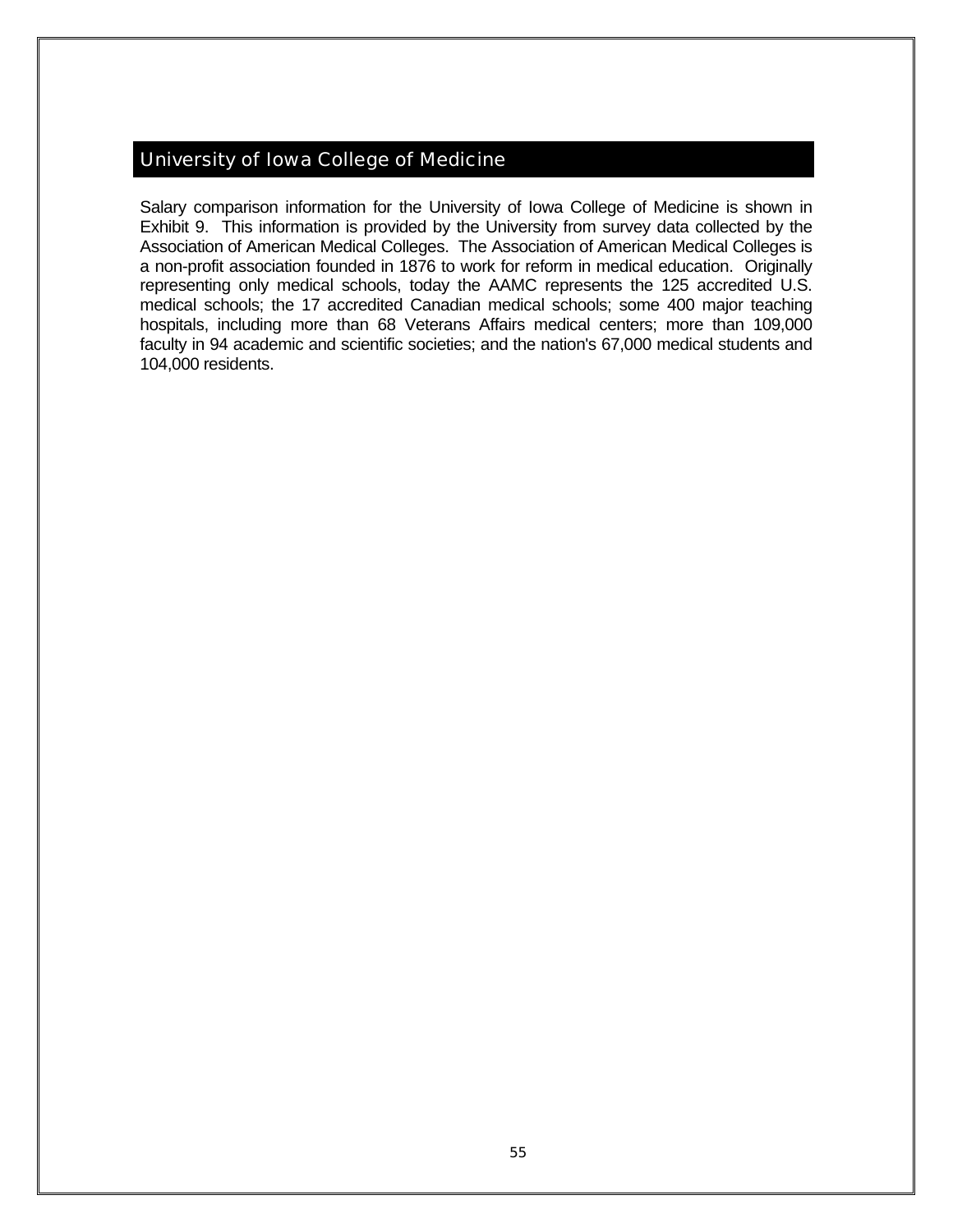#### Exhibit 1

| <b>REGENT INSTITUTIONS COMPARISON GROUPS</b>                      |                                              |                         |                                                 |
|-------------------------------------------------------------------|----------------------------------------------|-------------------------|-------------------------------------------------|
| <b>AVERAGE FACULTY SALARIES, 2008-09</b>                          |                                              |                         |                                                 |
| <b>ESTIMATED FACULTY SALARY INCREASES, 2009-10</b>                |                                              |                         |                                                 |
|                                                                   |                                              | <b>Estimated</b>        |                                                 |
|                                                                   |                                              | <b>Average Percent</b>  | <b>Estimated</b>                                |
|                                                                   | <b>Average Faculty</b><br>Salary 2008-09 (1) | Increase 2009-10<br>(2) | <b>Average Faculty</b><br><b>Salary 2009-10</b> |
| <b>COMPARISON GROUPS</b><br>University of California, Los Angeles |                                              | 1.78%                   |                                                 |
| University of Michigan, Ann Arbor                                 | 119,600<br>112,800                           | 2.75%                   | 121,700<br>115,900                              |
| University of North Carolina, Chapel Hill                         | 113,600                                      | 0.00%                   | 113,600                                         |
| University of Texas, Austin                                       | 108,300                                      | 0.00%                   | 108,300                                         |
| Ohio State University, Main Campus                                | 100,700                                      | 2.50%                   | 103,200                                         |
| University of Illinois, Urbana                                    | 101,600                                      | 0.00%                   | 101,600                                         |
| University of Minnesota, Twin Cities                              | 101,000                                      | 0.00%                   | 101,000                                         |
| <b>UNIVERSITY OF IOWA</b>                                         | 97,400                                       | 0.00%                   | 97,400                                          |
| University of Wisconsin                                           | 95,800                                       | 0.00%                   | 95,800                                          |
| Indiana University, Bloomington                                   | 94,800                                       | $0.00\%$                | 94,800                                          |
| University of Arizona                                             | 92,500                                       | 0.00%                   | 92,500                                          |
|                                                                   |                                              |                         |                                                 |
|                                                                   |                                              |                         |                                                 |
| University of California, Davis                                   | 104,900                                      | 1.78%                   | 106,800                                         |
| Ohio State University, Main Campus                                | 100,700                                      | 2.50%                   | 103,200                                         |
| University of Illinois, Urbana                                    | 101,600                                      | 0.00%                   | 101,600                                         |
| University of Minnesota, Twin Cities                              | 101,000                                      | 0.00%                   | 101,000                                         |
| Michigan State University                                         | 95,300                                       | 2.00%                   | 97,200                                          |
| Texas A & M                                                       | 94,900                                       | 2.00%                   | 96,800                                          |
| University of Wisconsin                                           | 95,800                                       | 0.00%                   | 95,800                                          |
| North Carolina State University                                   | 94,800                                       | 0.00%                   | 94,800                                          |
| <b>Purdue University, Main Campus</b>                             | 92,800                                       | 0.00%                   | 92,800                                          |
| University of Arizona                                             | 92,500                                       | 0.00%                   | 92,500                                          |
| <b>IOWA STATE UNIVERSITY</b>                                      | 91,800                                       | 0.00%                   | 91,800                                          |
|                                                                   |                                              |                         |                                                 |
|                                                                   |                                              |                         |                                                 |
| University of North Texas                                         | 83,700                                       | 2.00%                   | 85,300                                          |
| Ohio University, Athens                                           | 78,100                                       | 0.00%                   | 78,100                                          |
| <b>Central Michigan University</b>                                | 75,700                                       | 3.00%                   | 78,000                                          |
| Illinois State University                                         | 72,500                                       | 0.00%                   | 72,500                                          |
| UNIVERSITY OF NORTHERN IOWA                                       | 72,100                                       | 0.00%                   | 72,100                                          |
| Northern Arizona University                                       | 69,100                                       | 0.00%                   | 69,100                                          |
| University of Wisconsin, Eau Claire                               | 62,400                                       | 0.00%                   | 62,400                                          |
| University of North Carolina, Greensboro                          | 84,900                                       | n/a                     | n/a                                             |
| University of Minnesota, Duluth                                   | 70,500                                       | n/a                     | n/a                                             |
| Indiana State University, Terre Haute                             | 64,600                                       | n/a                     | n/a                                             |
| California State University, Fresno                               | 78,700                                       | n/a                     | n/a                                             |
|                                                                   |                                              |                         |                                                 |

(1) Academe, the Bulletin of the American Association of University Professors, Special Bulletin for 2008-09. The averages are for the ranks of professor, associate professor and assistant professor.

(2) Estimated increases obtained by universities through contacts with comparison institutions. Averages exclude clinical faculty per Academe guidelines. Average increases for Board of Regents, State of Iowa universities are actual increases.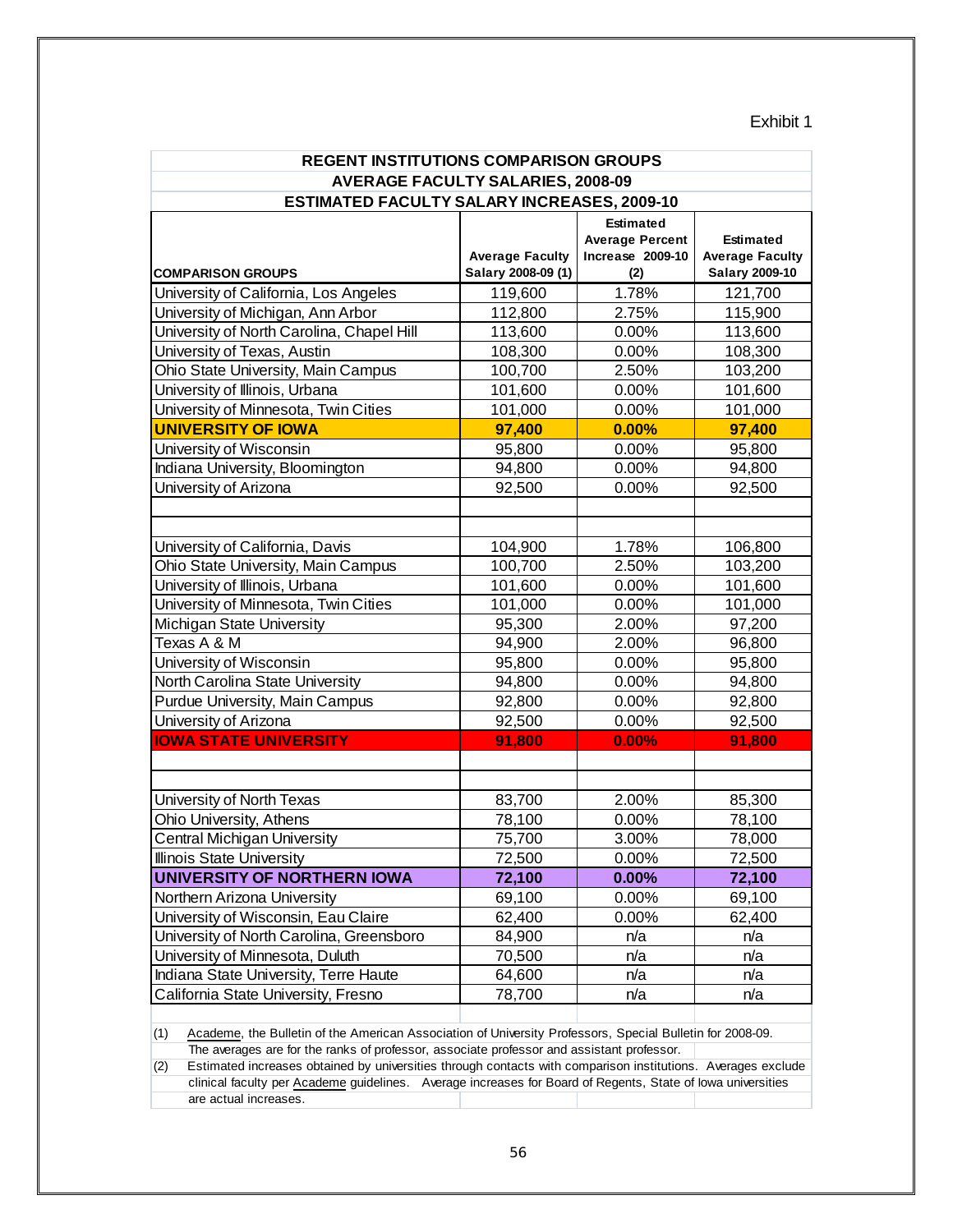#### Exhibit 2 University of Iowa

|                                  |                    |            |          | (Adjusted to SUI Rank Distribution) |            |                            |                            |            |                |                    |                |                                 |
|----------------------------------|--------------------|------------|----------|-------------------------------------|------------|----------------------------|----------------------------|------------|----------------|--------------------|----------------|---------------------------------|
|                                  |                    |            |          |                                     |            |                            |                            |            |                |                    |                | <b>Three-Professorial-Ranks</b> |
|                                  |                    | Professor  |          |                                     |            | <b>Associate Professor</b> | <b>Assistant Professor</b> |            |                |                    | Combined       |                                 |
|                                  | Average            |            | Salary   | Average                             |            | Salary                     | Average                    |            | Salary         | Average            |                | Salary                          |
| Institution                      | Salary             | N          | Ranking  | Salary                              | N          | Ranking                    | Salary                     | N          | Ranking        | Salary             | N              | Ranking                         |
| Stanford                         | 181,849            | 508        | 2        | 127,979                             | 405        | 1                          | 100,794                    | 325        | $\overline{2}$ | 142,947            | 1,238          | 1                               |
| Harvard                          | 192,559            | 508        | 1        | 112,256                             | 405        | 4                          | 101,416                    | 325        | 1              | 142,362            | 1,238          | 2                               |
| Chicago, Univ of                 | 179,514            | 508        | 4        | 106,795                             | 405        | 9                          | 97,694                     | 325        | 4              | 134,245            | 1,238          | 3                               |
| Princeton<br>Penn                | 180,337<br>169,401 | 508<br>508 | 3<br>8   | 114,290<br>114,061                  | 405<br>405 | 2                          | 85,823<br>97,956           | 325        | 14<br>3        | 133,919<br>132,541 | 1,238          | 4<br>5                          |
| Columbia                         | 175,228            | 508        | 5        | 112,169                             | 405        | 3<br>5                     | 89,176                     | 325<br>325 | 10             | 132,009            | 1,238<br>1,238 | 6                               |
| <b>NYU</b>                       | 170,679            | 508        | 7        | 103,678                             | 405        | 11                         | 93,515                     | 325        | $\overline{7}$ | 128,503            | 1,238          | 7                               |
| MIT                              | 160,283            | 508        | 11       | 110,278                             | 405        | 6                          | 97,459                     | 325        | 5              | 127,432            | 1,238          | 8                               |
| Yale                             | 174,714            | 508        | 6        | 99,831                              | 405        | 13                         | 85,980                     | 325        | 13             | 126,923            | 1,238          | 9                               |
| Northwestern                     | 161,764            | 508        | 9        | 105,318                             | 405        | 10                         | 93,477                     | 325        | 8              | 125,372            | 1,238          | 10                              |
| Duke                             | 161,179            | 508        | 10       | 107,339                             | 405        | 8                          | 91,551                     | 325        | 9              | 125,287            | 1,238          | 11                              |
| Cornell University - Endow       | 154,336            | 508        | 13       | 109,763                             | 405        | 7                          | 93,547                     | 325        | 6              | 123,796            | 1,238          | 12                              |
| Wash. Univ - St Louis            | 159,292            | 508        | 12       | 96,547                              | 405        | 15                         | 85,044                     | 325        | 15             | 119,274            | 1,238          | 13                              |
| Emory                            | 153,438            | 508        | 14       | 100,520                             | 405        | 12                         | 84,049                     | 325        | 16             | 117,910            | 1,238          | 14                              |
| Southern Cal                     | 145,018            | 508        | 17       | 95,831                              | 405        | 17                         | 86,717                     | 325        | 12             | 113,622            | 1,238          | 15                              |
| <b>UC Berkeley</b>               | 143,030            | 508        | 19       | 95,942                              | 405        | 16                         | 81,246                     | 325        | 22             | 111,406            | 1,238          | 16                              |
| <b>North Carolina</b>            | 142,742            | 508        | 20       | 94,068                              | 405        | 19                         | 82,022                     | 325        | 19             | 110,879            | 1,238          | 17                              |
| <b>Brown</b>                     | 146,371            | 508        | 15       | 91,916                              | 405        | 24                         | 76,828                     | 325        | 27             | 110,300            | 1,238          | 18                              |
| Michigan                         | 142,085            | 508        | 21       | 93,087                              | 405        | 22                         | 81,611                     | 325        | 21             | 110,180            | 1,238          | 19                              |
| Cornell University - NY Sta      | 133,935            | 508        | 23       | 98,556                              | 405        | 14                         | 87,181                     | 325        | 11             | 110,087            | 1,238          | 20                              |
| Vanderbilt                       | 145,944            | 508        | 16       | 93,476                              | 405        | 21                         | 72,459                     | 325        | 40             | 109,488            | 1,238          | 21                              |
| <b>UCLA</b>                      | 143,160            | 508        | 18       | \$90,901                            | 405        | 26                         | \$78,425                   | 325        | 24             | \$109,070          | 1,238          | 22                              |
| Maryland                         | 133,402            | 508        | 25       | 94,875                              | 405        | 18                         | 83,429                     | 325        | 17             | 107,679            | 1,238          | 23                              |
| Rutgers                          | 135,475            | 508        | 22       | 93,909                              | 405        | 20                         | 75,149                     | 325        | 30             | 106,040            | 1,238          | 24                              |
| Virginia                         | 133,435            | 508        | 24       | 91,687                              | 405        | 25                         | 74,740                     | 325        | 33             | 104,369            | 1,238          | 25                              |
| Texas                            | 132,253            | 508        | 27       | 85,326                              | 405        | 36                         | 81,800                     | 325        | 20             | 103,656            | 1,238          | 26                              |
| UC San Diego                     | 133,295            | 508        | 26       | 85,295                              | 405        | 37                         | 77,716                     | 325        | 26             | 103,002            | 1,238          | 27                              |
| Rochester                        | 124,421            | 508        | 39       | 89,600                              | 405        | 27                         | 82,382                     | 325        | 18             | 101,993            | 1,238          | 28                              |
| Penn State                       | 131,078            | 508        | 28       | 87,677                              | 405        | 30                         | 72,395                     | 325        | 41             | 101,474            | 1,238          | 29                              |
| SUNY-Stony Brook                 | 126,537            | 508        | 35       | 92,230                              | 405        | 23                         | 71,562                     | 325        | 45             | 100,882            | 1,238          | 30                              |
| UC Irvine                        | 130,724            | 508        | 29       | 83,966                              | 405        | 40                         | 74,626                     | 325        | 34             | 100,701            | 1,238          | 31                              |
| <b>Illinois</b>                  | 129,579<br>127,436 | 508        | 30<br>32 | 83,509<br>86,219                    | 405<br>405 | 41                         | 76,265                     | 325<br>325 | 28<br>32       | 100,512            | 1,238          | 32                              |
| <b>Minnesota</b><br>SUNY-Buffalo | 126,629            | 508<br>508 | 34       | 87,970                              | 405        | 33<br>29                   | 74,954<br>71,616           | 325        | 44             | 100,175<br>99,540  | 1,238<br>1,238 | 33<br>34                        |
| <b>Ohio State</b>                | 126,441            | 508        | 36       | 84,213                              | 405        | 39                         | 74,982                     | 325        | 31             | 99,118             | 1,238          | 35                              |
| Brandeis                         | 121,304            | 508        | 44       | 87,038                              | 405        | 32                         | 78,886                     | 325        | 23             | 98,959             | 1,238          | 36                              |
| Pittsburgh                       | 127,293            | 508        | 33       | 85,607                              | 405        | 35                         | 71,102                     | 325        | 47             | 98,904             | 1,238          | 37                              |
| Washington                       | 121,642            | 508        | 41       | 87,127                              | 405        | 31                         | 78,035                     | 325        | 25             | 98,903             | 1,238          | 38                              |
| Colorado                         | 121,536            | 508        | 42       | 88,929                              | 405        | 28                         | 75,644                     | 325        | 29             | 98,821             | 1,238          | 39                              |
| UC Santa Barbara                 | 128,909            | 508        | 31       | 78,464                              | 405        | 53                         | 74,021                     | 325        | 36             | 97,997             | 1,238          | 40                              |
| lowa                             | 124,574            | 508        | 38       | 83,086                              | 405        | 43                         | 72,587                     | 325        | 39             | 97,354             | 1,238          | 41                              |
| Case Western                     | 121,471            | 508        | 43       | 83,013                              | 405        | 44                         | 72,732                     | 325        | 38             | 96,095             | 1,238          | 42                              |
| Tulane                           | 125,930            | 508        | 37       | 83,363                              | 405        | 42                         | 65,183                     | 325        | 55             | 96,057             | 1,238          | 43                              |
| Michigan State                   | 121,885            | 508        | 40       | 85,895                              | 405        | 34                         | 66,863                     | 325        | 51             | 95,667             | 1,238          | 44                              |
| <b>UC Davis</b>                  | 119,698            | 508        | 45       | 81,533                              | 405        | 49                         | 74,378                     | 325        | 35             | 95,315             | 1,238          | 45                              |
| Indiana                          | 118,405            | 508        | 46       | 81,646                              | 405        | 48                         | 71,065                     | 325        | 48             | 93,952             | 1,238          | 46                              |
| Texas A&M                        | 116,257            | 508        | 48       | 81,766                              | 405        | 47                         | 72,217                     | 325        | 43             | 93,412             | 1,238          | 47                              |
| Purdue                           | 114,959            | 508        | 50       | 80,184                              | 405        | 50                         | 72,297                     | 325        | 42             | 92,383             | 1,238          | 48                              |
| Kansas                           | 117,336            | 508        | 47       | 79,634                              | 405        | 51                         | 67,080                     | 325        | 50             | 91,809             | 1,238          | 49                              |
| <b>Wisconsin</b>                 | 109,510            | 508        | 56       | 84,463                              | 405        | 38                         | 73,046                     | 325        | 37             | 91,743             | 1,238          | 50                              |
| lowa State                       | 112,117            | 508        | 52       | 81,917                              | 405        | 46                         | 71,492                     | 325        | 46             | 91,572             | 1,238          | 51                              |
| Syracuse                         | 111,982            | 508        | 53       | 82,068                              | 405        | 45                         | 69,317                     | 325        | 49             | 90,995             | 1,238          | 52                              |
| Arizona                          | 114,482            | 508        | 51       | 79,510                              | 405        | 52                         | 66,641                     | 325        | 52             | 90,482             | 1,238          | 53                              |
| Florida                          | 115,180            | 508        | 49       | 75,403                              | 405        | 55                         | 63,614                     | 325        | 56             | 88,630             | 1,238          | 54                              |
| Nebraska                         | 110,113            | 508        | 55       | 76,698                              | 405        | 54                         | 66,312                     | 325        | 54             | 87,683             | 1,238          | 55                              |
| Missouri                         | 111,172            | 508        | 54       | 75,254                              | 405        | 56                         | 61,109                     | 325        | 57             | 86,279             | 1,238          | 56                              |
| Oregon                           | 99,777             | 508        | 57       | 72,447                              | 405        | 57                         | 66,361                     | 325        | 53             | 82,064             | 1,238          | 57                              |
| Mean                             | \$136,721          |            |          | \$91,511                            |            |                            | \$78,694                   |            |                | \$106,698          |                |                                 |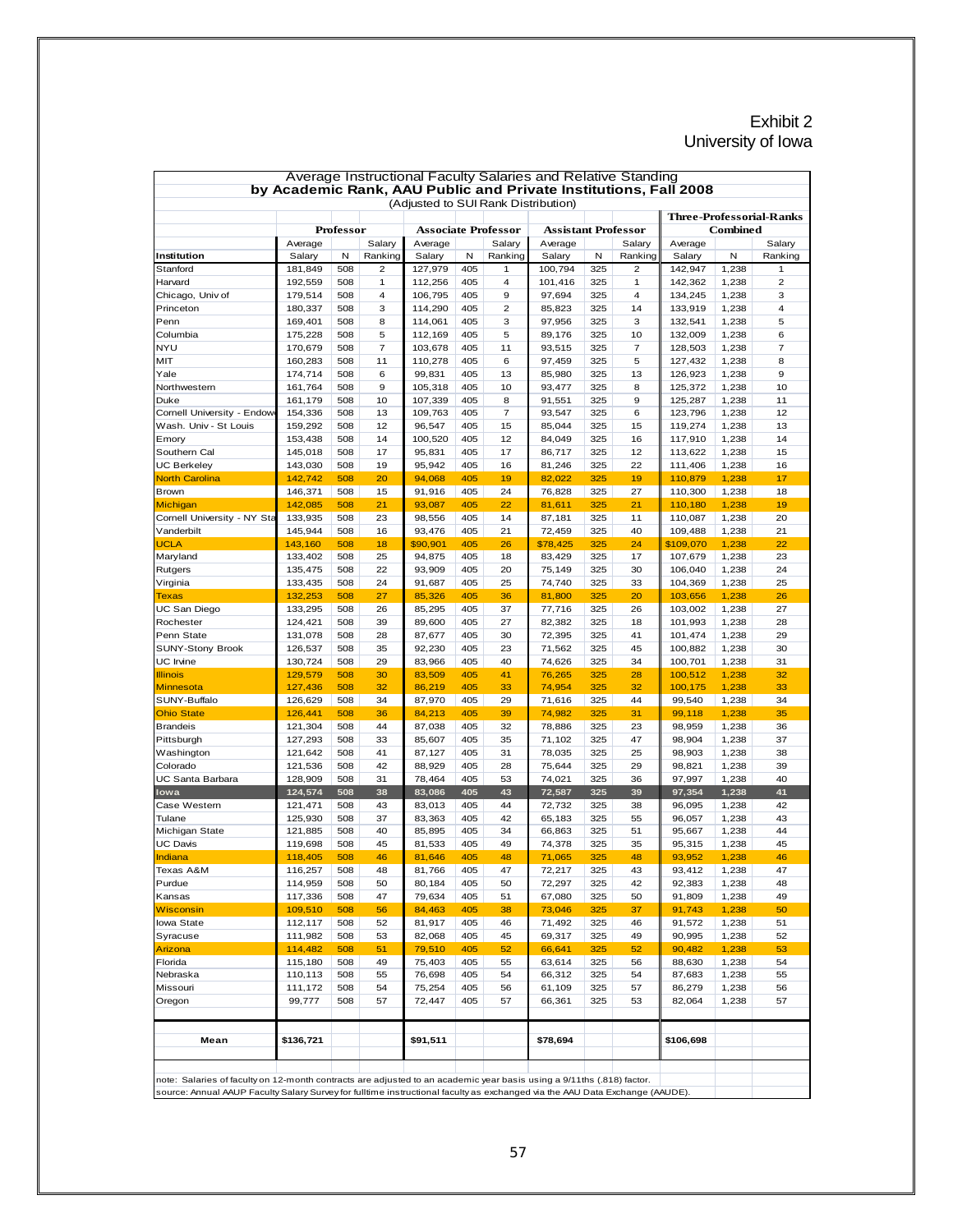#### Exhibit 3 Iowa State University

| Average Instructional Faculty Salaries and Relative Standing by Academic Rank, AAU Public and Private Institutions, Fall 2008 |                    |            |          |                                        |                            |                |                      |                            |          |                                   |                |                 |
|-------------------------------------------------------------------------------------------------------------------------------|--------------------|------------|----------|----------------------------------------|----------------------------|----------------|----------------------|----------------------------|----------|-----------------------------------|----------------|-----------------|
| <b>AAUDE salaries, 2008</b>                                                                                                   | 9/15/2009          |            |          | (Normalized for ISU Rank Distribution) |                            |                |                      |                            |          | <b>Three-Professorial-Ranks</b>   |                |                 |
|                                                                                                                               |                    | Professor  |          |                                        | <b>Associate Professor</b> |                |                      | <b>Assistant Professor</b> |          |                                   | Combined       |                 |
|                                                                                                                               | Average            |            | Salary   | Average                                |                            | Salary         | Average              |                            | Salary   | Average                           |                | Salary          |
| Institution                                                                                                                   | Salary             | Ν          | Ranking  | Salary                                 | Ν                          | Ranking        | Salary               | Ν                          | Ranking  | Salary                            | N              | Ranking         |
| Stanford                                                                                                                      | 181,850            | 508        | 2        | 127,980                                | 378                        | 1              | 100,794              | 324                        | 3        | 143,317                           | 1,210          | 1               |
| Harvard                                                                                                                       | 192,559            | 508        | 1        | 112,256                                | 378                        | 6              | 101,416              | 324                        | 2        | 143,068                           | 1,210          | 2               |
| Cal Tech *                                                                                                                    | 172,500            | 508        | 7        | 126,200                                | 378                        | 2              | 105,500              | 324                        | 1        | 140,096                           | 1,210          | 3               |
| Chicago                                                                                                                       | 179,518            | 508        | 4        | 106,800                                | 378                        | 10             | 97,696               | 324                        | 5        | 134,892                           | 1,210          | 4               |
| Columbia                                                                                                                      | 178,848            | 508        | 5        | 113,349                                | 378                        | 5              | 89,727               | 324                        | 11       | 134,523                           | 1,210          | 5               |
| Princeton                                                                                                                     | 180,337            | 508        | 3        | 114,290                                | 378                        | 3              | 85,823               | 324                        | 17       | 134,396                           | 1,210          | 6               |
| Penn                                                                                                                          | 169,401            | 508        | 9        | 114,061                                | 378                        | 4              | 97,956               | 324                        | 4        | 132,982                           | 1,210          | 7               |
| New York Univ.                                                                                                                | 170,680            | 508        | 8        | 103,680                                | 378                        | 13             | 93,518               | 324                        | 8        | 129,088                           | 1,210          | 8               |
| MIT                                                                                                                           | 160,283            | 508        | 12       | 110,278                                | 378                        | $\overline{7}$ | 97,459               | 324                        | 6        | 127,839                           | 1,210          | 9               |
| Yale                                                                                                                          | 174,715            | 508        | 6        | 99,833                                 | 378                        | 15             | 85,981               | 324                        | 16       | 127,562                           | 1,210          | 10              |
| Northwestern                                                                                                                  | 161,764            | 508        | 10       | 105,318                                | 378                        | 11             | 93,477               | 324                        | 9        | 125,846                           | 1,210          | 11              |
| Duke                                                                                                                          | 161,179            | 508        | 11       | 107,339                                | 378                        | 9              | 91,551               | 324                        | 10       | 125,715                           | 1,210          | 12              |
| Cornell - Endowed                                                                                                             | 154,336            | 508        | 14       | 109,763                                | 378                        | 8              | 93,547               | 324                        | 7        | 124,134                           | 1,210          | 13              |
| Wash Univ - St. Louis                                                                                                         | 159,294            | 508        | 13       | 96,547                                 | 378                        | 18             | 85,045               | 324                        | 18       | 119,810                           | 1,210          | 14              |
| Emory                                                                                                                         | 153,442            | 508        | 15       | 100,523                                | 378                        | 14             | 84,054               | 324                        | 19       | 118,330                           | 1,210          | 15              |
| Rice *                                                                                                                        | 146,600            | 508        | 16       | 104,300                                | 378                        | 12             | 87,400               | 324                        | 13       | 117,534                           | 1,210          | 16              |
| Southern Cal                                                                                                                  | 145,020            | 508        | 19       | 95,836                                 | 378                        | 20             | 86,720               | 324                        | 15       | 114,044                           | 1,210          | 17              |
| Cal - Berkeley                                                                                                                | 143,464            | 508        | 21       | 96,086                                 | 378                        | 19             | 81,338               | 324                        | 25       | 112,028                           | 1,210          | 18              |
| Carnegie Mellon *                                                                                                             | 136,500            | 508        | 25       | 98,500                                 | 378                        | 17             | 88,600               | 324                        | 12       | 111,803                           | 1,210          | 19              |
| North Carolina                                                                                                                | 142,749            | 508        | 22       | 94,074                                 | 378                        | 23             | 82,026               | 324                        | 22       | 111,284                           | 1,210          | 20              |
| Cal - Los Angeles                                                                                                             | 144,505            | 508        | 20       | 92,101                                 | 378                        | 27             | 79,610               | 324                        | 26       | 110,757                           | 1,210          | 21              |
| Brown                                                                                                                         | 146,371            | 508        | 17       | 91,916                                 | 378                        | 28             | 76,828               | 324                        | 30       | 110,738                           | 1,210          | 22              |
| Michigan                                                                                                                      | 142,088            | 508        | 23       | 93,089                                 | 378                        | 25             | 81,613               | 324                        | 24       | 110,588                           | 1,210          | 23              |
| Cornell - Contract (publ)                                                                                                     | 133,948            | 508        | 26<br>18 | 98,565<br>93,476                       | 378                        | 16<br>24       | 87,187               | 324                        | 14<br>43 | 110,373                           | 1,210          | 24              |
| Vanderiblt<br>Maryland                                                                                                        | 145,944<br>133,415 | 508<br>508 | 29       | 94,881                                 | 378<br>378                 | 22             | 72,459<br>83,432     | 324<br>324                 | 20       | 109,877<br>107,993                | 1,210<br>1,210 | 25<br>26        |
| Rutgers                                                                                                                       | 137,546            | 508        | 24       | 94,889                                 | 378                        | 21             | 75,973               | 324                        | 32       | 107,733                           | 1,210          | 27              |
| Virginia                                                                                                                      | 133,444            | 508        | 28       | 91,691                                 | 378                        | 29             | 74,743               | 324                        | 38       | 104,682                           | 1,210          | 28              |
| Texas                                                                                                                         | 132,253            | 508        | 30       | 85,326                                 | 378                        | 40             | 81,800               | 324                        | 23       | 104,083                           | 1,210          | 29              |
| Cal - San Diego                                                                                                               | 133,772            | 508        | 27       | 85,458                                 | 378                        | 39             | 77,747               | 324                        | 29       | 103,678                           | 1,210          | 30              |
| Rochester                                                                                                                     | 124,421            | 508        | 42       | 89,600                                 | 378                        | 30             | 82,382               | 324                        | 21       | 102,286                           | 1,210          | 31              |
| Cal - Irvine                                                                                                                  | 131,798            | 508        | 31       | 84,587                                 | 378                        | 41             | 75,097               | 324                        | 35       | 101,867                           | 1,210          | 32              |
| Penn State                                                                                                                    | 131,081            | 508        | 32       | 87,678                                 | 378                        | 33             | 72,396               | 324                        | 44       | 101,808                           | 1,210          | 33              |
| SUNY - Stony Brook                                                                                                            | 126,539            | 508        | 38       | 92,232                                 | 378                        | 26             | 71,565               | 324                        | 48       | 101,101                           | 1,210          | 34              |
| <b>Illinois</b>                                                                                                               | 129,580            | 508        | 33       | 83,509                                 | 378                        | 44             | 76,265               | 324                        | 31       | 100,912                           | 1,210          | 35              |
| Minnesota                                                                                                                     | 127,441            | 508        | 35       | 86,223                                 | 378                        | 36             | 74,957               | 324                        | 37       | 100,511                           | 1,210          | 36              |
| SUNY - Buffalo                                                                                                                | 126,632            | 508        | 37       | 87,973                                 | 378                        | 32             | 71,619               | 324                        | 47       | 99,824                            | 1,210          | 37              |
| <b>Ohio State</b>                                                                                                             | 126,447            | 508        | 39       | 84,217                                 | 378                        | 43             | 74,986               | 324                        | 36       | 99,475                            | 1,210          | 38              |
| <b>Brandeis</b>                                                                                                               | 121,305            | 508        | 48       | 87,039                                 | 378                        | 35             | 78,886               | 324                        | 27       | 99,242                            | 1,210          | 39              |
| Pittsburgh                                                                                                                    | 127,302            | 508        | 36       | 85,614                                 | 378                        | 38             | 71,110               | 324                        | 50       | 99,232                            | 1,210          | 40              |
| Washington                                                                                                                    | 121,650            | 508        | 45       | 87,131                                 | 378                        | 34             | 78,039               | 324                        | 28       | 99,189                            | 1,210          | 41              |
| Colorado                                                                                                                      | 121,536            | 508        | 46       | 88,929                                 | 378                        | 31             | 75,644               | 324                        | 34       | 99,061                            | 1,210          | 42              |
| Cal - Santa Barbara                                                                                                           | 128,982            | 508        | 34       | 78,488                                 | 378                        | 56             | 74,021               | 324                        | 39       | 98,491                            | 1,210          | 43              |
| Cal - Davis                                                                                                                   | 122,678            | 508        | 43       | 83,139                                 | 378                        | 46             | 75,867               | 324                        | 33       | 97,792                            | 1,210          | 44              |
| lowa                                                                                                                          | 124,582            | 508        | 41       | 83,091                                 | 378                        | 47             | 72,592               | 324                        | 42       | 97,699                            | 1,210          | 45              |
| Case                                                                                                                          | 121,473            | 508        | 47       | 83,017                                 | 378                        | 48             | 72,735               | 324                        | 41       | 96,409                            | 1,210          | 46              |
| Tulane                                                                                                                        | 125,934            | 508        | 40       | 83,365                                 | 378                        | 45             | 65,185               | 324                        | 58       | 96,369                            | 1,210          | 47              |
| <b>Michigan State</b>                                                                                                         | 121,894            | 508        | 44       | 85,899                                 | 378                        | 37             | 66,866               | 324                        | 54       | 95,915                            | 1,210          | 48              |
| Indiana                                                                                                                       | 118,409            | 508        | 49       | 81,648                                 | 378                        | 52             | 71,066               | 324                        | 51       | 94,248                            | 1,210          | 49              |
| <b>Texas A&amp;M</b>                                                                                                          | 116,257            | 508        | 51       | 81,766                                 | 378                        | 51             | 72,217               | 324                        | 46       | 93,689                            | 1,210          | 50              |
| Purdue                                                                                                                        | 114,967            | 508        | 53       | 80,187                                 | 378                        | 53             | 72,299               | 324                        | 45       | 92,677                            | 1,210          | 51              |
| Kansas                                                                                                                        | 117,336            | 508        | 50       | 79,634                                 | 378                        | 54             | 67,080               | 324                        | 53       | 92,101                            | 1,210          | 52              |
| <b>Wisconsin</b>                                                                                                              | 109,512            | 508        | 59       | 84,466                                 | 378                        | 42             | 73,048               | 324                        | 40       | 91,924                            | 1,210          | 53              |
| <b>Iowa State</b>                                                                                                             | 112,125            | 508        | 55       | 81,920                                 | 378                        | 50             | 71,494               | 324                        | 49       | 91,809                            | 1,210          | 54              |
| Syracuse                                                                                                                      | 111,982            | 508        | 56       | 82,068                                 | 378                        | 49             | 69,317               | 324                        | 52       | 91,213                            | 1,210          | 55              |
| Arizona                                                                                                                       | \$114,485          | 508        | 54       | \$79,512                               | 378                        | 55             | \$66,642             | 324                        | 55       | \$90,748                          | 1,210          | 56              |
| Florida                                                                                                                       | 115,189            | 508        | 52       | 75,408                                 | 378                        | 58             | 63,619               | 324                        | 59       | 88,953                            | 1,210          | 57              |
| Nebraska                                                                                                                      | 110,121            | 508        | 58       | 76,702                                 | 378                        | 57             | 66,315               | 324                        | 57       | 87,951                            | 1,210          | 58              |
| Missouri                                                                                                                      | 111,178            | 508        | 57       | 75,258                                 | 378                        | 59             | 61,112               | 324                        | 60       | 86,551                            | 1,210          | 59              |
| Oregon                                                                                                                        | 99,777             | 508        | 60       | 72,447                                 | 378                        | 60             | 66,361               | 324                        | 56       | 82,291                            | 1,210          | 60              |
| Johns Hopkins *                                                                                                               |                    |            |          |                                        |                            |                |                      |                            |          |                                   |                |                 |
|                                                                                                                               |                    |            |          |                                        |                            |                |                      |                            |          |                                   |                |                 |
| institutions included, $n = 60$                                                                                               |                    |            |          |                                        |                            |                |                      |                            |          |                                   |                |                 |
| Mean (unweighted) \$137,682                                                                                                   |                    |            |          | $508 = avg # $92,519$                  | 378                        |                | $= avg # 1$ \$79,530 | 324                        |          | $=$ avg # $\frac{1}{2}$ \$108,002 |                | 1,210 = $avg\#$ |

note: Salaries of faculty on 12-month contracts are adjusted to an academic year basis using a 9/11 factor, unless specified otherw ise by the reporting institution. Rankings are based on the magnitude of the average salaries (i.e. largest average salary = 1). "Unw eighted" means are calculated w ith each each institution carrying the w eight of one (1). Source Annual AAUP Faculty Salary Surveys as exchanged via the AAUD Data Exchange (AAUDE).

\* Institutions did not submit to AAUDE, therefore data w ere draw n from the Chronicle, as available.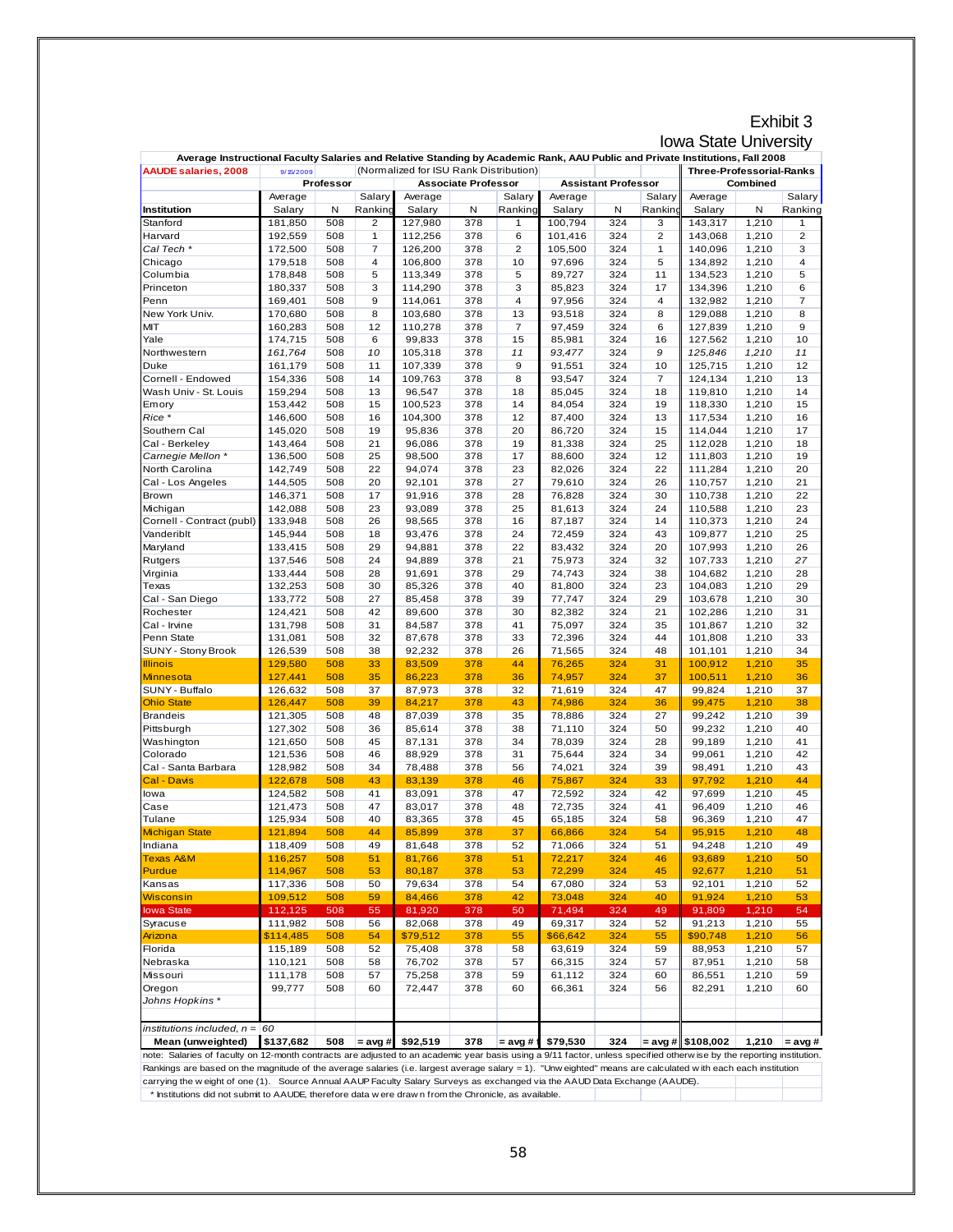#### Exhibit 4 University of Northern Iowa

|                                                                                                                                                                                                                                                                             | Average Faculty Salaries by Academic Rank, FY 2010 |            | (Peer institutions as listed by Education Trust*) |                   |            |          |                   |            |                            |                  |            |                |
|-----------------------------------------------------------------------------------------------------------------------------------------------------------------------------------------------------------------------------------------------------------------------------|----------------------------------------------------|------------|---------------------------------------------------|-------------------|------------|----------|-------------------|------------|----------------------------|------------------|------------|----------------|
|                                                                                                                                                                                                                                                                             |                                                    |            | Peers Adjusted to UNI Rank Distribution           |                   |            |          |                   |            |                            |                  |            |                |
|                                                                                                                                                                                                                                                                             |                                                    |            | Three Ranks Combined Assistant Professor          |                   |            |          |                   |            | <b>Associate Professor</b> |                  | Professor  |                |
|                                                                                                                                                                                                                                                                             | Average                                            |            | Salary                                            | Average           |            | Salary   | Average           |            | Salary                     | Average          |            | Salary         |
| <b>University</b>                                                                                                                                                                                                                                                           | 3 Salary                                           | N          |                                                   | Ranking AI Salary | N          |          | Ranking AO Salary | N          | Ranking                    | P Salary         | N          | Ranking        |
| University of California - Riverside                                                                                                                                                                                                                                        | 98,768                                             | 684        | 1                                                 | 70,000            | 204        | 1        | 83,800            | 147        | 1                          | 123,000          | 333        | 1              |
| University of New Hampshire                                                                                                                                                                                                                                                 | 95,053                                             | 564        | 2                                                 | 72,100            | 105        | 2        | 87,000            | 232        | 2                          | 113,900          | 227        | 3              |
| University of Alabama                                                                                                                                                                                                                                                       | 88,705                                             | 802        | 3                                                 | 63,300            | 249        | 8        | 80,300            | 243        | 4                          | 115,700          | 310        | $\overline{2}$ |
| University of North Carolina-Charlotte                                                                                                                                                                                                                                      | 85,699                                             | 734        | 4                                                 | 69,800            | 260        | 3        | 82,800            | 270        | 3                          | 109,800          | 204        | 4              |
| University of North Carolina-Greensboro                                                                                                                                                                                                                                     | 84,863                                             | 543        | 5                                                 | 65,400            | 161        | 6        | 78,900            | 204        | 7                          | 109,300          | 178        | 5              |
| <b>University of North Texas</b>                                                                                                                                                                                                                                            | 83,674                                             | 736        | 6                                                 | 65,900            | 215        | 5        | 79,300            | 271        | 6                          | 103,700          | 250        | 7              |
| West Chester University of Pennsylvania                                                                                                                                                                                                                                     | 80,334                                             | 454        | $\overline{7}$                                    | 63.700            | 152        | 7        | 79,400            | 145        | 5                          | 97,300           | 157        | 13             |
| Indiana University of Pennsylvania-Main                                                                                                                                                                                                                                     | 79,474                                             | 554        | 8                                                 | 61.500            | 185        | 16       | 78,600            | 176        | 8                          | 97,500           | 193        | 12             |
| California State University - Fresno                                                                                                                                                                                                                                        | 78,714                                             | 538        | 9                                                 | 62,500            | 186        | 11       | 74,100            | 130        | 15                         | 95,000           | 222        | 16             |
| University of Mississippi-Main                                                                                                                                                                                                                                              | 78,210                                             | 583        | 10                                                | 61,600            | 234        | 15       | 77,200            | 192        | 9                          | 104,200          | 157        | 6              |
| <b>Ohio University</b>                                                                                                                                                                                                                                                      | 78,148                                             | 710<br>804 | 11<br>12                                          | 61,800            | 212        | 13       | 74,600            | 292<br>227 | 13<br>19                   | 100,000          | 206        | 9              |
| West Virginia University                                                                                                                                                                                                                                                    | 78,034                                             | 349        | 13                                                | 60,200<br>60,500  | 305<br>130 | 22<br>20 | 72,800            | 101        | 10                         | 102,400          | 272<br>118 | 8<br>11        |
| Bloomsburg University of Pennsylvania<br>East Carolina University                                                                                                                                                                                                           | 77,703<br>77,459                                   | 932        | 14                                                | 67,300            | 368        | 4        | 76,600<br>76,200  | 347        | 12                         | 97,600<br>96,700 | 217        | 15             |
| University of North Carolina-Wilmington                                                                                                                                                                                                                                     | 76,224                                             | 488        | 15                                                | 62,100            | 179        | 12       | 74,600            | 152        | 14                         | 93,900           | 157        | 18             |
| Kent State University-Main                                                                                                                                                                                                                                                  | 75,779                                             | 694        | 16                                                | 59,300            | 231        | 25       | 71,400            | 242        | 22                         | 97,800           | 221        | 10             |
| Appalachian State University                                                                                                                                                                                                                                                | 75,716                                             | 642        | 17                                                | 60,500            | 220        | 21       | 73,900            | 180        | 16                         | 90,900           | 242        | 23             |
| <b>Central Michigan University</b>                                                                                                                                                                                                                                          | 75,706                                             | 651        | 18                                                | 58,100            | 217        | 27       | 70,900            | 158        | 24                         | 92,300           | 276        | 22             |
| Oakland University                                                                                                                                                                                                                                                          | 75,419                                             | 418        | 19                                                | 63,200            | 128        | 9        | 71,800            | 169        | 21                         | 93,400           | 121        | 19             |
| Northern Illinois University                                                                                                                                                                                                                                                | 74,038                                             | 773        | 20                                                | 60,900            | 240        | 18       | 71,200            | 318        | 23                         | 92,900           | 215        | 20             |
| Bow ling Green State University-Main                                                                                                                                                                                                                                        | 73,837                                             | 569        | 21                                                | 56.600            | 141        | 35       | 70,600            | 267        | 25                         | 94,300           | 161        | 17             |
| Eastern Illinois University                                                                                                                                                                                                                                                 | 73,369                                             | 447        | 22                                                | 59,600            | 137        | 24       | 68,200            | 114        | 30                         | 86,000           | 196        | 32             |
| University of Nebraska-Omaha                                                                                                                                                                                                                                                | 73,235                                             | 405        | 23                                                | 59,100            | 112        | 26       | 73,300            | 135        | 18                         | 83,200           | 158        | 37             |
| Mississippi State University                                                                                                                                                                                                                                                | 72,835                                             | 900        | 24                                                | 61,000            | 360        | 17       | 70,200            | 244        | 26                         | 89,400           | 296        | 25             |
| Saint Cloud State University                                                                                                                                                                                                                                                | 72,730                                             | 686        | 25                                                | 60,800            | 234        | 19       | 69,700            | 167        | 28                         | 84,300           | 285        | 34             |
| Florida A & M University                                                                                                                                                                                                                                                    | 72,701                                             | 524        | 26                                                | 59,900            | 185        | 23       | 72,800            | 178        | 20                         | 87,300           | 161        | 28             |
| Winona State University                                                                                                                                                                                                                                                     | 72,571                                             | 360        | 27                                                | 57,300            | 107        | 31       | 65,500            | 81         | 37                         | 85,400           | 172        | 33             |
| <b>Illinois State University</b>                                                                                                                                                                                                                                            | 72,483                                             | 694        | 28                                                | 61,800            | 214        | 14       | 67,100            | 247        | 33                         | 88,000           | 233        | 26             |
| Kutztown University of Pennsylvania                                                                                                                                                                                                                                         | 72,453                                             | 377        | 29                                                | 57,100            | 177        | 32       | 76,600            | 107        | 11                         | 96,900           | 93         | 14             |
| University of Northern Iowa                                                                                                                                                                                                                                                 | 72,090                                             | 506        | 30                                                | 55,700            | 131        | 39       | 70,200            | 204        | 27                         | 86,900           | 171        | 30             |
| North Dakota State University-Main                                                                                                                                                                                                                                          | 71,689                                             | 496        | 31                                                | 63,100            | 220        | 10       | 66,600            | 137        | 34                         | 90,300           | 139        | 24             |
| Western Illinois University                                                                                                                                                                                                                                                 | 70,756                                             | 543        | 32                                                | 54,900            | 172        | 40       | 67,700            | 173        | 32                         | 87,200           | 198        | 29             |
| University of Minnesota-Duluth                                                                                                                                                                                                                                              | 70,545                                             | 353        | 33                                                | 56,000            | 145        | 37       | 73,300            | 128        | 17                         | 92,500           | 80         | 21             |
| <b>Northern Arizona University</b>                                                                                                                                                                                                                                          | 69,131                                             | 667        | 34                                                | 54,000            | 224        | 46       | 64,600            | 192        | 40                         | 86,100           | 251        | 31             |
| South Dakota State University                                                                                                                                                                                                                                               | 68,945                                             | 355        | 35                                                | 57,100            | 117        | 33       | 66,000            | 90         | 36                         | 80,100           | 148        | 43             |
| Montana State University-Bozeman                                                                                                                                                                                                                                            | 68,641                                             | 392        | 36                                                | 57,500            | 136        | 29       | 65,000            | 123        | 39                         | 83,400           | 133        | 36             |
| The University of Montana-Missoula                                                                                                                                                                                                                                          | 67,673                                             | 460        | 37                                                | 55,800            | 133        | 38       | 62,800            | 121        | 47                         | 78,200           | 206        | 47             |
| <b>Grand Valley State University</b>                                                                                                                                                                                                                                        | 67,146                                             | 790        | 38                                                | 54,600            | 308        | 43       | 68,200            | 309        | 29                         | 87,600           | 173        | 27             |
| Northern Michigan University                                                                                                                                                                                                                                                | 67,108                                             | 270        | 39                                                | 53,300            | 84         | 48       | 63,800            | 89         | 43                         | 82,100           | 97         | 39             |
| Tennessee Technological University                                                                                                                                                                                                                                          | 67,055                                             | 341        | 40                                                | 52,400            | 97         | 52       | 63,100            | 87         | 46                         | 78,300           | 157        | 46             |
| Radford University                                                                                                                                                                                                                                                          | 66,838                                             | 346        | 41                                                | 57.000            | 136        | 34       | 65,100            | 79         | 38                         | 78,100           | 131        | 48             |
| Georgia Southern University                                                                                                                                                                                                                                                 | 66,615                                             | 600        | 42                                                | 57,400            | 273        | 30       | 68,100            | 182        | 31                         | 82,100           | 145        | 40             |
| University of Northern Colorado                                                                                                                                                                                                                                             | 66,463                                             | 351        | 43                                                | 52,400            | 127        | 51       | 63,100            | 86         | 45                         | 81,500           | 138        | 41             |
| SUNY College At Oswego                                                                                                                                                                                                                                                      | 65,324                                             | 300        | 44                                                | 54,300            | 134        | 45       | 66,600            | 92         | 35                         | 83,700           | 74         | 35             |
| Murray State University                                                                                                                                                                                                                                                     | 65,094                                             | 309        | 45                                                | 52,700            | 113        | 49       | 64,200            | 95         | 42                         | 79.800           | 101        | 44             |
| University of Wisconsin-Whitew ater                                                                                                                                                                                                                                         | 64,636                                             | 297        | 46                                                | 58,000            | 97         | 28       | 62,200            | 113        | 48                         | 75,200           | 87         | 50             |
| <b>Indiana State University</b>                                                                                                                                                                                                                                             | 64,613                                             | 383        | 47                                                | 54,400            | 122        | 44       | 61,900            | 144        | 50                         | 78,600           | 117        | 45             |
| <b>Ball State University</b>                                                                                                                                                                                                                                                | 64,109                                             | 758        | 48                                                | 51,800            | 322        | 53       | 64,200            | 218        | 41                         | 82,200           | 218        | 38             |
| University of Central Arkansas                                                                                                                                                                                                                                              | 63,978                                             | 344        | 49                                                | 56,200            | 159        | 36       | 63,600            | 91         | 44                         | 77,500           | 94         | 49             |
| University of Wisconsin-Oshkosh                                                                                                                                                                                                                                             | 63,663                                             | 297        | 50                                                | 54,700            | 90         | 41       | 62,100            | 118        | 49                         | 74,800           | 89         | 51             |
| University of Wisconsin-Eau Claire                                                                                                                                                                                                                                          | 62,443                                             | 342        | 51                                                | 54,700            | 113        | 42       | 59,300            | 110        | 52                         | 72,700           | 119        | 53             |
| University of West Georgia                                                                                                                                                                                                                                                  | 61,785                                             | 313        | 52                                                | 52,500            | 144        | 50       | 59,900            | 92         | 51                         | 81,400           | 77         | 42             |
| University of Wisconsin-Stout                                                                                                                                                                                                                                               | 60,588                                             | 258        | 53                                                | 53,500            | 116        | 47       | 58,200            | 63         | 53                         | 72,900           | 79         | 52             |
| University of Wisconsin-Stevens Point                                                                                                                                                                                                                                       | 60,076                                             | 303        | 54                                                | 51,700            | 106        | 54       | 57,500            | 88         | 54                         | 70,300           | 109        | 54             |
| Mean                                                                                                                                                                                                                                                                        | \$72,795                                           |            |                                                   | \$58,863          |            |          | \$69,939          |            |                            | \$89,733         |            |                |
| *Peer institutions from the report titled A Matter of Degrees: Improving Graduation Rates in Four-Year Colleges and Universities, Education Trust, May 2004.                                                                                                                |                                                    |            |                                                   |                   |            |          |                   |            |                            |                  |            |                |
| Definition of peer institutions: "Competitive" student selectivity, Masters-degree granting, between 5,000 and 14,000 students, and a median SAT score between 1,000 and 1,100.<br>Data not available for the following peer institution: Stephen F Austin State University |                                                    |            |                                                   |                   |            |          |                   |            |                            |                  |            |                |
| Data Source: ACADEME, AAUP, March-April 2009.                                                                                                                                                                                                                               |                                                    |            |                                                   |                   |            |          |                   |            |                            |                  |            |                |
|                                                                                                                                                                                                                                                                             |                                                    |            |                                                   |                   |            |          |                   |            |                            |                  |            |                |
|                                                                                                                                                                                                                                                                             |                                                    |            |                                                   |                   |            |          |                   |            |                            |                  |            |                |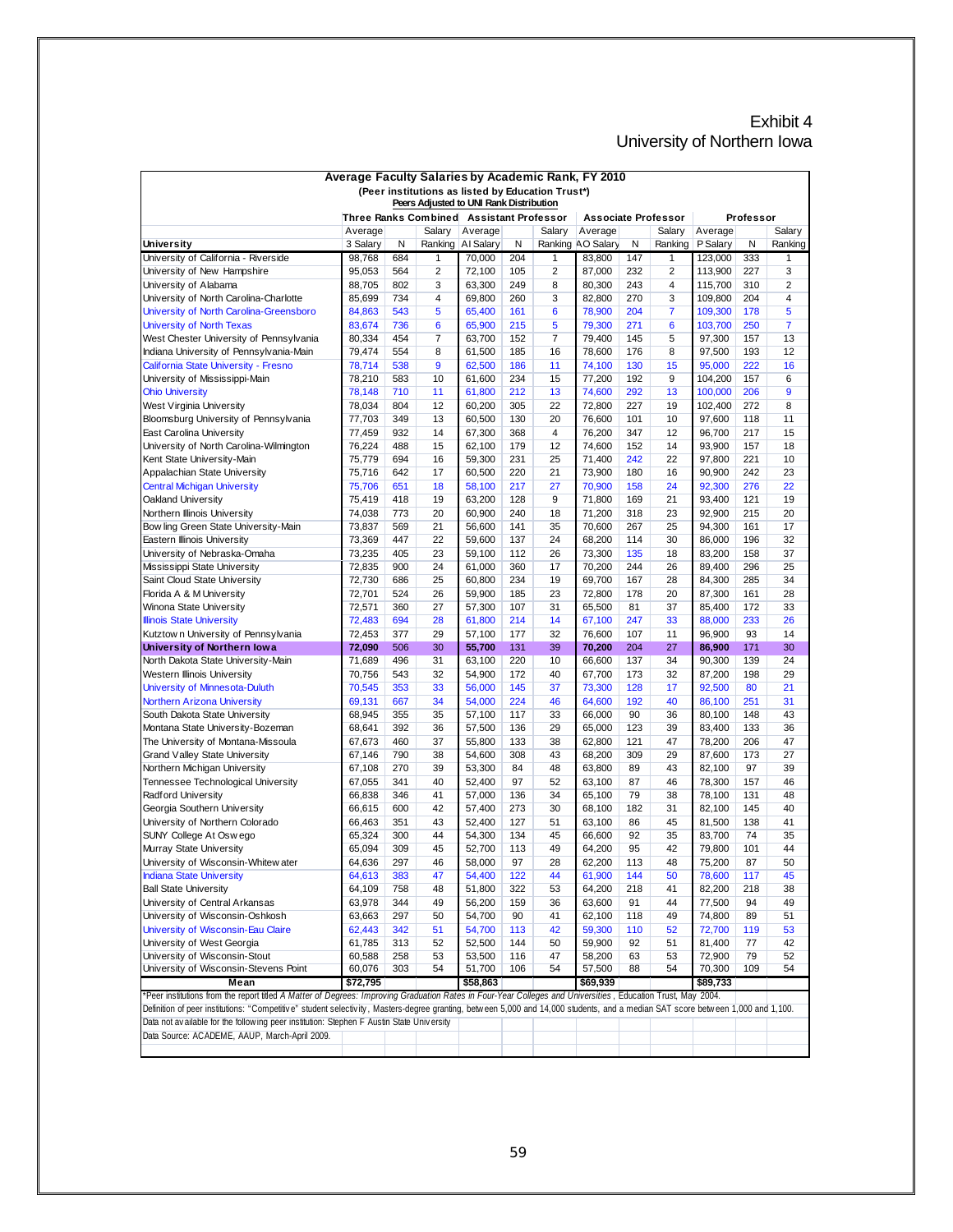Exhibit 5 University of Iowa



#### **UNIVERSITY OF IOWA FACULTY SALARY AS A PERCENT OF PEER AVERAGE FY 2009**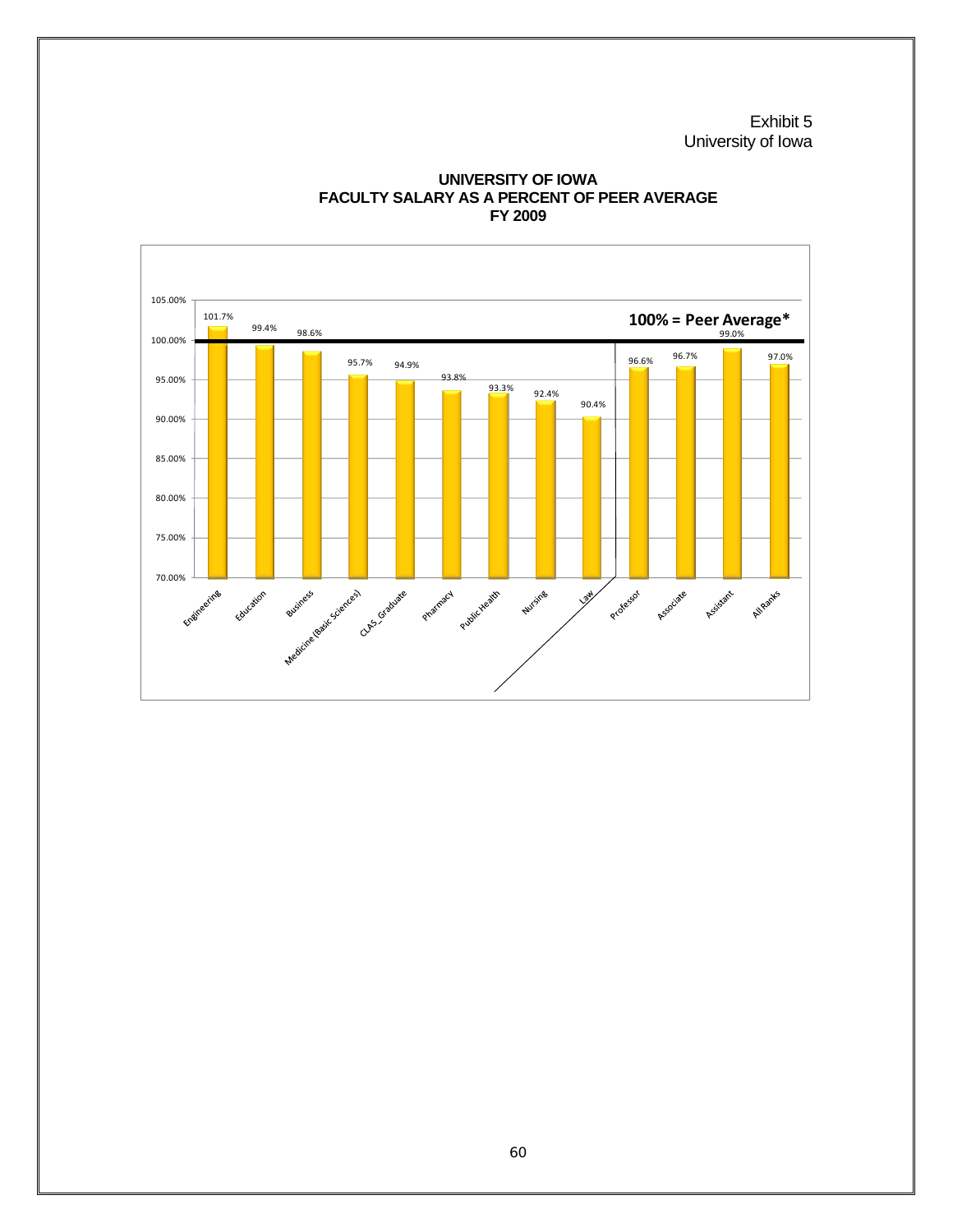Exhibit 6 Iowa State University



#### **IOWA STATE UNIVERSITY Faculty Salary as a Percent of Peer Average - FY 2009**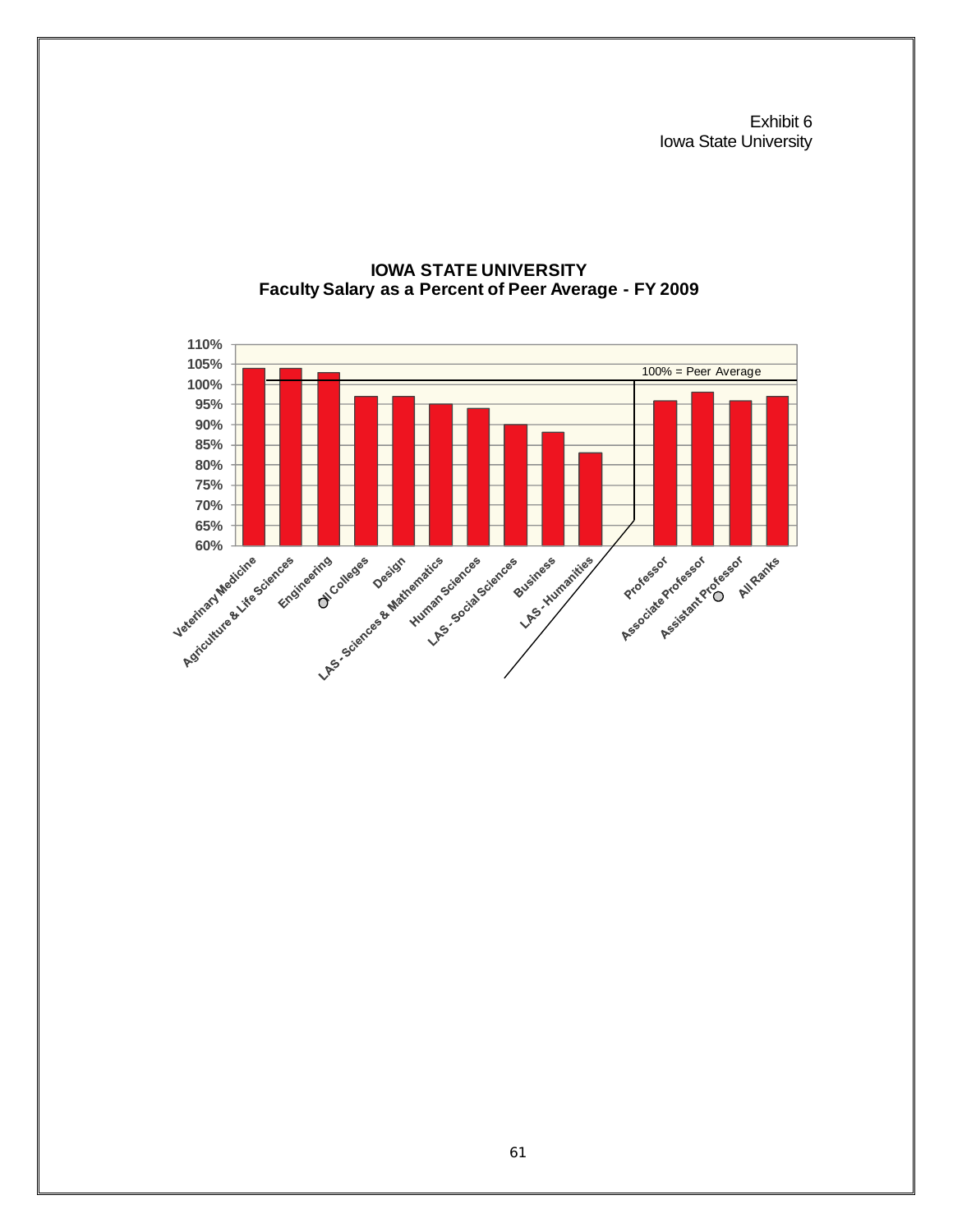# Exhibit 7

| AVERAGE FACULTY SALARY INCREASES IN PEER INSTITUTIONS |                   |         |         |          |         |
|-------------------------------------------------------|-------------------|---------|---------|----------|---------|
|                                                       | FY 2006 - FY 2010 |         |         |          |         |
|                                                       | FY 2006           | FY 2007 | FY 2008 | FY 2009  | FY 2010 |
| <b>SUI PEER GROUP</b>                                 |                   |         |         |          |         |
| University of Michigan, Ann Arbor                     | 3.50%             | 4.00%   | 3.75%   | 4.50%    | 2.75%   |
| Ohio State University, Main Campus                    | 3.30%             | 3.50%   | 4.00%   | 3.50%    | 2.50%   |
| University of California, Los Angeles                 | 3.50%             | n/a     | 5.70%   | 1.78%    | 1.78%   |
| Indiana University, Bloomington                       | 3.60%             | 4.00%   | 4.75%   | 4.90%    | 0.00%   |
| University of Texas, Austin                           | 3.00%             | 3.00%   | 4.37%   | 4.50%    | 0.00%   |
| <b>UNIVERSITY OF IOWA</b>                             | 3.40%             | 5.70%   | 6.96%   | 4.09%    | 0.00%   |
| University of Minnesota. Twin Cities                  | 3.00%             | 3.00%   | 6.30%   | 3.25%    | 0.00%   |
| University of Wisconsin, Madison                      | 2.00%             | 4.30%   | 2.00%   | 3.02%    | 0.00%   |
| University of North Carolina - Chapel Hill            | 5.00%             | 6.00%   | 5.00%   | 3.00%    | 0.00%   |
| University of Illinois, Urbana                        | 4.60%             | 3.70%   | 4.00%   | 2.50%    | 0.00%   |
| University of Arizona                                 | 6.50%             | 2.00%   | 5.40%   | 0.00%    | 0.00%   |
|                                                       |                   |         |         |          |         |
| <b>ISU PEER GROUP</b>                                 |                   |         |         |          |         |
| Ohio State University, Main Campus                    | 3.30%             | 3.50%   | 4.00%   | 3.50%    | 2.50%   |
| Texas A&M                                             | 8.20%             | 3.00%   | 4.50%   | 3.00%    | 2.00%   |
| Michigan State University                             | 3.00%             | 3.60%   | 3.50%   | 3.00%    | 2.00%   |
| University of California, Davis                       | 3.80%             | 3.78%   | 5.70%   | 1.78%    | 1.78%   |
| <b>IOWA STATE UNIVERSITY</b>                          | 3.60%             | 3.80%   | 6.00%   | 5.46%    | 0.00%   |
| Purdue Univesity, Main Campus                         | 3.30%             | 3.20%   | 4.10%   | 4.00%    | 0.00%   |
| University of Minnesota, Twin Cities                  | 3.00%             | 3.00%   | 6.30%   | 3.25%    | 0.00%   |
| University of Wisconsin, Madison                      | 2.00%             | 4.30%   | 2.00%   | 3.02%    | 0.00%   |
| North Carolina State University                       | 2.00%             | 6.00%   | 5.00%   | 3.00%    | 0.00%   |
| University of Illinois, Urbana                        | 4.60%             | 3.70%   | 4.00%   | 2.50%    | 0.00%   |
| University of Arizona                                 | 6.50%             | 2.00%   | 5.40%   | 0.00%    | 0.00%   |
|                                                       |                   |         |         |          |         |
| <b>UNI PEER GROUP</b>                                 |                   |         |         |          |         |
| Central Michigan University                           | 3.00%             | 3.50%   | 3.50%   | n/a      | 3.00%   |
| University of North Texas                             | 2.00%             | 2.00%   | 4.00%   | 4.00%    | 2.00%   |
| <b>UNIVERSITY OF NORTHERN IOWA</b>                    | 2.50%             | 3.50%   | 3.00%   | 4.00%    | 0.00%   |
| <b>Illinois State University</b>                      | 3.00%             | 3.00%   | 3.00%   | 3.00%    | 0.00%   |
| Ohio University, Athens                               | 2.00%             | 3.00%   | 3.00%   | 3.00%    | 0.00%   |
| University of Wisconsin, Eau Claire                   | 2.00%             | 4.00%   | n/a     | 1.00%    | 0.00%   |
| Northern Arizona Univesity                            | 4.00%             | 6.10%   | 5.00%   | $0.00\%$ | 0.00%   |
| University of North Carolina, Greensboro              | 2.00%             | 5.50%   | 7.00%   | 3.70%    | n/a     |
| University of Minnsota, Duluth                        | 3.00%             | n/a     | 3.00%   | 3.00%    | n/a     |
| California State University, Fresno                   | 0.00%             | n/a     | n/a     | n/a      | n/a     |
| Indiana State University, Terre Haute                 | 1.00%             | 0.00%   | 3.00%   | 3.50%    | n/a     |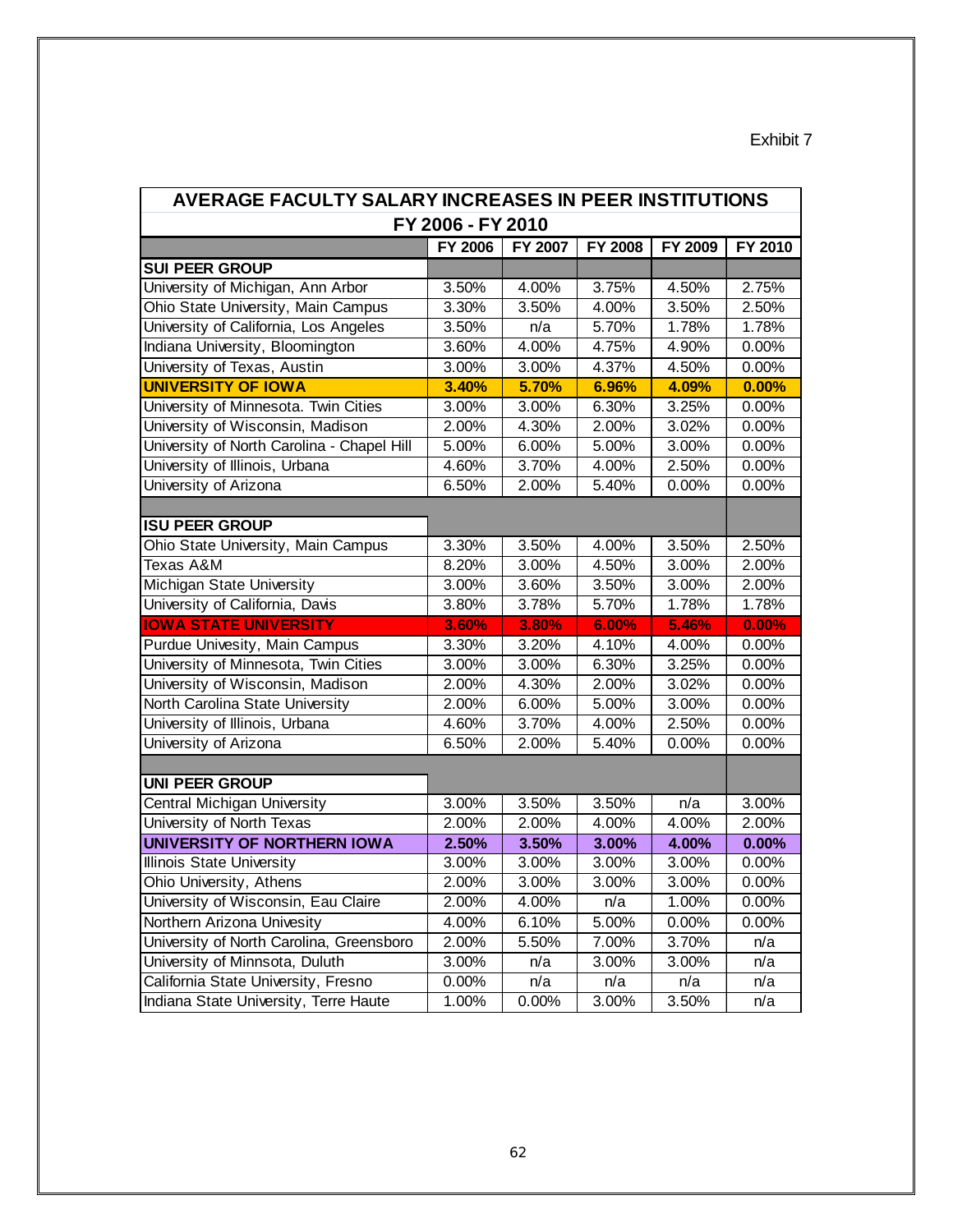#### Exhibit 8

|                                                                                              | <b>REGENT INSTITUTIONS COMPARISON GROUPS</b> |                         |                                 |                   |
|----------------------------------------------------------------------------------------------|----------------------------------------------|-------------------------|---------------------------------|-------------------|
|                                                                                              | <b>AVERAGE FACULTY SALARIES, 2008-09</b>     |                         |                                 |                   |
| <b>AVERAGE FACULTY TOTAL COMPENSATION, 2008-09</b>                                           |                                              |                         |                                 |                   |
|                                                                                              |                                              |                         | <b>Average Faculty</b><br>Total |                   |
|                                                                                              | <b>Average Faculty</b>                       | <b>Rank Average</b>     | Compensation                    | <b>Rank Total</b> |
| <b>COMPARISON GROUPS</b>                                                                     | Salary (all ranks)                           | <b>Salary</b>           | (1)                             | Compensation      |
| University of California, Los Angeles                                                        | 119,600                                      | 1                       | 158,900                         | 1                 |
| University of North Carolina, Chapel Hill                                                    | 113,600                                      | 2                       | 139,000                         | $\overline{c}$    |
| University of Michigan, Ann Arbor                                                            | 112,800                                      | 3                       | 138,900                         | $\overline{3}$    |
| University of Minnesota, Twin Cities                                                         | 101,000                                      | 6                       | 136,000                         | $\overline{4}$    |
| University of Texas, Austin                                                                  | 108,300                                      | 4                       | 129,800                         | 5                 |
| University of Illinois, Urbana                                                               | 101,600                                      | 5                       | 126,000                         | 6                 |
| University of Wisconsin                                                                      | 95,800                                       | 9                       | 126,000                         | 6                 |
| Ohio State University, Main Campus                                                           | 100,700                                      | $\overline{7}$          | 125,000                         | 8                 |
| <b>UNIVERSITY OF IOWA</b>                                                                    | 97,400                                       | $\bf{8}$                | 123,900                         | $\overline{9}$    |
| Indiana University, Bloomington                                                              | 94,800                                       | 10                      | 120,700                         | 10                |
| University of Arizona                                                                        | 92,500                                       | 11                      | 117,000                         | 11                |
|                                                                                              |                                              |                         |                                 |                   |
| University of California, Davis                                                              | 104,900                                      | 1                       | 140,000                         | 1                 |
| University of Minnesota, Twin Cities                                                         | 101,000                                      | 3                       | 136,000                         | $\overline{2}$    |
| Michigan State University                                                                    | 95,300                                       | $\overline{6}$          | 127,000                         | 3                 |
| University of Illinois, Urbana                                                               | 101,600                                      | $\overline{c}$          | 126,000                         | 4                 |
| University of Wisconsin                                                                      |                                              | $\overline{5}$          |                                 | 4                 |
|                                                                                              | 95,800                                       | 4                       | 126,000<br>125,000              | 6                 |
| Ohio State University, Main Campus                                                           | 100,700                                      |                         |                                 |                   |
| North Carolina State University                                                              | 94,800                                       | 8                       | 125,000                         | 6                 |
| Purdue University, Main Campus                                                               | 92,800                                       | 9                       | 122,000                         | 8                 |
| <b>IOWA STATE UNIVERSITY</b>                                                                 | 91,800                                       | 11                      | 118,000                         | 9                 |
| University of Arizona                                                                        | 92,500                                       | 10                      | 117,000                         | 10                |
| Texas A & M                                                                                  | 94,900                                       | 7                       | 113,000                         | 11                |
|                                                                                              |                                              |                         |                                 |                   |
| University of North Carolina, Greensboro                                                     | 84,900                                       | 1                       | 105,900                         | 1                 |
| Central Michigan University                                                                  | 75,700                                       | 5                       | 103,300                         | $\overline{2}$    |
| Ohio University, Athens                                                                      | 78,100                                       | 4                       | 102,000                         | 3                 |
| California State University, Fresno                                                          | 78,700                                       | 3                       | 101,700                         | $\overline{4}$    |
| University of Minnesota, Duluth                                                              | 70,500                                       | 8                       | 100,500                         | $\overline{5}$    |
| University of North Texas                                                                    | 83,700                                       | $\overline{c}$          | 97,000                          | $\overline{6}$    |
| UNIVERSITY OF NORTHERN IOWA                                                                  | 72,100                                       | $\overline{\mathbf{7}}$ | 95,500                          | $\overline{7}$    |
| Northern Arizona University                                                                  | 69,100                                       | 9                       | 92,400                          | 8                 |
| Illinois State University                                                                    | 72,500                                       | 6                       | 91,000                          | 9                 |
| University of Wisconsin, Eau Claire                                                          | 62,400                                       | 11                      | 87,200                          | 10                |
| Indiana State University, Terre Haute                                                        | 64,600                                       | 10                      | 85,000                          | 11                |
| Source: SUI and ISU -- AAUP Faculty Compensation Survey acquired through AAU Data Exchange   |                                              |                         |                                 |                   |
| UNI -- Academe, Bulletin of the American Association University Professors, March-April 2009 |                                              |                         |                                 |                   |
|                                                                                              |                                              |                         |                                 |                   |
| (1) Total compensation includes [a] retirement contributions; [b] medical insurance;         |                                              |                         |                                 |                   |
| [c] disability income protection; [d] tuition for faculty dependents; [e] dental insurance;  |                                              |                         |                                 |                   |
| [f] social security; [g] unemployment insurance; [h] group life insurance; [i] workers       |                                              |                         |                                 |                   |
| compensation premiums; [j] other benefits such as moving expenses.                           |                                              |                         |                                 |                   |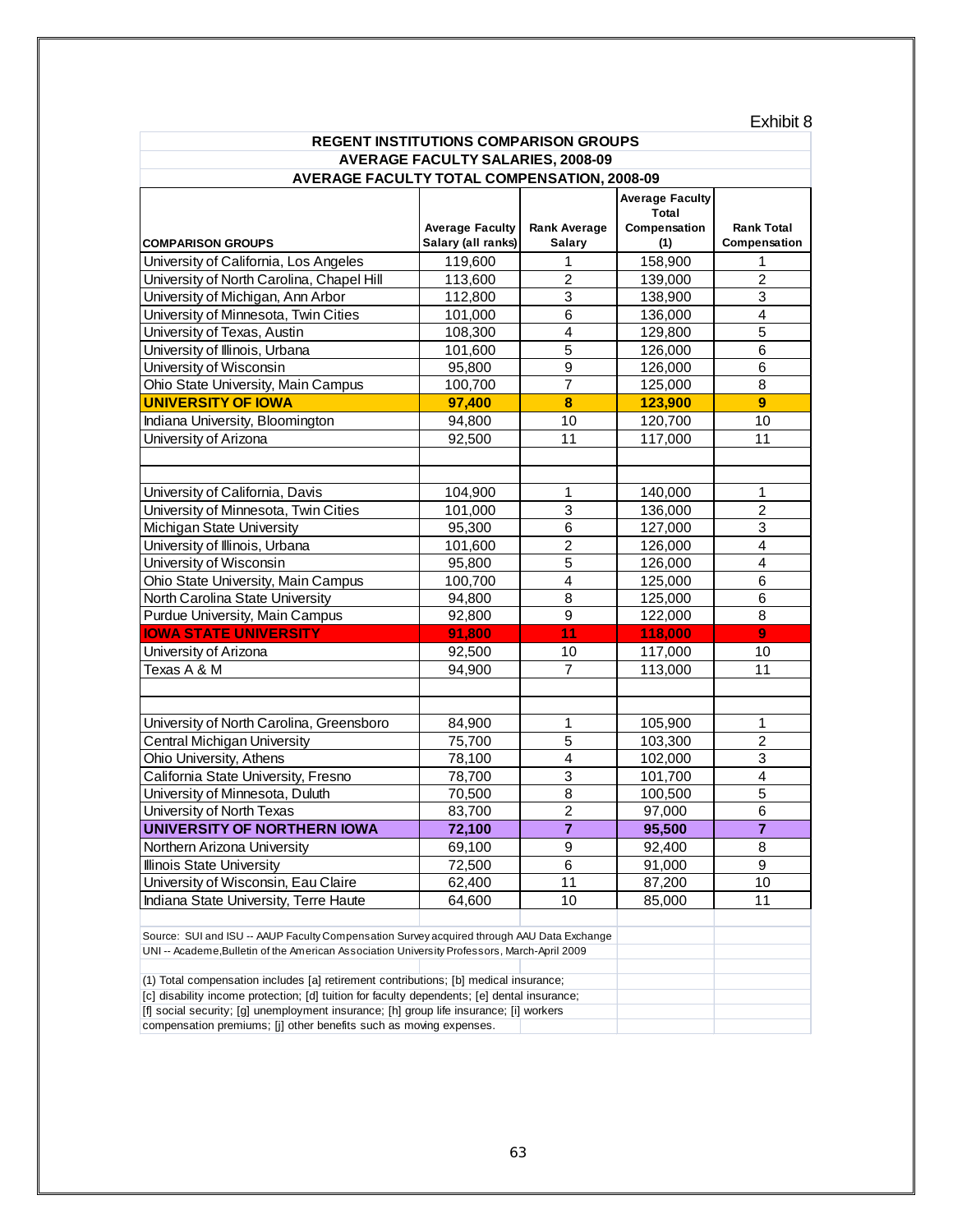#### Exhibit 9 College of Medicine

|                       | University of lowa and AII AAMC Public and Private Medical Schools by Regional Group         |           |         |           |                     |         |           |                     |         |                |                      |         |
|-----------------------|----------------------------------------------------------------------------------------------|-----------|---------|-----------|---------------------|---------|-----------|---------------------|---------|----------------|----------------------|---------|
|                       |                                                                                              | Professor |         |           | Associate Professor |         |           | Assistant Professor |         |                | Three Ranks Combined |         |
|                       | Average                                                                                      |           | Salary  | Average   |                     | Salary  | Average   |                     | Salary  | Average        |                      | Salary  |
| nstitution            | Salary                                                                                       | z         | Ranking | Salary    | z                   | Ranking | Salary    | z                   | Ranking | Salary         | z                    | Ranking |
| Viidwest *            | 302,700                                                                                      | 2,954     |         | 264,600   | 3,217               |         | 230,200   | 6,247               |         | 256,400        | 12,418               |         |
| Northeastern Region * | 302,000                                                                                      | 3,292     |         | 278,300   | 4,268               |         | 222,700   | 8,621               |         | 253,500 16,181 |                      | $\sim$  |
| West <sup>*</sup>     | 277,700                                                                                      | 2,607     | ᆉ       | 239,500   | 2,145               |         | 199,500   | 3,468               |         | 234,700        | 8,220                | Μ       |
| South <sup>*</sup>    | 283,300                                                                                      | 3,475     | ო       | 242,900   | 3,799               | ო       | 202,900   | 7,449               | ო       | 232,200 14,723 |                      |         |
| University of lowa    | 273,900                                                                                      | 222       | Ю       | 207,400   | 157                 | Ю       | 88,600    | 218                 |         | 225,300        | 597                  |         |
|                       |                                                                                              |           |         |           |                     |         |           |                     |         |                |                      |         |
|                       |                                                                                              |           |         |           |                     |         |           |                     |         |                |                      |         |
|                       |                                                                                              |           |         |           |                     |         |           |                     |         |                |                      |         |
|                       |                                                                                              |           |         |           |                     |         |           |                     |         |                |                      |         |
| Mean                  | \$291,442                                                                                    |           |         | \$258,212 |                     |         | \$215,450 |                     |         | \$244,889      |                      |         |
|                       |                                                                                              |           |         |           |                     |         |           |                     |         |                |                      |         |
|                       | Midwest, Northeastern Region, South, and West include FY2008 benchmark salary averages x1.03 |           |         |           |                     |         |           |                     |         |                |                      |         |
|                       |                                                                                              |           |         |           |                     |         |           |                     |         |                |                      |         |
|                       |                                                                                              |           |         |           |                     |         |           |                     |         |                |                      |         |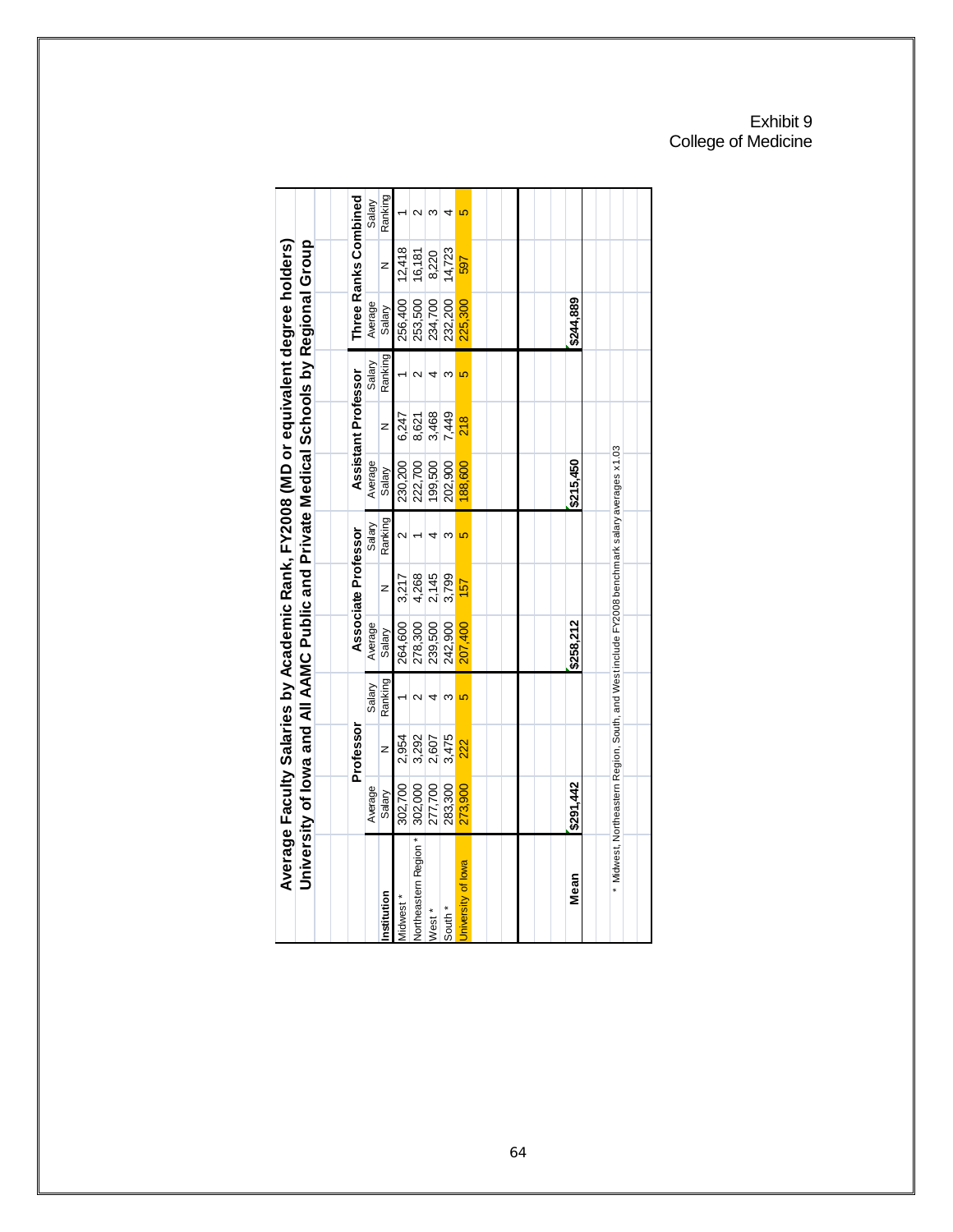

# Employee Awards Programs

# University of Iowa

In May 2005, the Board approved a pilot program to recognize exceptional performance by nonorganized professional and scientific staff at the University of Iowa. The program was approved for a one-year period. The program allowed for awards for exceptional performance (up to 10% of salary) and SPOT awards (\$75 or less). The University reported that as of March 4, 2006, 64 exceptional performance awards and 103 SPOT awards were given. These were cash awards and were not added to base salary.

Rather than ask the Board to consider extension of the pilot award program at the University of Iowa, the Policy Manual was revised to authorize such programs at the other institutions. The revision to Chapter 4 of the Policy Manual, inserted below, allows each institution to develop its own procedures for recognizing exceptional performance in nonorganized faculty and professional and scientific staff.

#### **Pay for Exceptional Performance**

The institutions are authorized to develop procedures for approval by the Executive Director to recognize exceptional performance by nonorganized faculty professional and scientific staff.

If an institution chooses to institute such an award program, the number and amount of awards given, gender and ethnic breakdown of recipients as compared to all the eligible staff and examples of achievements recognized will be reported annually as a part of the Human Resources Comprehensive Report.

To date only the University of Iowa has a fully implemented program to recognize exceptional performance. Iowa State University has developed a policy but has not given any recognitions.

The following describes the operation of the University of Iowa Flexible Pay Program during FY 2009.

#### **Flexible Pay Program Standards:**

Flexible pay was awarded for extra-meritorious performance that included project completion, sustained above average performance, revenue generation and excellent customer service,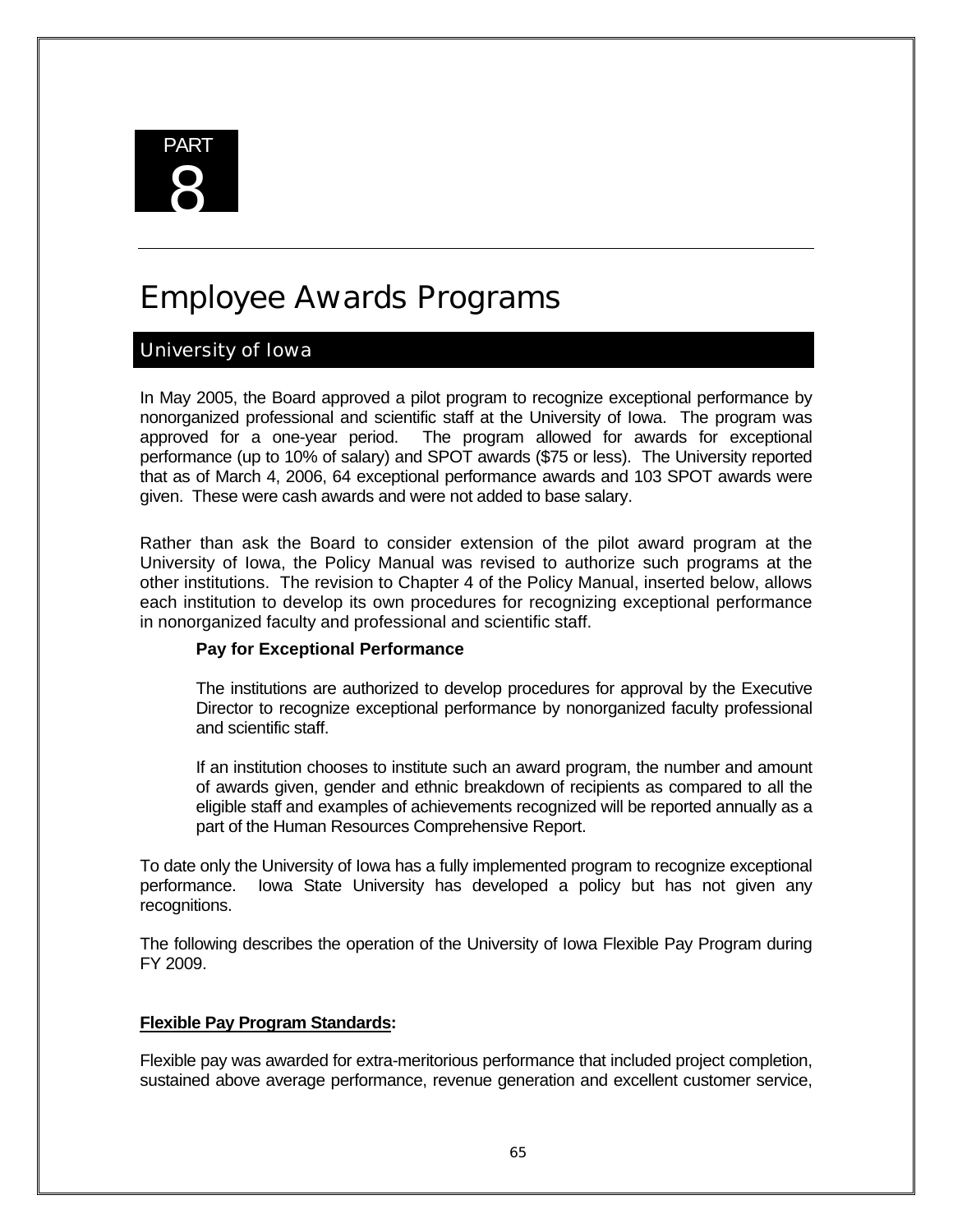etc. Two types of awards were allowed: (1) Exceptional Performance Awards, and (2) SPOT Performance Awards

In order to be eligible for a Flexible Pay Award, an employee must have been employed at the University of Iowa in a regular position for at least six months, have a current above average performance evaluation on file, and must have received at least the average July 1 salary increase. Flexible pay was awarded in the form of a lump sum payment that was not added to base salary and could be awarded at any time during the year. For exceptional performance employees could receive up to 10% of their salary in flexible pay. No more than 10% of the non-organized P&S employees would be eligible to receive Exceptional Performance Awards.

Spot Awards of \$25.00 to \$75.00 was another component of the Flexible Pay Program that allows departments to immediately recognize outstanding performance. Departments were responsible for funding all Flexible Pay Awards.

|                           | <b>Eligible</b><br><b>Employees</b> | Number of<br><b>Awards</b><br><b>Presented</b> | <b>Dollar</b><br>Range of<br><b>Awards</b> | Average<br><b>Dollars</b><br>Awarded | <b>Total</b><br><b>Dollars</b><br>Awarded |
|---------------------------|-------------------------------------|------------------------------------------------|--------------------------------------------|--------------------------------------|-------------------------------------------|
| <b>Exceptional</b>        | 5,002                               | 367                                            | $$250 -$                                   | \$1,999                              | \$733,762                                 |
| <b>Performance Awards</b> |                                     |                                                | \$11,605                                   |                                      |                                           |
| <b>Spot Awards</b>        | 5,002                               | 300                                            | $$25 - $75$                                | \$74                                 | \$22,125                                  |

#### **Summary of the Flexible Pay Program from July 1, 2008 to June 30, 2009**

|                           | Females* | Minorities* |
|---------------------------|----------|-------------|
| Percentage of             | 48%      | .5%         |
| <b>Exceptional</b>        |          |             |
| <b>Performance Awards</b> |          |             |
| <b>Percentage of Spot</b> | 61%      | 7%          |
| Awards                    |          |             |

**\*Note:** Females make up approximately 60% of eligible non-bargaining P&S staff members. Minorities comprise approximately 9% of eligible non-bargaining P&S staff members.

#### **Examples of Exceptional Performance Awards**

A UIHC employee was responsible for overseeing operational support and enhancements of information technology systems supporting Human Resources, General Ledger, Inventory Control, Financial Budgeting, Patient Access and Patient Revenue management, UI Health Care internal and external web development, and a variety of applications supporting the Carver College of Medicine Office of Student Affairs and Curriculum, and Office of Statewide Clinical Education Programs. This employee directed a number of major new systems projects this year including implementation of a PeopleSoft Inventory Control module. This was a difficult and challenging project, as the UIHC was the first and only unit identified on campus to use this module, and the University PeopleSoft team was not proficient in the supply chain needs of a large tertiary health care system. This employee frequently had to broker discussions from the various constituent groups in order to reach decisions to move the project forward. His team remained very engaged and active in resolving every issue that was identified, and the system is now stable for the Main O/R and ASC, and Pharmacy will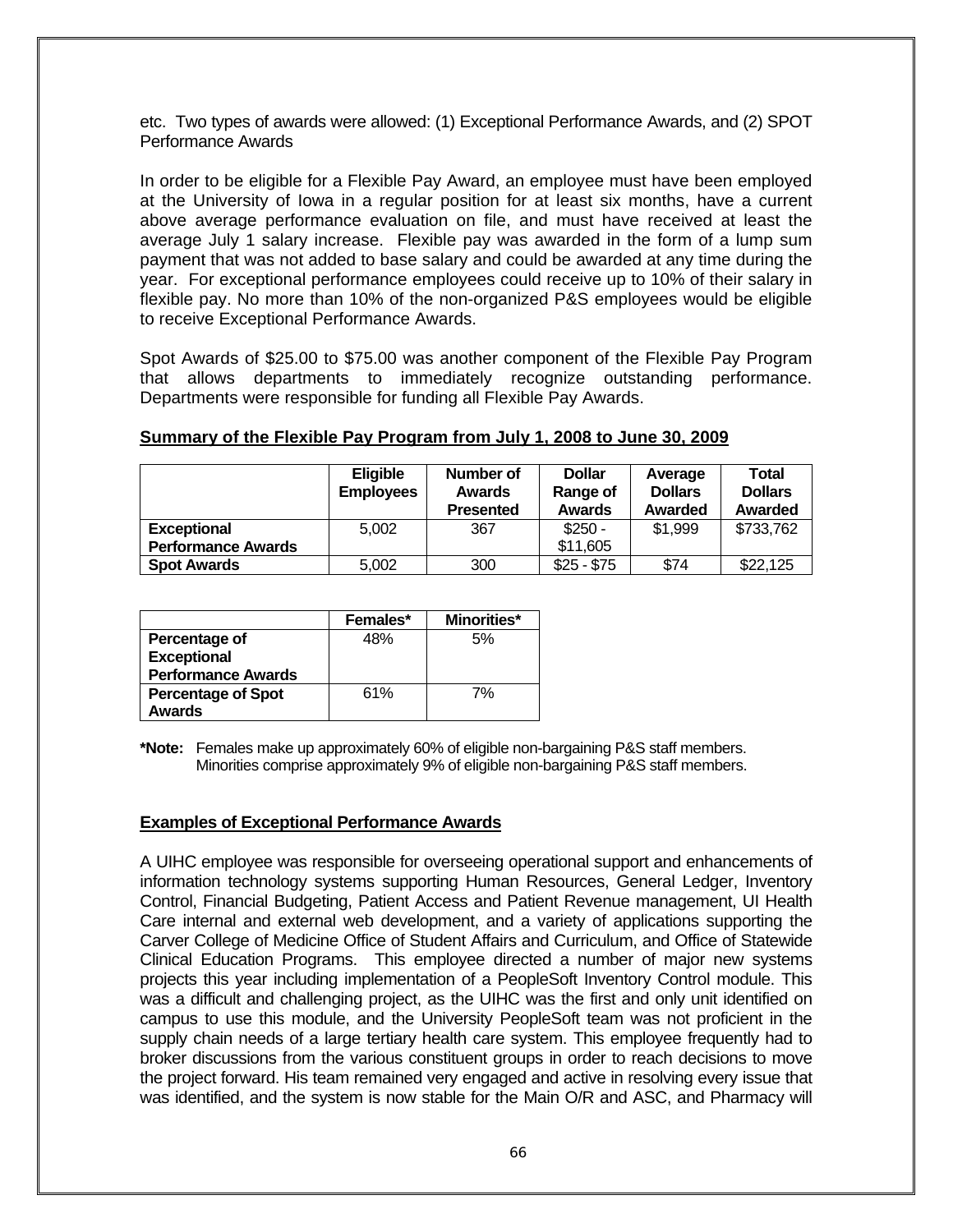be transitioning to other departments. This employee has been responsible for a significant number of complex, critical projects for the institution, while still maintaining outstanding support for existing systems.

A University Hygienic Laboratory employee received an exceptional performance award for the maintenance of the Select Agent program. Prior to the CDC inspection at the end of March, the employee worked diligently to ensure UHL's program was without fault, a process involving many hours of inventory verification, Standard Operating Procedure review and meticulous documentation. Failure to pass the CDC inspection or even the identification of a single violation could result in heavy fines or imprisonment, plus the loss of UHL's permit to retain such a program. If UHL were to lose its Select Agent registration and permit, no laboratory in the state of Iowa would then have the ability to detect and/or confirm the identity of potential agents of bioterrorism, thus placing Iowa's population at risk of increased exposure or spread of disease. As a result of the conscientious efforts provided by this employee, both during the inspection and for several weeks prior to it, UHL's Select Agent program passed the inspection without a single deficiency. Maintenance of UHL's Select Agent Program is ongoing throughout the year and the recent, faultless determination by CDC inspectors is due in large part to the long hours of thorough and meticulous work contributed by this employee throughout the year to guarantee its success.

In April 2007, the Federal Department of Homeland Security published a new regulation entitled "Chemical Security Anti-Terrorism standard. This standard required entities that possessed certain chemicals to conduct a facility-wide inventory, determine whether "chemicals of interest" were present, and if so, declare the amounts and locations of each of 325 separate chemicals found on the chemical terrorism list. A preliminary list of chemicals was published in April; however, entities were to wait for the final list which would be published in early Fall. Once the list was published, the entity had 60 days to report the results of their facility-wide assessment. The employees charged with the primary responsibility for fulfilling this new regulatory mandate rested on two individuals. Though their current responsibilities placed them in a unique role to identify laboratories, departments and operations where chemicals were used or stored, the requirement of obtaining an up-to-date university-wide inventory within 60 calendar days was unprecedented since the premise behind the reporting timeframe was based upon chemical manufacturing facilities that may possess only a few of the chemicals of interest. A "facility" the size of the University of Iowa was never envisioned when the reporting timeframe was established by the federal government. Even with a successful 60 day extension, the task was almost unattainable. Nonetheless, the final reports were submitted within 90 days after the final inventory list was published in the federal register on November 20, 2007. The work was not only intense requiring constant communications, meetings, and site reviews in numerous buildings, but also required that they meet their ongoing routine responsibilities. Needless to say the stress was very high and the demand to meet this reporting deadline non-negotiable. The employees of Environmental Health and Safety were successful and performed these responsibilities in an exemplary way.